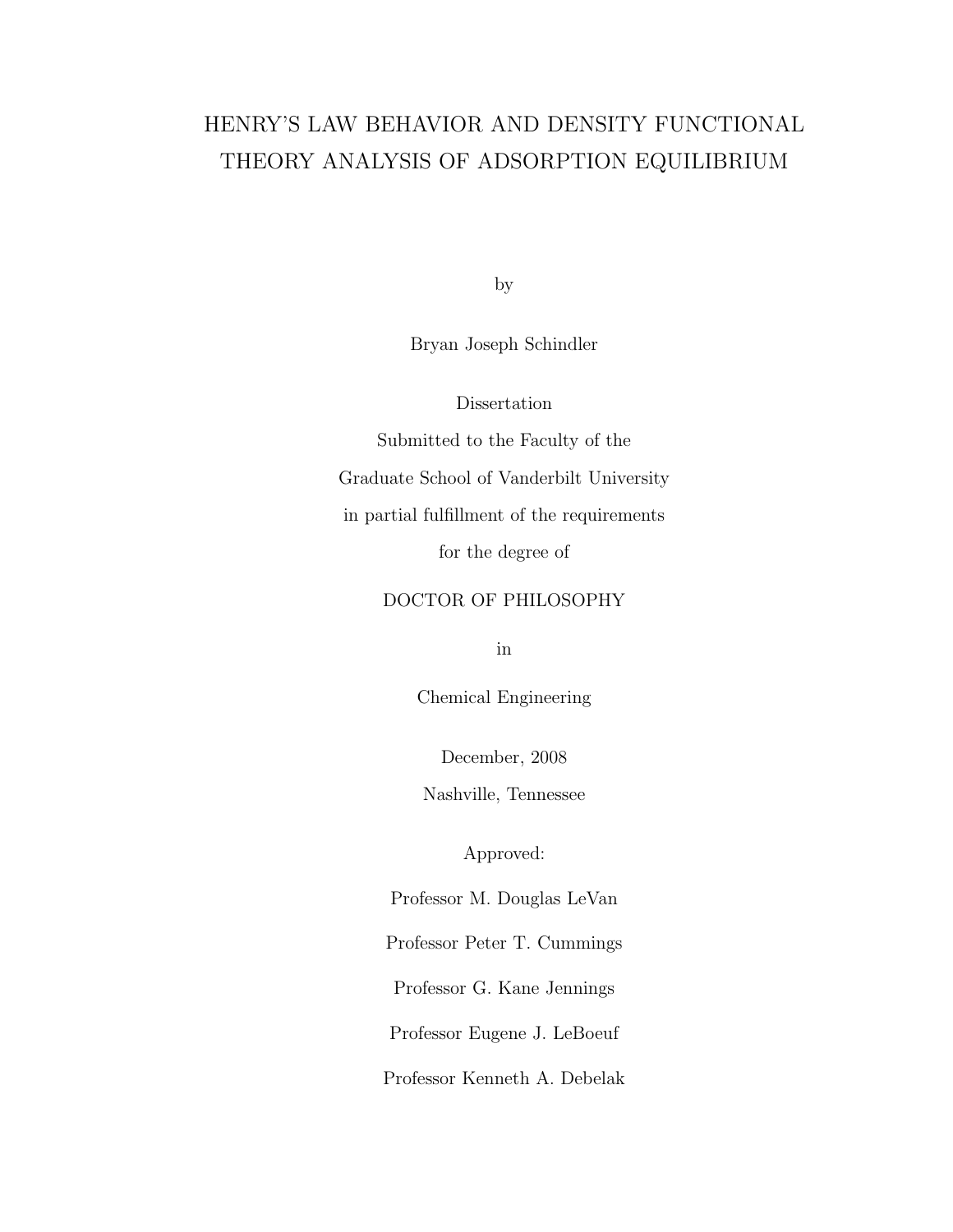Copyright<sup> $©$ </sup> 2008 by Bryan Joseph Schindler All Rights Reserved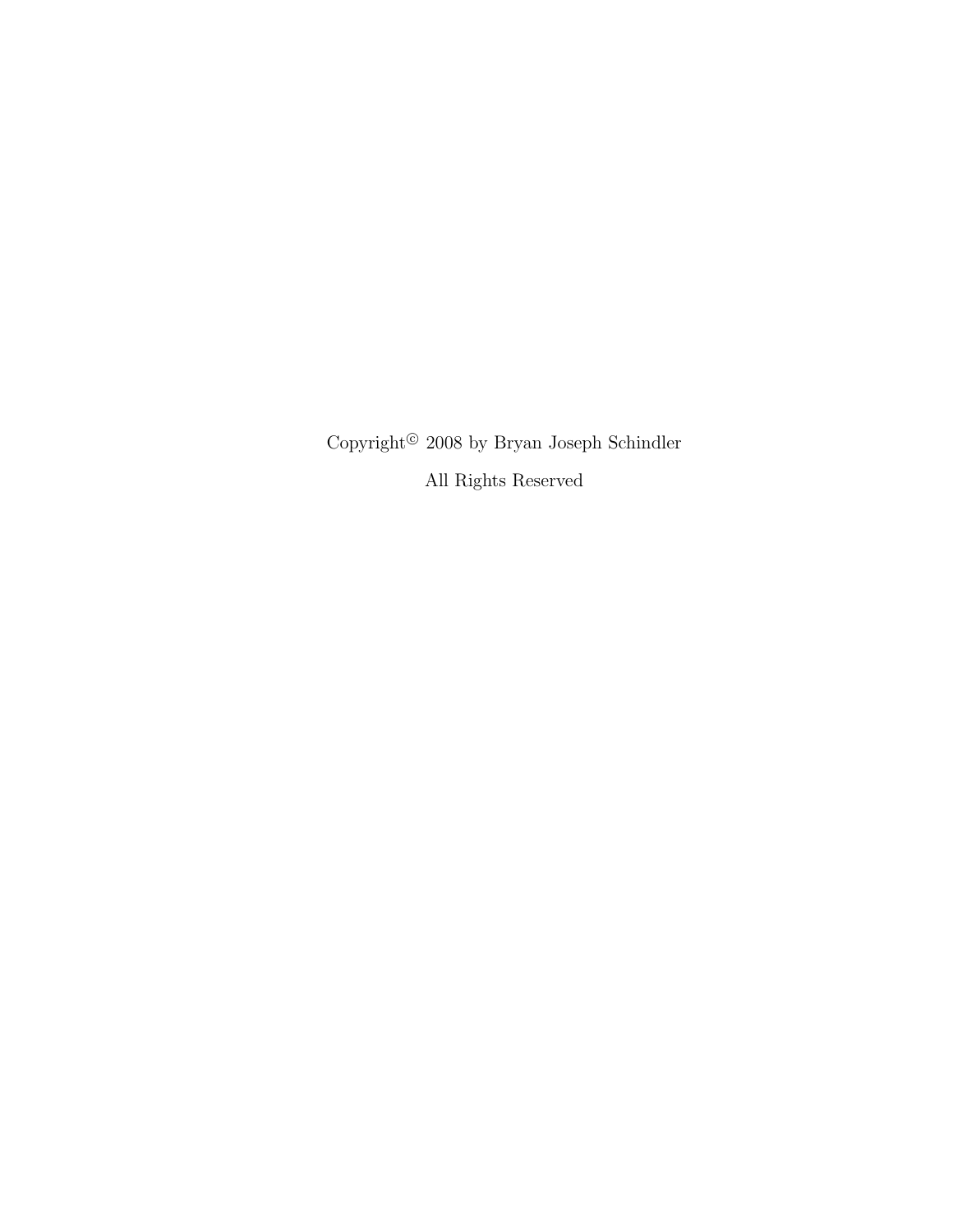To my parents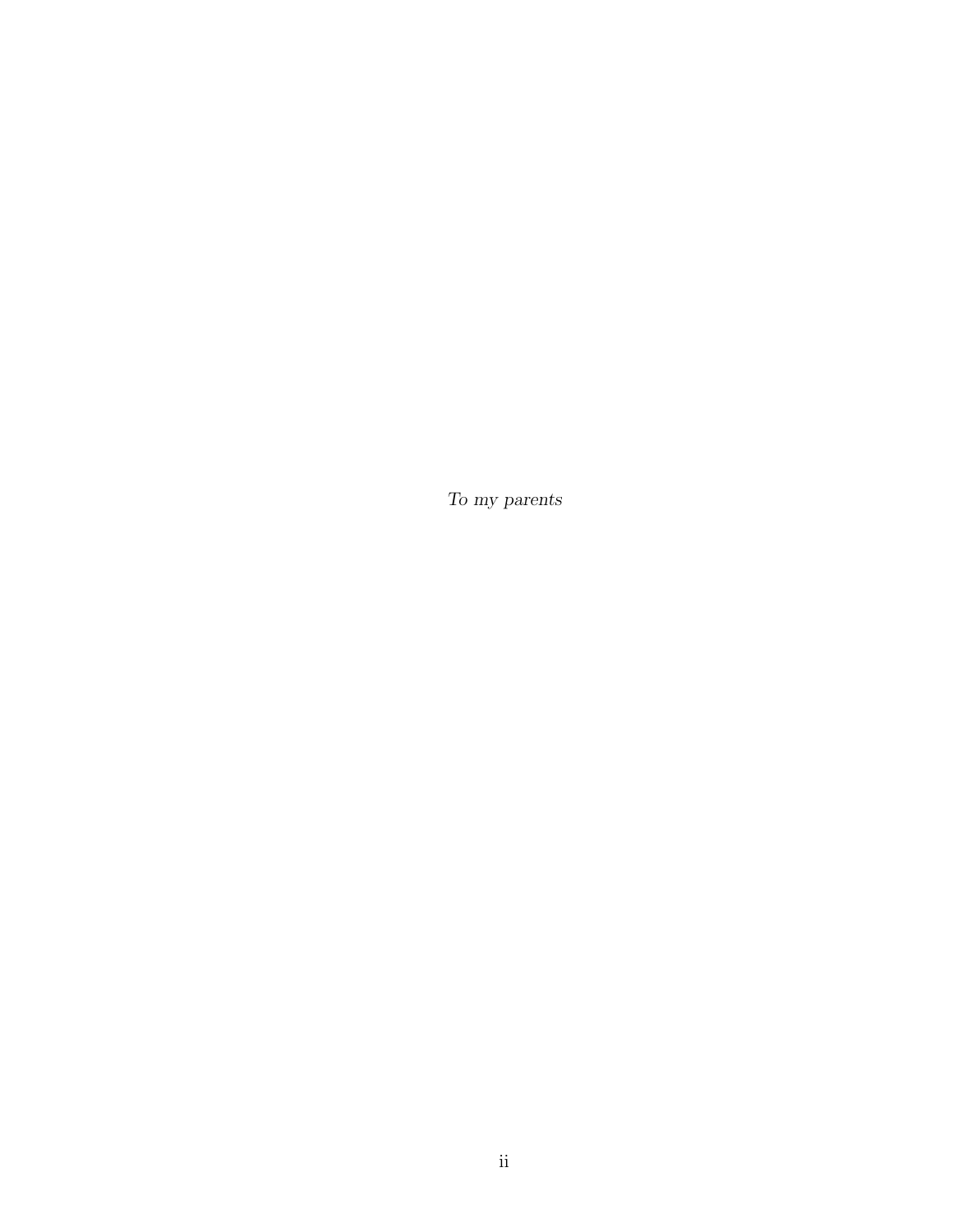#### ACKNOWLEDGEMENTS

I would like to thank my advisor Dr. M. Douglas LeVan for all the time he spent helping and guiding me and keeping me on track. This work would not have happened without your help throughout.

I would like to thank Krista, Yu, Grant, and Joe and the rest of the people in the lab for all their help inside and outside of the lab over the years. For answering questions in the beginning, and distracting me when it was needed at the end. I also want to thank Trey Wince, B.J. Feuerhelm, Matt Garvey, and Mark and Emily Eberle for giving me a place to live during the last 6 months of my graduate experience.

I want to thank the US Army Edgewood Chemical and Biological Center for funding my research. In particular I would like to thank Leonard Buettner, John Mahle, David Tevault, Christopher Karwacki, and Tara Sewell for all of the help that they provided.

My deepest thanks go to Dr. Peter Cummings for help with the math and making sure that I maintained thermodynamic consistency. I also want to thank Dr. Clare McCabe for her help with SAFT, and also Dr. Maria Carolina dos Ramos for fitting the SAFT fluid parameters for nitrogen and n-pentane.

I would also like to thank the staff of the chemical engineering department. For answerering questions and trying to look out for my best interests, I want to thank Margarita Talavera and Mary Gilleran. Without the help from Mark Holmes, finishing my research would have been much more difficult.

Without the support and backing of my family none of this would have been possible. They were always there to listen and help in anyway that they could.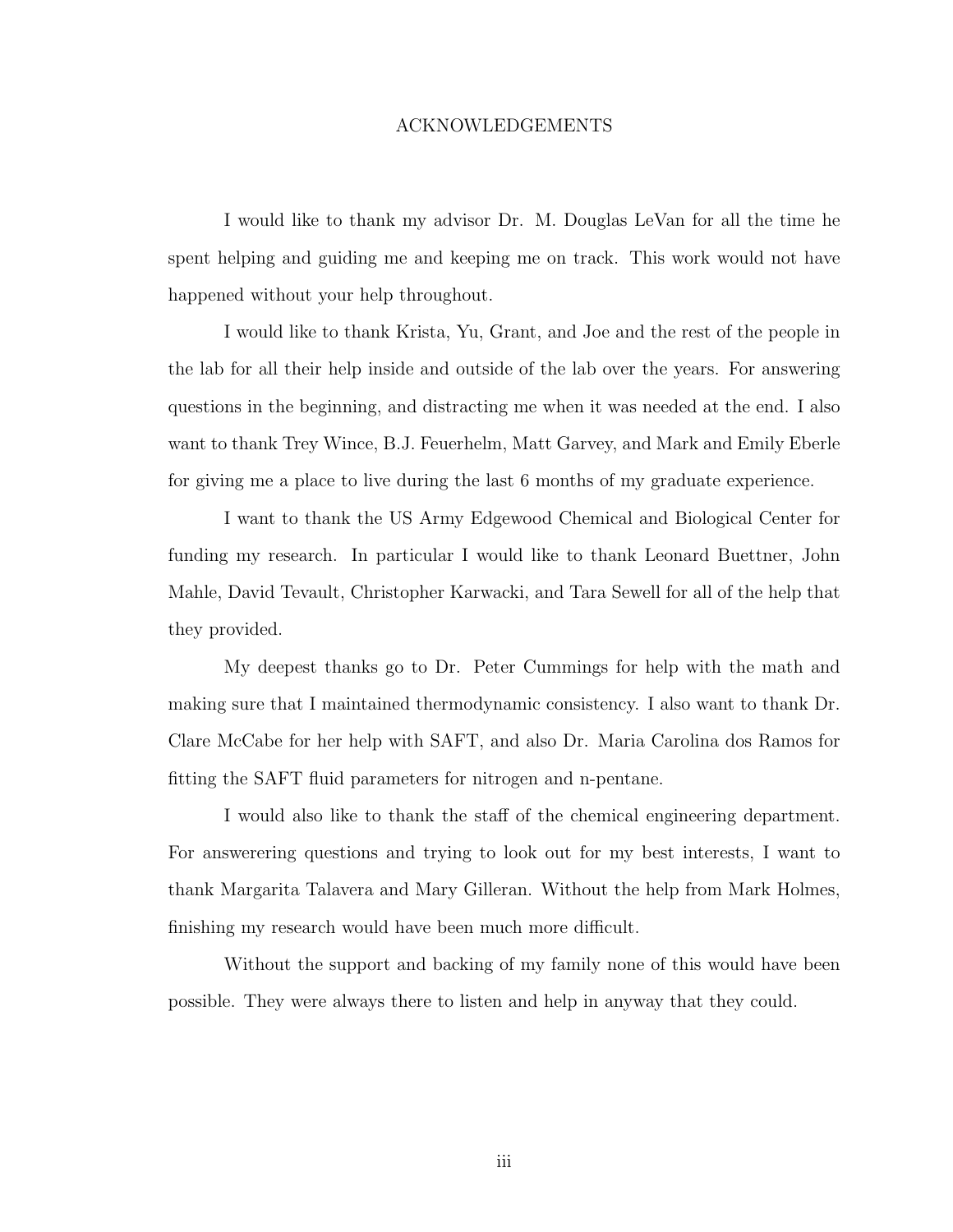# TABLE OF CONTENTS

|                                                                                                                    | Page                    |
|--------------------------------------------------------------------------------------------------------------------|-------------------------|
| <b>DEDICATION</b>                                                                                                  | $\overline{\textbf{i}}$ |
|                                                                                                                    | iii                     |
|                                                                                                                    | vi                      |
|                                                                                                                    | viii                    |
| Ι.                                                                                                                 | $\mathbf{1}$            |
| TRANSITION TO HENRY'S LAW IN ULTRA-LOW CONCENTRA-<br>II.<br>TION ADSORPTION EQUILIBRIUM FOR N-PENTANE ON BPL AC-   |                         |
|                                                                                                                    | 9                       |
| 2.1                                                                                                                | 9                       |
| 2.2                                                                                                                | 12                      |
| $Materials \dots \dots \dots \dots \dots \dots \dots \dots \dots \dots \dots \dots \dots \dots \dots \dots$        | 12                      |
|                                                                                                                    | 13                      |
|                                                                                                                    | 15                      |
|                                                                                                                    | 17                      |
| Results and Models<br>2.3                                                                                          | 19                      |
|                                                                                                                    | 19                      |
| Dubinin-Radushkevich (DR) Equation $\ldots \ldots \ldots \ldots \ldots \ldots$                                     | 23                      |
| Langmuir Equation $\ldots \ldots \ldots \ldots \ldots \ldots \ldots \ldots \ldots \ldots$                          | 25                      |
|                                                                                                                    | 26                      |
| 2.4                                                                                                                | 30                      |
| THE THEORETICAL MAXIMUM ISOSTERIC HEAT OF ADSORP-<br>III.<br>TION IN THE HENRY'S LAW REGION FOR SLIT-SHAPED CARBON | 37                      |
| 3.1                                                                                                                | 37                      |
| 3.2                                                                                                                | 39                      |
| Results<br>3.3                                                                                                     | 40                      |
| 3.4                                                                                                                | 48                      |
| MODELING ADSORPTION OF NITROGEN AND PENTANE ON AC-<br>IV.<br>TIVATED CARBON USING SAFT-DFT                         | 53                      |
| 4.1                                                                                                                | 53                      |
| 4.2                                                                                                                | 54                      |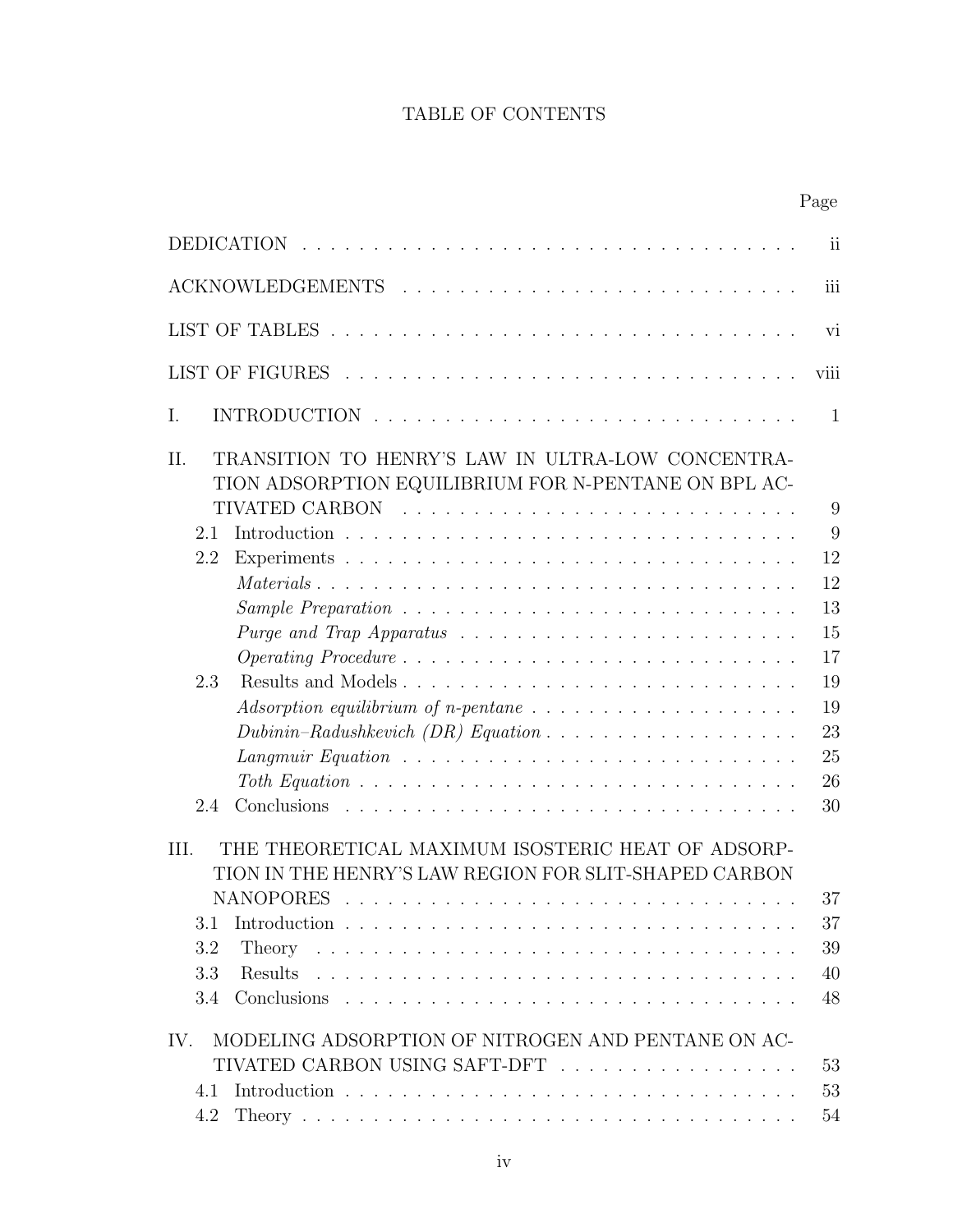| Model                                                                 | 54  |
|-----------------------------------------------------------------------|-----|
|                                                                       | 59  |
|                                                                       | 61  |
| 4.3                                                                   | 65  |
|                                                                       | 65  |
|                                                                       | 74  |
| 4.4                                                                   | 83  |
| CONCLUSIONS AND RECOMMENDATIONS<br>V.                                 | 90  |
| Appendix                                                              |     |
| A.                                                                    | 94  |
|                                                                       | 94  |
|                                                                       | 94  |
|                                                                       | 95  |
| OPERATION PROCEDURE FOR THE DYNATHERM SYSTEM<br><b>B.</b>             | 96  |
| $C$ .                                                                 | 99  |
| DENSITY FUNCTIONAL EQUATIONS<br>D.                                    | 101 |
| D.1 DFT                                                               | 101 |
|                                                                       | 106 |
|                                                                       | 108 |
| ANALYSIS OF ALTERNATIVE NITROGEN ADSORPTION DATA BY<br>E.<br>SAFT-DFT |     |
|                                                                       | 111 |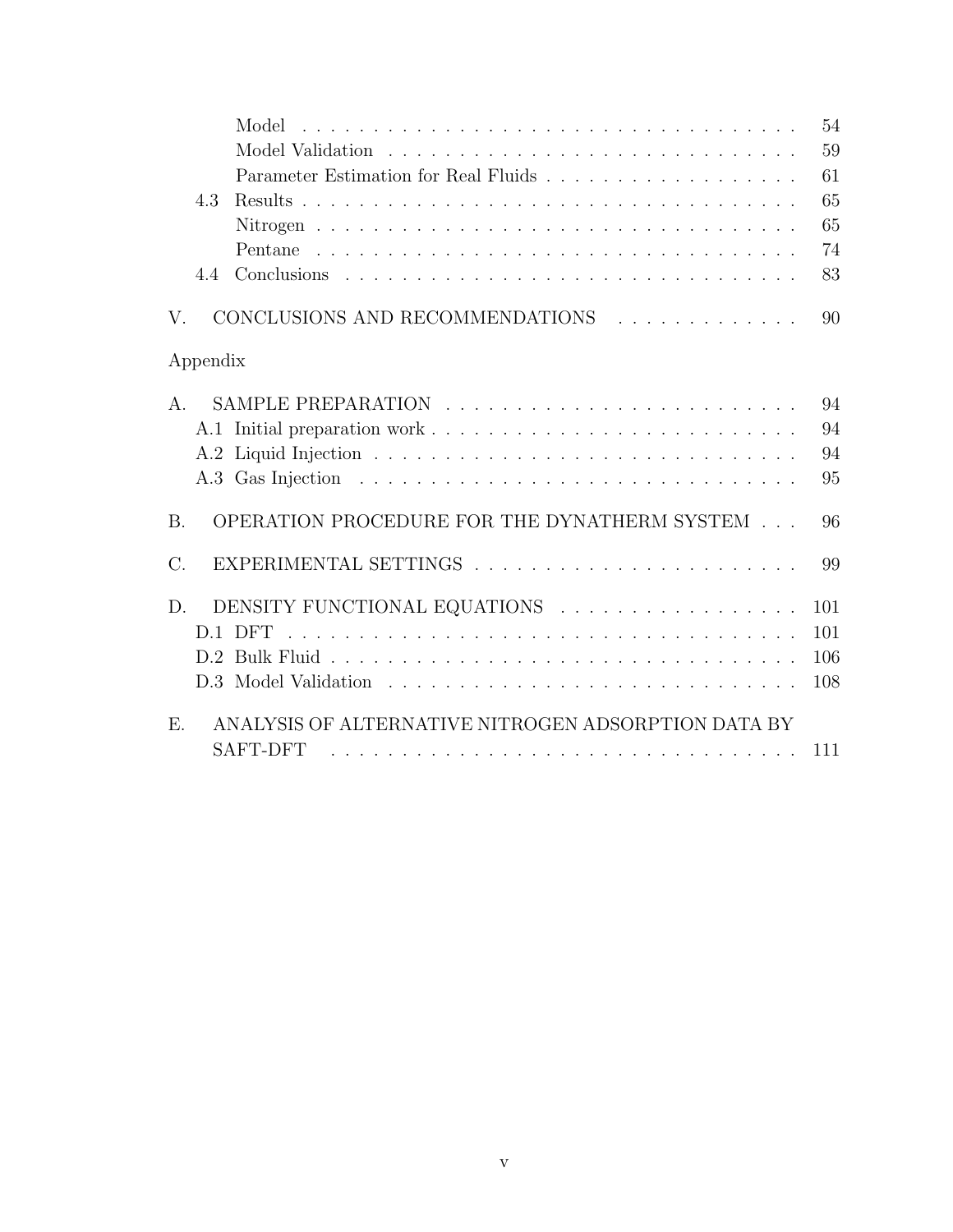# LIST OF TABLES

| 2.1 | Previously measured low concentration data by descending pure compo-                                             | 10 |
|-----|------------------------------------------------------------------------------------------------------------------|----|
| 2.2 | Experimental data for adsorption of n-pentane on BPL activated carbon                                            | 20 |
| 2.3 | Model parameters for the Langmuir and Toth equations                                                             | 29 |
| 2.4 |                                                                                                                  | 29 |
| 3.1 | Model Parameters for Different Molecules $\ldots \ldots \ldots \ldots \ldots$ 42                                 |    |
| 3.2 | Isosteric Heat of Adsorption in the Henry's Law Region 46                                                        |    |
| 4.1 |                                                                                                                  | 65 |
|     |                                                                                                                  | 99 |
|     | C.2 Dynatherm settings $\ldots \ldots \ldots \ldots \ldots \ldots \ldots \ldots \ldots \ldots \ldots \ldots 100$ |    |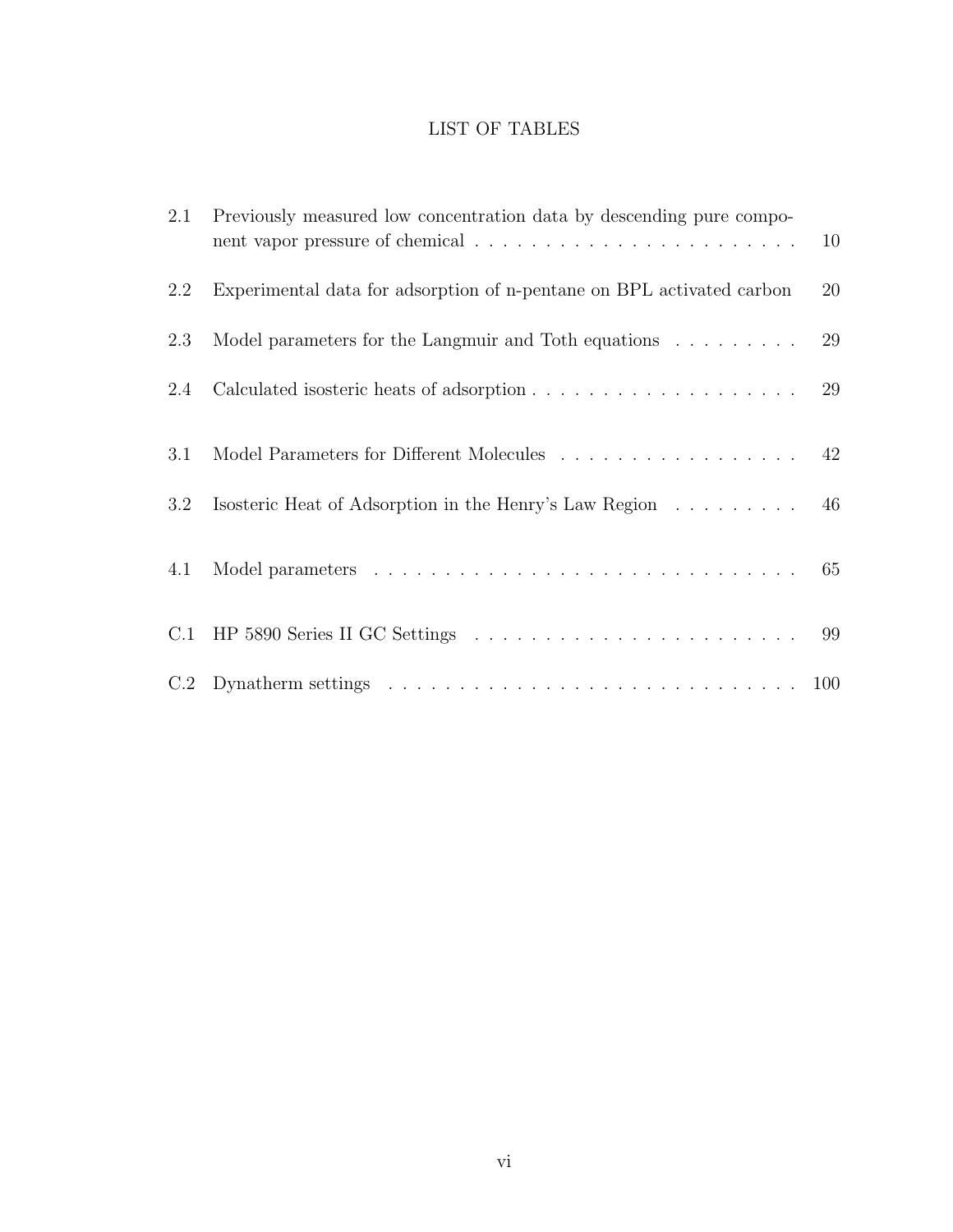# LIST OF FIGURES

| 1.1 | Hexane isotherms extended to lower pressures $\ldots \ldots \ldots \ldots \ldots$                                                                                             | $\overline{4}$ |
|-----|-------------------------------------------------------------------------------------------------------------------------------------------------------------------------------|----------------|
| 2.1 | Schematic of the sample preparation apparatus: (a) liquid injection and                                                                                                       | 14             |
| 2.2 | Schematic of the apparatus to analyze the samples. $\dots \dots \dots \dots$                                                                                                  | 16             |
| 2.3 | n-Pentane on BPL activated carbon with the Toth equation: (a) isotherm<br>and (b) Henry's law plot. $\dots \dots \dots \dots \dots \dots \dots \dots \dots \dots \dots \dots$ | 22             |
| 2.4 | n-Pentane on BPL activated carbon with the DR, Langmuir, and Toth<br>equations: (a) isotherm and (b) Henry's law plot. $\dots \dots \dots \dots$                              | 24             |
| 2.5 | Adsorption isosteres for n-pentane on BPL activated carbon with liquid                                                                                                        | 28             |
| 2.6 | Isosteric heat of adsorption vs. loading. These can be compared with the<br>heat of vaporization of $25.79 \text{ kJ} \text{ mol}^{-1}$ for n-pentane at the normal boiling   | 31             |
| 3.1 | Model of graphite parallel slit pore. Carbon atoms continue deep into solid. 41                                                                                               |                |
| 3.2 | The isosteric heat of adsorption in the Henry's law region as a function of                                                                                                   | 44             |
| 3.3 | The effects of $\sigma_{sf}$ and $\epsilon_{sf}$ on the pore width of the maximum heat of                                                                                     | 45             |
| 4.1 |                                                                                                                                                                               | 60             |
| 4.2 | Hard sphere 4-mers against a hard wall                                                                                                                                        | 62             |
| 4.3 |                                                                                                                                                                               | 63             |
| 4.4 | Attractive sphere 3-mers against a hard and attractive wall                                                                                                                   | 64             |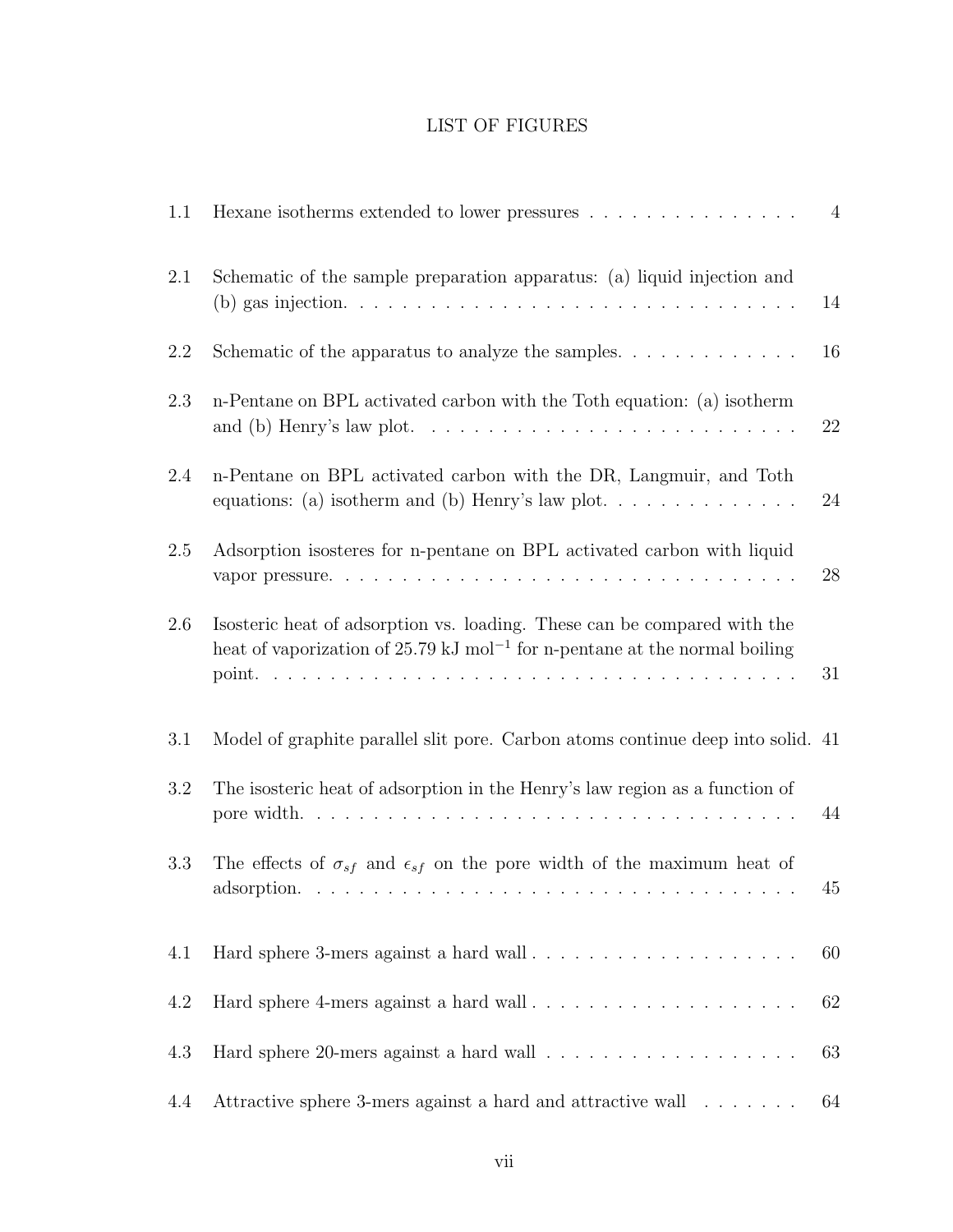| 4.5 | Comparison of experimental and theoretical adsorbed volumes of nitrogen<br>on nonporous carbon black at 77 K. The points are experimental data.<br>The solid line is the model prediction. $\ldots \ldots \ldots \ldots \ldots \ldots$ | 66  |
|-----|----------------------------------------------------------------------------------------------------------------------------------------------------------------------------------------------------------------------------------------|-----|
| 4.6 |                                                                                                                                                                                                                                        | 68  |
| 4.7 |                                                                                                                                                                                                                                        | 69  |
| 4.8 | Nitrogen density profiles in a 1.03 nm pore. $\ldots \ldots \ldots \ldots \ldots$                                                                                                                                                      | 70  |
| 4.9 | Full pore width density profile of nitrogen at $77 K. \ldots \ldots \ldots$                                                                                                                                                            | 72  |
|     |                                                                                                                                                                                                                                        | 73  |
|     | 4.11 Pore size distribution calculated from nitrogen density profiles.                                                                                                                                                                 | 75  |
|     | 4.12 Nitrogen isotherm at 77 K on BPL activated carbon. Solid line is the                                                                                                                                                              | 76  |
|     | 4.13 Comparison of experimental and theoretical adsorbed volumes of pentane<br>on nonporous carbon black at 293.15 K. The points are experimental data.                                                                                | 77  |
|     |                                                                                                                                                                                                                                        | 78  |
|     |                                                                                                                                                                                                                                        | 79  |
|     | 4.16 The average density profile for n-pentane at 298.15 K.                                                                                                                                                                            | 81  |
|     | 4.17 Calculated n-pentane isotherm at $25^{\circ}$ C on BPL activated carbon                                                                                                                                                           | 82  |
| D.1 |                                                                                                                                                                                                                                        | 109 |
| E.1 | Pore size distribution calculated from nitrogen density profiles.                                                                                                                                                                      | 112 |
| E.2 | Nitrogen isotherm at 77 K on BPL activated carbon. Solid line is the                                                                                                                                                                   | 113 |
| E.3 | Calculated n-pentane isotherm at $25^{\circ}$ C on BPL activated carbon 114                                                                                                                                                            |     |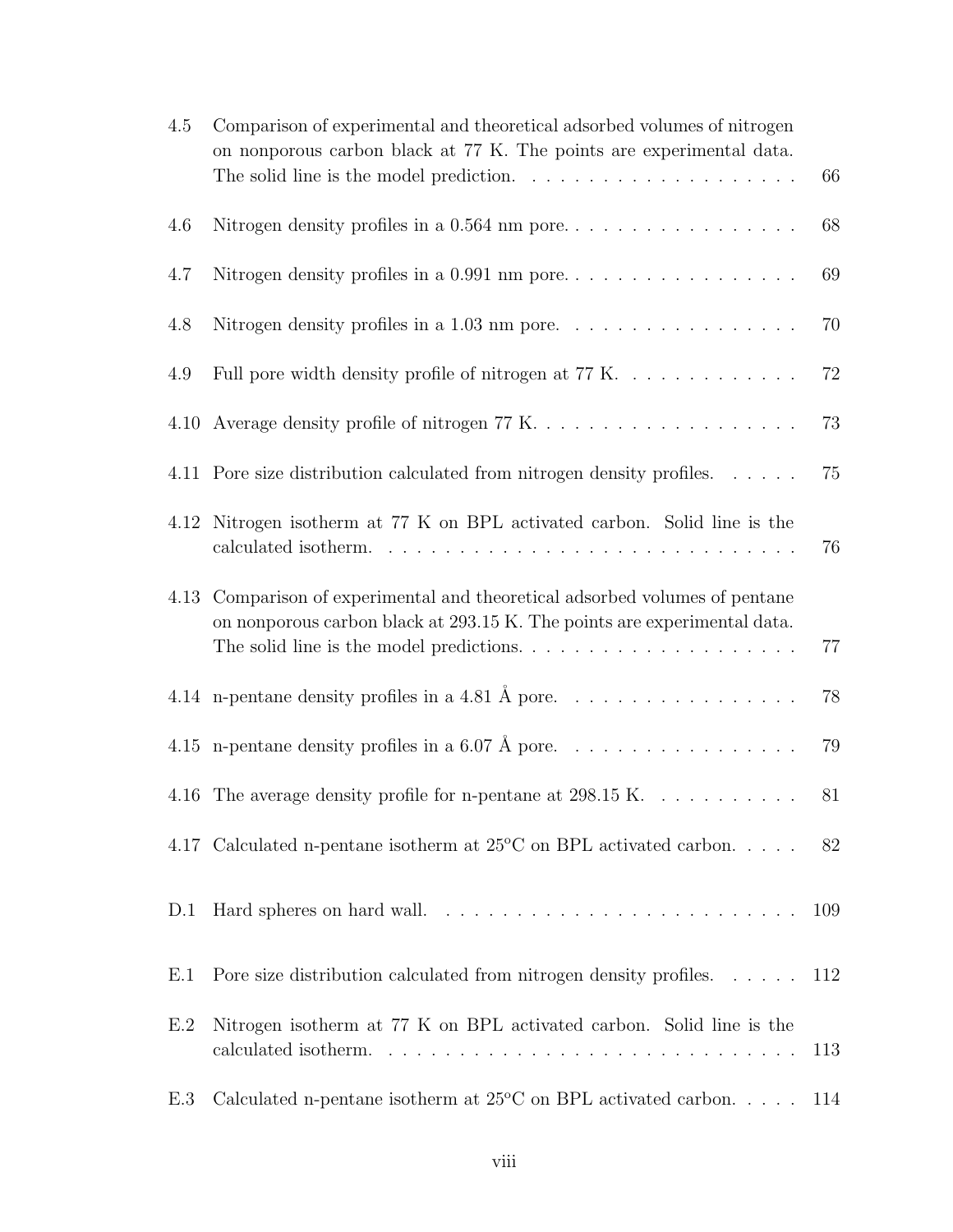### CHAPTER I

# INTRODUCTION

Over the last few decades there has been an increased use of adsorption industrially in the separation of gases and liquids. One reason for this is the development and improvement of adsorption processes and materials. Adsorption can offer a more economically viable separation method for gases over other methods, such as cryogenic distillation. One of the reasons adsorption is gaining popularity as an alternative for separation is because of the diversity in adsorbent materials and how they operate at a variety of conditions. However, the large number of variables involved can make optimizing designs complex and require knowledge in a number of different aspects of adsorption.

Adsorption is used in many different types of processes. Some examples are bulk separation, gas storage, purification, and trace contaminant removal. Oxygen enrichment from air is an example of a bulk separation process. In the last few years there has been a increase in the amount of research done using adsorption for gas storage as a fuel supply for vehicular use. Specifically, the interest is in the ability to store large amounts of natural gas or hydrogen at moderate pressures and temperatures. Some examples of purification are the removal of by-products other than hydrogen from the process stream of the gas water shift reaction where carbon monoxide and water are reacted to form carbon dioxide and hydrogen, or the removal of nitrogen and carbon dioxide from a methane stream. Trace contaminant removal of impurities from a process stream is another common adsorption process that has seen an increase in interest, especially as part of a HVAC system.

All adsorption processes require knowledge of the two main separation mechanisms, equilibrium and kinetics, in order to achieve an effective design. When the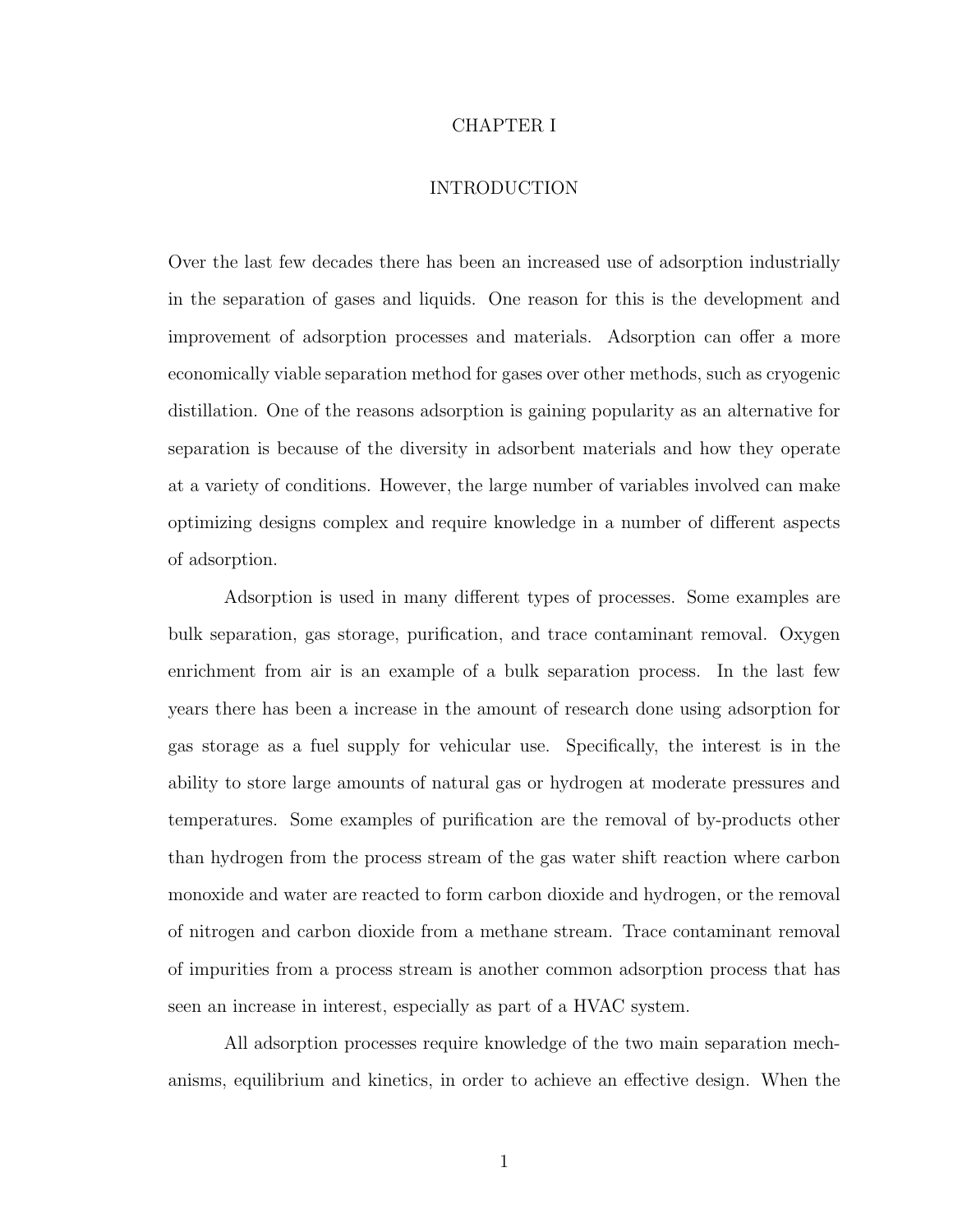process is driven by the kinetics of the system the mechanisms can be steric, involving the exclusion of molecules based on size and shape, or by the differences in rate of adsorption and desorption. However, for most processes equilibrium factors are of primary concern. Equilibrium data in the form of adsorption isotherms gives the relative amounts that the adsorbent material can adsorb at a given pressure for single and multicomponent systems. Also the slopes of the isotherms in the regions of interest are important for design as they determine the regenerability of the solid adsorbent materials. Sets of isotherms at different temperatures allow the calculation of the isosteric heat of adsorption, which is important to the behavior of the system as it cycles between adsorption and desorption. Identifying the materials with the correct capacity, selectivity, and kinetics is extremely important to the design of an adsorption-based separation process.

Measurements of adsorption equilibrium and kinetics are achieved by a number of methods. The most commonly used methods for measuring adsorption equilibrium are volumetric and gravimetric. Volumetric methods fall into two different categories. In the first category, a known amount of adsorbate and adsorbent are introduced into a system of known volume and the resulting pressure is measured. This method works well for single component systems, but does not work as well for multicomponent systems. The second method of performing a volumetric experiment is by adding a gas chromatograph (GC) to the system allowing for an analysis of the gas phase. This setup works well for multi-component systems.

Gravimetric methods for measuring adsorption isotherms operate in a different manner. The loading of a sample in the system is measured by an accurate microbalance as adsorbate is introduced. Pressure is measured with a transducer.

However, both systems do not have the required accuracy to measure data into the Henry's law region except for light gases. The volumetric system is limited by the accuracy of the pressure transducer or by the lower limit of the detector on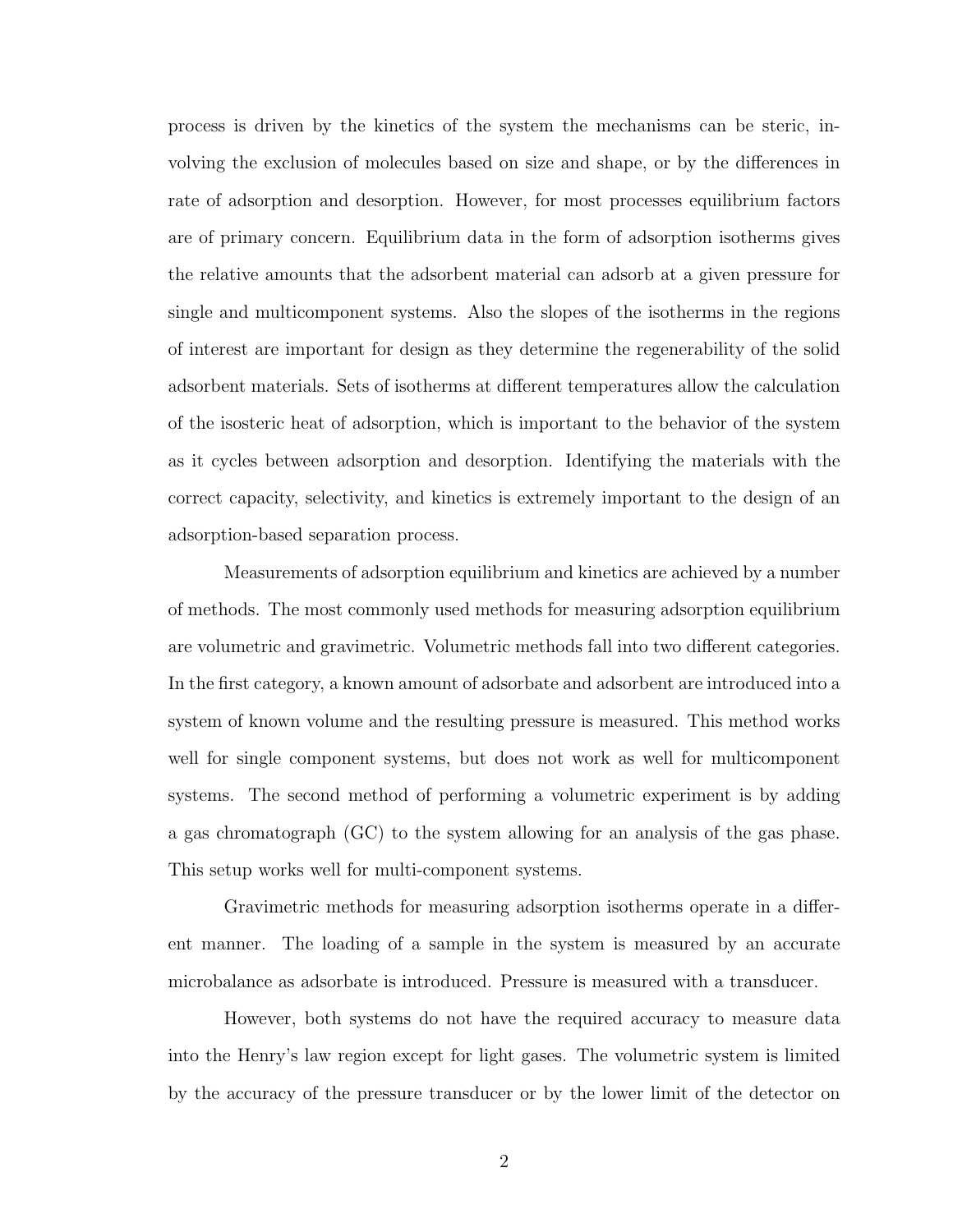the GC and the maximum volume injectable into the GC. Gravimetric systems are best reserved for single component systems. They are limited by the accuracy of the microbalance, typically 1.0  $\mu$ g or 0.1  $\mu$ g.

The kinetics of a system can be measured by a number methods. A commonly used method is the use of uptake curves from a gravimetric system; however, this method is not very accurate and cannot discriminate between mechanisms. Some of the newer methods are differential bed adsorption, zero-length column, and frequency response.

The ability to model complex systems accurately is a driving force behind adsorption research. It is desirous to have a model that can predict the behavior of single and multicomponent systems without having to do experiments, especially for systems that can be very dangerous or corrosive. In particular, it would be beneficial to have the model based on known parameters such as a Lennard-Jones diameter  $\sigma$  and well depth  $\epsilon$ . A long term goal of adsorption theory is to be able to accurately predict adsorption equilibrium from first principles based on knowledge of the structure of the adsorbing molecule and the structure and composition of the adsorbent.

With the continual lowering of exposure levels to volatile organic compounds (VOCs) and toxic industrial compounds (TICs), the use of adsorption-based removal systems is receiving more attention as a viable option. However, there is scant data on most VOCs at and below the level that will be required to design these systems effectively. In many cases, adsorption isotherms will be required into the Henry's law region. An example of why data are needed is provided in Fig. 1.1, which shows two sets of hexane data<sup>1,2</sup> between saturation and 0.3 mol kg<sup>-1</sup>. Also included are four different adsorption isotherms: group contribution theory,<sup>3</sup> virtual group theory,<sup>4</sup> Dubinin-Radushkevich  $(DR)$ ,<sup>5</sup> and the Toth equation.<sup>6</sup> There is considerable agreement between the data and the models over the range where there is data. How-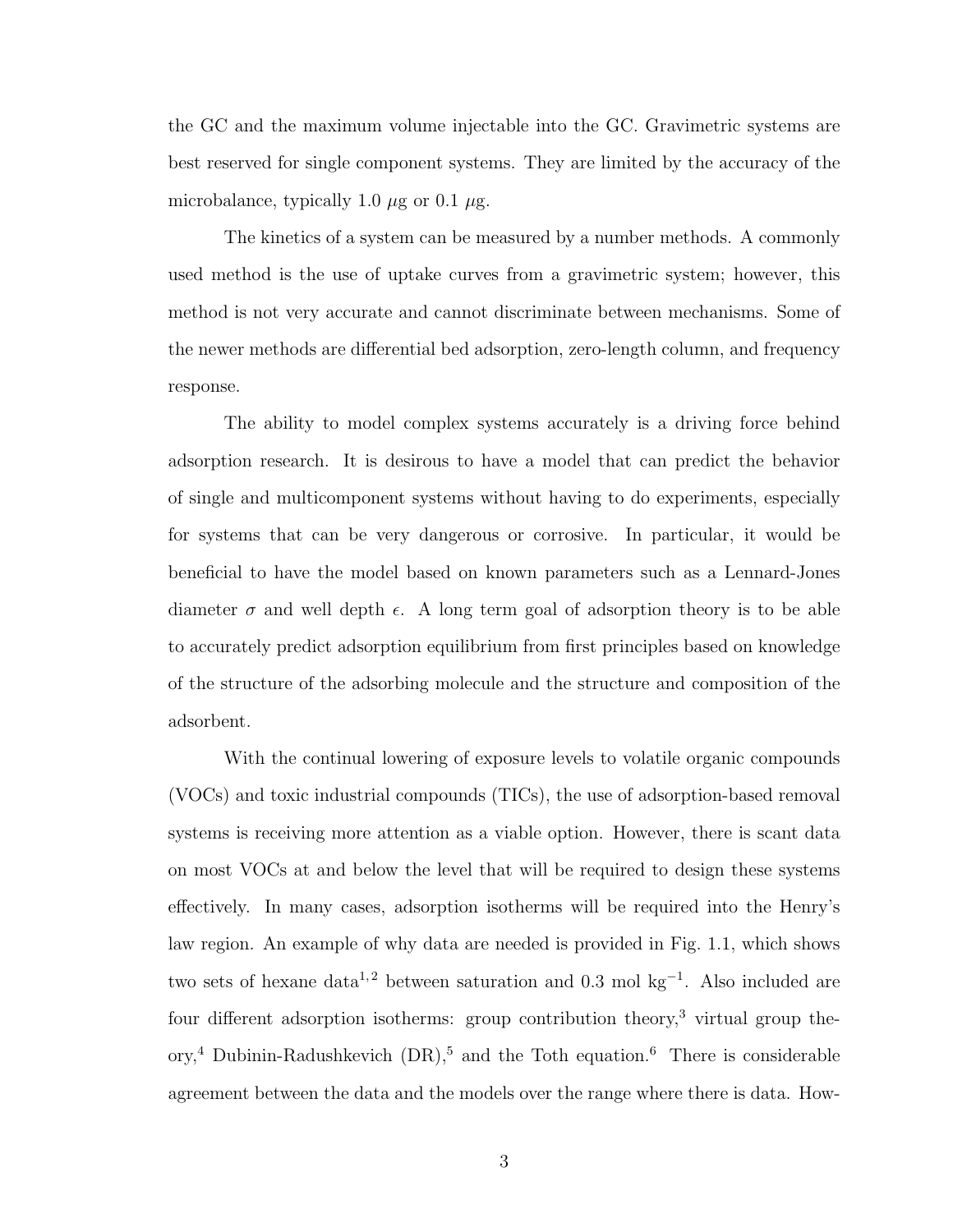

Figure 1.1: Isotherm of n-hexane on BPL activated carbon with the group contribution theory, virtual group theory, DR equation, and the Toth equation.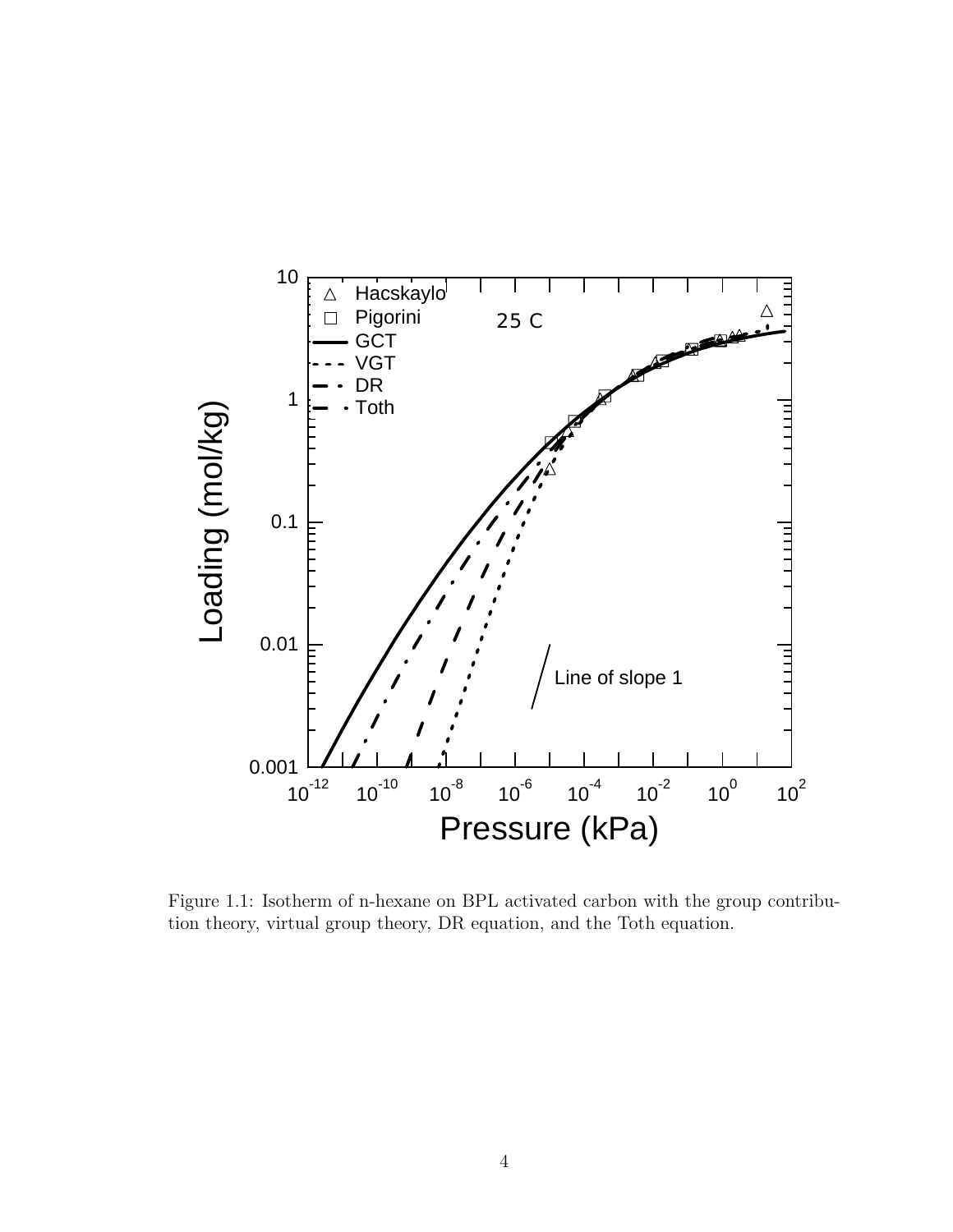ever, when the isotherm is extended to lower loadings there is considerable spread between the predicted pressure of the models. If these models were used to design an adsorption filtration device for the removal to ultra-low concentrations there would be considerable differences between the four models. This demonstrates the need for adsorption data at much lower concentrations to determine which model, if any, is correct.

In Chapter II we discuss the development of a novel method for preparing samples at known loadings and analyzing these samples, which reach into the Henry's law region. Samples were prepared at loadings from 1.0 down to 0.0001 mol kg<sup>−</sup><sup>1</sup> for n-pentane on BPL activated carbon. The samples from 1.0 to 0.01 mol kg<sup>−</sup><sup>1</sup> were prepared using a liquid injection system. The samples below 0.01 mol kg<sup>-1</sup> were prepared with a gas injection system. After a sample was prepared with either method it was sealed and allowed to come to equilibrium at an elevated temperature. The samples were then analyzed using a purge and trap method. Adsorption isotherms were measured over a wide range of temperatures, from 0 to 175  $\rm{^{\circ}C}$  at constant loading, using a novel apparatus that concentrates the gas phase of n-pentane from a large volume to a much smaller volume. The measured data are used to analyze the behavior of three different adsorption isotherms, the DR equation, the Langmuir equation, and the Toth equation. We will discuss how these theories describe the data as they transition into the Henry's law region. The isosteric heat of adsorption is calculated and discussed as a function of the loading. This is the first time adsorption equilibrium has been measured in the Henry's law region for an adsorbate that is a liquid at room temperature.

In Chapter III the isosteric heat of adsorption in the Henry's law region is calculated as a function of pore width for a variety of gases. These values are compared with the isosteric heat of adsorption calculated from adsorption isotherms. These data, and specifically the maximum value, are important in the design of new mate-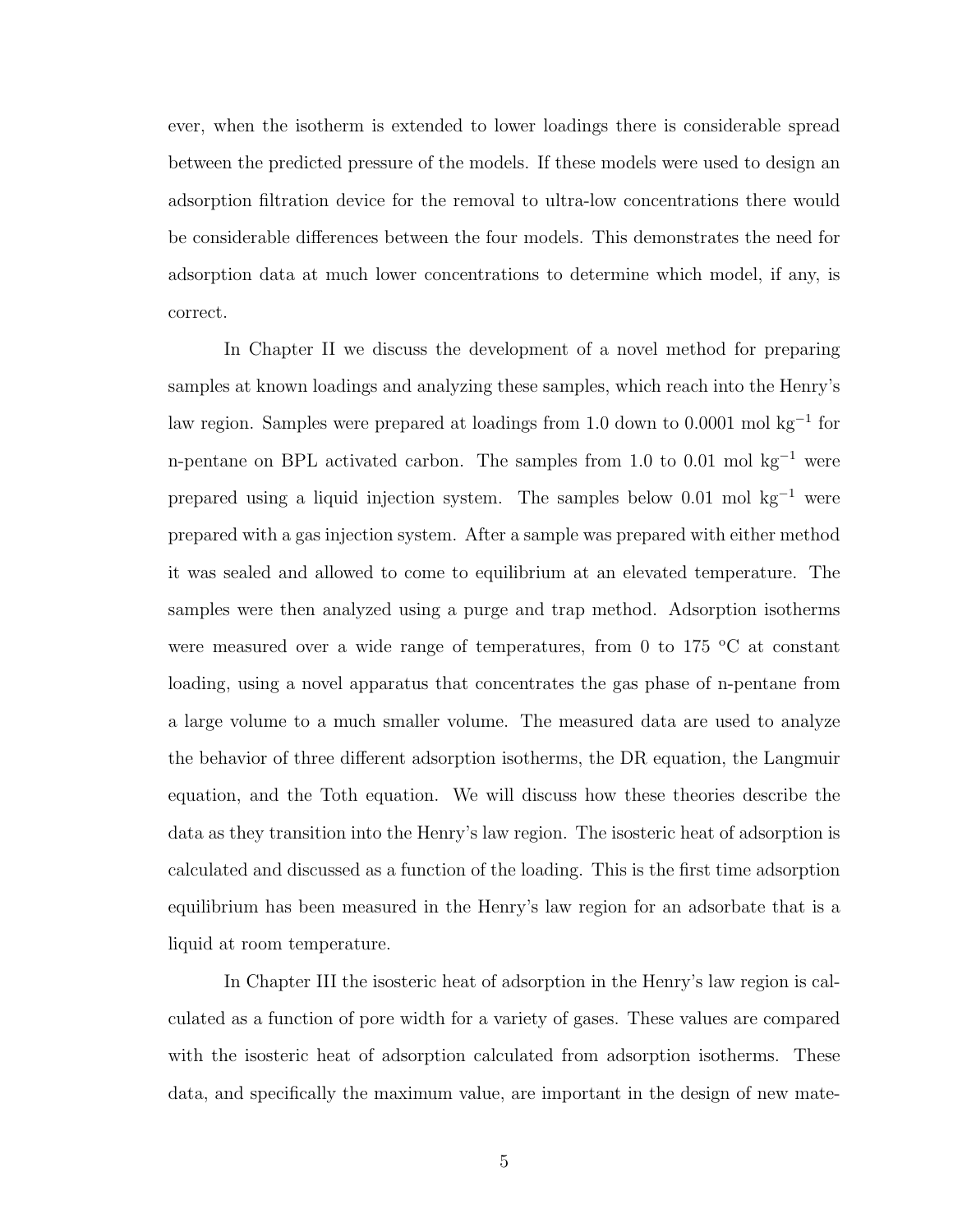rials. The isosteric heat of adsorption, in the Henry's law region in particular, gives important information about mechanisms and properties of adsorption. When designing a new material, especially if it is for a specific process, knowing which pore sizes to emphasize or avoid can be very helpful. In the design of a trace contaminant removal system you would want a system with pores as close as possible to the pore size that gives the maximum isosteric heat of adsorption. This would provide the system with the maximum amount of retention of the contaminants. However, if you are designing a pressure swing adsorption system a low isosteric heat of adsorption would be preferable to reduce heat effects and allow more efficient regeneration. In gas storage, heat of adsorption can be used as a screen to eliminate materials that would not reach the desired deliverable capacity because of overheating during vessel charging and overcooling during vessel discharge. The use of knowledge of the isosteric heat of adsorption in the Henry's law region in the initial design of new materials will allow for more targeted development to specific problems, which will result in more effective materials.

The ability to predict adsorption isotherms using fundamental information about the adsorbate and adsorbent is an important research goal. In Chapter IV, density functional theory (DFT) is modified to allow the modeling of chain molecules using the statistical associating fluid theory (SAFT) equation of state. This will be the first time that a mean-field for the first order attractive term is not assumed, and it is also the first time that the second order term is included. DFT has been widely used to model the adsorption of spherical molecules in parallel or cylindrical pores. By changing the equation of state from a spherical to SAFT we are able to model the behavior for a much larger array of molecules. This allows us to predict adsorption behavior given the bulk parameters, the interaction of the adsorbate molecule with graphite, and the pore size distribution of the adsorbent.

Parameters were estimated to describe the bulk behavior and the interaction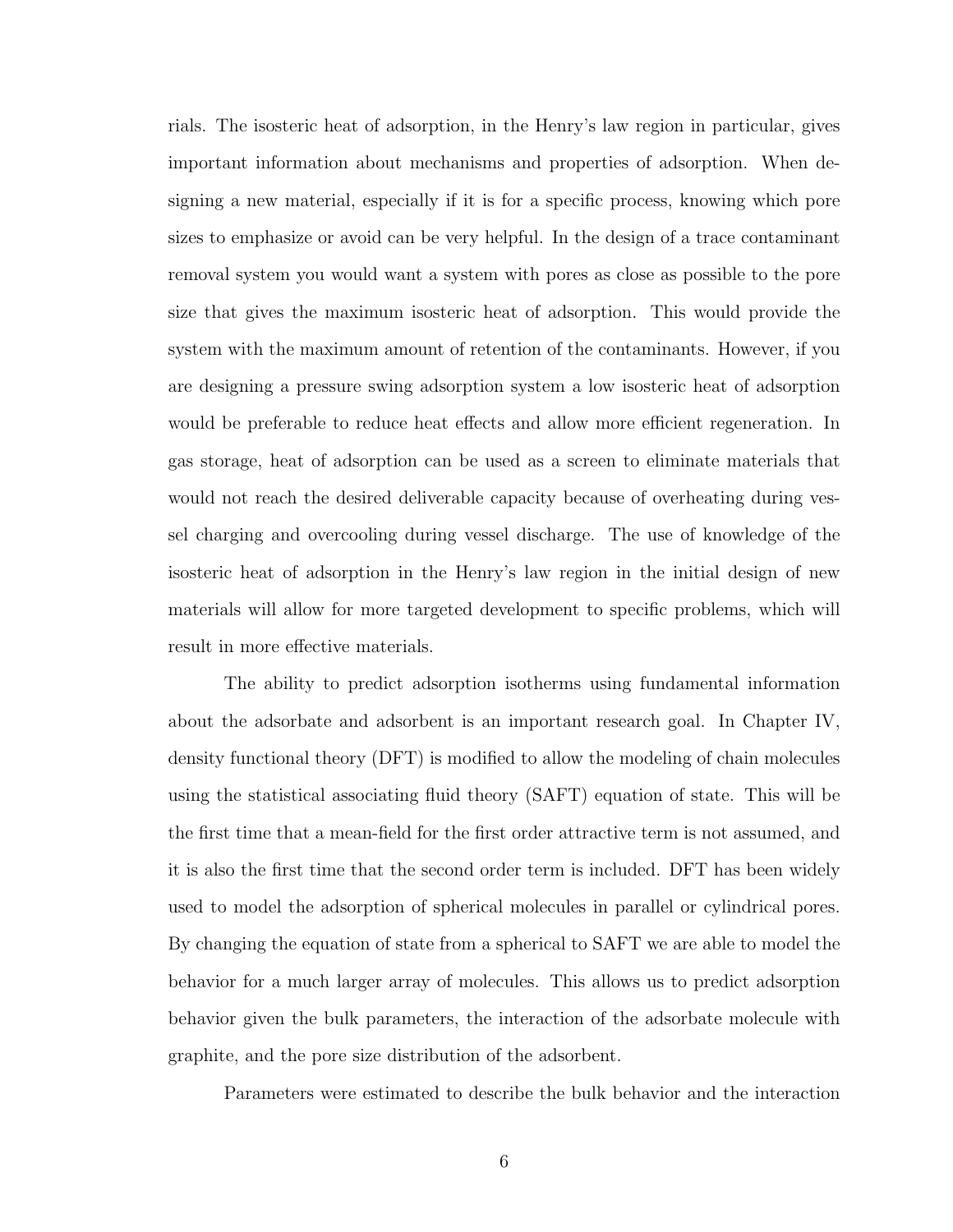with a carbon wall for nitrogen and n-pentane. Density profiles for nitrogen show the adsorption behavior of nitrogen in a variety of pore sizes at different pressures. The monolayer transition, capillary condensation, and the freezing transition are discussed. This is the first time, that we are aware of, that such a sharp freezing transition is demonstrated. The density profiles are used to calculate a pore size distribution for BPL activated carbon. Density profiles were then calculated for npentane. Using the density profiles and the calculated pore size distribution, an isotherm for n-pentane was determined.

In Chapter V, the conclusions from this work are summarized. Also included are recommendations for follow up work that result from this dissertation.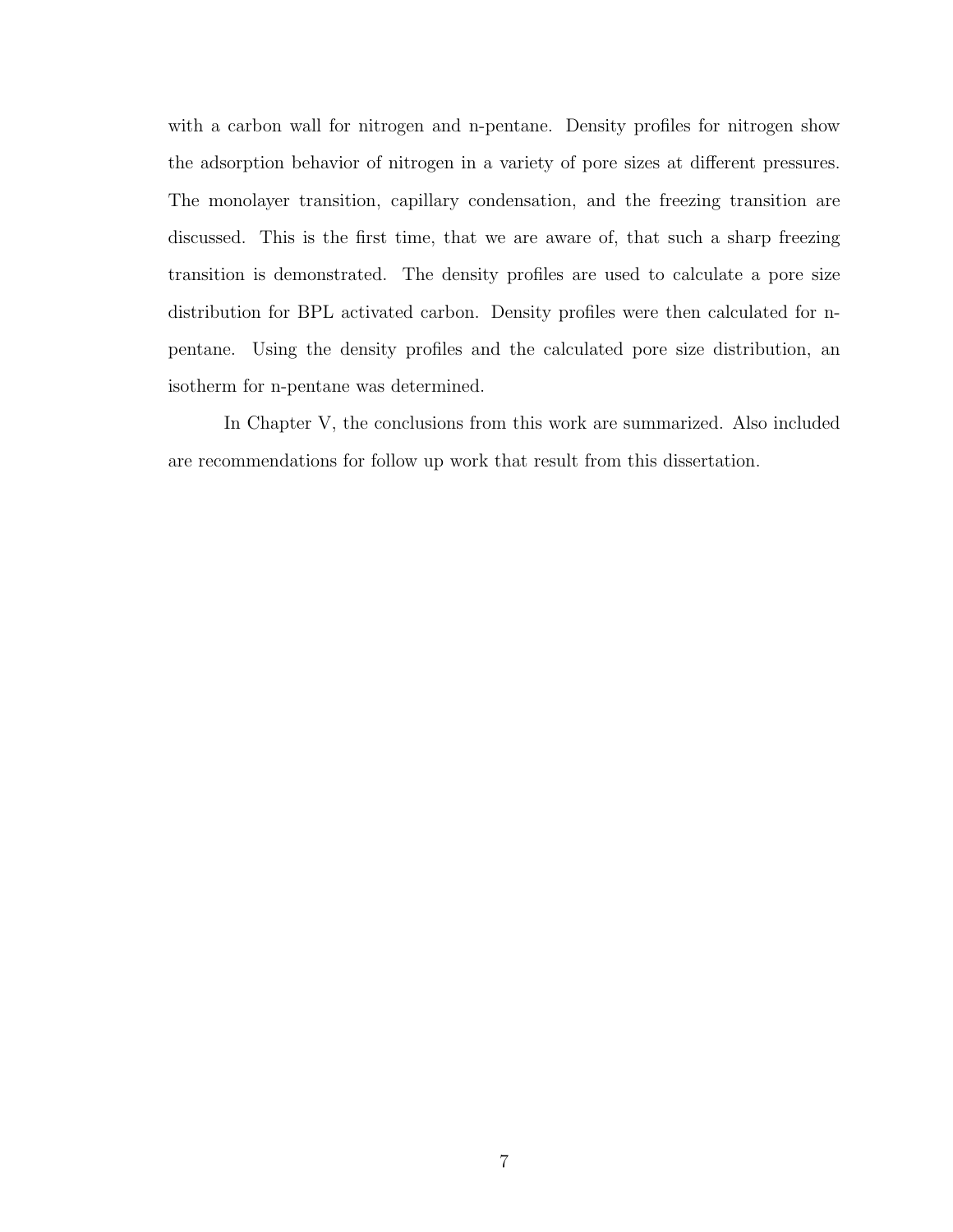### References

- [1] Hacskaylo JJ. Thermodynamic Studies of Vapor-Solid Adsorption Equilibria. Charlottesville VA USA, University of Virginia , Ph.D. thesis, 1987.
- [2] Pigorini G. Periodic Behavior of Pressure Swing Adsorption Cycles and Coadsorption of Light and Heavy n–alkanes on Activated Carbon. Charlottesville VA USA, University of Virginia , Ph.D. thesis, 2000.
- [3] Walton KS, Pigorini G, and LeVan MD. Simple group contribution theory for adsorption of alkanes in nanoporous carbons. Chem. Eng. Sci. 2004: 59:(4425– 4432)
- [4] Ding Y. Periodic adsorber optimization and adsorption equilibrium measurement and prediction. Nashville TN USA, Vanderbilt University , Ph.D. thesis, 2002.
- [5] Ye XH, Qi N, Ding YQ, LeVan MD. Prediction of Adsorption Equilibrium using a Modified D-R Equation: Pure Organic Compounds on BPL Carbon. Carbon 2003; 41:681–686
- [6] Do DD. Adsorption Analysis: Equilbria and Kinetics. London: Imperial College Press; 1998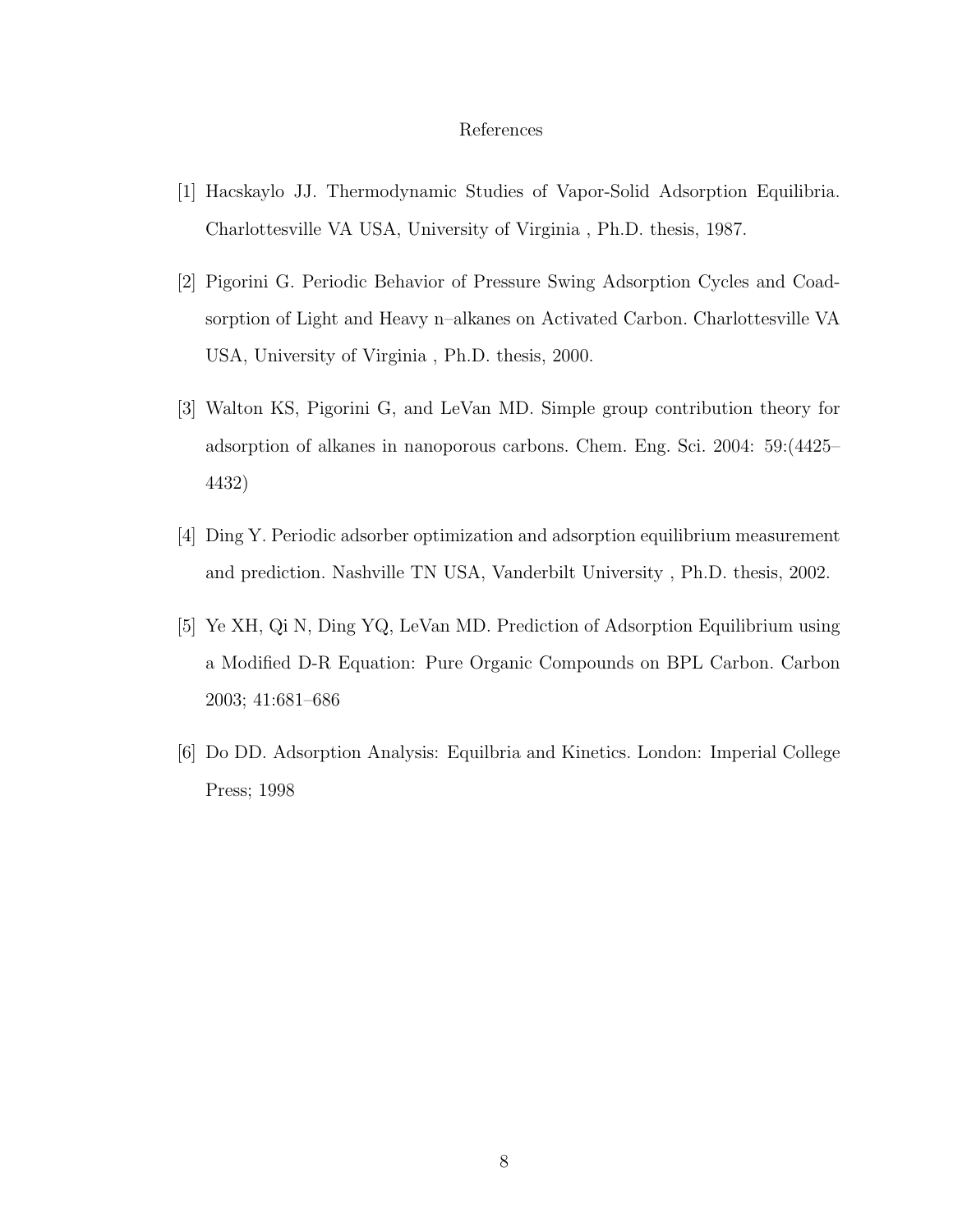### CHAPTER II

# TRANSITION TO HENRY'S LAW IN ULTRA-LOW CONCENTRATION ADSORPTION EQUILIBRIUM FOR N-PENTANE ON BPL ACTIVATED CARBON

### 2.1 Introduction

The use of adsorption for the removal of volatile organic compounds (VOCs) and toxic industrial chemicals (TICs) has drawn considerable attention in recent years. With rising health concerns leading to the continual lowering of allowable exposure levels for VOCs and TICs, the use of microporous adsorbent materials to remove these chemicals will increase. To design air filters to remove ultra-low concentrations of contaminants, adsorption equilibrium data will be required at lower concentrations than are currently available, including into the Henry's law region. Also, contaminants bleed through filters receiving occasional exposures to VOCs and TICs, and low concentration adsorption equilibrium is necessary to analyze this process accurately. However, standard volumetric and gravimetric methods do not have the sensitivity necessary to obtain these measurements, especially for low-vapor pressure compounds, e.g., chemicals that are liquids at room temperature and pressure.

Most adsorption data at low concentrations are measured by either gravimetric or volumetric methods. Foster *et al.*,<sup>1</sup> Pinto *et al.*,<sup>2</sup> and Kuro-Oka<sup>3</sup> used a gravimetric method to measure adsorption of light and heavy gases on activated carbons. See Table 2.1 for details. The resolution of gravimetric methods is limited by the accuracy of the microbalance, which is typically 1.0  $\mu$ g or 0.1  $\mu$ g.

The volumetric method has also been used extensively. Eissmann and LeVan.<sup>4</sup> Kaul,<sup>5</sup> Mahle *et al.*,<sup>6</sup> Russell and LeVan,<sup>7</sup> Karwacki and Morrison,<sup>8</sup> Pigorini,<sup>9–11</sup> Zhu  $et \ al.<sup>12,13</sup>$  and many others have measured adsorption equilibria for high-vapor pressure gases on activated carbons. Golden and  $Kumar^{14}$  measured trace concentrations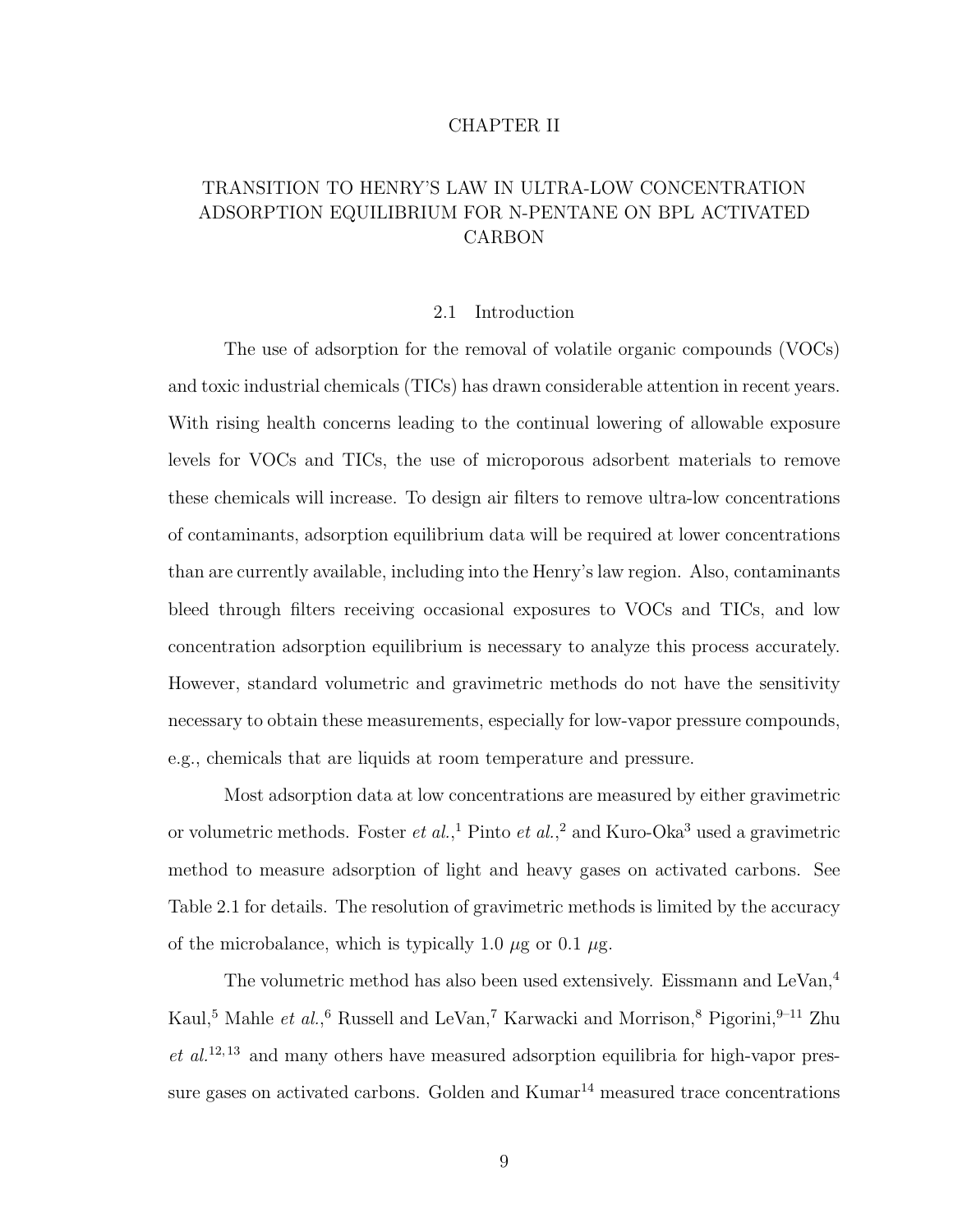| Adsorbate                             | Adsorbent                | Lowest pressure<br>(kPa)                       | Lowest loading<br>(mol/kg) | Reference                     |
|---------------------------------------|--------------------------|------------------------------------------------|----------------------------|-------------------------------|
| Methane                               | BPL                      | 2.0                                            | 0.012                      | 9                             |
|                                       | KF-1500                  | 0.4                                            | 0.034                      | 3                             |
| Ethene                                | Kureha beads<br>Kureha   | 18.5<br>$2.5\!\times\!10^{-3}$                 | 0.04                       | 5<br>13                       |
|                                       | Kureha beads             | 2.3                                            | 0.25<br>0.095              | 5                             |
| $SF_6$                                | Kureha                   | 0.004                                          | 0.5                        | 12                            |
| Ethane                                | BPL                      | 0.18                                           | 0.28                       | 7                             |
|                                       | <b>BPL</b>               | 0.6                                            | 0.026                      | 9                             |
|                                       | Kureha                   | $1.5 \times 10^{-3}$                           | 0.25                       | 13                            |
|                                       | Norit R3<br>Ajax         | $2.1\,$<br>$1.6\,$                             | 0.38<br>0.17               | 22<br>21                      |
|                                       | KF-1500                  | 0.0007                                         | $_{0.003}$                 | 3                             |
|                                       | Kureha beads             | 0.55                                           | 0.11                       | 5                             |
| Trichloroethylene                     | <b>BPL</b>               | $4.5 \times 10^{-6}$                           | 0.027                      | 24                            |
|                                       | A10                      | $9.0\times10^{-6}$                             | 0.09                       | 24                            |
| Propene                               | Kureha                   | $4.0\times10^{-3}$                             | 0.2                        | 13                            |
|                                       | <b>BPL</b>               | 107                                            | 0.003                      | 14                            |
|                                       | Kureha beads             | 0.0011                                         | 0.007                      | 5                             |
| R-22                                  | <b>BPL</b><br><b>BPL</b> | $6.9 \times 10^{-4}$<br>$9.7 \times 10^{-4}$   | 0.0055                     | 6<br>$\overline{\phantom{a}}$ |
| Propane                               | Kureha                   | $3.0\times10^{-3}$                             | 0.12<br>0.2                | 13                            |
|                                       | Norit R3                 | 0.022                                          | 0.17                       | 22                            |
|                                       | Ajax                     | 1.0                                            | $0.6\,$                    | 15                            |
|                                       | Kureha beads             | 0.34                                           | 0.12                       | 5                             |
| R-134a                                | <b>BPL</b>               | $3.8 \times 10^{-4}$                           | 0.007                      | 8                             |
| $R-12$                                | <b>BPL</b>               | 67                                             | 0.008                      | 14                            |
| $C_3H_3F_5$                           | BPL<br>BPL               | 0.21<br>0.0017                                 | 0.24<br>0.085              | 8<br>8                        |
| $C_4F_8$                              | BPL                      | $1.5 \times 10^{-4}$                           | 0.014                      | 8                             |
|                                       | <b>BPL</b>               | $2.3 \times 10^{-5}$                           | 0.0026                     | 6                             |
| n-Butane                              | BPL                      | 0.001                                          | 0.22                       | $\mathbf 1$                   |
|                                       | <b>BPL</b>               | 34.7                                           | 0.02                       | 14                            |
|                                       | Kureha                   | 0.002                                          | 0.5                        | 12                            |
|                                       | Ajax                     | 2.7                                            | $_{0.63}$                  | 21                            |
| $R-11$                                | BPL                      | $2.3 \times 10^{-4}$<br>$5.8 \times 10^{-4}$   | 0.0088                     | 6                             |
| Methylene Mhloride                    | BPL<br>BPL               | 21.67                                          | 0.14<br>0.59               | 8<br>14                       |
| n-Pentane                             | Ajax                     | 1.6                                            | 0.83                       | 21                            |
|                                       | Ajax                     | 0.5                                            | $0.6\,$                    | 15                            |
|                                       | KF-1500                  | 0.0003                                         | 0.197                      | 3                             |
| Dichloromethane                       | BPL                      | $2.9 \times 10^{-4}$                           | 0.266                      | $\overline{4}$                |
|                                       | <b>BPL</b>               | $4.0 \times 10^{-4}$                           | 0.031                      | 24                            |
|                                       | A10                      | $10\times10^{-3}$                              | 0.15                       | 24                            |
| 1,1,1-Thichloroethane                 | BPL                      | $7.9 \times 10^{-6}$                           | 0.024                      | 24                            |
| 1,1,2-Trichloro-1,2,2-Trifluoroethane | BPL                      | $1.5 \times 10^{-4}$<br>$1.9 \times 10^{-5}$   | 0.186                      | 4                             |
| $C_5H_2F_{10}$                        | BPL<br>BPL               | $3.4 \times 10^{-4}$                           | 0.013<br>0.16              | 6<br>8                        |
| Acetone                               | BPL                      | 0.001                                          | 0.086                      | 1                             |
|                                       | <b>BPL</b>               | $2.0\times10^{-4}$                             | 0.16                       | 16                            |
|                                       | BPL                      | 8.4                                            | 0.14                       | 14                            |
|                                       | A10                      | $1.4 \times 10^{-4}$                           | 0.07                       | 24                            |
| n-Hexane                              | <b>BPL</b>               | $1.0 \times 10^{-5}$                           | 0.27                       | 16                            |
|                                       | BPL                      | $\rm 5$                                        | 0.77                       | 14                            |
|                                       | Norit R3                 | $1.6 \times 10^{-3}$                           | 0.72                       | 22                            |
| Methanol                              | BPL                      | $1.4 \times 10^{-2}$                           | 0.77                       | 18                            |
|                                       | <b>BPL</b>               | $3.8 \times 10^{-4}$<br>$5.4 \times 10^{-3}$   | 0.02                       | 24<br>24                      |
| Carbontetrachloride                   | A10<br>BPL               | $2.2 \times 10^{-5}$                           | 0.05<br>0.023              | 24                            |
| Benzene                               | BPL                      | 0.0057                                         | 1.79                       | $1\,$                         |
|                                       | BPL                      | $3.0\times10^{-6}$                             | 0.012                      | 24                            |
|                                       | A10                      | $2.0\times10^{-5}$                             | 0.26                       | 24                            |
|                                       | Carbon Fiber             | $3.6 \times 10^{-3}$                           | .719                       | 17                            |
|                                       | Ajax                     | 0.1                                            | $0.3\,$                    | 15                            |
| Methyl Ethyl Ketone                   | BPL                      | $2.1 \times 10^{-5}$                           | 0.27                       | 19                            |
| Ethanol                               | <b>BPL</b>               | $6.8 \times 10^{-3}$                           | 0.81                       | 18                            |
| Toluene                               | BPL                      | 1.45                                           | 1.1                        | 14                            |
|                                       | BPL                      | $1.1\!\times\!10^{-6}$<br>$6.6 \times 10^{-5}$ | 0.32                       | 19                            |
|                                       | <b>BPL</b><br>RB3        |                                                | 1.1                        | 24<br>$\overline{2}$          |
|                                       | Carbon Fiber             | $3.5 \times 10^{-3}$                           | 1.47                       | 17                            |
| Propanol                              | BPL                      | 0.018                                          | $2.1\,$                    | 18                            |
| Methyl Isobutyl Ketone                | BPL                      | $7.3 \times 10^{-7}$                           | 0.38                       | 19                            |
| Ethyl Benzene                         | RB3                      |                                                | $1.0\,$                    | $\boldsymbol{2}$              |
| Butanol                               | BPL                      | 0.048                                          | $2.0\,$                    | 18                            |
| 2-Hexanol                             | BPL                      | $8.0 \times 10^{-6}$                           | $0.2\,$                    | 25                            |
| Isopropyl Methylphosphonofluoridate   | $_{\rm CSC}$             | $8.4 \times 10^{-7}$                           | 0.07                       | 26                            |

Table 2.1: Previously measured low concentration data by descending pure component vapor pressure of chemical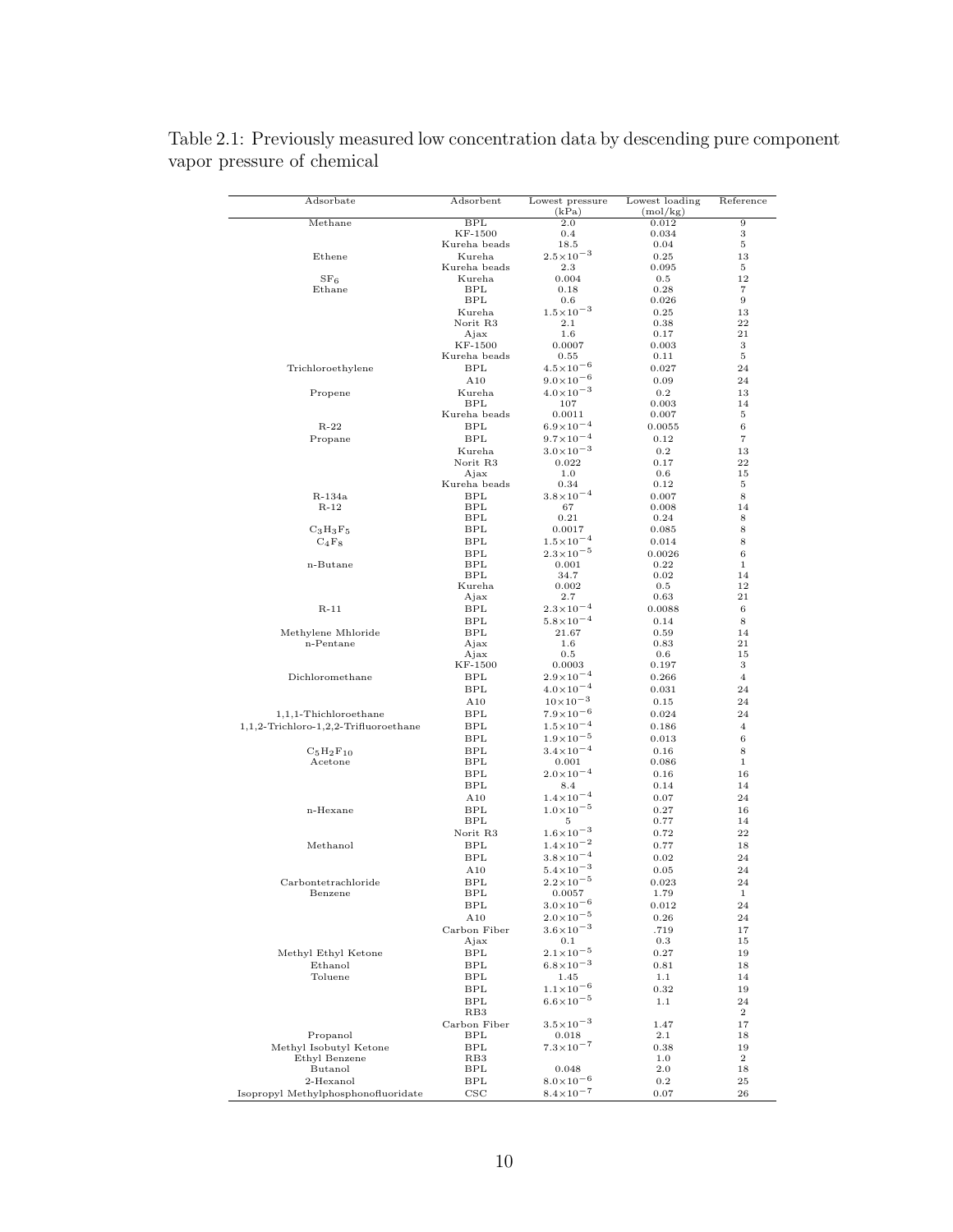of high and low vapor pressure gases in a carbon dioxide stream. Do and  $Do^{15}$  measured adsorption isotherms for both low and high vapor pressure gases. Rudisill *et* al.,<sup>16</sup> Yun et al.,<sup>17</sup> Taqvi et al.,<sup>18</sup> Qi and LeVan,<sup>19</sup> and others have measured adsorption equilibria for low-vapor pressure gases on activated carbons, with the lowest pressures and loadings given in Table 2.1.

Other methods for measuring adsorption isotherms have also been used. Yang  $et al.<sup>20</sup>$  used temperature programmed desorption to estimate an adsorption isotherm for dioxins on activated carbon. Mayfield and  $Do^{21}$  used a differential adsorption bed to measure isotherms for ethane, butane, and pentane on Ajax activated carbon. Linders et  $al^{22}$  used head space gas chromatography to measure nitrogen, ethane, propane, and hexane isotherms on Norit R3. Himeno and  $Urano<sup>23</sup>$  and Himeno and Kohei<sup>24</sup> used headspace gas chromatography for benzene, dichloromethane, trichloroethylene, carbon tetrachloride, 1,1,1-trichloroethane, and methanol on BPL, CQS, and A10 carbons. Karwacki *et al.* <sup>25</sup> used a purge and trap method to measure 2-hexanol equilibrium on BPL carbon. Karwacki et al.  $^{26}$  also measured isotherms for isopropyl methylphosphonofluoidate (GB) on a coconut-based activated carbon using the same method.

Prior measurements of low limits for adsorption equilibrium of VOCs can be indicated in terms of pressure or loading. From Table 2.1, the lowest pressure measured previously for a high-vapor pressure VOC, obtained by Himeno and Kohei<sup>24</sup> for trichloroethylene on BPL carbon, is  $4.5 \times 10^{-6}$  kPa and for a low-vapor pressure VOC, measured by Qi and LeVan<sup>19</sup> for methyl isobutyl ketone on BPL carbon, is  $7 \times 10^{-7}$  kPa. The lowest loading previously measured for a high-vapor pressure gas, obtained by Mahle *et al.* <sup>6</sup> for R-318 on BPL carbon, is 0.0026 mol kg<sup>-1</sup> and for a low-vapor pressure gas, reported by Himeno and Kohei<sup>24</sup> for benzene on BPL carbon,  $is 0.012 \text{ mol kg}^{-1}.$ 

Measuring adsorption data in the Henry's law region has been difficult. There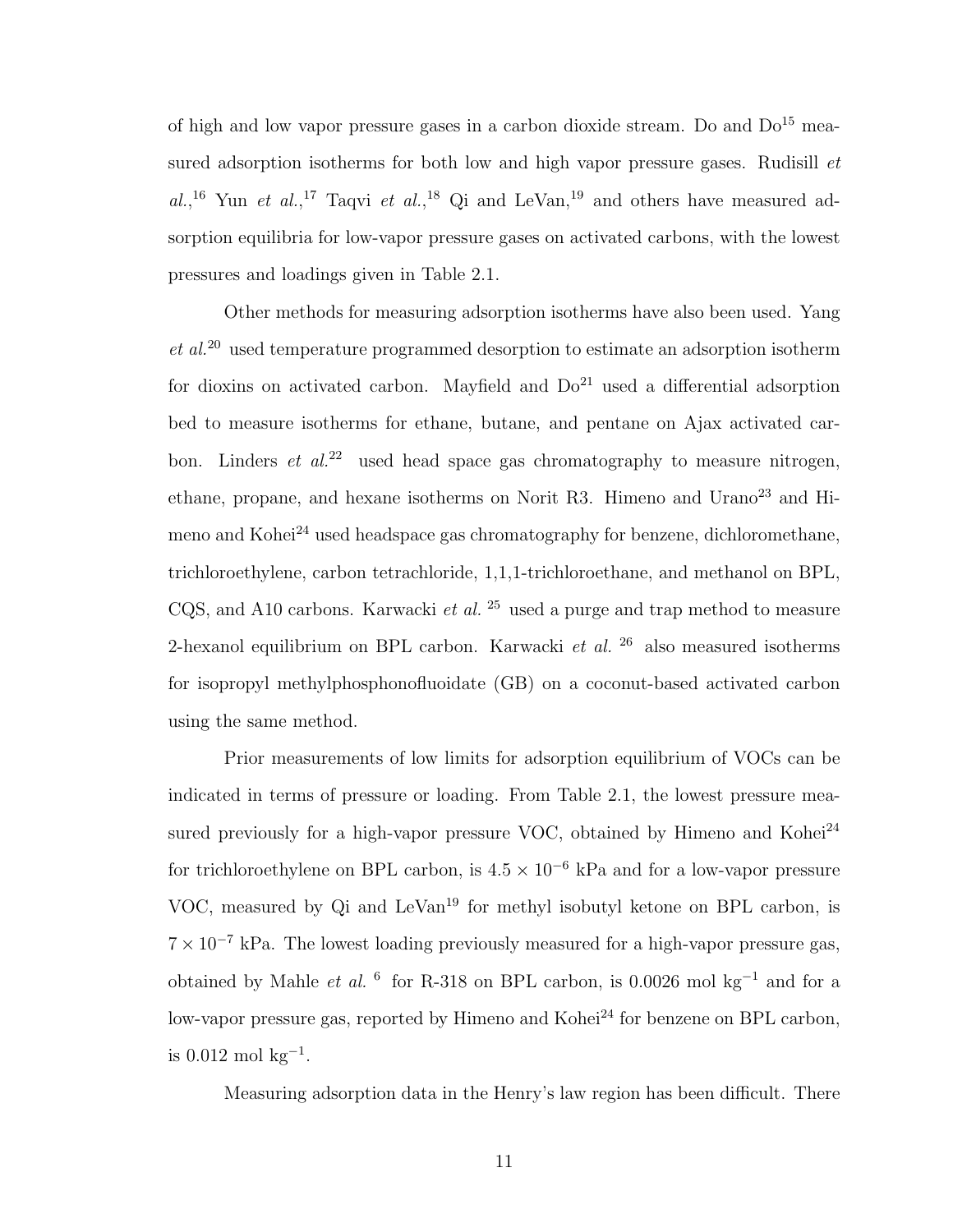have been reported instances where Henry's law was achieved for light gases. For example, Pigorini<sup>9</sup> measured data into the Henry's law region for methane and ethane on BPL activated carbon. Eissmann and LeVan<sup>4</sup> reached the Henry's law region for R-113 and approached Henry's law for dichloromethane on BPL activated carbon. Kaul<sup>5</sup> measured methane, ethane, ethene, and propene on Kureha beads into the Henry's law region. Mahle<sup>6</sup> achieved Henry's law for R-22 and approached Henry's law for R-318 on BPL activated carbon. There are no reported cases of adsorption of low-vapor pressure gases in the Henry's law region.

In this paper, we use a purge and trap method to extend the lower limits of adsorption equilibria into the Henry's law region for a low-vapor pressure gas. We propose new methods to prepare pre-equilibrated samples at known loadings from 1.0 to 0.0001 mol kg<sup>-1</sup>. To analyze the samples we use the method described by Karwacki  $et \ al.<sup>26</sup>$  The adsorption isotherms will be compared with the Dubinin-Radushkevich (DR) equation, the Langmuir equation, and the Toth equation. The transition into the Henry's law region will be discussed for each of the theories. The isosteric heat of adsorption will also be evaluated and discussed. To our knowledge this is the first report of adsorption equilibrium being measured into the Henry's law region for a low-vapor pressure gas.

### 2.2 Experiments

### Materials

The activated carbon used in these experiments was type BPL (Calgon Carbon Corp., Lot No. 4814-J) in  $40 \times 50$  mesh. The adsorbate was n-pentane (HPLC Grade, 99% min). The adsorbents used in the thermal desorption unit were Carbotrap<sup>TM</sup> Graphitized Carbon Black in 20  $\times$  40 mesh in the sample tube and Carbopack<sup>TM</sup> X in 20  $\times$  40 mesh in the focusing trap.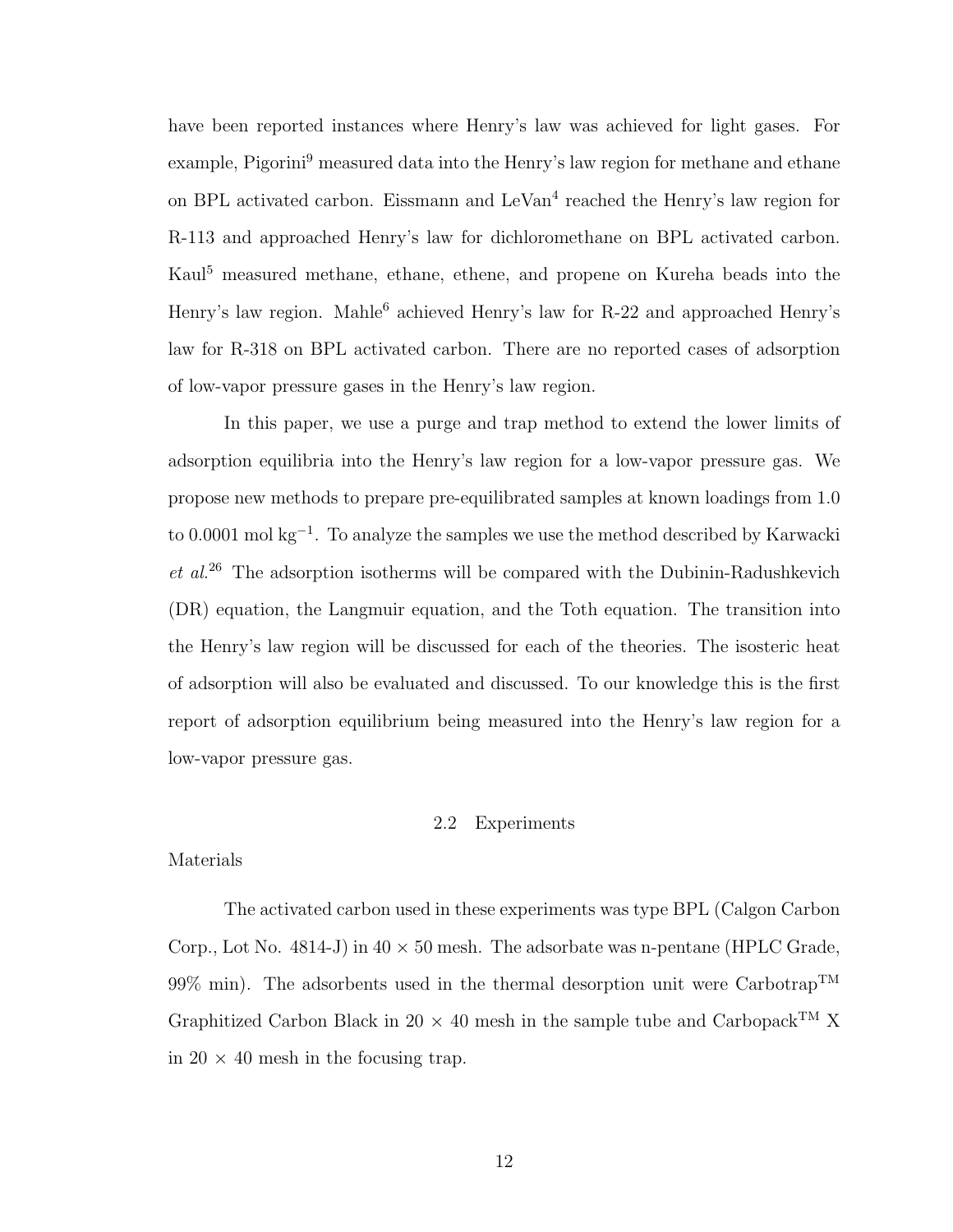Sample Preparation

For these experiments, pre-equilibrated samples were prepared at known loadings. The methods used to prepare these samples involved a liquid injection or a gas injection into an evacuated glass ampule containing regenerated carbon. The liquid injection system was used for samples with loadings greater than or equal to 0.01 mol kg<sup>−</sup><sup>1</sup> , while the gas injection system was used for samples with loading less than or equal to 0.01 mol kg<sup>−</sup><sup>1</sup> . Samples were prepared by both methods at a loading of 0.01 mol kg<sup>−</sup><sup>1</sup> to verify that the injection methods were equivalent.

BPL activated carbon was regenerated at 200  $\rm{^{\circ}C}$  with a helium purge at a flow rate of 0.5 L min<sup>-1</sup> for at least 8 h. Then, approximately 2 g of carbon was placed in a pre-numbered, pre-weighed glass ampule and weighed. The ampules were then connected to a dosing apparatus for liquid or gas injection.

A diagram of the dosing apparatus used to prepare a sample by liquid injection is shown in Figure 2.1a. The ampule was connected, heated to  $150 \text{ °C}$ , and placed under vacuum for eight hours to regenerate the sample a second time. A rotary-vane vacuum pump was used to achieve a vacuum of approximately 0.05 mbar. The ampule was removed from the heat, placed in an ice bath, and the valve shown in Figure 2.1a was closed, removing the sample from the vacuum. A syringe was used to inject a known amount of adsorbate into the ampule. The syringe was weighed before and after injection to determine the mass injected. The glass ampule was then sealed with a micro-torch and weighed with waste glass for calculation of the mass of adsorbent.

A diagram of the gas dosing system used to prepare samples at the lowest loadings is shown if Figure 2.1b. Instead of injecting liquid with a syringe, a saturated vapor was generated and injected using a gas sampling loop. To accomplish this, the ampule was connected to the apparatus, heated to  $150 \degree C$ , and placed under vacuum for eight hours to regenerate it a second time as described above. The temperature of the temperature bath shown in Figure 2.1b and the size of the sample loop were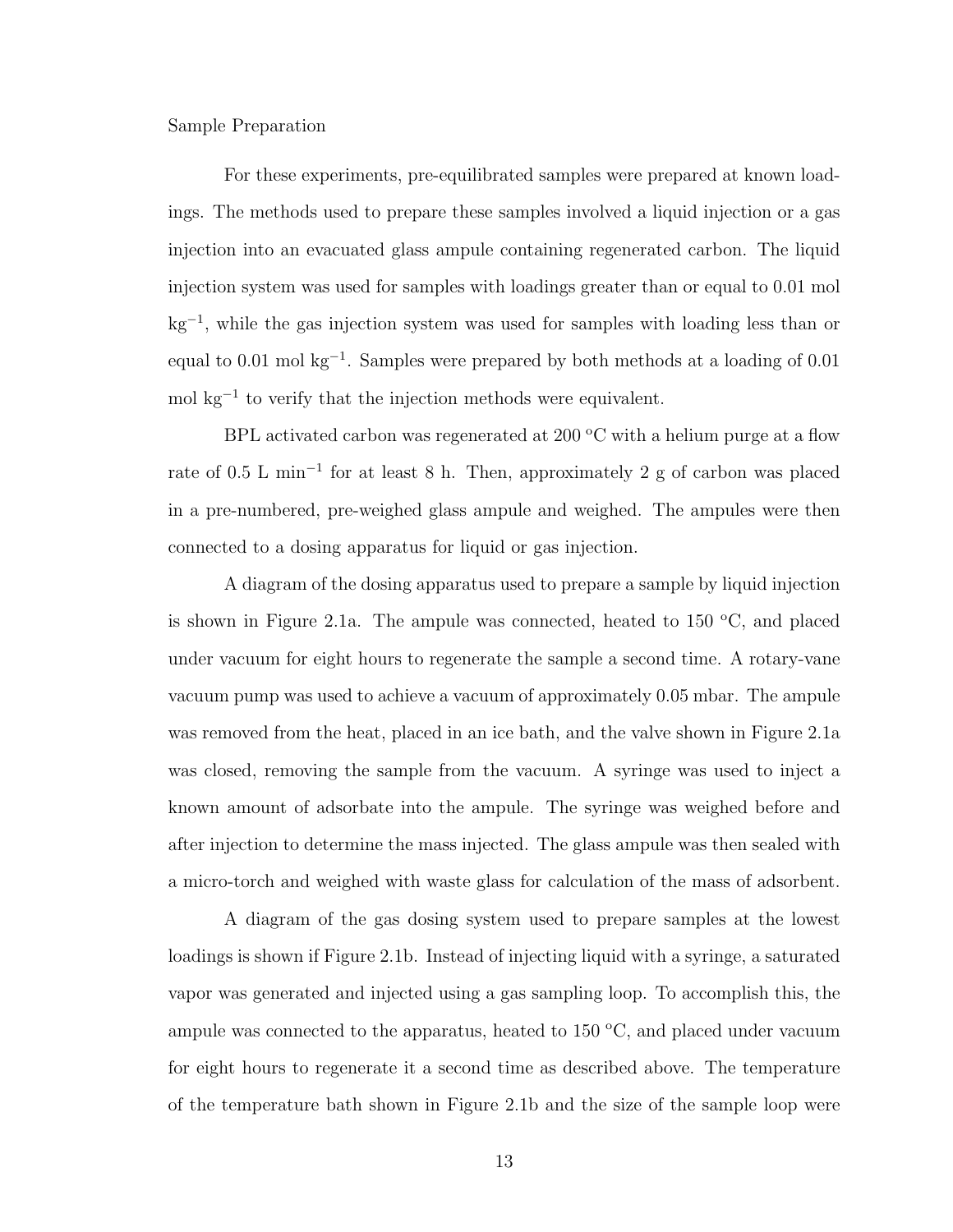



Figure 2.1: Schematic of the sample preparation apparatus: (a) liquid injection and (b) gas injection.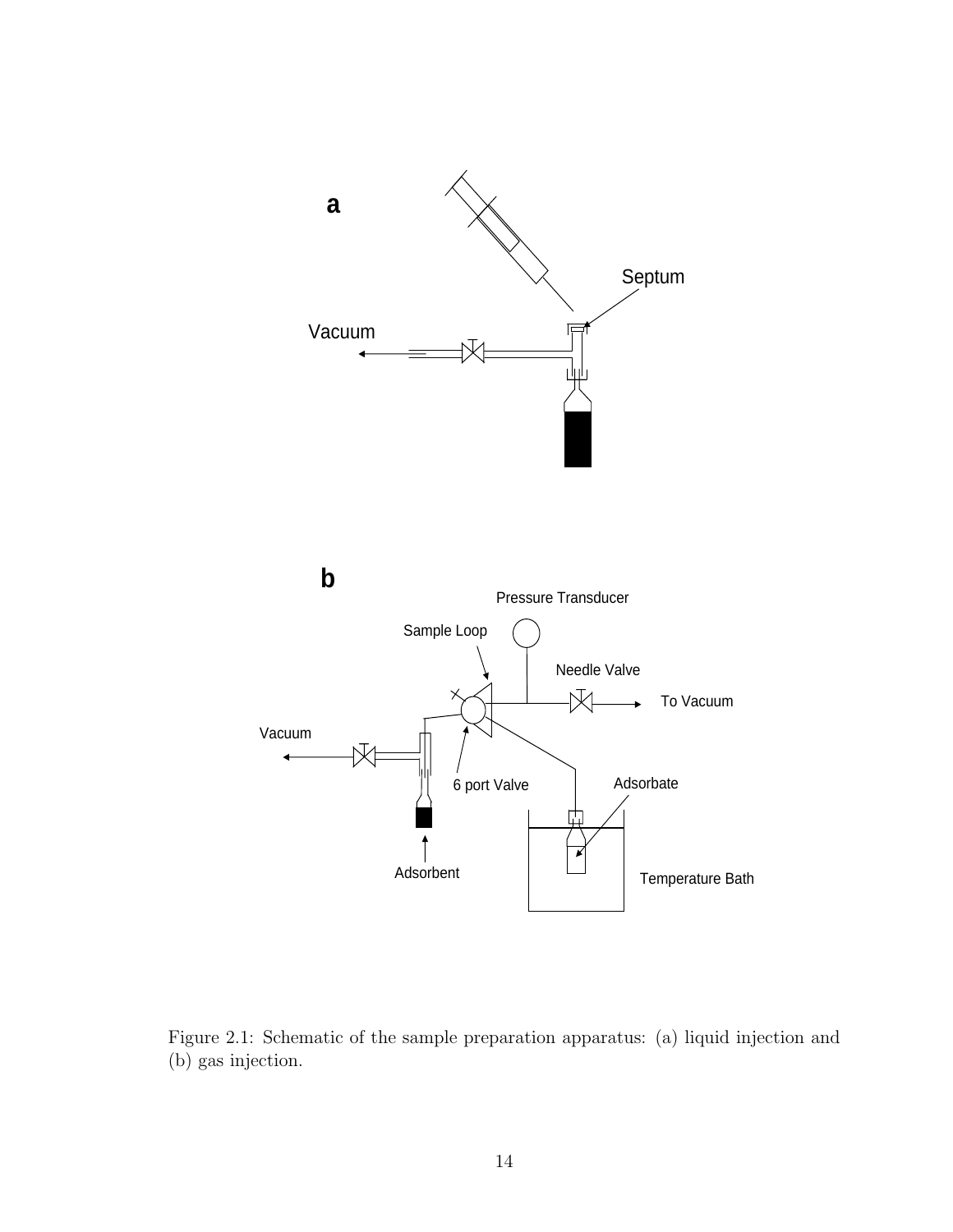determined by the desired loading with minimums of  $-4.0$  °C and 25  $\mu$ l used for the lowest loading. A vacuum was connected to the adsorbate vapor generator to remove any impurities (e.g., dissolved gases) from the system, and the pressure transducer was used as a check on the vapor pressure. When the adsorbate was at the expected vapor pressure, the adsorbent sample was removed from the vacuum and was placed in an ice bath. The six-port valve was switched, thereby isolating the loop from the vapor generating side and exposing the adsorbent to the n-pentane vapor. The ampule was then sealed with the micro-torch and weighed with waste glass to determine the mass of adsorbent used.

After a sample had been prepared by the methods described above, the sealed glass ampule was leak tested by submerging it in water. Ampules were then strapped to a ferris wheel arrangement in an environmental chamber, heated to  $150 \degree C$ , and rotated end-over-end at 4 rpm for days to months to increase the mixing of the solid and gas phases as equilibrium was established.

#### Purge and Trap Apparatus

A diagram of the apparatus used to analyze the equilibrated samples is shown in Figure 2.2. The adsorption bed was placed inside an environmental chamber (Thermotron SE-300-2-2) to control the temperature of the sample. A mass flow controller was used to set the flow rate of nitrogen carrier gas through the sample. As the carrier gas flowed through the sample in the adsorption bed, the adsorbate in the gas phase was removed from the small fixed bed. A nitrogen bypass line was created by use of the open tee, which maintained the pressure in the system. The bypass line was set at a flow rate such that there was always a positive flow out of the open tee, keeping the system clean of any impurities.

The carrier gas containing n-pentane vapor flowed into the thermal desorption unit (Dynatherm model ACEM 900), which has two adsorption beds in series, the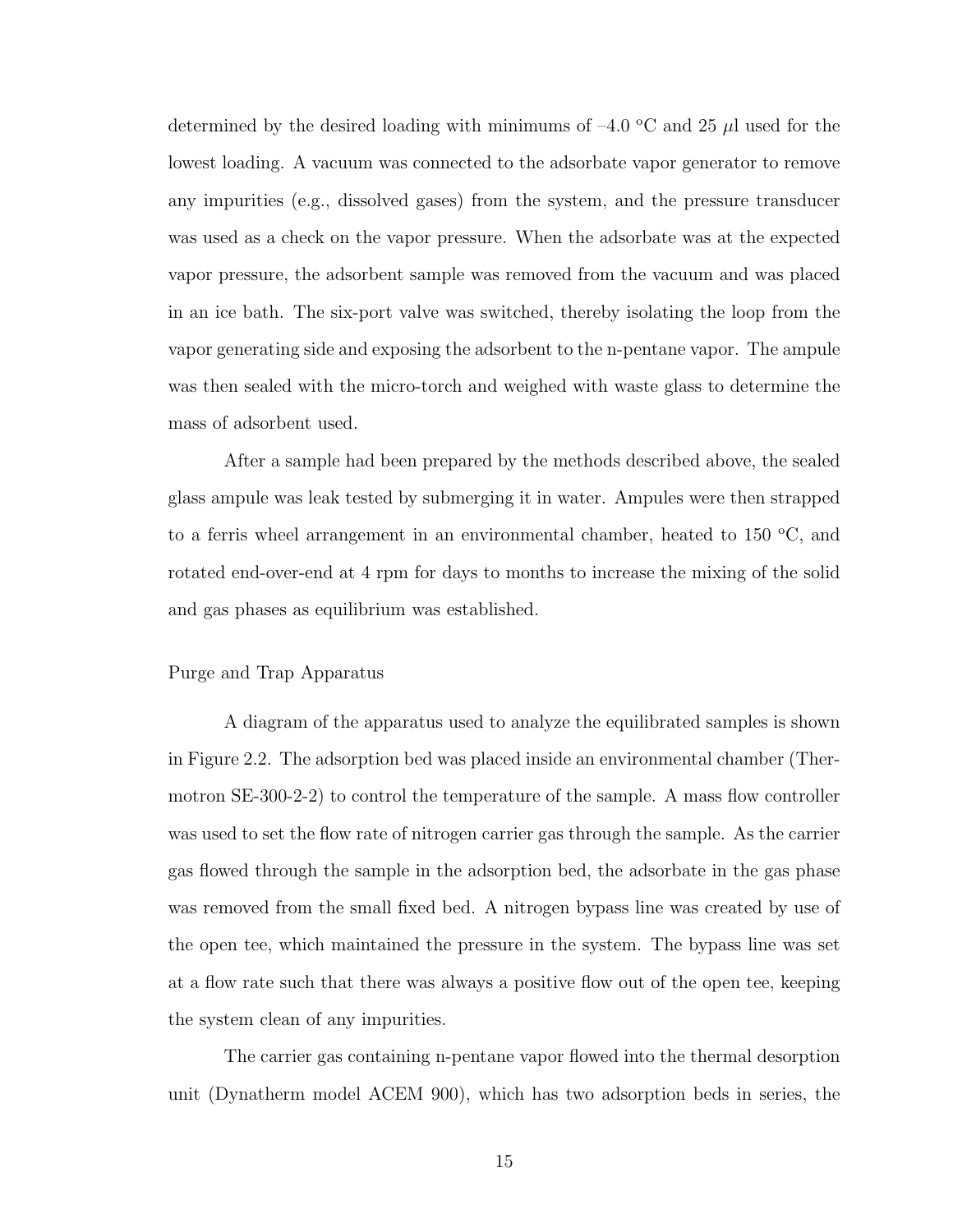

Figure 2.2: Schematic of the apparatus to analyze the samples.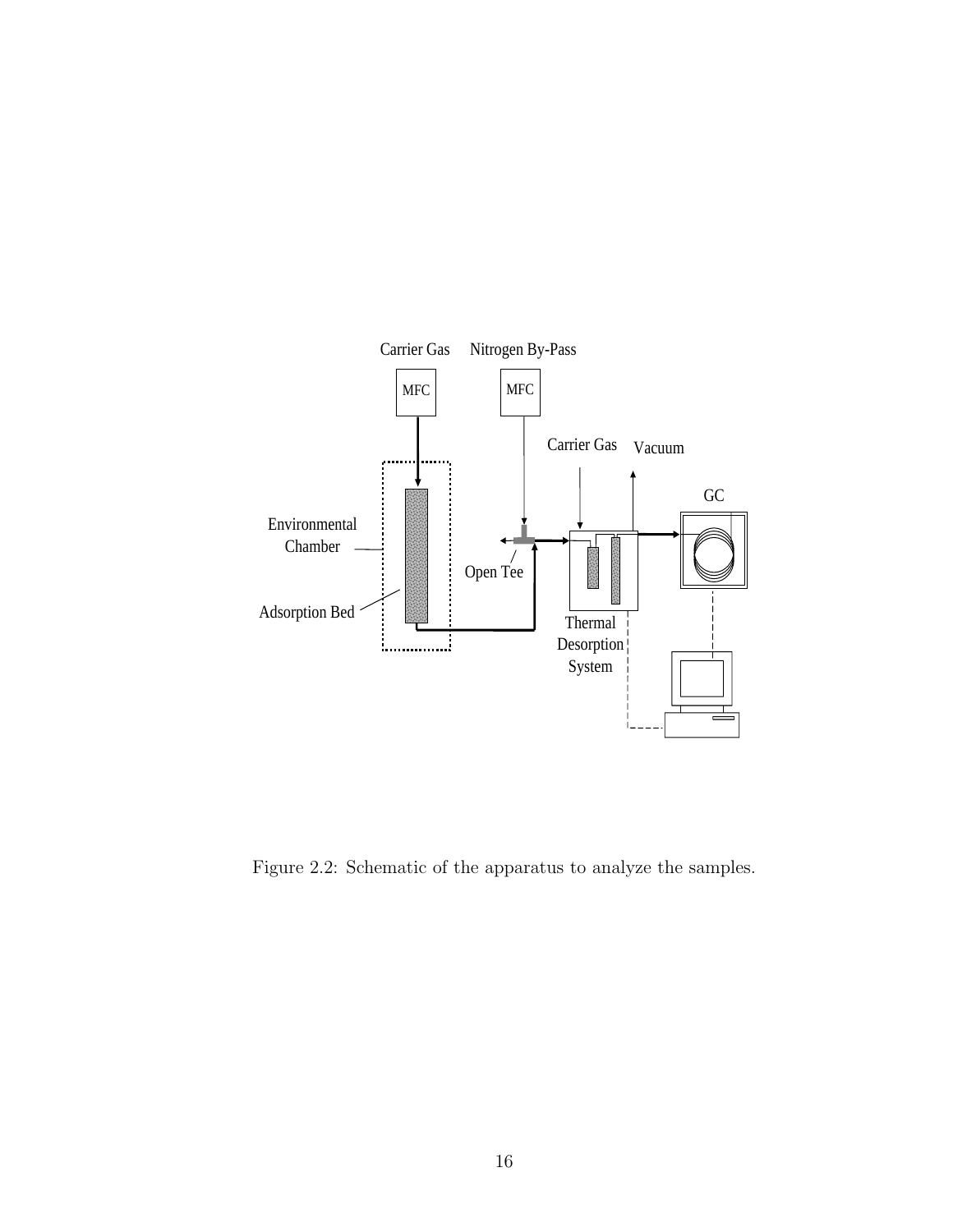sample tube and the focusing trap. The materials for these adsorption beds were chosen to remove the n-pentane from the gas phase at room temperature and release the n-pentane at high temperature. The n-pentane is first adsorbed in the sample tube, which is then heated to pass the n-pentane in a more concentrated gas into the focusing trap. Heating the focusing trap concentrates the n-pentane further for analysis. The quantity of n-pentane collected in the thermal desorption unit was determined using a gas chromatograph (HP 5890A series II) with a flame ionization detector.

### Operating Procedure

The overall procedure to analyze an equilibrated sample was similar to the method described by Karwacki et  $al^{26}$ . The glass ampule containing the equilibrated sample was opened. The sample was placed in the desorption column with plugs of glass wool used before and after the bed. When the ampule was opened, it was exposed to air for a brief period of time. This is not believed to change the results significantly because the transfer was done quickly, and any trace adsorption of water would be predominantly around oxide sites, while the n-pentane is adsorbed on carbonaceous sites.<sup>7, 16</sup> The flow rate of the carrier gas was set at 50 cm<sup>3</sup> min<sup>-1</sup> for most samples. For samples at high temperatures the flow rate was reduced to flow rates as low as 1 cm<sup>3</sup> min<sup>-1</sup>. Checks were performed when the flow rate was changed to insure that the effluent concentration was not flow rate dependent, i.e., that it was the equilibrium value. At high concentrations and high temperatures the carrier flow rate was shut off between runs to minimize the amount of n-pentane flushed from the system. The carrier gas flow was restarted and allowed to stabilize before the start of the next run.

The n-pentane partial pressure for each run was calculated using the ideal gas law. The mass of n-pentane collected by the thermal desorption unit was calculated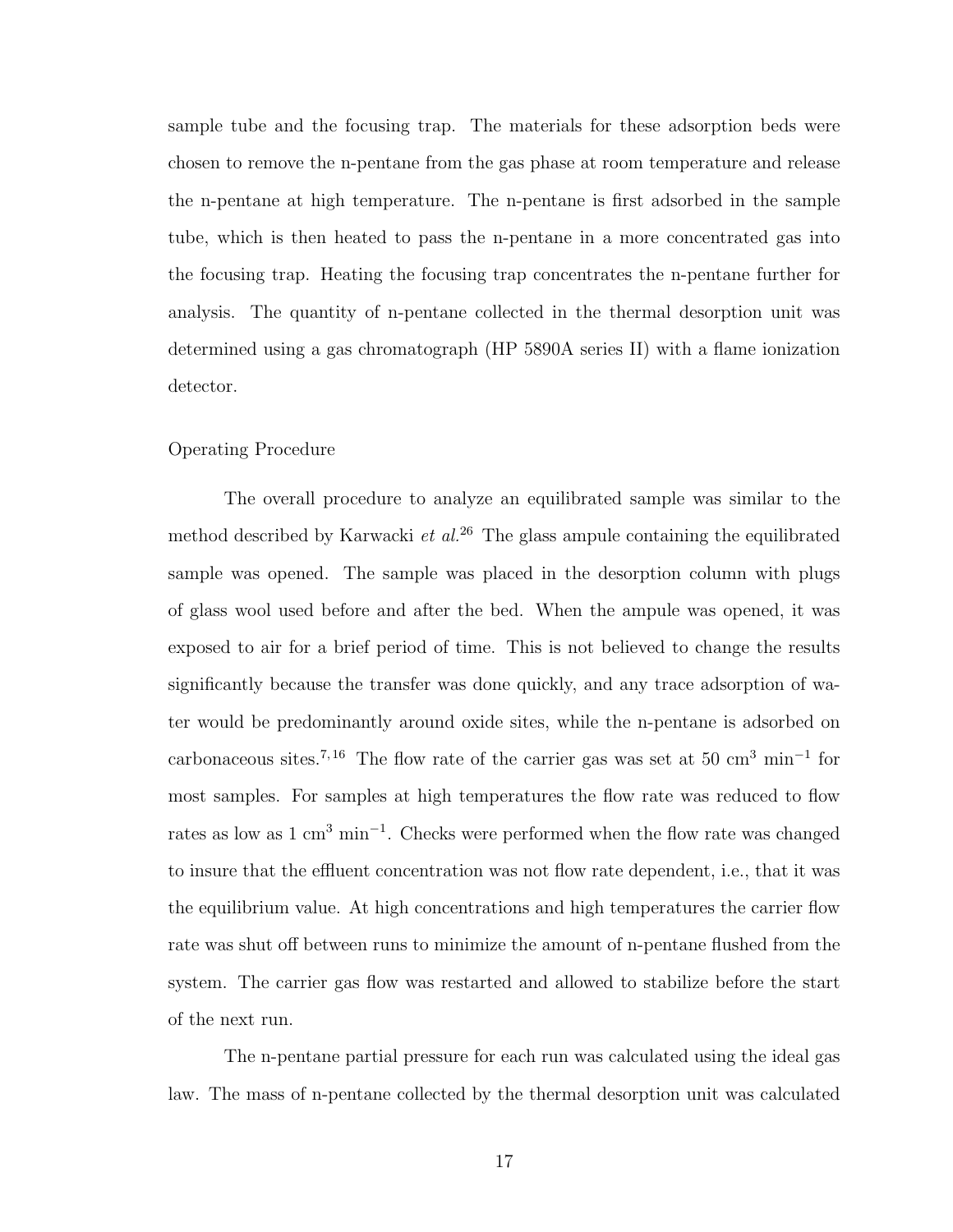from the chromatograph signal. The volume of carrier gas containing the n-pentane was calculated from the carrier gas flow rate, the length of time of the experiment, and was adjusted for the temperature of the experiment. The temperature was set by the environmental chamber.

Each ampule was used to measure the partial pressure over the entire temperature range. The system was first cooled to  $0^{\circ}$ C and held until the temperature and gas-phase concentration of n-pentane were constant. A minimum of three experiments were run at each temperature with varying volumes passed through the bed to determine the fluid-phase concentration. This was preformed to show that the fluid-phase concentration was stable and that there was no breakthrough of the adsorbent beds in the thermal desorption unit. The temperature was increased in 25 <sup>o</sup>C increments, and the procedure was repeated up to a temperature of 175 <sup>o</sup>C. The amount of adsorbate desorbed during each experiment was calculated as a percent of the initial loading, and the average amount desorbed for all ampules was 1.4%, with  $80\%$  of this occurring at 150 °C and 175 °C. This illustrates that the loading does not change significantly over the course of all experiments.

Key to these experiments was the fluid-phase concentration remaining constant, i.e., that the mass transfer zone did not leave the bed throughout the length of the experiment. According to local equilibrium theory, for a uniformly loaded bed, the break from the initially uniformly saturated plateau (i.e., the point where this plateau joins the gradual wave tail) is described by  $27$ 

$$
\frac{\tau}{\zeta} = \rho_b \frac{dn}{dc} \tag{2.1}
$$

where  $\tau$  is the number of superficial column volumes,  $\zeta$  is the non-dimensional bed length, and  $\rho_b = 480 \text{ kg m}^{-3}$  is the bulk packing density of the adsorbent. To determine the number of column volumes that can be passed through the bed before the concentration in the head space changes, eq. 2.1 was evaluated at the outlet of the bed,  $\zeta = 1$ . We examine two different cases, which represent extremes. First, we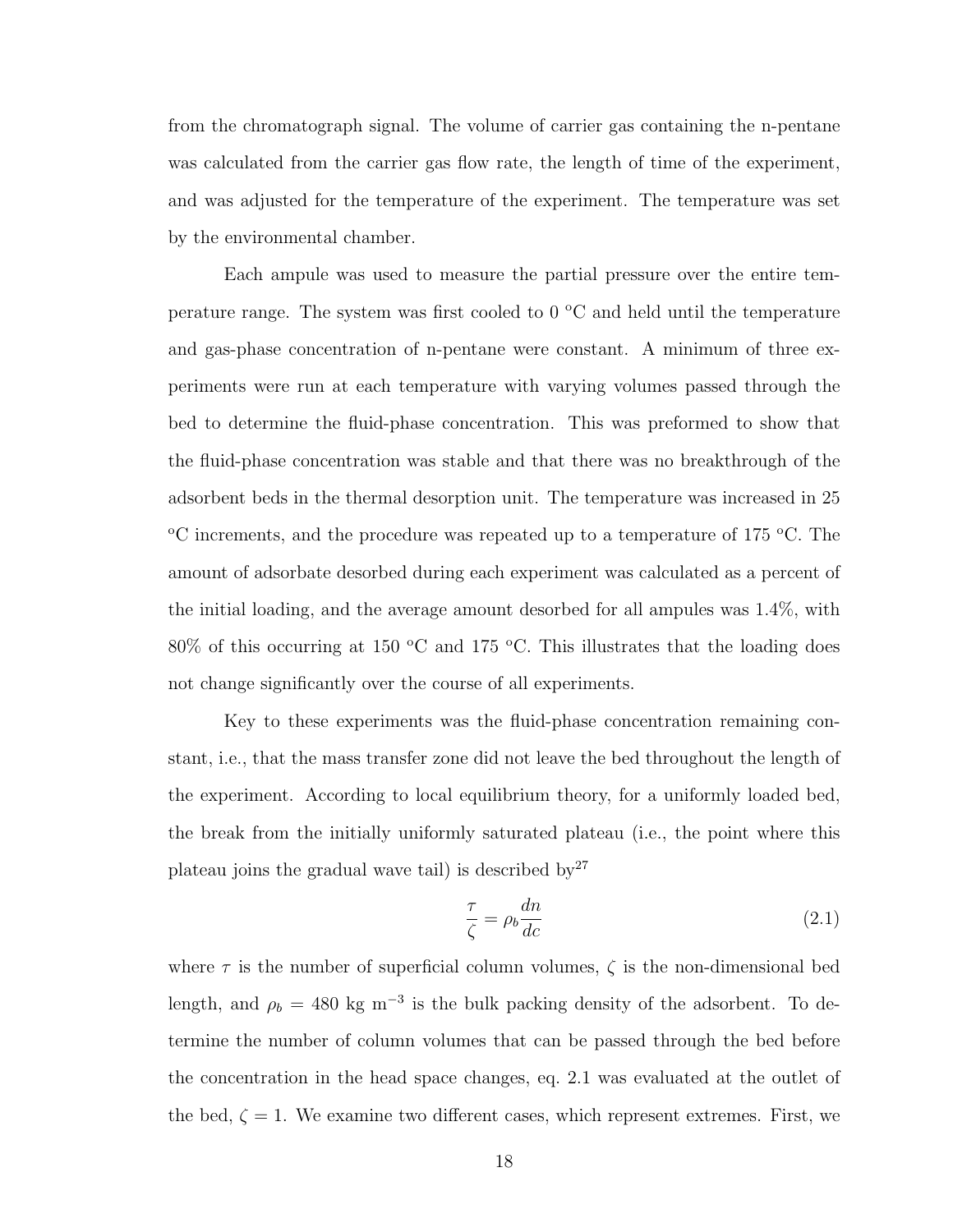consider a loading of 0.0001 mol kg<sup>-1</sup> and temperature of 25 °C. If the Toth equation, which is described later, is used for the isotherm, the number of column volumes that can be passed through the bed before the effluent concentration declines is  $\tau =$  $2.9 \times 10^8$ . Thus, the system at low concentrations and low temperatures was stable at flow rates of 50  $\text{cm}^3$  min<sup>-1</sup>, well beyond any times involved in the experiments.. Second, we consider a loading of 0.97 mol kg<sup>-1</sup> and temperature of 175 <sup>o</sup>C, for which the time for elution of the constant concentration was the shortest. Eq. 2.1 for this case gives  $\tau = 460$ . With the carrier gas turned off between runs, this is greater than the number of column volumes that we passed through the bed. We never observed a decrease in effluent concentration because of depletion of the adsorbate.

### 2.3 Results and Models

Adsorption equilibrium of n-pentane

Adsorption isotherms for n-pentane were measured in 25  $\mathrm{^{\circ}C}$  increments from 0 to 175 °C. All of the experimental data are summarized in Table 2.2. To emphasize different aspects of the data, they are plotted in two different ways. First, the data are shown in Figure 2.3a as an adsorption isotherm  $(n \text{ vs. } p)$  using the Toth equation. Then, the data are shown in Figure 2.3b using a Henry's law plot  $(n/P \text{ vs. } n)$ . For this plot, when the isotherm is in the Henry's law region, the slope is zero and the y-intercept is the Henry's constant. Of major interest in this plot, which could not be predicted from existing isotherm equations, is that the transition into the Henry's law region occurs for all temperatures near the same n-pentane loading of  $0.01$  mol kg<sup>-1</sup>. The approach to the Henry's law regime occurs asymptotically, but at a loading of 0.01 mol kg<sup>−</sup><sup>1</sup> , the asymptotic behavior is clear from the data. There are multiple data points at all of the low concentrations, corresponding to different replicates of ampules used. For a given temperature, most of the data points at  $0.0001$  mol kg<sup>-1</sup> were indistinguishable from one another, as were the data at  $0.030$  mol kg<sup>-1</sup>.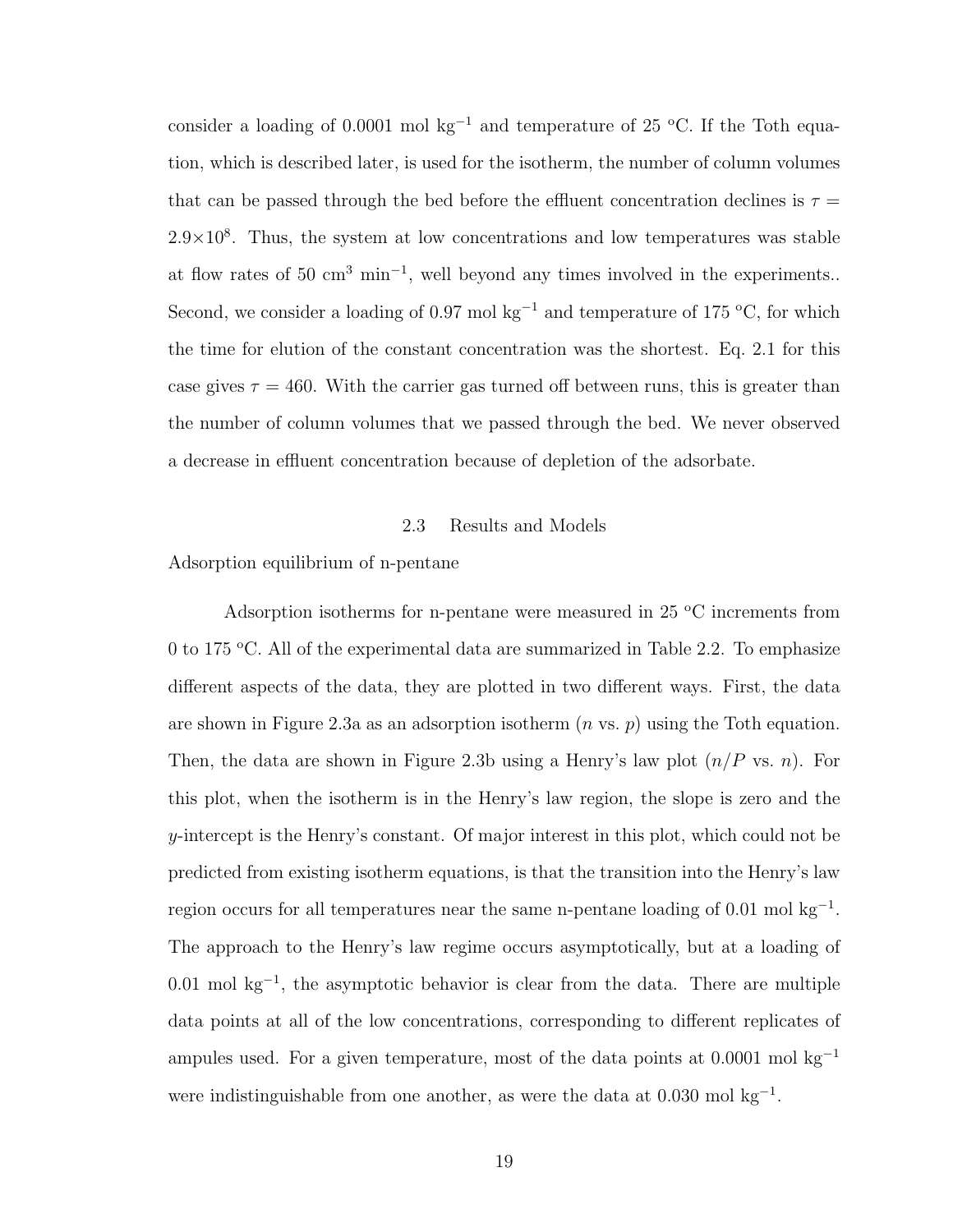| Loading  |                                                                         |                               |                         |                       |                                                                                                                 |                       |                       |                       |
|----------|-------------------------------------------------------------------------|-------------------------------|-------------------------|-----------------------|-----------------------------------------------------------------------------------------------------------------|-----------------------|-----------------------|-----------------------|
|          |                                                                         |                               |                         |                       | Pressure (kPa)                                                                                                  |                       |                       |                       |
| (mol/kg) | $D\circ 0 = T$                                                          |                               |                         |                       | $T = 25\degree C$ $T = 50\degree C$ $T = 100\degree C$ $T = 125\degree C$ $T = 150\degree C$ $T = 175\degree C$ |                       |                       |                       |
|          | $3.70\times10^{-4}$                                                     | $3.50 \times 10^{-3}$         | $2.01\times10^{-2}$     | $9.26 \times 10^{-2}$ | $3.79\times10^{-1}$                                                                                             | 1.06                  | 2.96                  | 6.37                  |
|          |                                                                         | $1.16\times10^{-4}$           | $8.65\times10^{-4}$     | $4.58 \times 10^{-3}$ | $1.96\!\times\!10^{-2}$                                                                                         | $6.93\times10^{-2}$   | $2.32 \times 10^{-1}$ | $6.58 \times 10^{-1}$ |
|          |                                                                         | $5.84{\times}10^{-6}$         | $4.48\times10^{-5}$     | $2.80 \times 10^{-4}$ | $1.37 \times 10^{-3}$                                                                                           | $5.23 \times 10^{-3}$ | $1.67 \times 10^{-2}$ | $4.38{\times}10^{-2}$ |
|          | 1.14×10 <sup>-5</sup><br>4.47×10 <sup>-7</sup><br>4.24×10 <sup>-8</sup> | $5.58\times10^{-7}$           | $5.32 \times 10^{-6}$   | $3.64\times10^{-5}$   | $2.00\times10^{-4}$                                                                                             | $8.62 \times 10^{-4}$ | $3.10\times10^{-3}$   | $9.31{\times}10^{-3}$ |
|          | $3.53 \times 10^{-8}$                                                   | $6.21\times10^{-7}$           | $5.41\times10^{-6}$     | $3.64\times10^{-5}$   | $1.98 \times 10^{-4}$                                                                                           | $8.58\times10^{-4}$   | $3.03{\times}10^{-3}$ | $8.91\times10^{-3}$   |
|          | $.10{\times}10^{-8}$                                                    | $1.73\times10^{-7}$           | $1.79\!\times\!10^{-6}$ | $1.32{\times}10^{-5}$ | $7.48{\times}10^{-5}$                                                                                           | $3.34 \times 10^{-4}$ | $1.18{\times}10^{-3}$ | $3.72 \times 10^{-3}$ |
|          | $7.85 \times 10^{-9}$                                                   | $1.04\times10^{-7}$           | $1.05 \times 10^{-6}$   | $7.59\times10^{-6}$   | $4.25 \times 10^{-5}$                                                                                           | $1.93 \times 10^{-4}$ | $7.42 \times 10^{-4}$ | $2.34 \times 10^{-3}$ |
|          |                                                                         | $5.99\times10^{-8}$           | $6.63\!\times\!10^{-7}$ | $4.29{\times}10^{-6}$ | $4.69 \times 10^{-5}$                                                                                           | $2.33 \times 10^{-4}$ | $8.25 \times 10^{-4}$ | $2.51{\times}10^{-3}$ |
|          |                                                                         | $8.80\times10^{-9}$           | $9.66 \times 10^{-8}$   | $7.17 \times 10^{-7}$ | $4.12 \times 10^{-6}$                                                                                           | $1.80\times10^{-5}$   | $6.50\times10^{-5}$   | $1.91 \times 10^{-4}$ |
|          |                                                                         | $10^{-10}$<br>$4.73 \times 1$ | $5.04\times10^{-9}$     | $5.59{\times}10^{-8}$ | $2.94 \times 10^{-7}$                                                                                           | $1.38{\times}10^{-6}$ | $6.17\times10^{-6}$   | $1.85{\times}10^{-5}$ |
|          |                                                                         | $10^{-10}$<br>$4.81 \times 1$ | $5.29 \times 10^{-9}$   | $5.05\times10^{-8}$   | $2.90\times10^{-7}$                                                                                             | $1.35 \times 10^{-6}$ | $5.09\times10^{-6}$   | $1.57{\times}10^{-5}$ |
|          |                                                                         |                               |                         |                       |                                                                                                                 |                       |                       |                       |

Table 2.2: Experimental data for adsorption of n-pentane on BPL activated carbon Table 2.2: Experimental data for adsorption of n-pentane on BPL activated carbon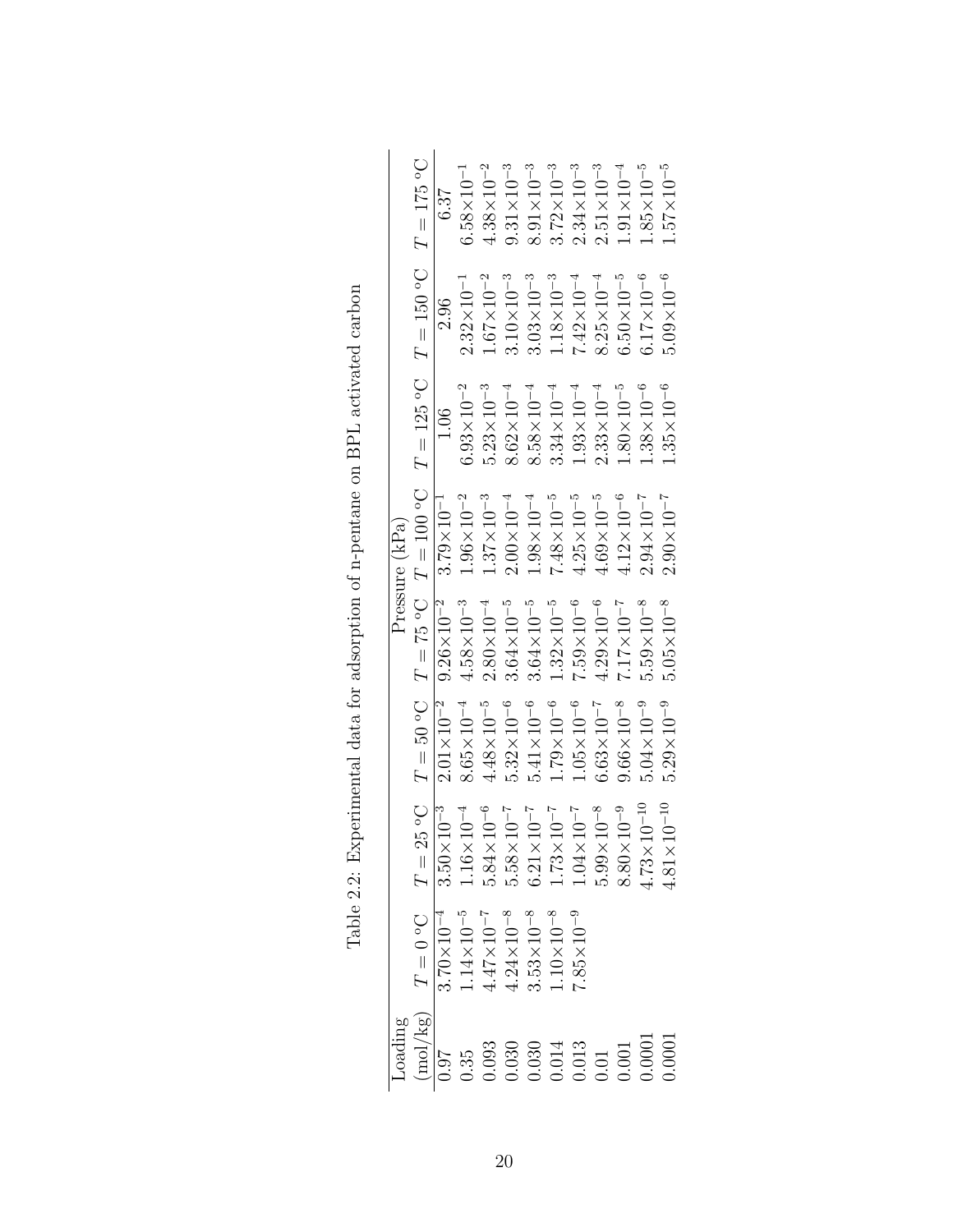The samples at  $0.013$  and  $0.014$  mol kg<sup>-1</sup> were prepared with a liquid injection and show some inaccuracy. Each data point in Table 2.2 is the average of three different experimental runs with the same sample where different volumes of the carrier gas were used. The average standard deviation on n-pentane partial pressure for all of the data points is less than two orders of magnitude lower than the data point for all but one point.

In the next three subsections, we will describe the data using three different adsorption isotherm models. A good objective function to fit the Henry's law data is

$$
e_1 = \sum_{m} \left[ \ln \left( \frac{n_m^{cal}}{p_m^{exp}} \right) - \ln \left( \frac{n_m^{exp}}{p_m^{exp}} \right) \right]^2 \tag{2.2}
$$

where  $n_m^{exp}$  is the experimental loading, m is the number of data points,  $n_m^{cal}$  is the calculated loading, and  $p_m^{exp}$  is the experimental pressure. It should be noted that eq (2.2) is exactly equivalent to

$$
e_2 = \sum_{m} \left( \ln n_m^{cal} - \ln n_m^{exp} \right)^2 \tag{2.3}
$$

The model parameters were fit by minimizing eq. (2.3).

The adsorption isotherms were measured with nitrogen as the carrier gas, which adsorbs to a small extent. The Henry's law constant is therefore

$$
K_{\text{pentane}} = \left. \frac{\partial n}{\partial P_{\text{pentane}}} \right|_{P_{\text{pentane}} \to 0} \tag{2.4}
$$

which depends on the nitrogen pressure, i.e.,  $K_{pentane} = K_{pentane}(P_{N_2})$ .

An ideal adsorbed solution theory<sup>28</sup> calculation was performed to determine the influence of the adsorbed nitrogen at  $25 \degree C$ . The pure component nitrogen isotherm was taken from Meredith and Plank.<sup>29</sup> At n-pentane loadings of 0.0001 mol kg<sup>-1</sup>, for every n-pentane molecule in the gas phase there are approximately  $2 \times 10^{11}$  nitrogen molecules, and approximately 4000 nitrogen molecules adsorb for every adsorbed n-pentane molecule. For a given adsorbed-phase loading of n-pentane, the effect of adsorbed nitrogen will be to raise the partial pressure of n-pentane. We estimate that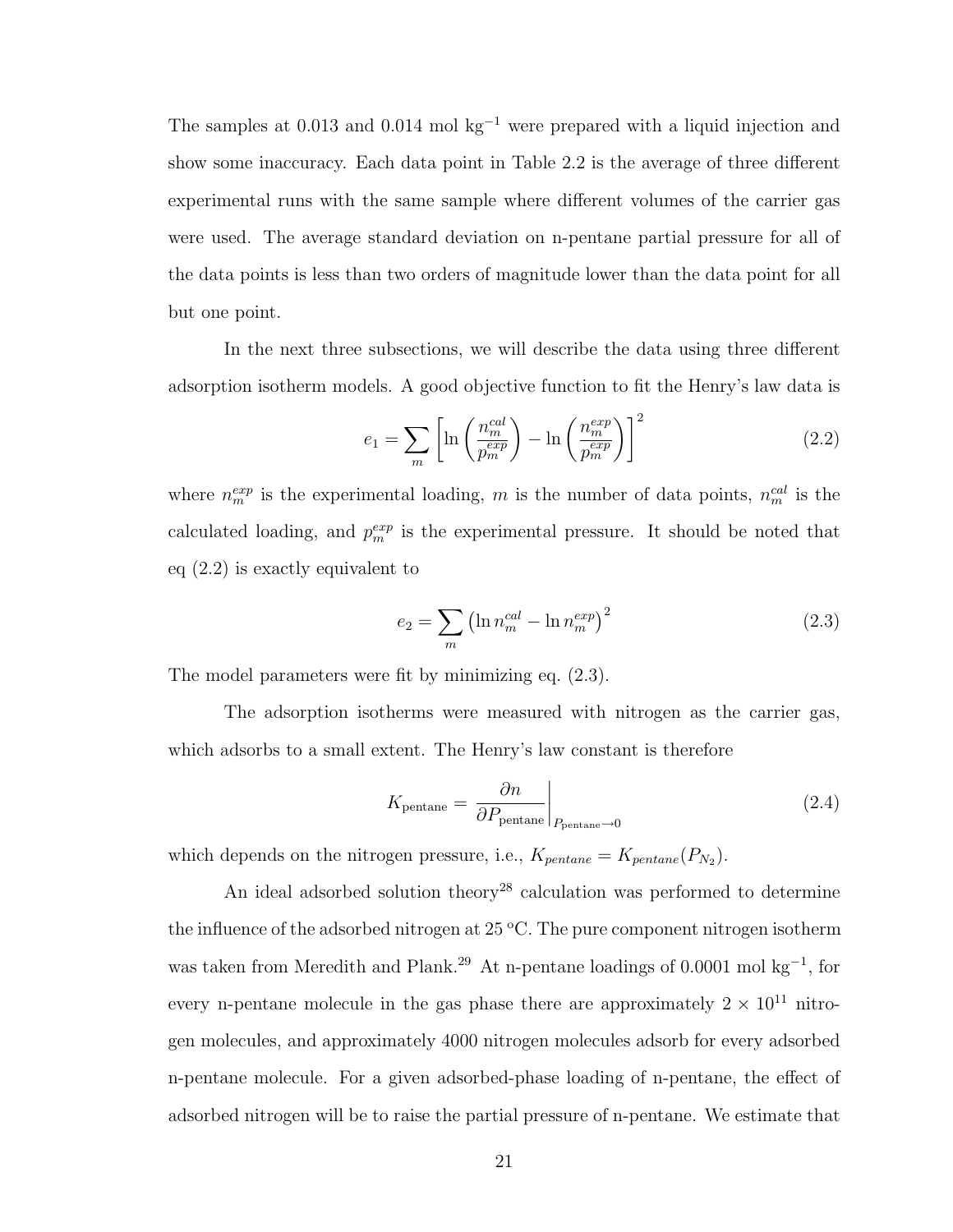

Figure 2.3: n-Pentane on BPL activated carbon with the Toth equation: (a) isotherm and (b) Henry's law plot.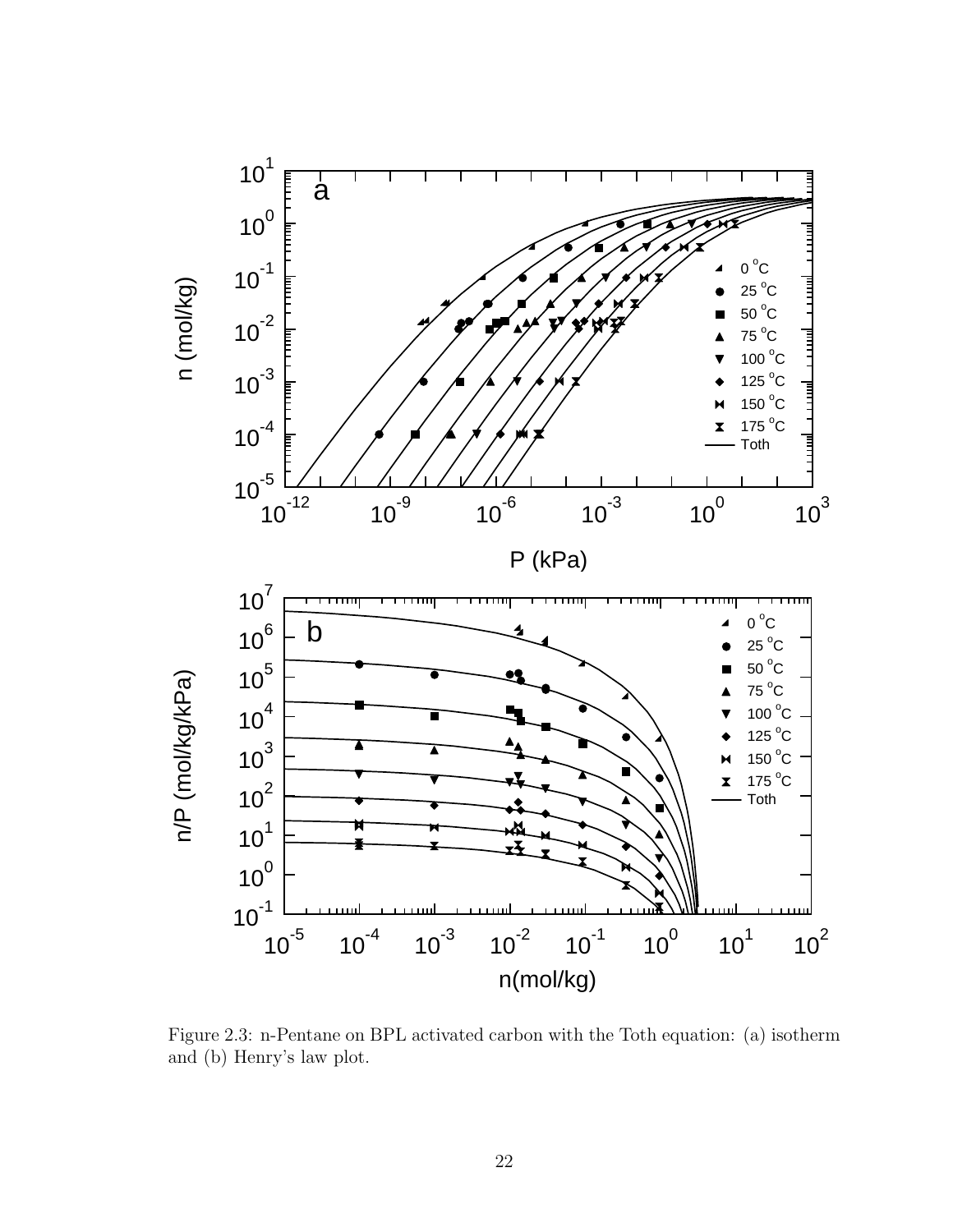the Henry's law slope approached at the left edge of Figure 2.3b for  $25\text{ °C}$  is approximately one twenty-fifth of what it would be with no coadsorption of nitrogen. The use of nitrogen as a carrier gas corresponds to a practical problem, i.e., the adsorption of an ultra-low concentration contaminant from a weakly adsorbing carrier gas, such as dry air.

### Dubinin–Radushkevich (DR) Equation

The DR equation,<sup>30</sup> like the more general Dubinin–Astakov equation, is a well known adsorption isotherm model. It fits data very well for many different adsorbates,<sup>1, 2, 6, 14, 17, 22–24</sup> but does not have a proper Henry's law limit, as is well known. Nevertheless, its deviation from experimental results at low loadings has not been shown. The DR equation is represented by

$$
n = \frac{V_o}{V_m} \exp\left[-\left[\left(\frac{RT}{\beta E_o}\right) \ln\left(\frac{P_s}{P}\right)\right]^2\right]
$$
 (2.5)

where  $P_s$  is the saturated vapor pressure,  $V_m$  is the saturated liquid molar volume of the adsorbate at temperature T. The scaling constant  $\beta = 0.79$  and the characteristic adsorption energy for a reference vapor  $E_o = 26,500$  J mol<sup>-1</sup> were obtained using the objective function in eq (2.3), and the maximum active volume in the adsorbent that the adsorbate can occupy was  $V_o = 481.1 \text{ cm}^3 \text{ kg}^{-1}$ , which was obtained from previous work.<sup>30</sup>

The DR equation is plotted in Figure 2.4a. It fits the data well for temperatures below 100  $\rm{^{\circ}C}$  and loadings above 0.01 mol kg<sup>-1</sup>. Below this loading the DR equation over predicts the pressure for high temperatures and under predicts the pressure at low temperatures.

The DR equation fails in the limit of the pressure approaching zero, where the slope of the isotherm incorrectly approaches zero. This can be seen in Figure 2.4, in which the DR equation and the data in the Henry's law region are plotted. Since the DR equation does not have proper Henry's law behavior, the curve goes through a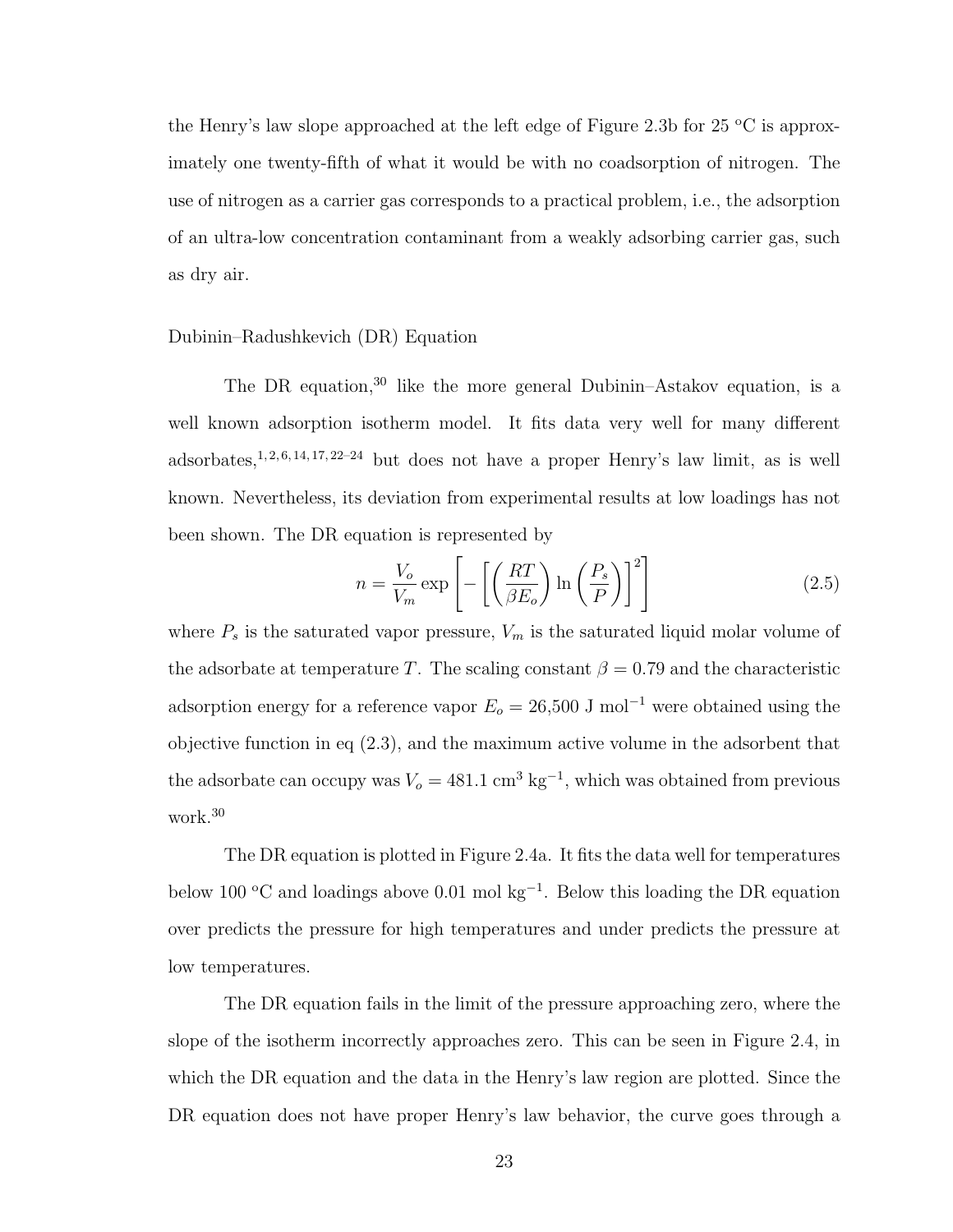

Figure 2.4: n-Pentane on BPL activated carbon with the DR, Langmuir, and Toth equations: (a) isotherm and (b) Henry's law plot.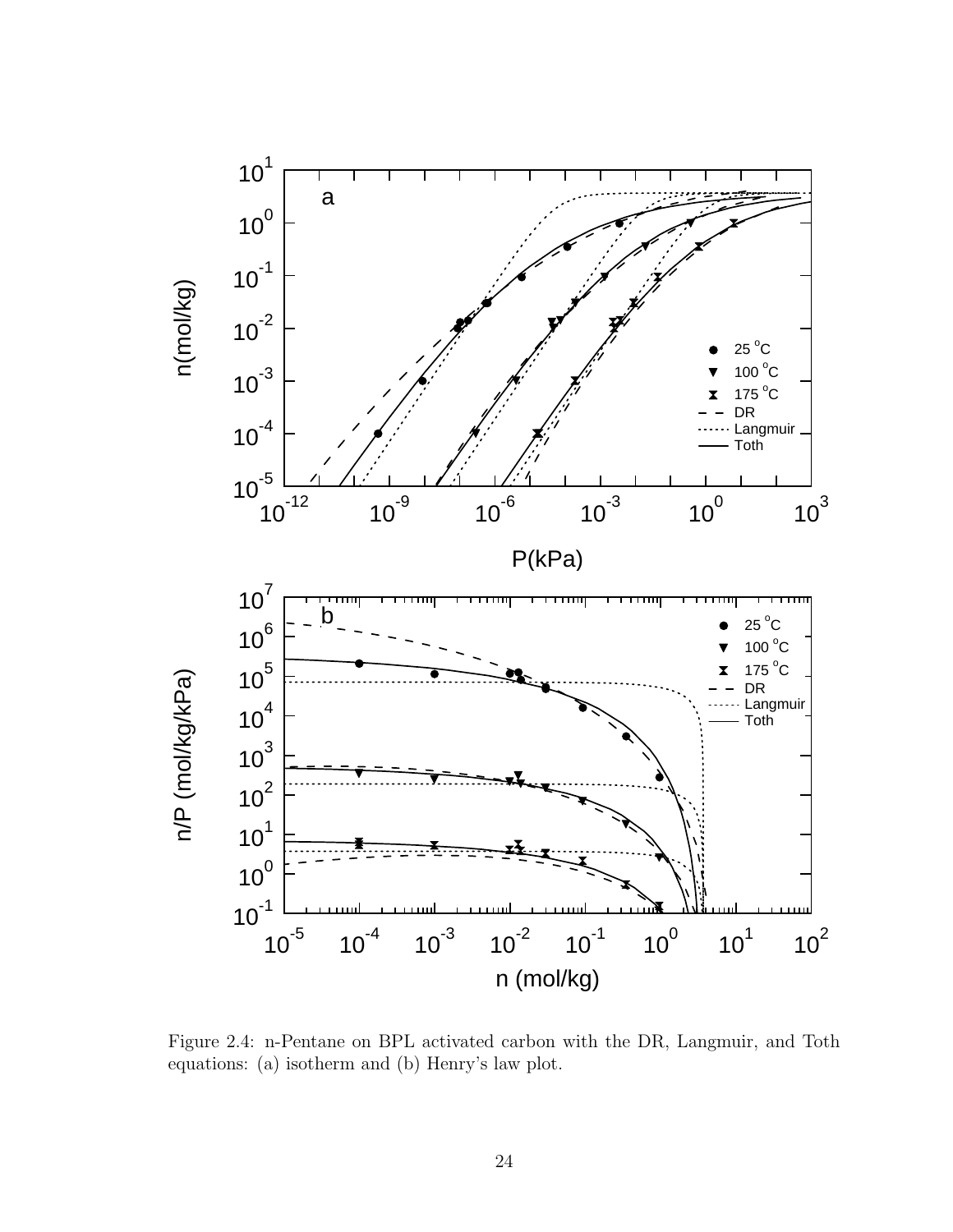maximum. This behavior can be seen to shift to higher loadings at higher temperatures, becoming very pronounced at 175  $\rm{^{\circ}C}$  and loadings below 0.01 mol kg<sup>-1</sup>. For lower temperatures the DR equation has not yet gone through a maximum.

### Langmuir Equation

The Langmuir equation was developed for a homogeneous surface, where the adsorption is localized, but is used more broadly. The equation  $is<sup>31</sup>$ 

$$
n = \frac{n_o bP}{1 + bP} \tag{2.6}
$$

with

$$
b = b_o \sqrt{T} \exp\left(Q/RT\right) \tag{2.7}
$$

where  $n<sub>o</sub>$  is the saturation loading, and  $Q$  is the isosteric heat of adsorption at zero loading. The parameters for the Langmuir equation are given in Table 2.3 and were obtained using the objective function. The Langmuir equation has a proper Henry's law region where the Henry's constant is  $K_H = n_0 b$ . The saturation loading for n-pentane was set to 3.68 mol kg<sup>-1</sup> based on previous work.<sup>30</sup>

The Langmuir equation is plotted with the data in Figure 2.4a. It is readily apparent that it does not fit the data well. BPL activated carbon is a heterogeneous material, and the Langmuir equation does not describe the data over the wide range of the measurements.

The Henry's law plot for the Langmuir equation is shown in Figure 2.4b. The equation shows the Henry's law region being entered at all temperatures near 1 mol kg<sup>−</sup><sup>1</sup> , based on the parameters regressed from the objective function. However, there is wide disagreement with the data.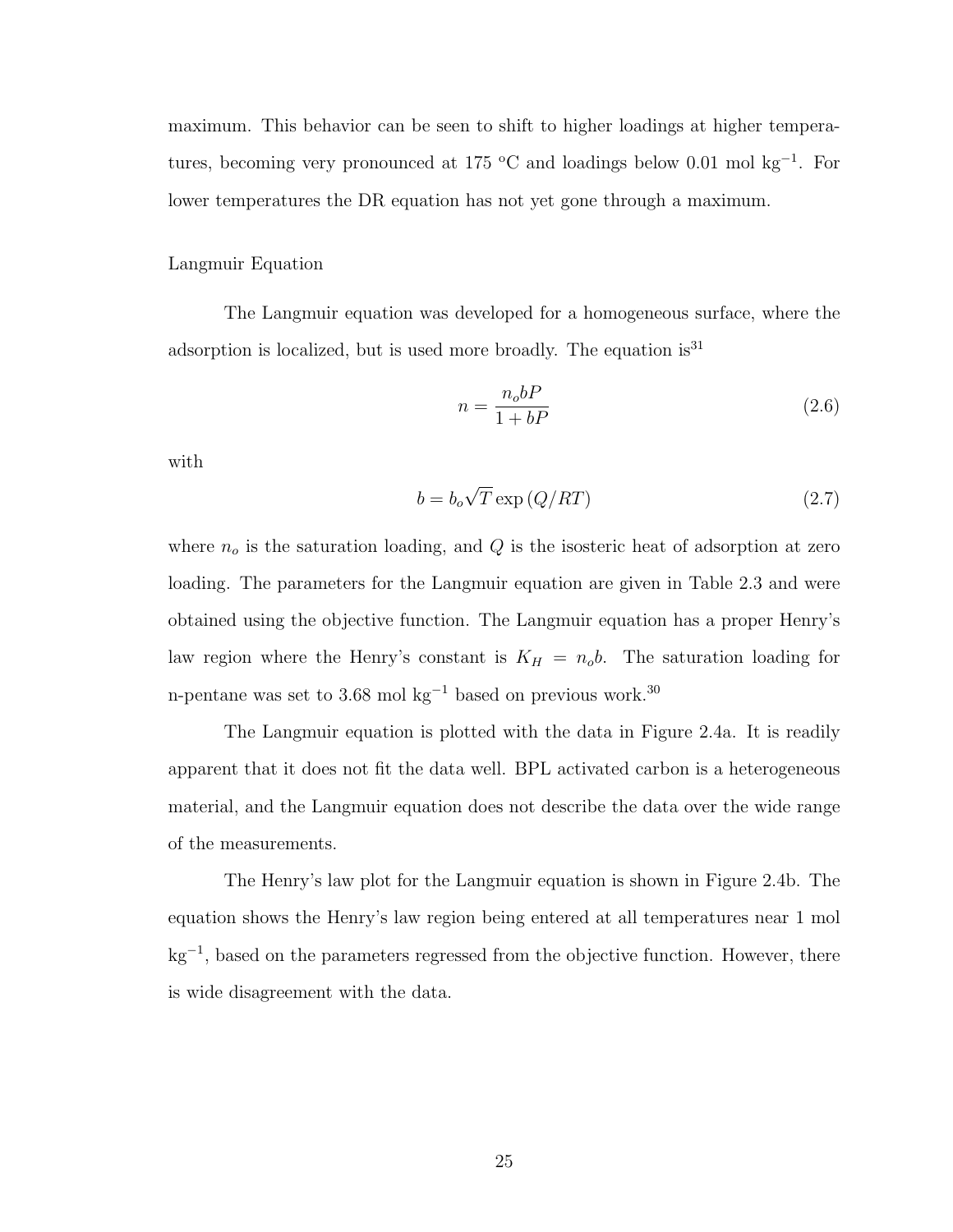### Toth Equation

The Toth equation is a well known isotherm equation that was developed for heterogeneous materials. We use the multi-temperature Toth equation<sup>32</sup> in the form

$$
n = \frac{n_s bP}{\left[1 + (bP)^t\right]^{(1/t)}}
$$
\n(2.8)

where the saturation loading is

$$
n_s = n_o \exp\left[\chi(1 - T/T_o)\right] \tag{2.9}
$$

with

$$
b = b_o \exp\left(Q/RT\right) \tag{2.10}
$$

and

$$
t = t_o + \alpha (1 - T_o/T) \tag{2.11}
$$

with  $T<sub>o</sub> = 298.15$  K. The Toth equation, like the Langmuir equation, has a proper Henry's law limit and a finite saturation loading. The parameters obtained by regression are shown in Table 2.3. The saturation loading was fixed at 3.68 mol kg<sup>-1</sup> for the same reason as described for the Langmuir equation. The saturation loading is a very weak function of temperature, and the parameters  $b$  and  $t$  are strong functions of temperature.

The Toth equation is shown with all of the data in Figure 2.3 where it fits the data reasonably well over a wide range of loadings and temperatures. Figure 2.4 shows the Toth equation in comparison with the DR and Langmuir equations. The Toth equation overcomes the shortcomings of the DR and Langmuir equations for this system – a proper Henry's law slope and the transition from Henry's law toward non-linear adsorption, respectively. For all temperatures, the Toth equation enters the Henry's law region at loadings near  $0.01$  mol kg<sup>-1</sup>.

The measured isotherms were used to calculated the isosteric heat of adsorp-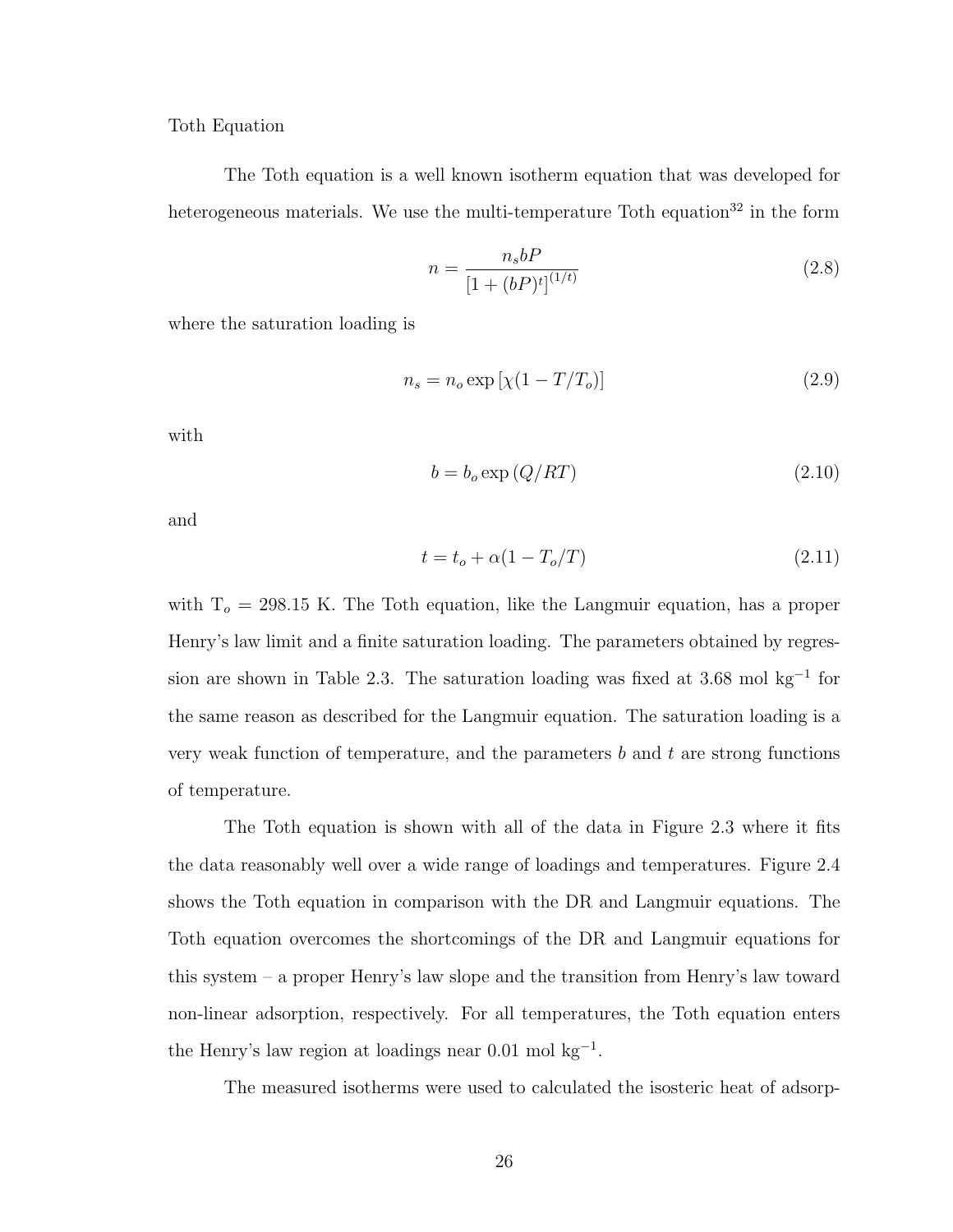tion using the thermodynamic relationship

$$
\Delta H_a = -R \left. \frac{\partial \ln P}{\partial (1/T)} \right|_n \tag{2.12}
$$

Figure 2.5 shows  $\ln P$  plotted versus  $1/T$  at constant n with the Toth equation and the vapor pressure of n-pentane. The values of the isosteric heat for specific loadings are shown in Table 2.4, where the values have been assumed to be independent of temperature.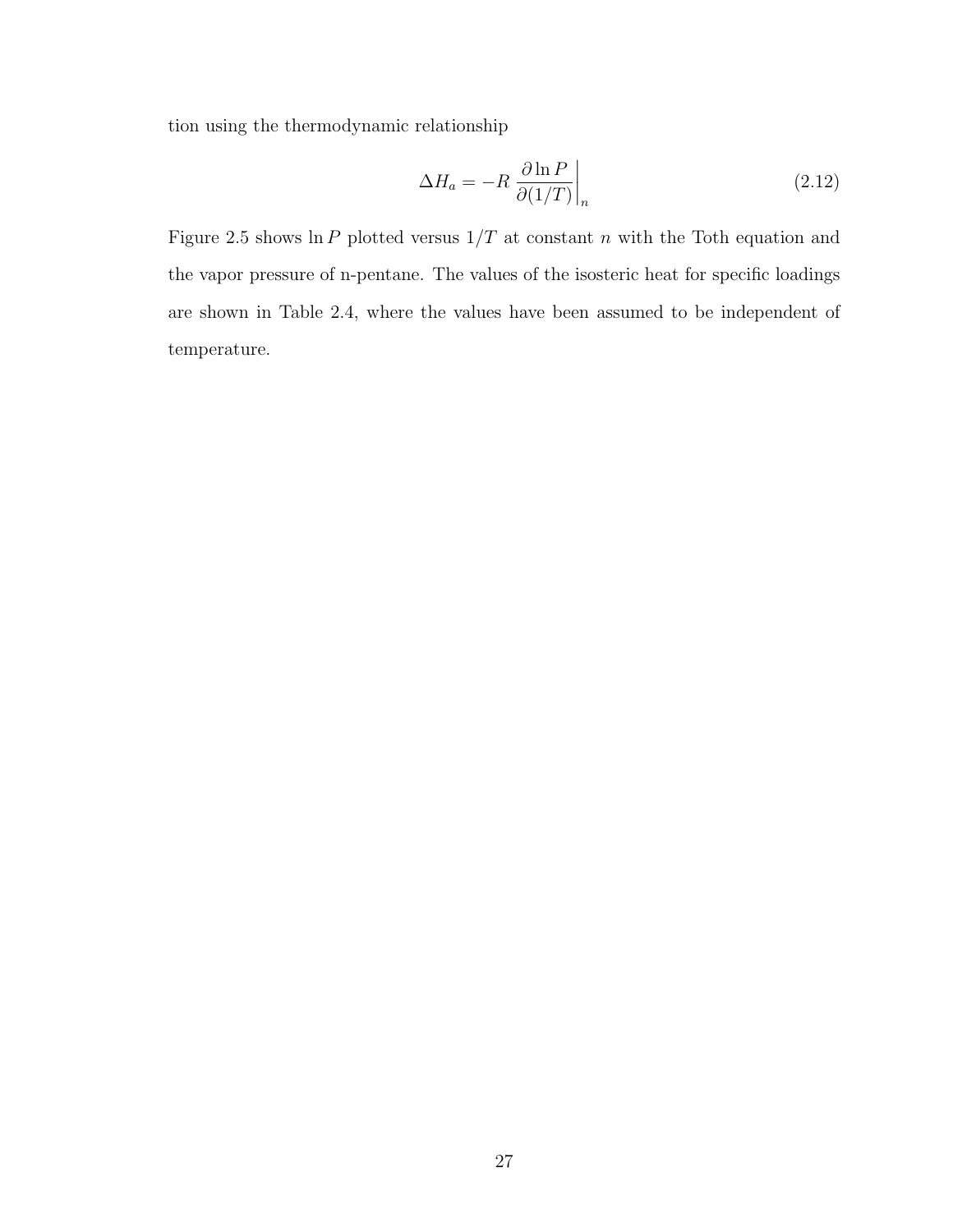

Figure 2.5: Adsorption isosteres for n-pentane on BPL activated carbon with liquid vapor pressure.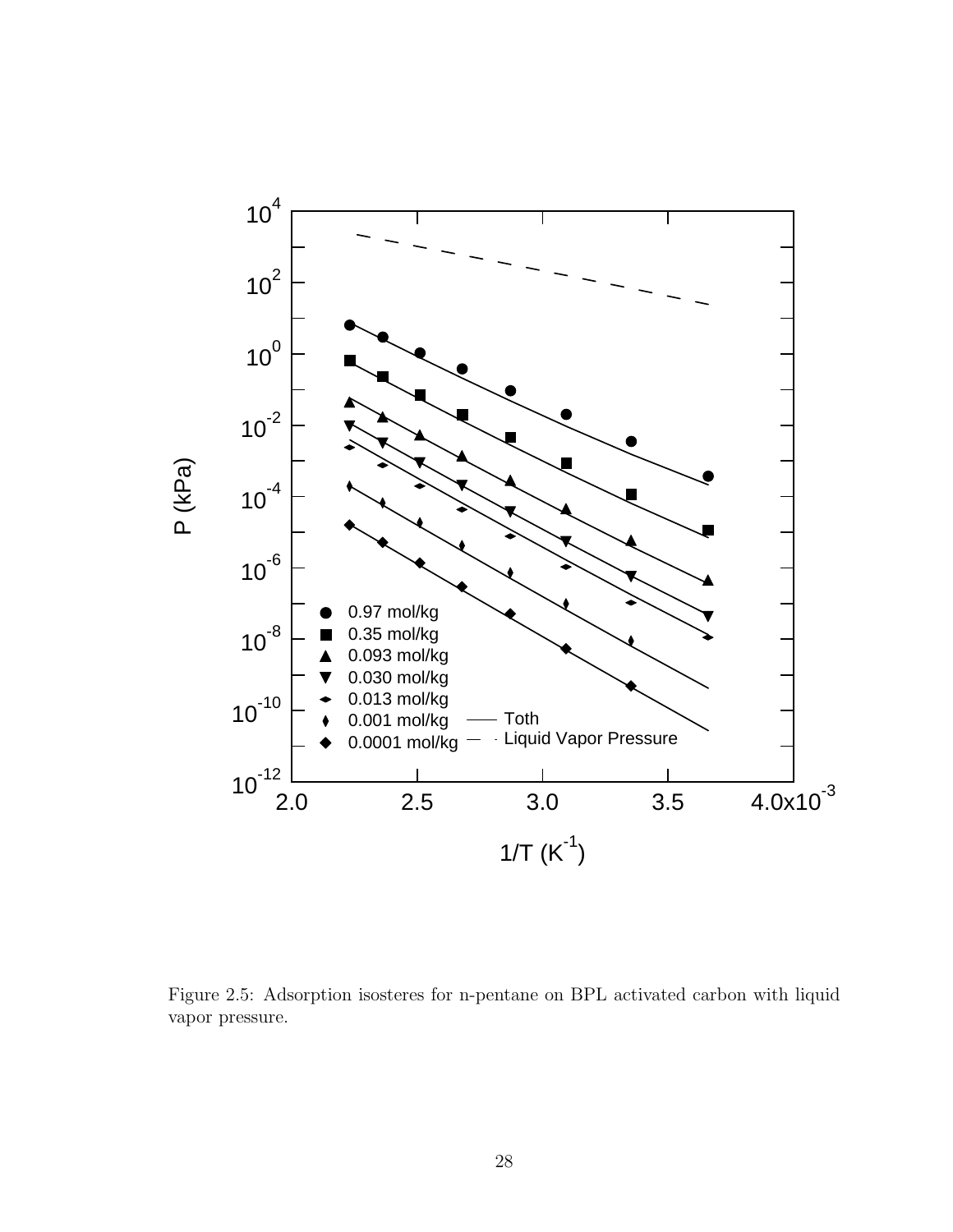|          | $n_{o}$ |                     | $\sigma_{\alpha}$      |                | $\iota_{\Omega}$ |       |
|----------|---------|---------------------|------------------------|----------------|------------------|-------|
|          | mol/kg) |                     | $(kPa)^{-1}$           | $(kJ \mod -1)$ |                  |       |
| Langmuir | 3.68    |                     | $1.00 \times 10^{-10}$ | 74.5           |                  |       |
| Toth     | 3.68    | $9.0\times10^{-11}$ | $8.85 \times 10^{-10}$ | 80.2           | $\rm 0.217$      | 0.205 |

Table 2.3: Model parameters for the Langmuir and Toth equations

| Loading $\pmod{kg^{-1}}$ | $\Delta H_a$ (kJ mol <sup>-1</sup> ) |
|--------------------------|--------------------------------------|
| 0.97                     | 59.7                                 |
| 0.35                     | 66.5                                 |
| 0.093                    | 69.9                                 |
| 0.030                    | 72.1                                 |
| 0.013                    | 73.3                                 |
| 0.001                    | 74.1                                 |
| 0.0001                   | 77.3                                 |

Table 2.4: Calculated isosteric heats of adsorption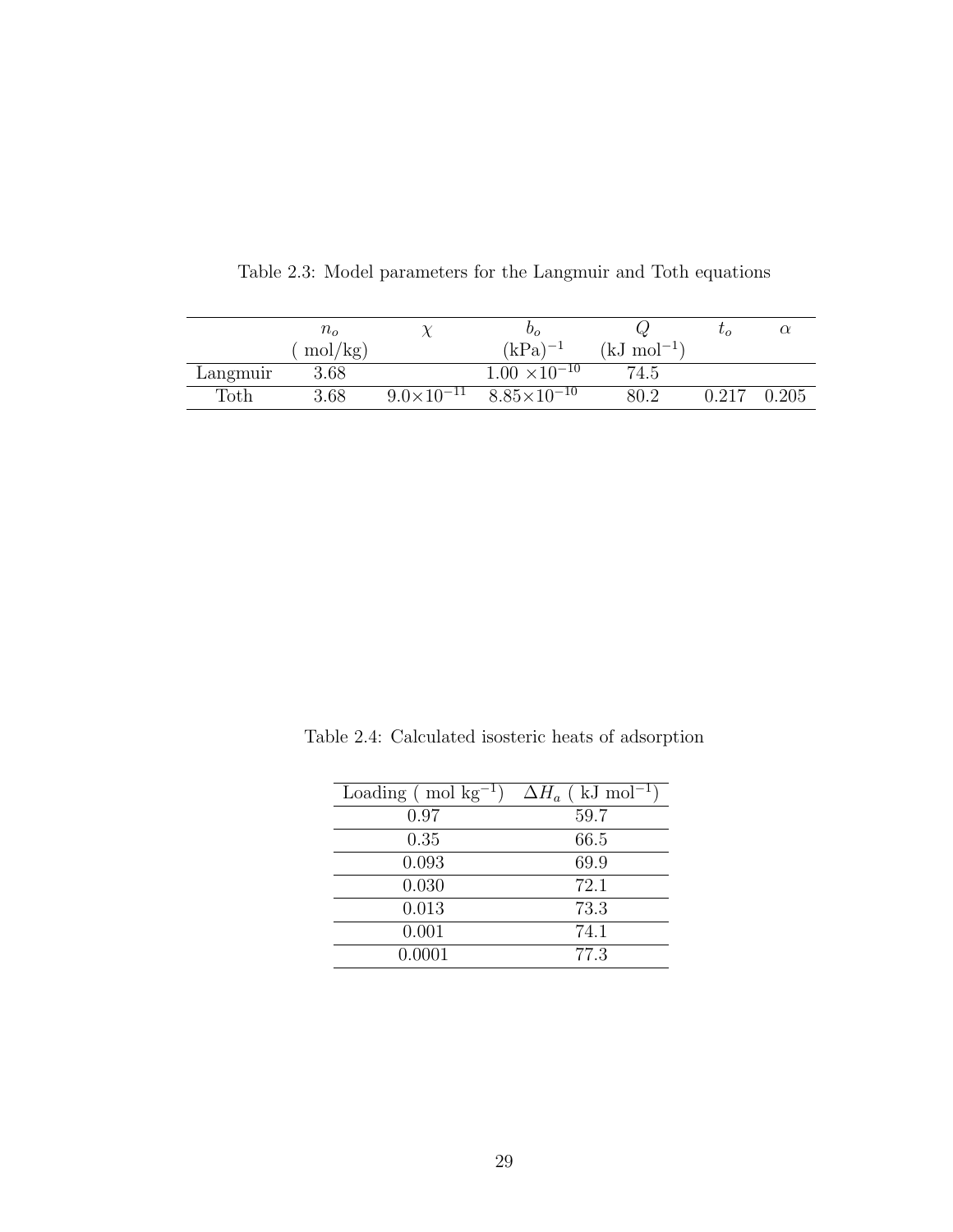The isosteric heat of adsorption is shown as a function of loading in Figure 2.6, where it increases with a decrease in loading down to about  $0.01$  mol kg<sup>-1</sup>. Below this loading, the curves in Fig. 2.5 are becoming parallel, showing that as the isotherm enters the Henry's law region, the isosteric heat of adsorption asymptotically approaches Q, the isosteric heat at zero loading.

# 2.4 Conclusions

We have measured adsorption equilibrium for n-pentane on BPL activated carbon over a wide range of loadings. The data extend down into the Henry's law region. The transition into the Henry's law region occurs over a range of loadings near  $0.01$  mol  $\text{kg}^{-1}$  for all temperatures.

Our measurements were accomplished by new methods of preparing samples at known constant loadings. At loadings of 0.01 mol kg<sup>−</sup><sup>1</sup> and above, carbon samples were prepared via a liquid injection method, whereas for loadings of 0.01 mol kg<sup>-1</sup> to 0.0001 mol kg<sup>−</sup><sup>1</sup> samples were prepared by a gas dosing procedure.

The samples were analyzed by a purge and trap method. A carrier gas was used to sweep the adsorbate in the gas phase into a thermal desorption unit, which concentrated the trace organic chemical for measurement of concentration by gas chromatography.

The data were compared with three different adsorption isotherms to examine the transition into the Henry's law region: the DR equation, the Langmuir equation, and the Toth equation. The DR equation is known not to have a proper Henry's law region, and it was shown to deviate from the data. The Langmuir equation has a proper Henry's law region, but the equation does not describe the data. The Toth equation also has a proper Henry's law region and describes the data well. The isosteric heat of adsorption, calculated from  $\ln P$  plotted versus  $1/T$ , increases as the loading decreases but approaches a constant value as the system enters the Henry's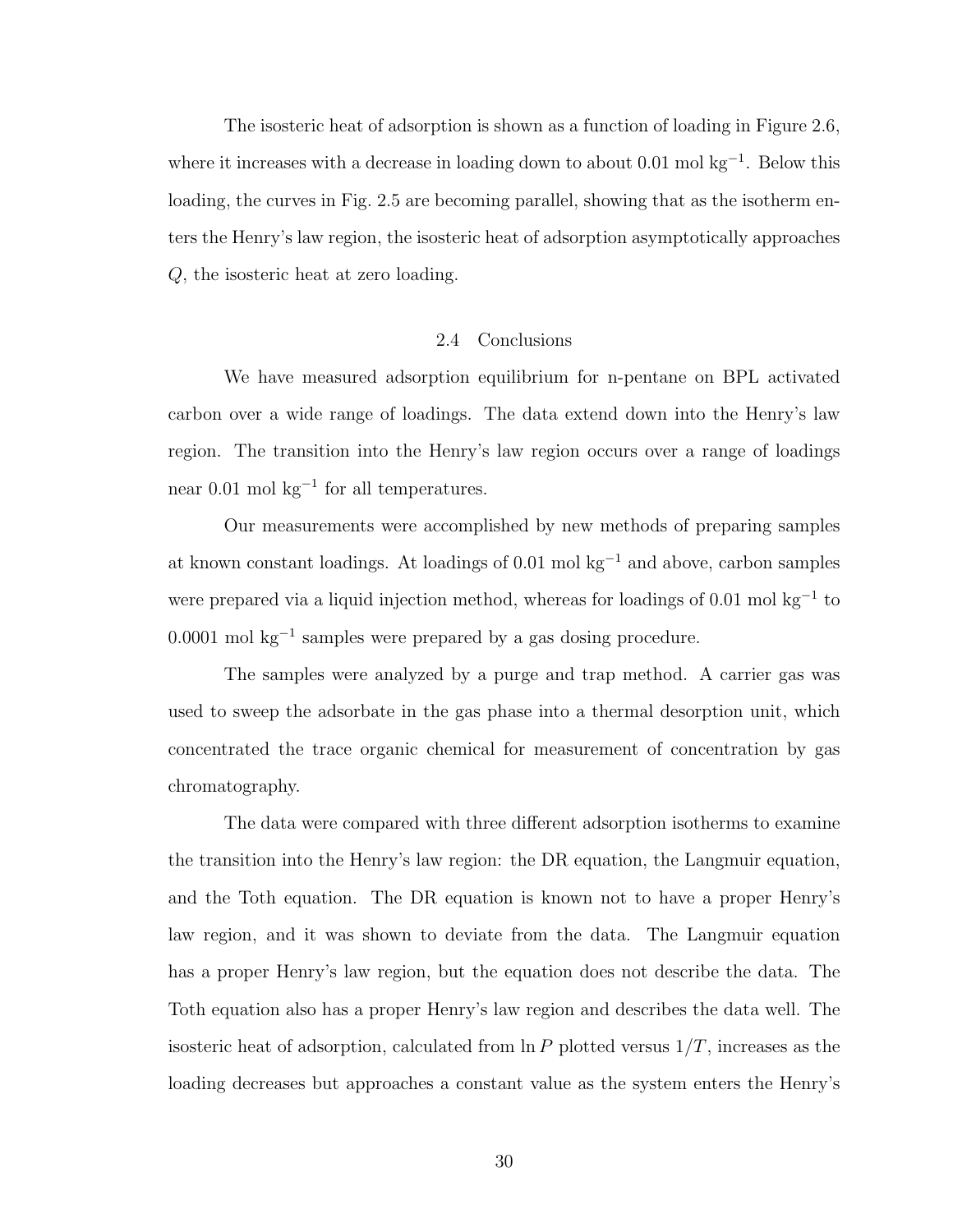

Figure 2.6: Isosteric heat of adsorption vs. loading. These can be compared with the heat of vaporization of 25.79 kJ mol<sup>-1</sup> for n-pentane at the normal boiling point.<sup>33</sup>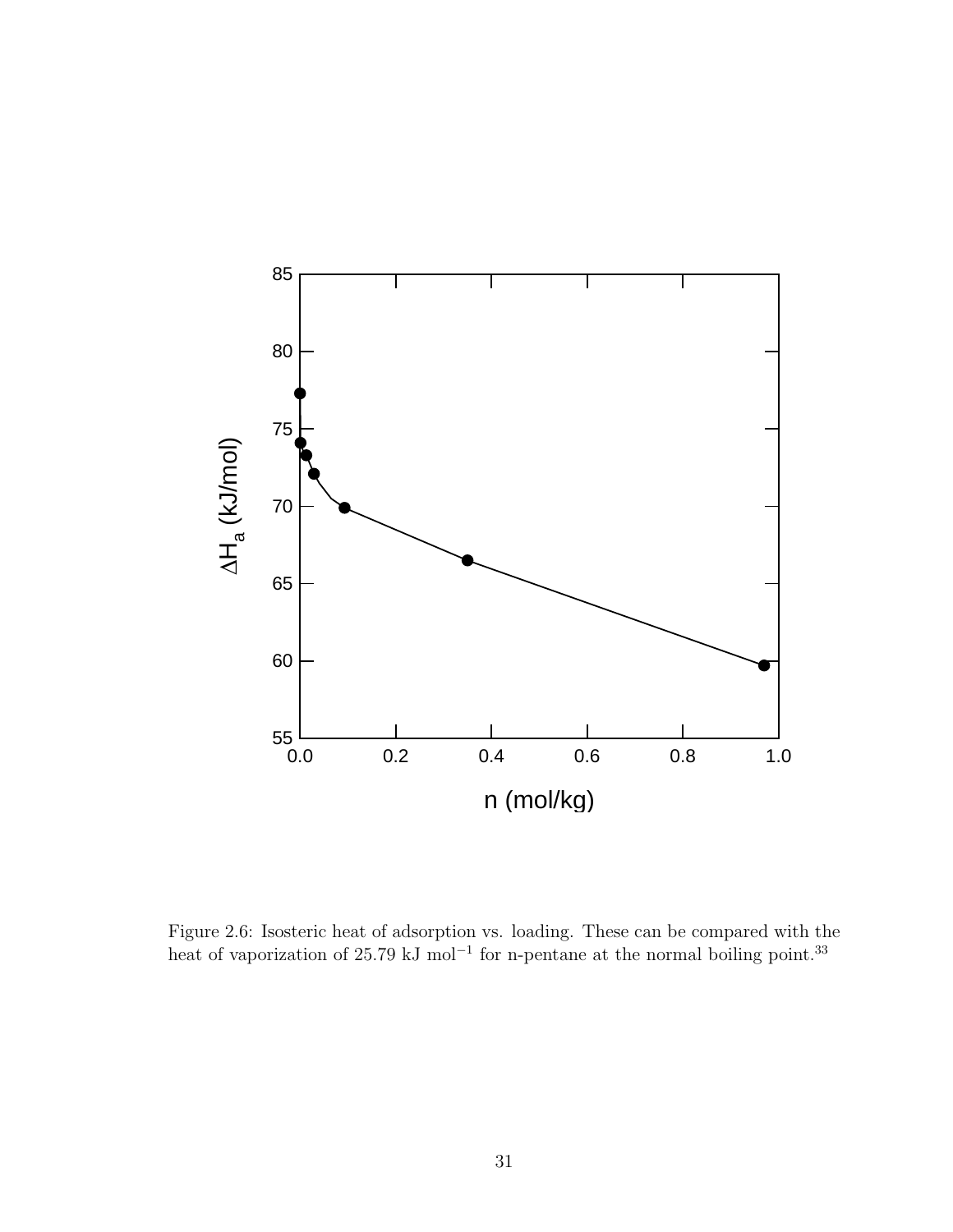law region.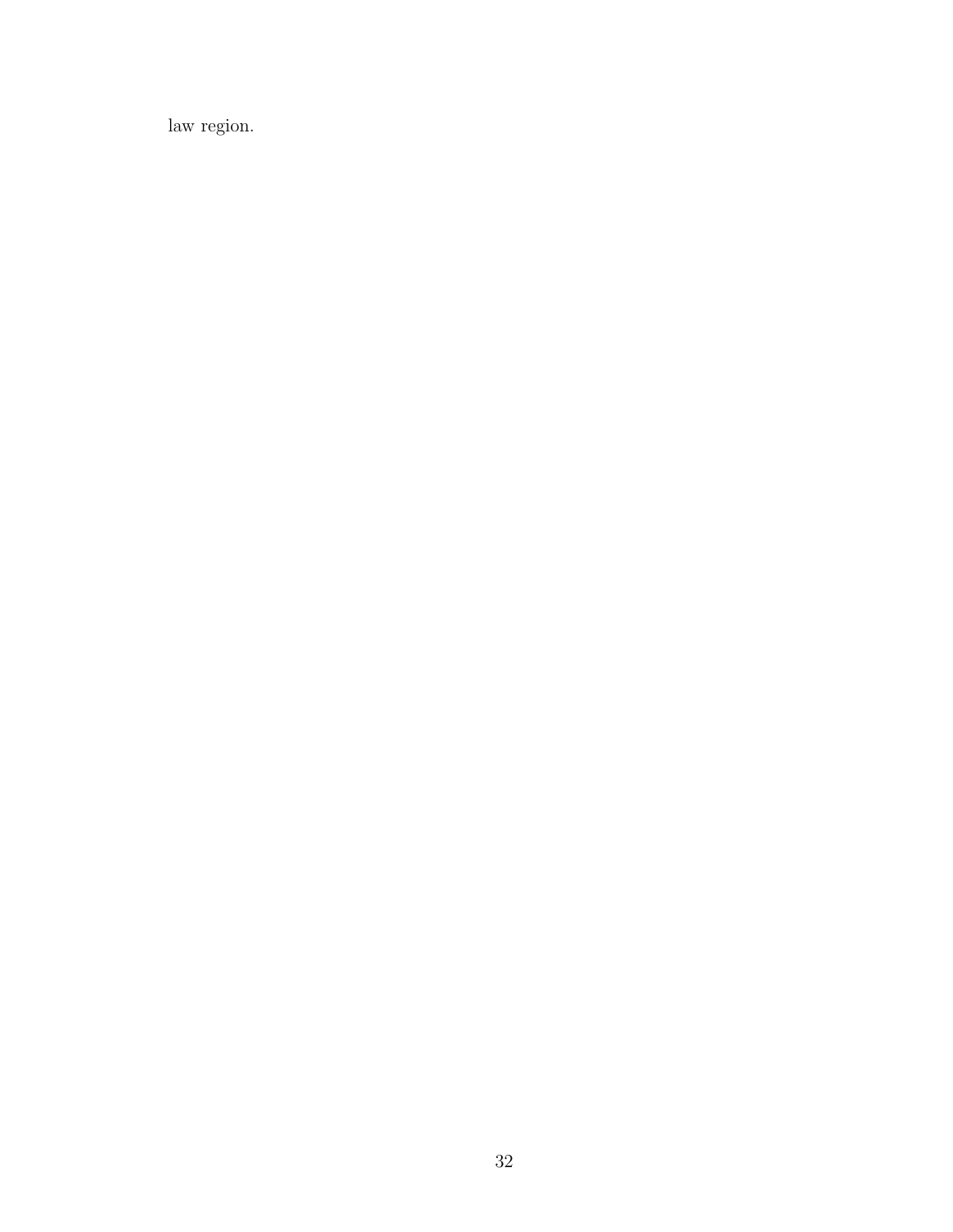#### References

- [1] Foster KL, Fuerman RG, Economy J, Larson SM, Rood MJ. Adsorption Characteristics of Trace Volatile Organic Compounds in Gas Streams onto Activated Carbon Fibers. Chem. Mater. 1992; 4:1068–1073
- [2] Pinto ML, Pires J, Carvalho AP, de Carvalho MB. On the Difficulties of Predicting the Adsorption of Volatile Organic Compounds at Low Pressures in Microporous Solid: The Example of Ethyl Benzene. J. Phys. Chem. B 2006; 110:250–257
- [3] Kuro-oka M, Suzuki T, Nitta T, Katayama T. Adsorption Isotherms of Hydrocarbons and Carbon Dioxide on Activated Fiber Carbon. J. Chem. Eng. Japan 1984; 17:588–592
- [4] Eissmann RN, LeVan MD. Coadsorption of Hydrocarbons and Water on BPL Activated Carbon. 2. 1,1,2-Trichloro-1,2,2-trifluoroethane and Dichloromethane. Ind. Eng. Chem. Res. 1993; 32:2752–2757
- [5] Kaul BK. Modern Version of Volumeteric Apparatus for Measuring Gas-Solid Equilibrium Data. Ind. Eng. Chem. Res. 1987; 26:928–933
- [6] Mahle JJ, Buettner LC, Friday DK. Measurement and Correlation of the Adsorption Equilibria of Refrigerant Vapors on Activated Carbon. Ind. Eng. Chem. Res. 1994; 33:346–354
- [7] Russell BP, LeVan MD. Coadsorption of Organic Compounds and Water Vapor on BPL Activated Carbon. 3. Ethane, Propane, and Mixing Rules. Ind. Eng. Chem. Res. 1997; 36:2380–2389
- [8] Karwacki CJ, Morrison RW. Adsorptive Retention of Volatile Vapors for Nondestructive Filter Leak Testing. Ind. Eng. Chem. Res. 1998; 37:3470–3480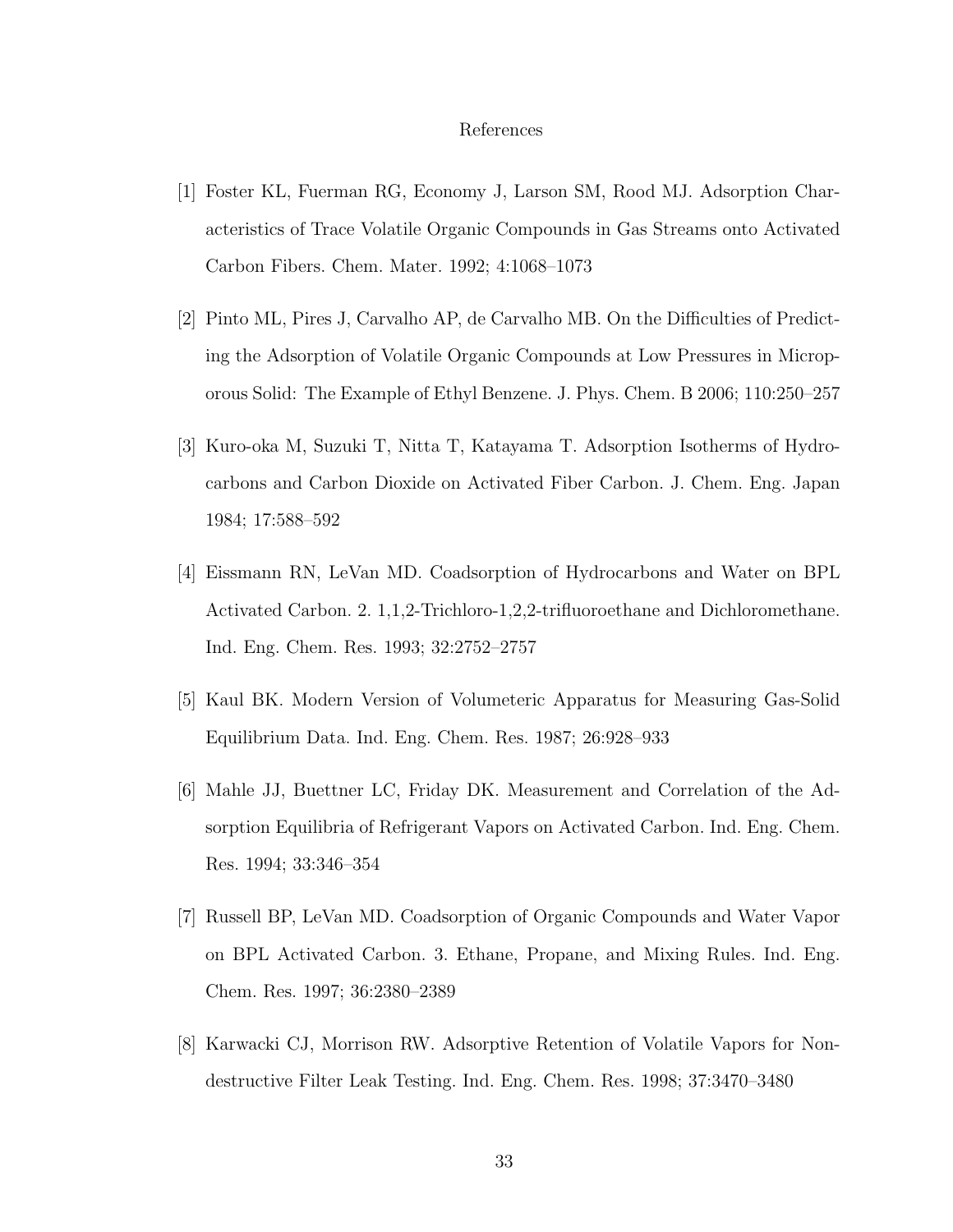- [9] Pigorini, G. Periodic Behavior of Pressure Swing Adsorption Cycles and Coadsorption of Light and Heavy n–alkanes on Activated Carbon. Charlottsville VA USA, University of Virginia, PhD thesis, 2000
- [10] Walton KS, Pigorini G, LeVan MD. Simple Group-Contribution Theory for Adsorption of Gases and Gas Mixtures in Nanoporous Carbons. Chem. Eng. Sci. 2004; 59:4425–4432
- [11] LeVan MD, Pigorini G. Group-Contribution Theory for Coadsorption of Gases and Vapors on Solid Surfaces. Proceedings of the First International Conference on Molecular Modeling and Simulation, Keystone, Colorado; Cummings, P. T., Westmoreland, P. R., Eds.; 2001, 296–299
- [12] Zhu W, Groen JC, Kapteijn F, Moulijn JA. Adsorption of Butane Isomers and  $SF<sub>6</sub>$  on Kureha Activated Carbon: 1. Equilibrium. Langmuir 2004; 20:5277–5284
- [13] Zhu W, Groen JC, van Miltenburg A, Kapteijn F, Moulijn JA. Comparison of Adsorption Behavior of Light Alkanes and Alkenes on Kureha Activated Carbon. Carbon 2005; 43:1416–1423
- [14] Golden TC, Kumar R. Adsorption Equilibrium and Kinetics for Multiple Trace Impurities in Various Gas Streams on Activated Carbon. Ind. Eng. Chem. Res. 1993; 32:159–165
- [15] Do HD, Do DD. Structural Heterogeneity in the Equilibrium Data for Hydrocarbons and Carbon Oxides on Activated Carbons. Gas Separation & Purification 1994; 8:77–93
- [16] Rudisill NR, Hacskaylo JJ, LeVan MD. Coadsorption of Hydrocarbons and Water on BPL Activated Carbon. Ind. Eng. Chem. Res. 1992; 31:1122–1130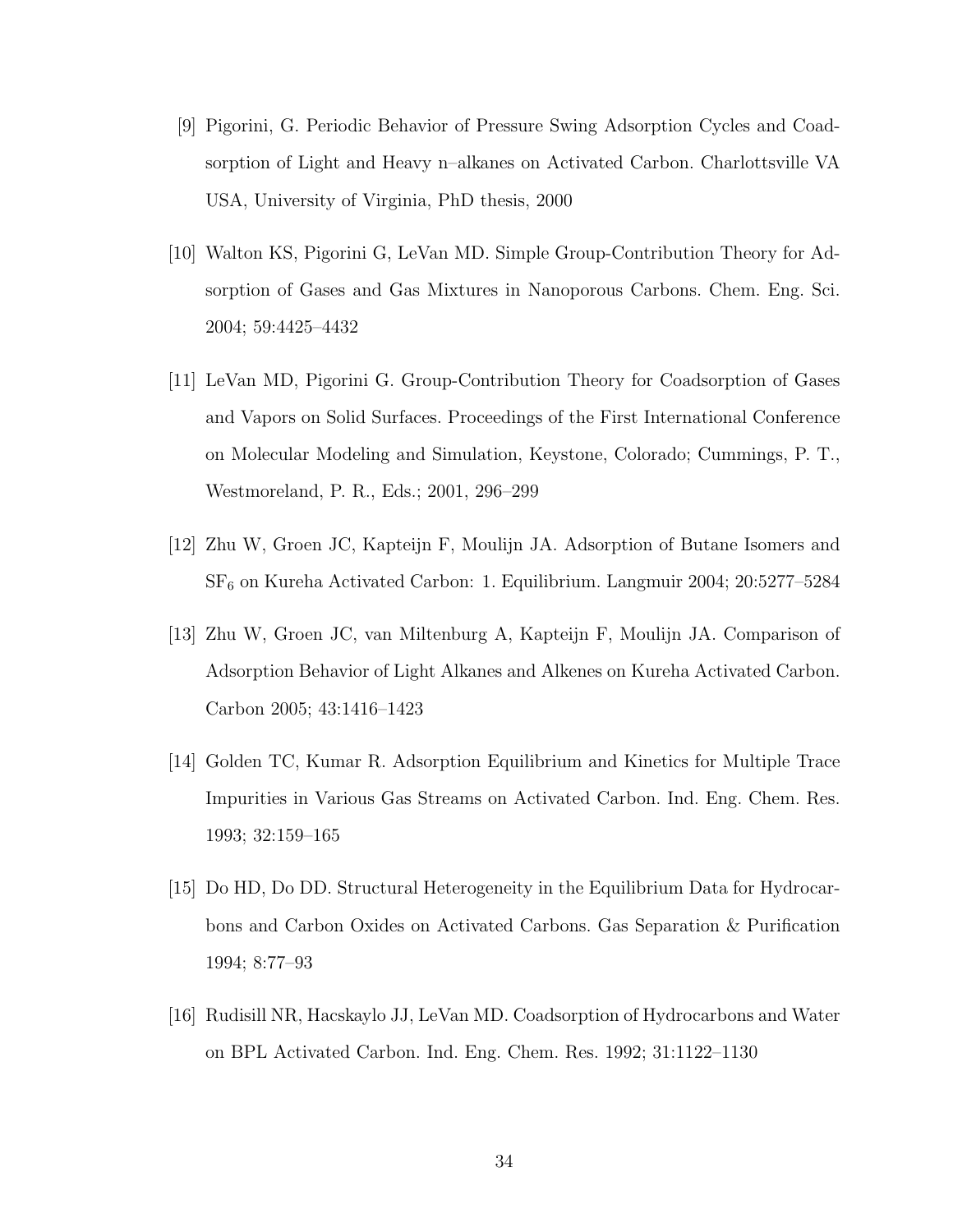- [17] Yun JH, Hwang KY, Choi DK. Adsorption of Benzene and Toluene Vapors on Activated Carbon Fiber at 298, 323, and 348 K. J. Chem. Eng. Data 1998; 43:843–845
- [18] Taqvi SM, Appel AS, LeVan MD. Coadsorption of Organic Compounds and Water Vapor on BPL Activated Carbon. 4. Methanol, Ethanol, Butanol, and Modeling. Ind. Eng. Chem. Res. 1997; 36:2380–2389
- [19] Qi N, LeVan MD. Coadsorption of Organic Compounds and Water Vapor on BPL Activated Carbon. 5. Methyl Ethyl Ketone, Methyl Isobutyl Ketone, Toluene, and Modeling. Ind. Eng. Chem. Res. 1997; 36:2380–2389
- [20] Yang RT, Long RQ, Padin J, Takahashi A, Takahashi T. Adsorbents of Dioxins: A New Technique for Sorbent Screening for Low-Volatile Organics. Ind. Eng. Chem. Res. 1999; 38:2726–2731
- [21] Mayfield PLJ, Do DD. Measurement of the Single-Component Adsorption Kinetics of Ethane, Butane, and Pentane onto Activated Carbon Using a Differential Adsorption Bed. Ind. Eng. Chem. Res. 1991; 30:1262–1270
- [22] Linders MJG, Van Den Broeke LJP, Van Bokhoven JJGM, Duisterwinkel AE, Kapteijn F, Moulijn JA. Effect of the Adsorption Iostherm on One-and Two-Component Diffusion in Activated Carbon. Carbon 1997; 35:1415–1425
- [23] Himeno S, Urano K. Measurement and Correlation of Single and Binary Gas Adsorption Equilibria of Volatile Organic Compounds in Trace Concentrations using Headspace Gas Chromatography Method. Kagaku Kogaku Ronbunshu 2003; 29:653–659
- [24] Himeno S, Kohei U. Determination and Correlation of Binary Gas Adsorption Equilibria of VOCs. J. of Environ. Eng. 2006; 132:301–308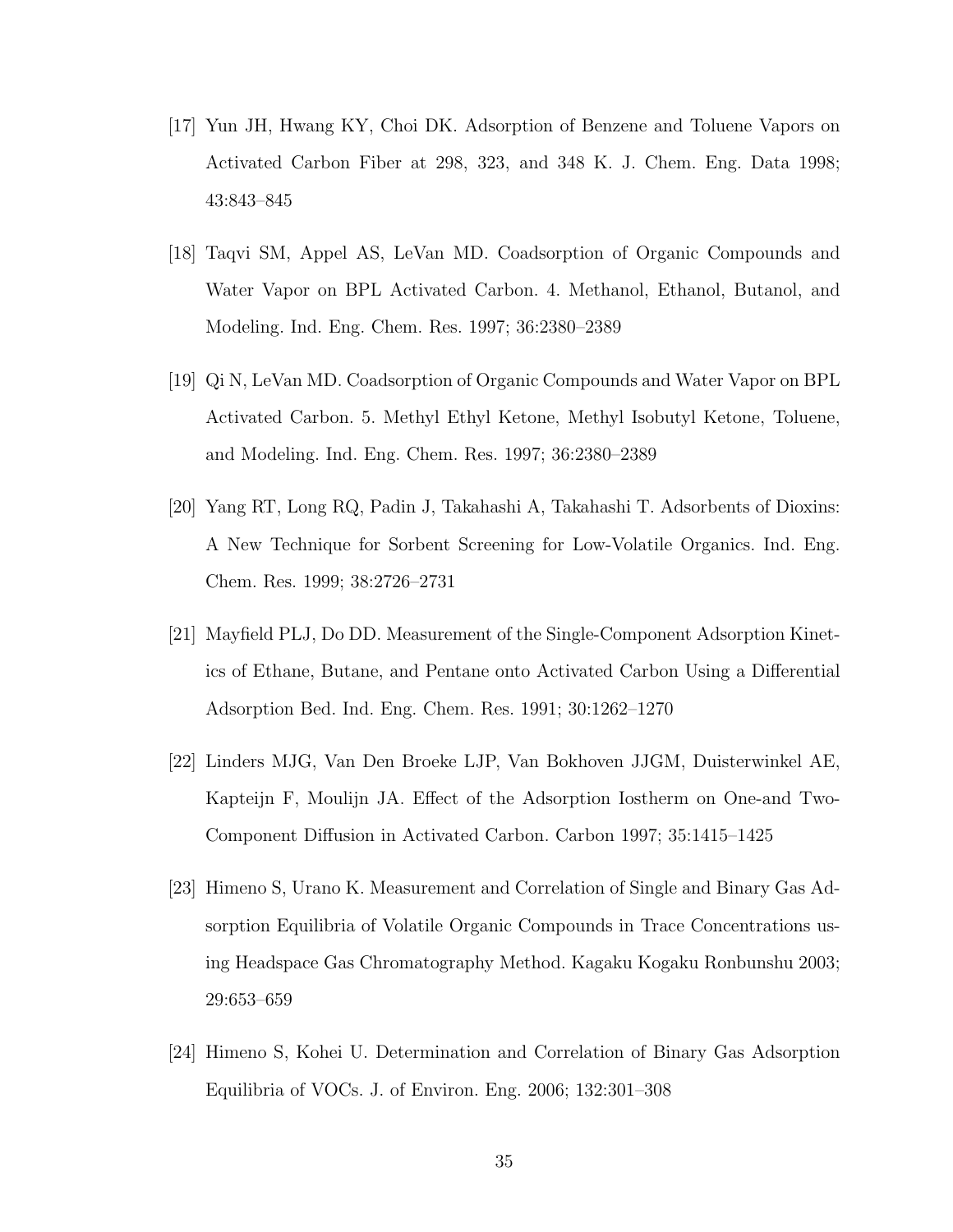- [25] Karwacki CJ, Buettner LC, Buchanan JH, Mahle JJ, Tevault DE. Low-Concentration Adsorption Studies for Low-Volatility Vapors. Fundamentals of Adsorption. Meunier, F.; Ed.; Elsevier: Amsterdam, The Netherlands, 1998: 315–320
- [26] Karwacki CJ, Tevault DE, Mahle JJ, Buchnan JH, Buettner LC. Adsorption of Equilibria of Isopropyl Methylphosphonofluoridate (GB) on Activated Carbon at Ultralow Relative Pressures. Langmuir 1999; 15:6343–6345
- [27] LeVan MD, Carta G.(2008). Section 16: Adsorption and Ion Exchange. In: Green, DW (Ed.) Perry's Chemical Engineers' Handbook, 8th ed., McGraw-Hill, New York, 16.31–32
- [28] Myers AL, Prausnitz JM. Thermodynamics of mixed-gas adsorption. AIChE J. 1965; 11:121–127
- [29] Meredith MM, Plank CA. Adsorption of Carbon Dioxide and Nitrogen on Charcoal at 30<sup>o</sup> and 50 <sup>o</sup>C. J. Chem. Eng. Data 1967; 12:259-261
- [30] Ye XH, Qi N, Ding YQ, LeVan MD. Prediction of Adsorption Equilibrium using a Modified D-R Equation: Pure Organic Compounds on BPL Carbon. Carbon 2003; 41:681–686
- [31] De Boer JH. The Dynamical Character of Adsorption, 2nd ed. Oxford: Clarendon Press; 1970
- [32] Do DD. Adsorption Analysis: Equilbria and Kinetics. London: Imperial College Press; 1998
- [33] Poling BE, Prausnitz JM, O'Connell JP. The Properties of Gases and Liquids. 5th ed. New York:McGraw-Hill;2001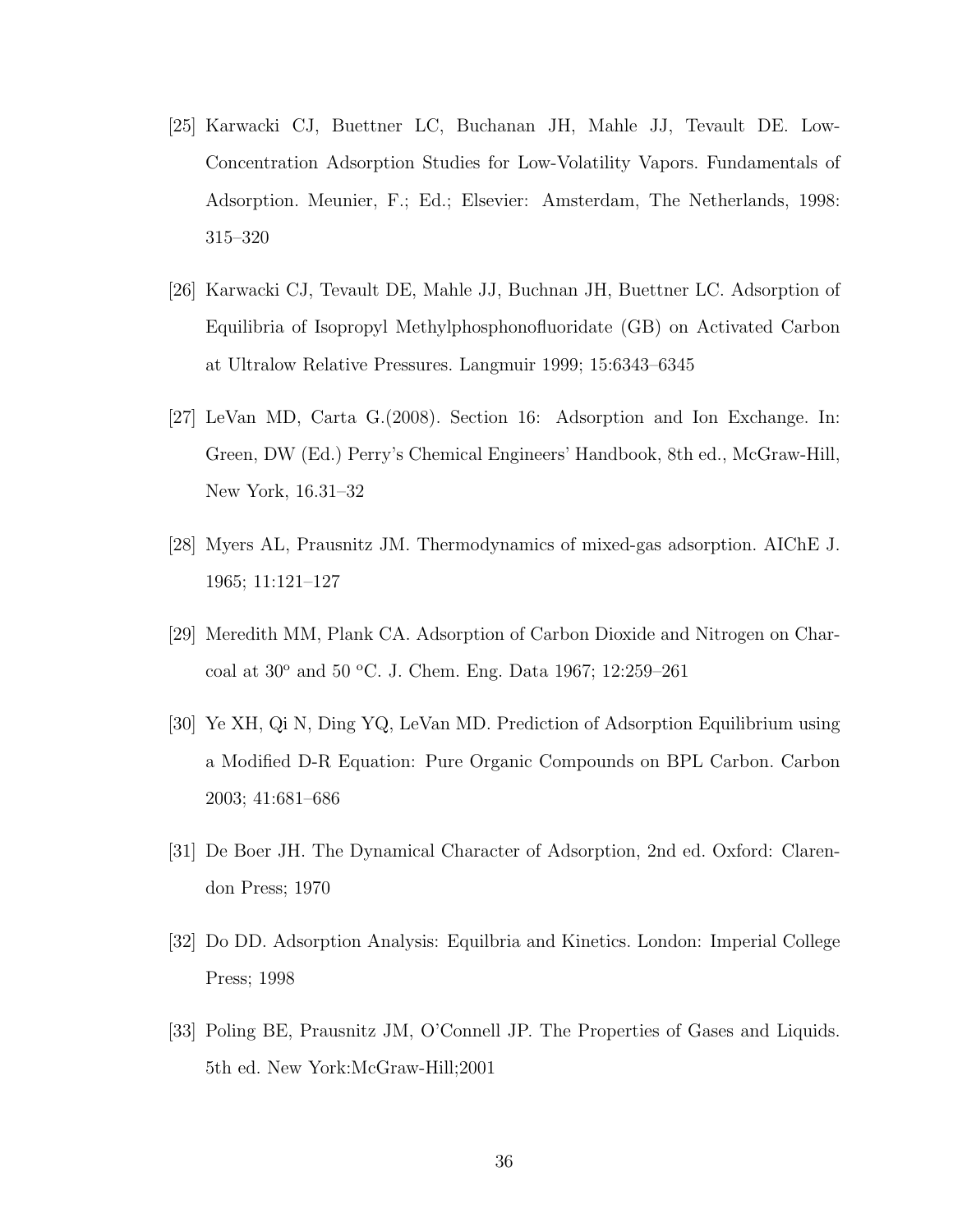#### CHAPTER III

# THE THEORETICAL MAXIMUM ISOSTERIC HEAT OF ADSORPTION IN THE HENRY'S LAW REGION FOR SLIT-SHAPED CARBON NANOPORES

#### 3.1 Introduction

The isosteric heat of adsorption can yield important information about the mechanism and properties of adsorption. This is especially true for the isosteric heat of adsorption in the Henry's law region,  $q_{st}^o$ . From this we can determine the pore size to which the molecules are most strongly attracted.

The Henry's law region for adsorption equilibria is the low-loading region where the isotherm becomes linear. In this regime, each gas molecule can explore the whole adsorbent surface independently, as adsorbate-adsorbate molecule interactions are negligible because of low densities. In the Henry's law region, the gases in the fluid phase will be most strongly attracted to the adsorption sites with the highest energies. However, for a heterogeneous adsorbent, even in the Henry's law region, adsorption will occur over a range of pore sizes, although the distribution will be narrower than at higher pressures. This means that if a material had a single pore size equal to the pore width where  $q_{st}^o$  is a maximum, the  $q_{st}^o$  calculated would be equal to the maximum theoretical value.

Knowledge of the isosteric heat of adsorption for a molecule as a function of the pore width can help in the design of new materials. It is important in many ongoing efforts to create new synthetic carbonaceous materials such as carbon nanotubes, carbon fibers, metal organic frameworks, and carbon-silica composites. Specifically, it is important to know the pore widths that would be desirable or undesirable for the material, as determined from the process for which the materials are being designed. For some applications, such as air filters, an adsorbent material with a high heat of adsorption would be desired to provide as strong a hold on contaminant molecules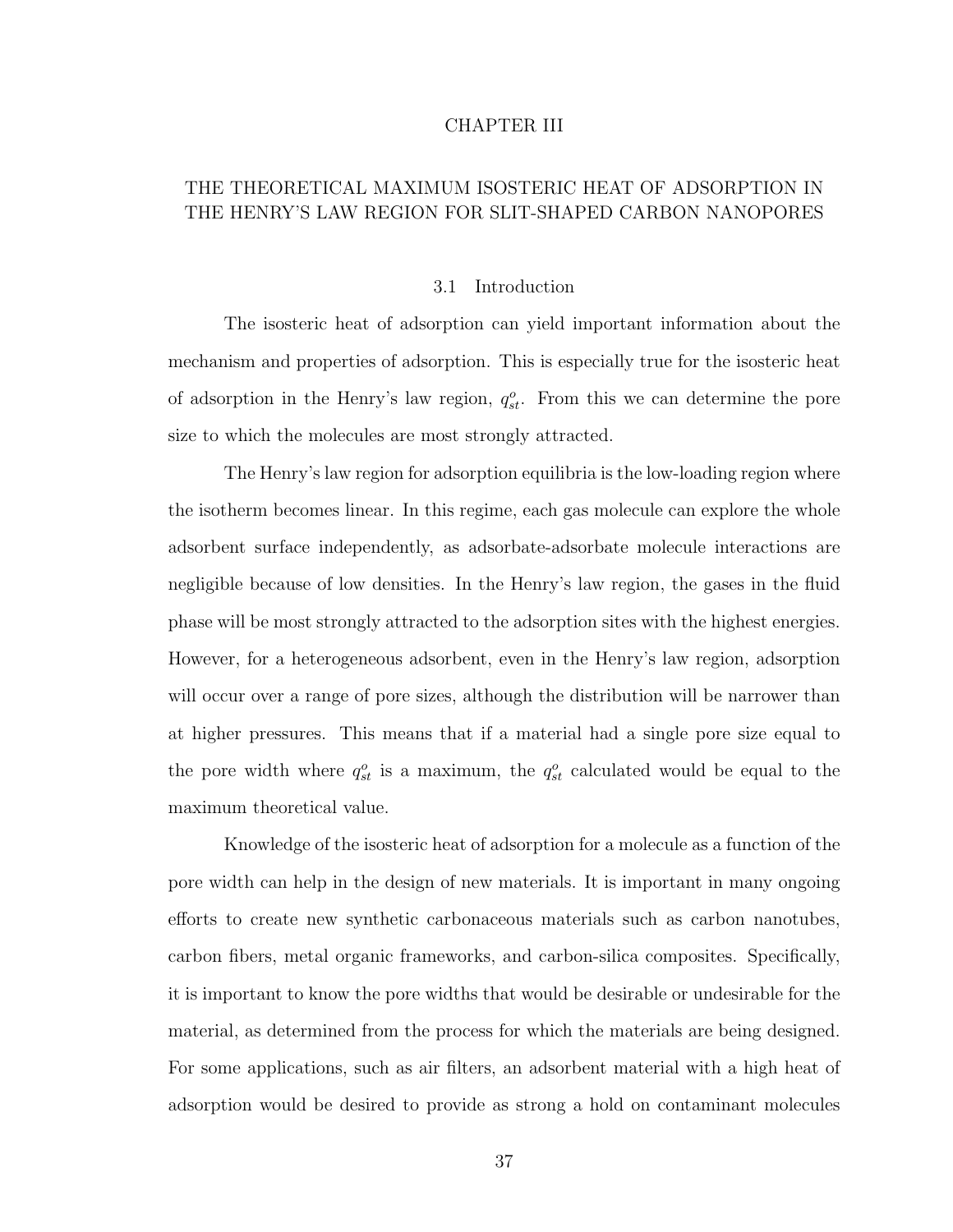as possible. For gas storage applications, knowing the maximum isosteric heat of adsorption will help screen potential materials for the application.<sup>1,2</sup> For example, Bhatia and Myers<sup>2</sup> have calculated that for hydrogen storage on carbon materials, if the system is run between pressures of 1.5 bar and 30 bar, a change in the isosteric heat of adsorption of 15.1 kJ/mol is needed for optimum delivery. In contrast, in a pressure swing adsorption process, a lower isosteric heat of adsorption would be desired to reduce the thermal swings in the process and allow for a more efficient regeneration.

Steele<sup>3</sup> developed an equation to calculate  $q_{st}^o$  using statistical thermodynamics. Steele's equation has been applied by Vernov and Steele<sup>4</sup> to calculate  $q_{st}^o$  for benzene adsorbed on graphite. Pikunic *et al.*<sup>5</sup> also used the equation to calculate  $q_{st}^o$ for nitrogen adsorbed on graphitic carbon at different temperatures. Do  $et$  al.  $6$  used Henry's constants to fit the solid-fluid attractive potential for various gases at different temperatures and also calculated  $q_{st}^o$ . Pan *et al.* <sup>7</sup> calculated the isosteric heat of adsorption for propane and butane using density functional theory for a variety of loadings, temperatures, and pore sizes;  $q_{st}^o$  was calculated as a function of pore width, which shows a sharp increase for small pores, but a maximum was not found. Floess and VanLishout<sup>8</sup> calculated  $q_{st}^o$  for argon as a function of pore width. A maximum was found at 6.8 Å by integrating the Lennard-Jones 6-12 potential over 3 layers of carbon to form the pore walls. In this paper  $q_{st}^o$  is calculated as a function of the pore width for nitrogen, argon, carbon dioxide, methane, helium, and hydrogen. We determine where  $q_{st}^o$  is a maximum and also where it is equal to zero. We show general results of the pore width where  $q_{st}^o$  is a maximum as a function of the solid-fluid collision diameter  $\sigma_{sf}$  and the solid-fluid well depth potential  $\epsilon_{sf}$ . The theoretical values are compared with  $q_{st}^o$  calculated from adsorption isotherms for nitrogen, argon, carbon dioxide, and methane on various activated carbons. Results for helium and hydrogen are not compared with experimental results due to a lack of reliable data.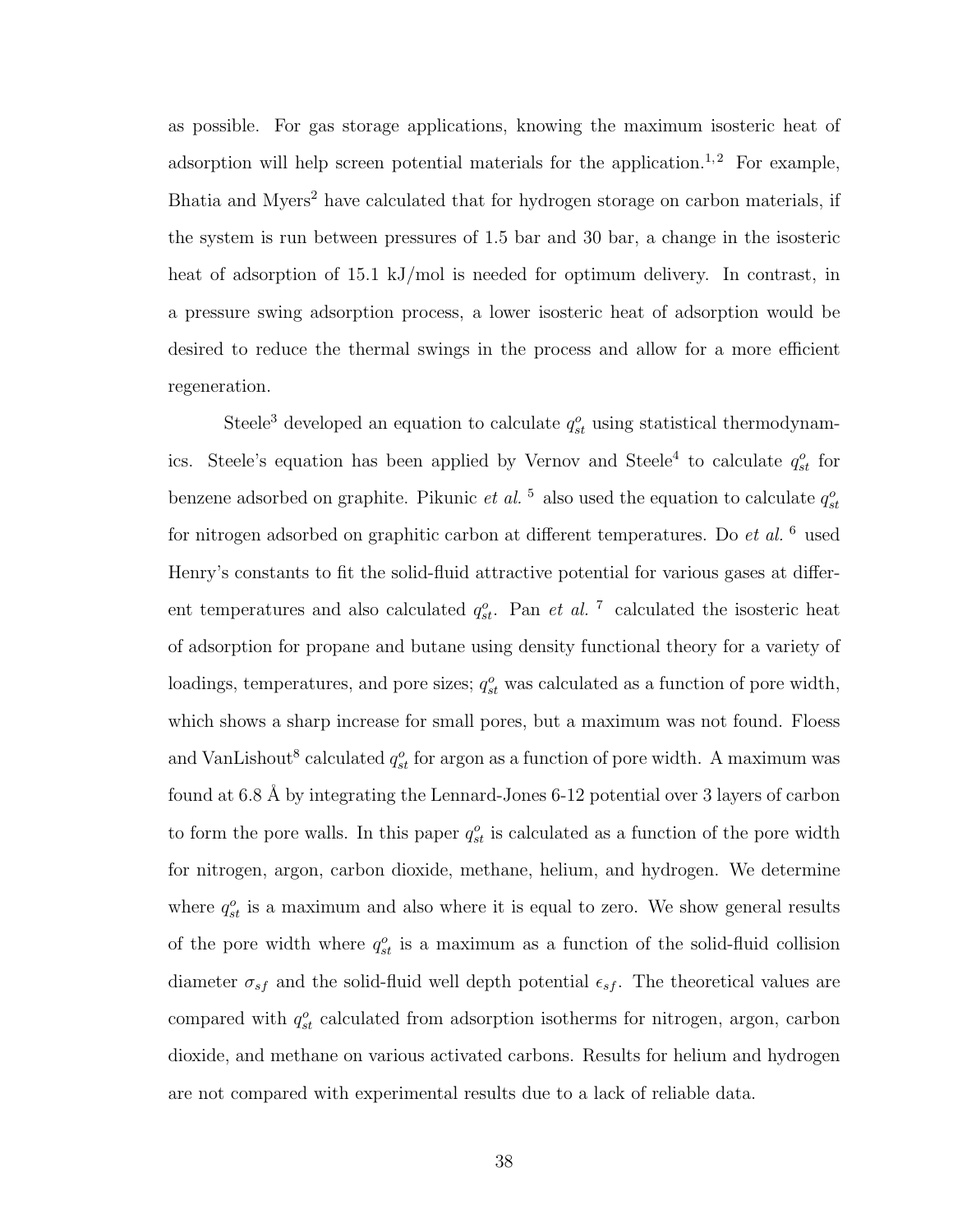#### 3.2 Theory

We calculate the isosteric heat of adsorption for various compounds on activated carbon simulated by parallel slit pores. The isosteric heat of adsorption is calculated using the Clausius-Clapeyron equation written at constant adsorbed-phase concentration

$$
q_{st} = RT^2 \left. \frac{\partial \ln P}{\partial T} \right|_n \tag{3.1}
$$

where  $R$  is the ideal gas constant,  $T$  is temperature, and  $P$  is pressure. Using statistical thermodynamics, Steele<sup>3</sup> developed the following model to calculate  $q_{st}^o$ . In the Henry's law region with the isotherm written  $n = K_H P$ , eq. 3.1 becomes

$$
q_{st}^o = -RT^2 \left. \frac{\partial \ln K_H}{\partial T} \right|_n \tag{3.2}
$$

The Henry's law constant can be written

$$
K_H = \frac{1}{A} \left( \frac{Z_1^{(s)}}{kT} \right) \tag{3.3}
$$

where  $k$  is Boltzman's constant,  $A$  is the surface area of the adsorbent, and

$$
Z_1^{(s)} = \int_{V^{(s)}} \exp\left[-V_{ext}(\mathbf{r}_1)/kT\right] d\mathbf{r}_1 \tag{3.4}
$$

is the configuration integral for one molecule. Substituting eq. 3.3 and eq. 3.4 into eq. 3.2 we get

$$
q_{st}^{o} = RT - N_a \frac{\int_0^{H_c} V_{ext}(z) \exp[-V_{ext}(z)/kT] dz}{\int_0^{H_c} \exp[-V_{ext}(z)/kT] dz}
$$
(3.5)

where  $N_a$  is Avagadro's number and  $V_{ext}$  is the external wall potential, which is described by

$$
V_{ext}(z) = \phi_{sf}(z) + \phi_{sf}(H - z)
$$
\n(3.6)

with

$$
\phi_{sf}(z) = 2\pi\epsilon_{sf}\rho_s\sigma_{sf}^2\Delta\left[\frac{2}{5}\left(\frac{\sigma_{sf}}{z}\right)^{10} - \left(\frac{\sigma_{sf}}{z}\right)^4 - \frac{\sigma_{sf}^4}{3\Delta(z+0.61\Delta)^3}\right]
$$
(3.7)

where  $\sigma_{sf}$  and  $\epsilon_{sf}$  are the solid-fluid collision diameter and the solid-fluid well depth potential, respectively. For graphitic activated carbon,  $\Delta = 3.35$  Å is the separation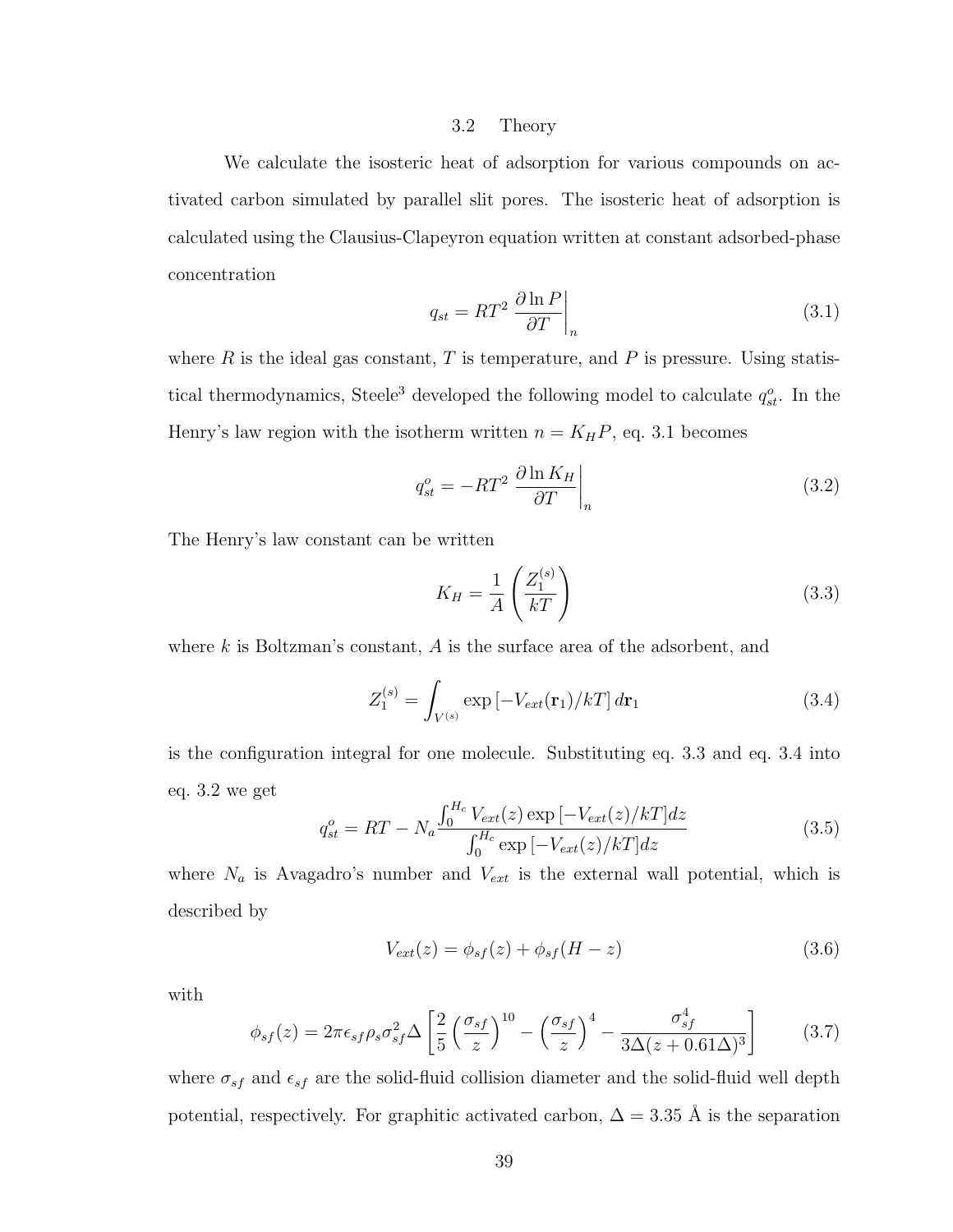between the graphite planes and  $\rho_s = 0.114 \text{ Å}^{-3}$  is the density of the solid.<sup>18</sup> Steele<sup>3</sup> derived eq. 3.7 because integrating a Lennard-Jones 6-12 potential over just a few layers of adsorbent did not give good results. The pore width  $H_c$  is the distance between the center of the carbon atoms on opposing walls of the pore, and the pore width  $H = H_c - \sigma_{ss}$  is the shortest distance between the surface of the carbon atoms on opposing walls, where  $\sigma_{ss} = 3.38 \text{ Å}$  is the size of a carbon atom. See Figure 3.1 for a diagram of the pore.

#### 3.3 Results

We examine  $q_{st}^o$  for six different molecules: nitrogen, argon, methane, carbon dioxide, helium, and hydrogen. The parameters used to describe these molecules are given in Table 3.1, with all calculations done at  $T = 298.15$  K. The fluid-fluid parameters are included for comparison, but were not used in calculating  $q_{st}^o$  because fluid-fluid molecule interactions are negligible in the adsorbed phase in the Henry's law regime. The solid-fluid parameters for all molecules except hydrogen were found in the literature. The solid-fluid parameters were calculated for hydrogen using the Lorentz-Berthelot combining rules

$$
\sigma_{sf} = (\sigma_{ff} + \sigma_{ss})/2 \quad \text{and} \quad \epsilon_{sf} = \sqrt{\epsilon_{ff} \epsilon_{ss}} \tag{3.8}
$$

where  $\epsilon_{ss}/k = 27.97$  K. We consider the isosteric heat of adsorption for the six selected molecules to determine where the isosteric heat of adsorption reaches a maximum value and also where the isosteric heat of adsorption is equal to zero.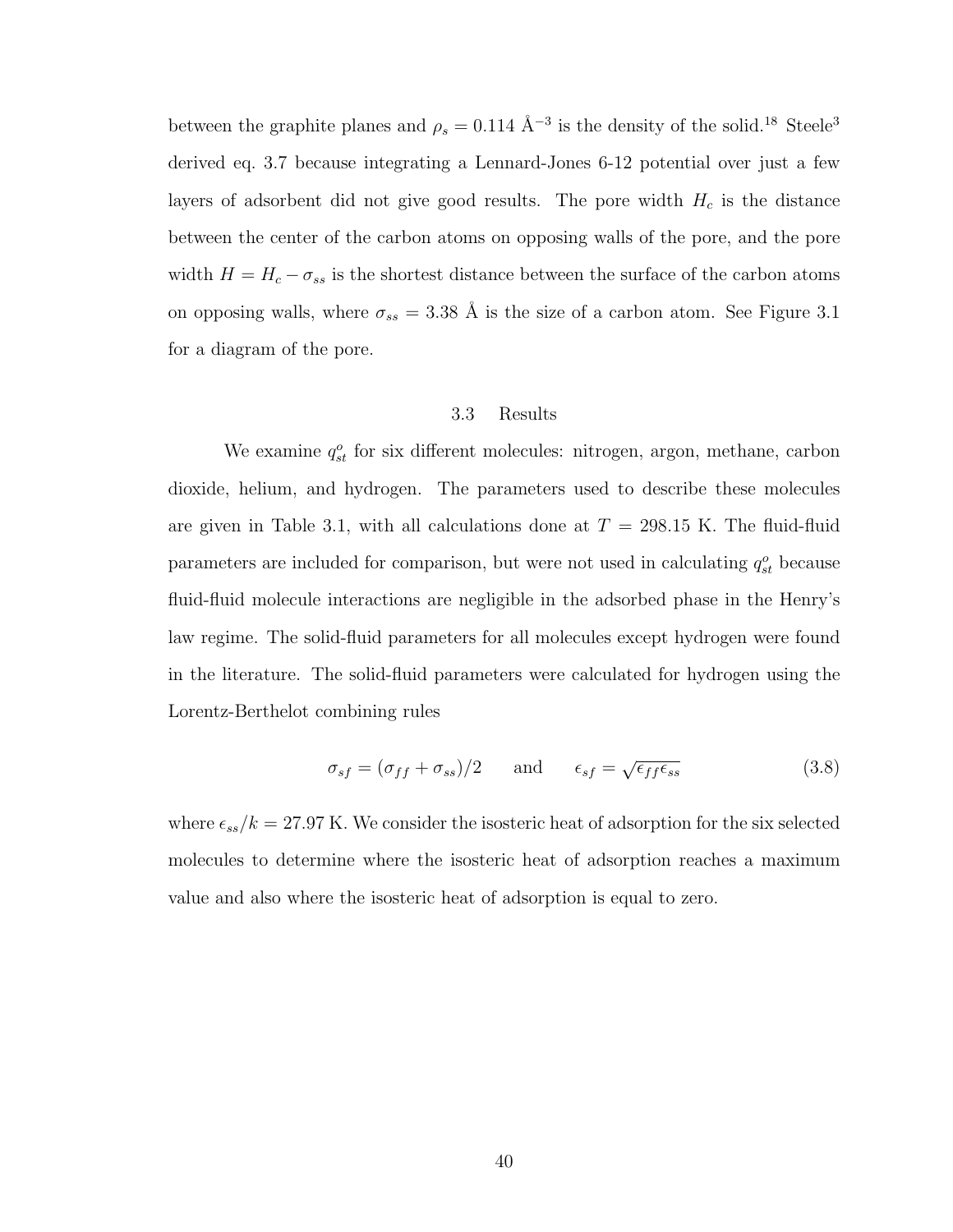

Figure 3.1: Model of graphite parallel slit pore. Carbon atoms continue deep into solid.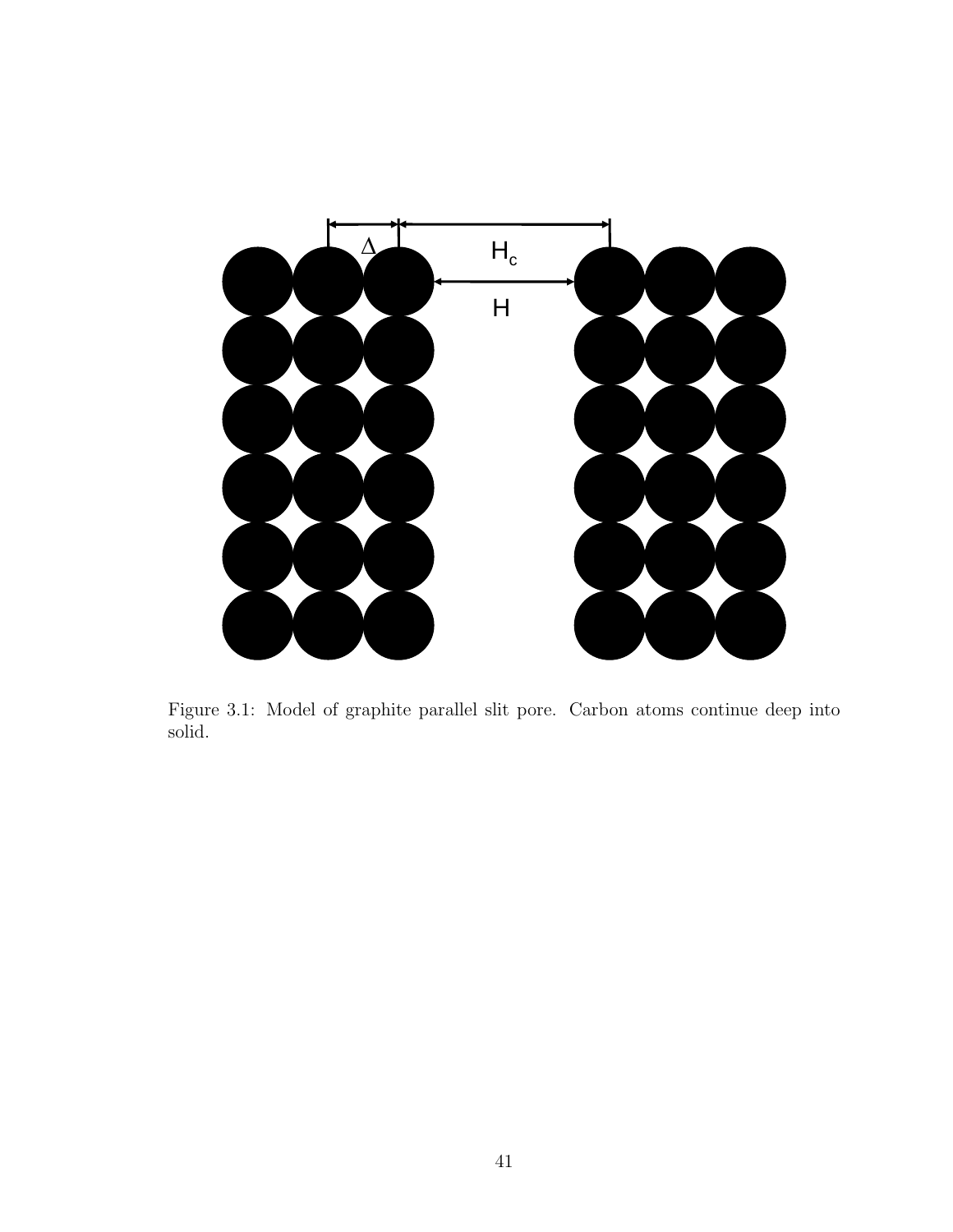| Molecule        | $\sigma_{ff}$<br>(A) | (K)<br>$\kappa$<br>$\epsilon$ ff/ | $\sigma_{sf}$ (A | $\epsilon_{sf}/k$ (K) | Reference |
|-----------------|----------------------|-----------------------------------|------------------|-----------------------|-----------|
| $N_2$           | 3.575                | 94.45                             | 3.494            | 53.22                 | 18        |
| Αr              | 3.305                | 118.05                            | 3.35             | 55.0                  | 18        |
| CO <sub>2</sub> | 3.454                | 235.9                             | 3.43             | 81.5                  | 18        |
| CH <sub>4</sub> | 3.82                 | 148.2                             | 3.60             | 64.4                  | 19        |
| He              | 2.56                 | 10.21                             | 2.98             | 16.90                 | 3         |
| $\rm{H}_{2}$    | 2.83                 | 59.7                              | 3.10             | 40.87                 | 20        |

Table 3.1: Model Parameters for Different Molecules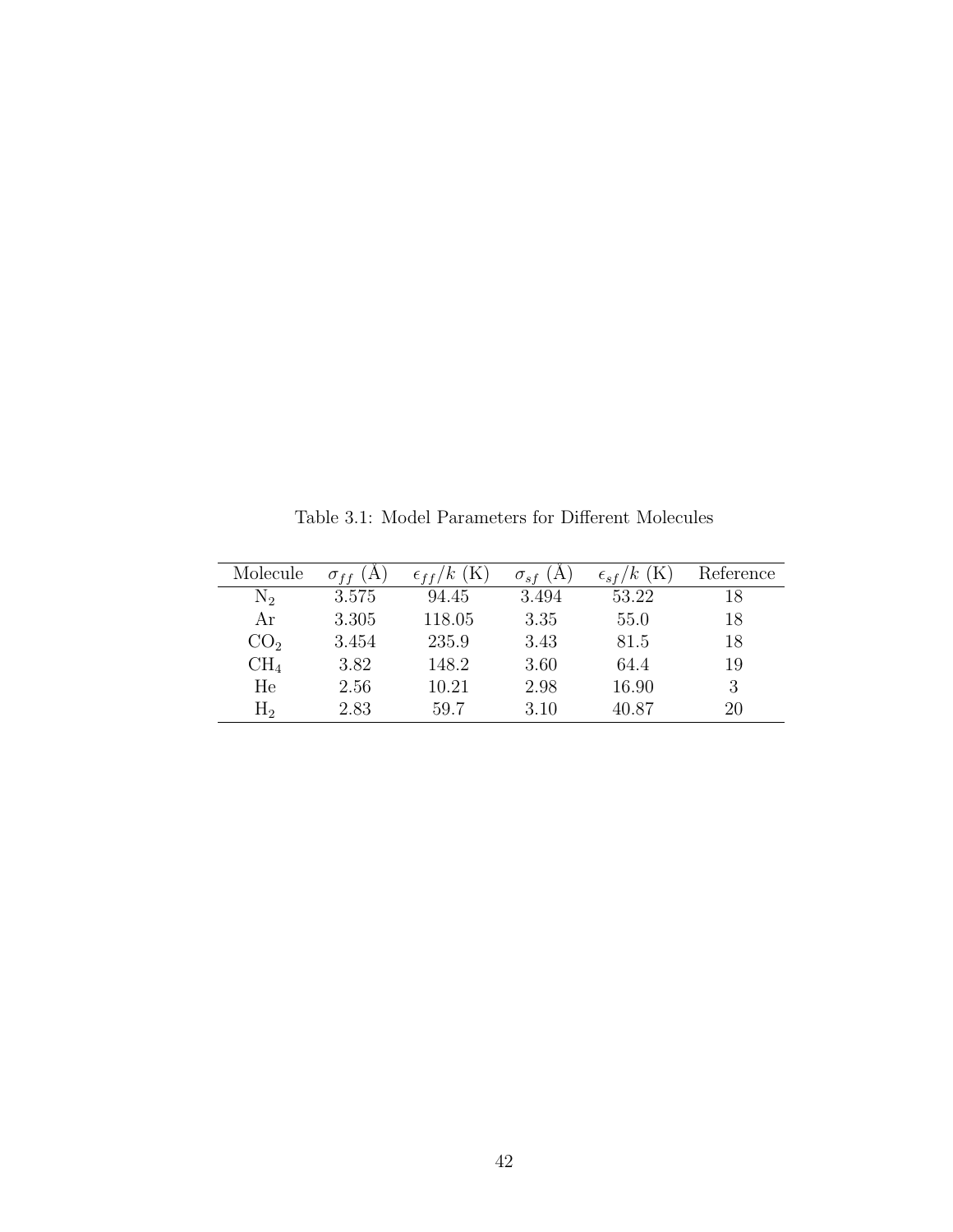We also compare the maximum value of  $q_{st}^o$  determined from eq. 3.5 with  $q_{st}^o$ calculated from experimental adsorption isotherms. We consider nitrogen adsorbed on Norit R1<sup>9</sup> and Columbia Grade L;<sup>10</sup> argon adsorbed on Norit R1;<sup>9</sup> carbon dioxide adsorbed on BPL,<sup>11</sup> PCB,<sup>12</sup> and Nuxit-AL;<sup>13</sup> and methane adsorbed on Norit R1,<sup>9</sup>  $BPL$ ,<sup>11,14,15</sup> PCB,<sup>12</sup> Nuxit-AL,<sup>13</sup> and Columbia Grade G.<sup>16</sup> All of the data were described using a multi-temperature Toth isotherm<sup>17</sup> to calculate  $q_{st}^o$ . Figure 3.2 shows the isosteric heat calculated using eq. 3.5 as a function of the pore width  $H$ . A rapid change in  $q_{st}^o$  occurs for pores that are smaller than the pore for which  $q_{st}^o$  is a maximum. For larger pores, there is an initial rapid decrease followed by a more gradual decline as the pores get larger. Figure 3.3 shows the pore size of the maximum  $q_{st}^o$  as a function of the solid-fluid collision diameter and the solid-fluid well depth potential. The pore size where  $q_{st}^o$  is a maximum is a strong function of collision diameter but only a weak function of well depth potential for  $\epsilon_{sf} / k > 40$  K. For  $\epsilon_{sf} / k < 40$  K, the pore size of maximum  $q_{st}^o$  increases appreciably in width. The results shown in Figure 3.3 allow for the easy prediction of the pore size where  $q_{st}^o$  is a maximum for various gases.

It can be noted that eq. 3.7 gives the external potential solely in terms of  $\sigma_{sf}$ and  $\epsilon_{sf}$ . These are the only parameters that enter into the analysis. By coincidence, for our results, the pore width of maximum  $q_{st}^o$  plotted versus the fluid-fluid collision diameter  $\sigma_{ff}$  gives a line with a slope of roughly unity with some exceptions, for example helium deviates from the general trend. Additionally, if eq. 3.8 applies, the pore width of maximum  $q_{st}^o$  plotted versus  $\sigma_{sf}$  should have a slope of roughly two.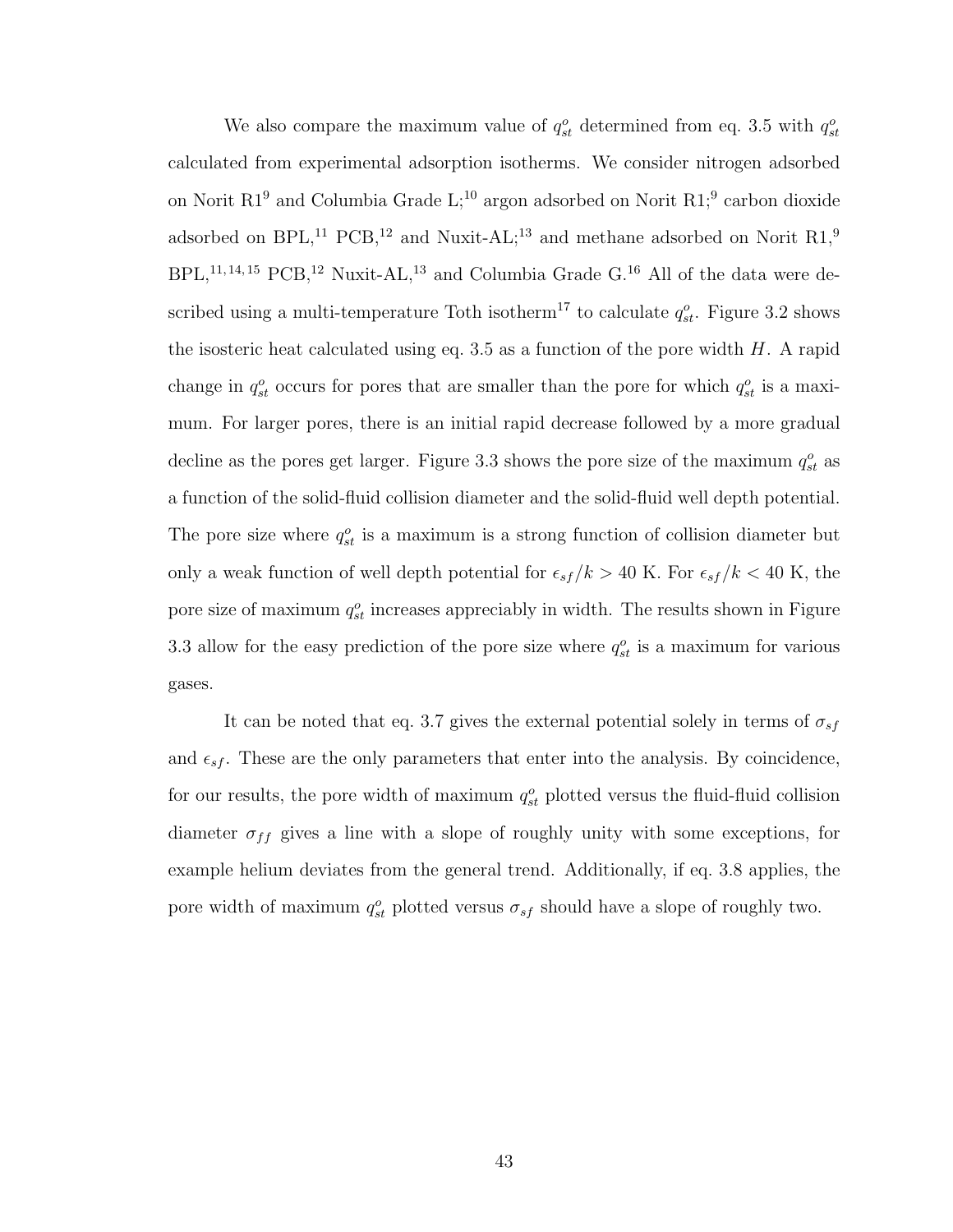

 $F = \text{at } \mathfrak{m}$ . Figure 3.2: The isosteric heat of adsorption in the Henry's law region as a function of pore width.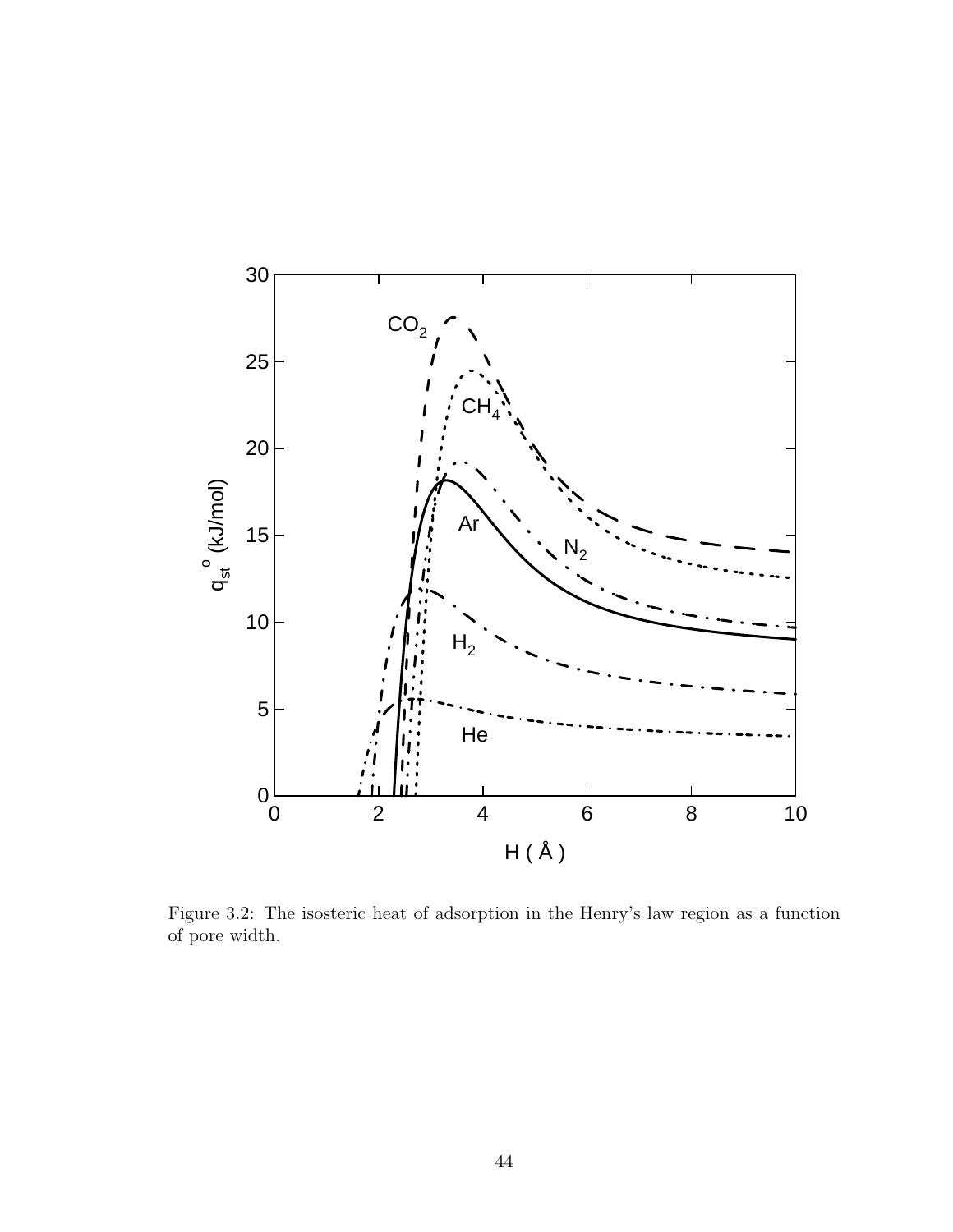

Figure 3.3: The effects of  $\sigma_{sf}$  and  $\epsilon_{sf}$  on the pore width of the maximum heat of adsorption.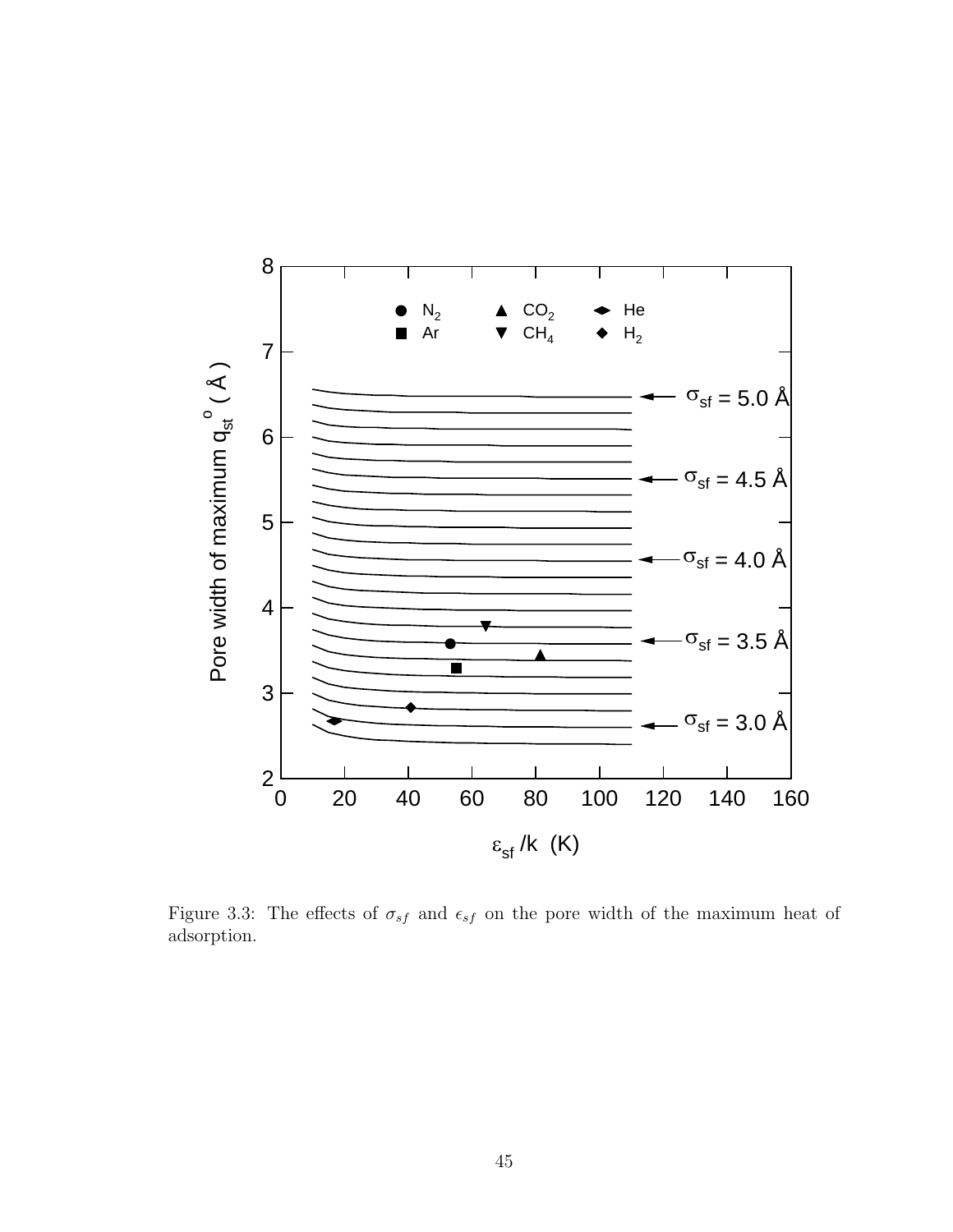| Molecule        | Pore width of          | Pore width of   | Maximum    | $q_{st}^o$ from | Reference |
|-----------------|------------------------|-----------------|------------|-----------------|-----------|
|                 | maximum $q_{st}^o$     | zero $q_{st}^o$ | $q_{st}^o$ | data            |           |
|                 | (A)<br>$H_{\parallel}$ | $H(\AA)$        | (kJ/mol)   | (kJ/mol)        |           |
| $N_2$           | 3.58                   | 2.53            | 19.23      | 16.64           | 9         |
|                 |                        |                 |            | 15.92           | 10        |
| Ar              | 3.30                   | 2.29            | 18.16      | 15.22           | 9         |
| CO <sub>2</sub> | 3.45                   | 2.43            | 27.55      | 21.38           | 11        |
|                 |                        |                 |            | 20.55           | 12        |
|                 |                        |                 |            | 23.77           | 13        |
| CH <sub>4</sub> | 3.78                   | 2.71            | 24.47      | 15.80           | 9         |
|                 |                        |                 |            | 19.30           | 11        |
|                 |                        |                 |            | 20.29           | 12        |
|                 |                        |                 |            | 20.34           | 13        |
|                 |                        |                 |            | 18.33           | 14        |
|                 |                        |                 |            | 20.88           | 15        |
|                 |                        |                 |            | 16.26           | 16        |
| He              | 2.67                   | 1.61            | 5.58       |                 |           |
| $H_2$           | 2.83                   | 1.87            | 11.93      |                 |           |

Table 3.2: Isosteric Heat of Adsorption in the Henry's Law Region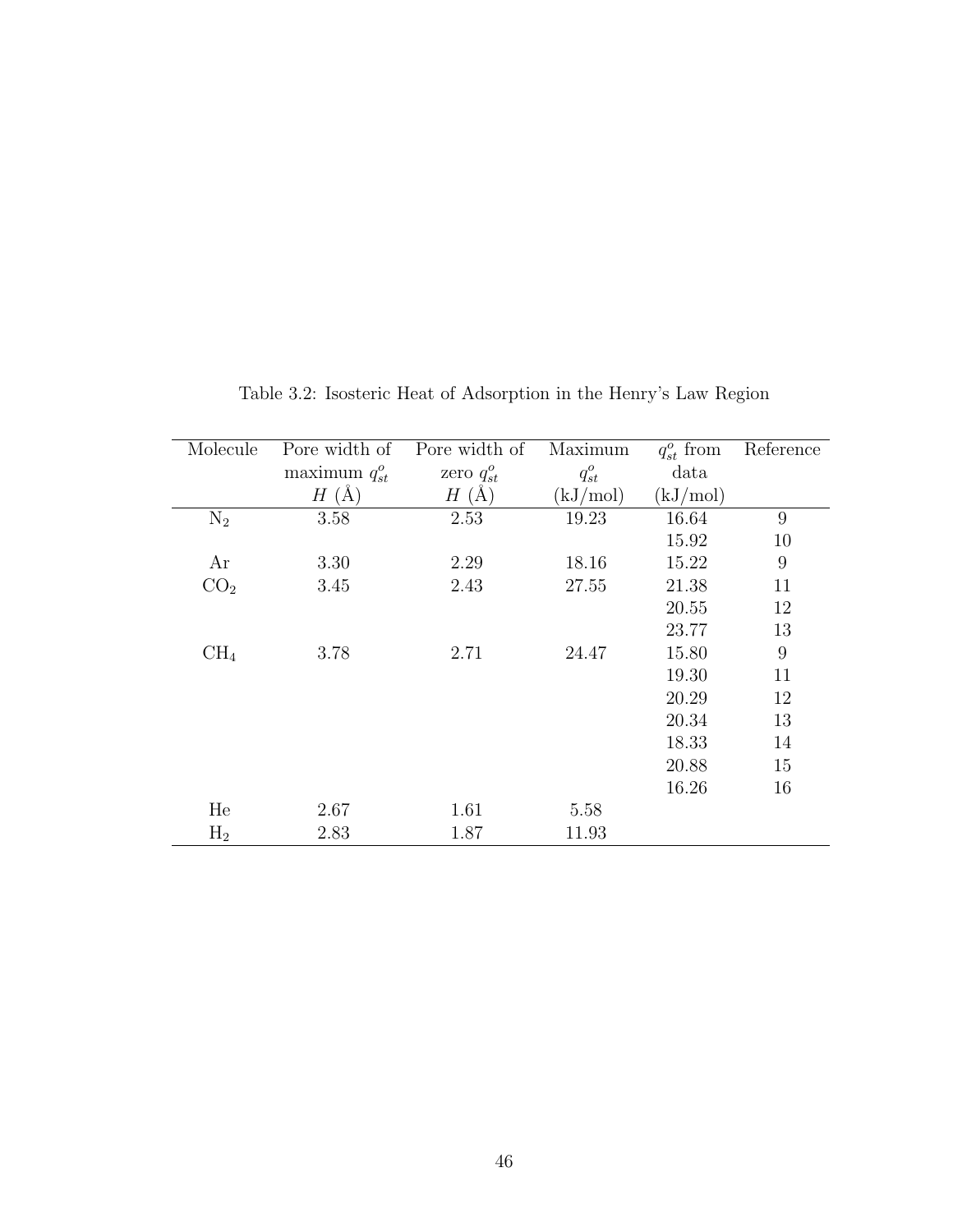For argon the maximum value of  $q_{st}^o$  occurs in a pore of width 3.30 Å, which is much smaller than the value calculated by Floess and VanLishout<sup>8</sup> of 6.8 Å. Most of this difference in pore size can be attributed to the differences in the way the pore size is calculated. The pore size of Floess and VanLishout<sup>8</sup> is equivalent to  $H_c$  in this paper, the distance from the center of the carbon atoms on opposing sides of the slit pore. If the value of the pore size is changed from  $H_c$  to  $H$ , the actual slit width between the carbon atoms, the pore size of Floess and VanLishout<sup>8</sup> becomes 3.42 Å. The remaining differences can be attributed to different external potentials and different parameters.

Also of interest is the pore size where  $q_{st}^o$  is equal to zero. This point is interesting because the molecules will not adsorb appreciably and adsorption begins to become thermodynamically unfavorable. These pore widths, given in Table 3.2, are smaller than  $\sigma_{sf}$  and correspond roughly to pores for which the external potential is zero at the center, indicating a balance between attractive and repulsive effects.  $q_{st}^o$ is equal to zero for argon in a pore of width  $2.29 \text{ Å}$ . If the same procedure is applied to the pore width for which  $q_{st}^o$  is equal to zero as was applied to the pore width of the maximum  $q_{st}^o$ , the value of Floess and VanLishout<sup>8</sup> changes from 5.8 Å to 2.42 Å.

The results obtained from eq. 3.5 are compared with  $q_{st}^o$  calculated from adsorption isotherms<sup>9–16</sup> in Table 3.2. The values calculated using eq. 3.5 are  $15\%$ –55% higher than the values calculated from the adsorption data. These differences can be attributed to the pore size distribution. Even though the isotherm is in the Henry's law region, adsorption occurs in a range of pore sizes. The pore size range will be narrower in the Henry's law region than at higher pressures because the molecules will be exposed to a higher percentage of the adsorption sites with the highest energies. As the pressure increases, because of the energy distribution of adsorption sites and higher loadings, the molecules will fill a broader range of pore sizes including those with lower energies.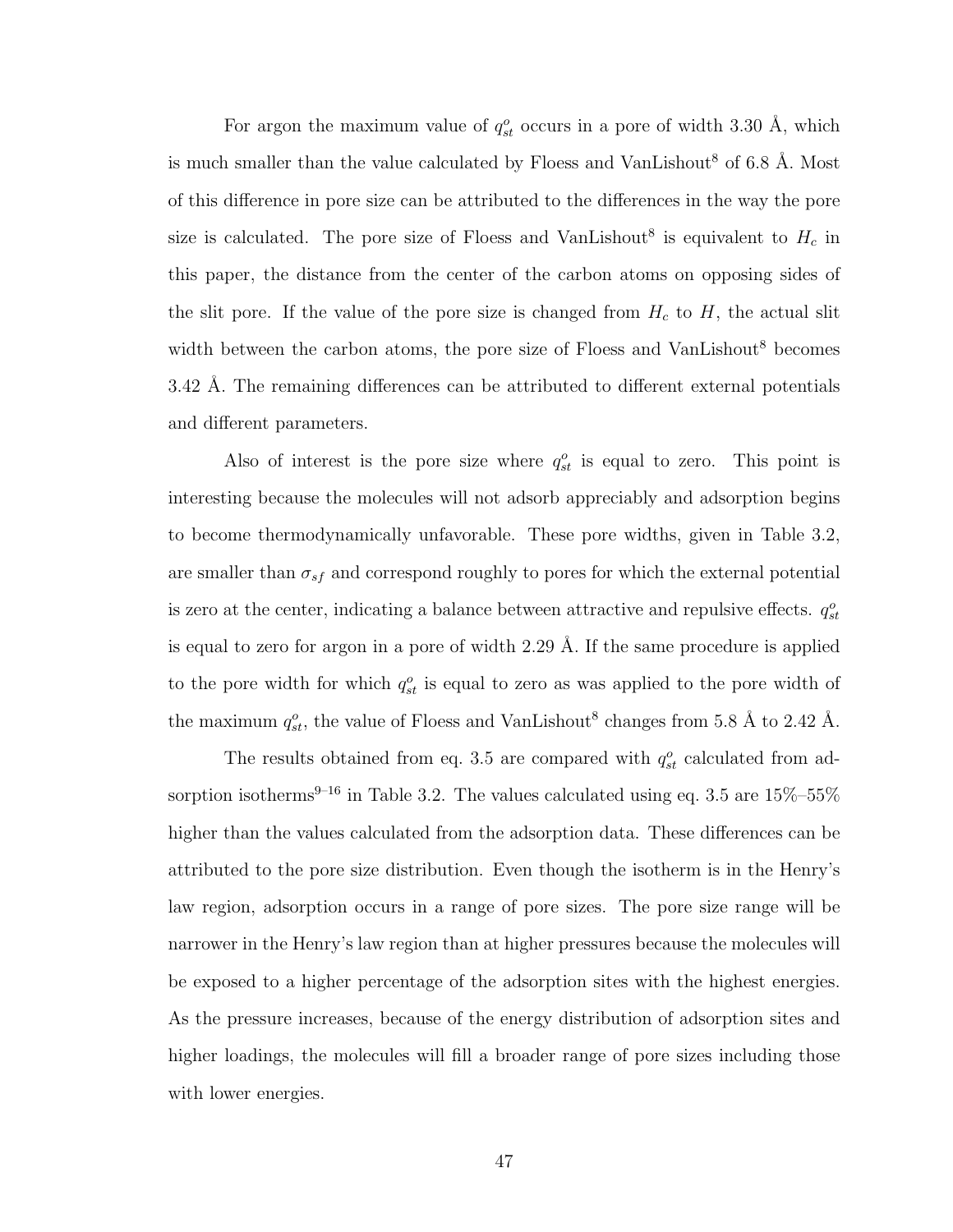The value of the maximum  $q_{st}^o$  is important for the design of new materials for processes such as adsorptive storage. As mentioned earlier, Bhatia and Myers<sup>2</sup> calculated the change in the heat of adsorption between two pressures that is needed to reach the Department of Energy's goals for hydrogen<sup>21</sup> and the 180  $v/v$  goal for methane. For hydrogen, adsorbed on carbon materials between the pressures of 1.5 bar and 30 bar at 298 K, the change in the heat of adsorption needs to be 15.1 kJ/mol for optimal delivery. This change in the isosteric heat of adsorption is higher than the maximum  $q_{st}^o$  for hydrogen of 11.93 kJ/mol, which occurs in a pore of width 2.83 Å. Also, the optimal value for methane is equal to  $18.8 \text{ kJ/mol}$  at the same conditions, which is lower than the maximum value of 24.47 kJ/mol, which we found in a pore of width 3.78 Å. This agrees with the conclusion of Bhatia and Myers<sup>2</sup> that carbon materials will not be acceptable for hydrogen storage at ambient temperatures. However, methane could reach the Department of Energy's goal with properly designed materials.

#### 3.4 Conclusions

In this paper we have calculated  $q_{st}^o$  as a function of pore width for nitrogen, argon, carbon dioxide, methane, helium, and hydrogen. We have compared the maximum value calculated from eq. 3.5 with the isosteric heat calculated from data adsorbed on various activated carbons. The calculated theoretical maximum was 15%–55% higher than the values calculated from the adsorption isotherms.

The pore size where  $q_{st}^o$  is a maximum was calculated as a general function of the collision diameter and the well depth potential, thus allowing for the easy prediction of the pore size where  $q_{st}^o$  is a maximum for molecules not discussed in this paper. We have demonstrated that the pore where  $q_{st}^o$  is a maximum is a strong function of the collision diameter and a weak function of the well depth potential when  $\epsilon_{sf}/k$  is greater than 40 K. We have shown that under the conditions set forth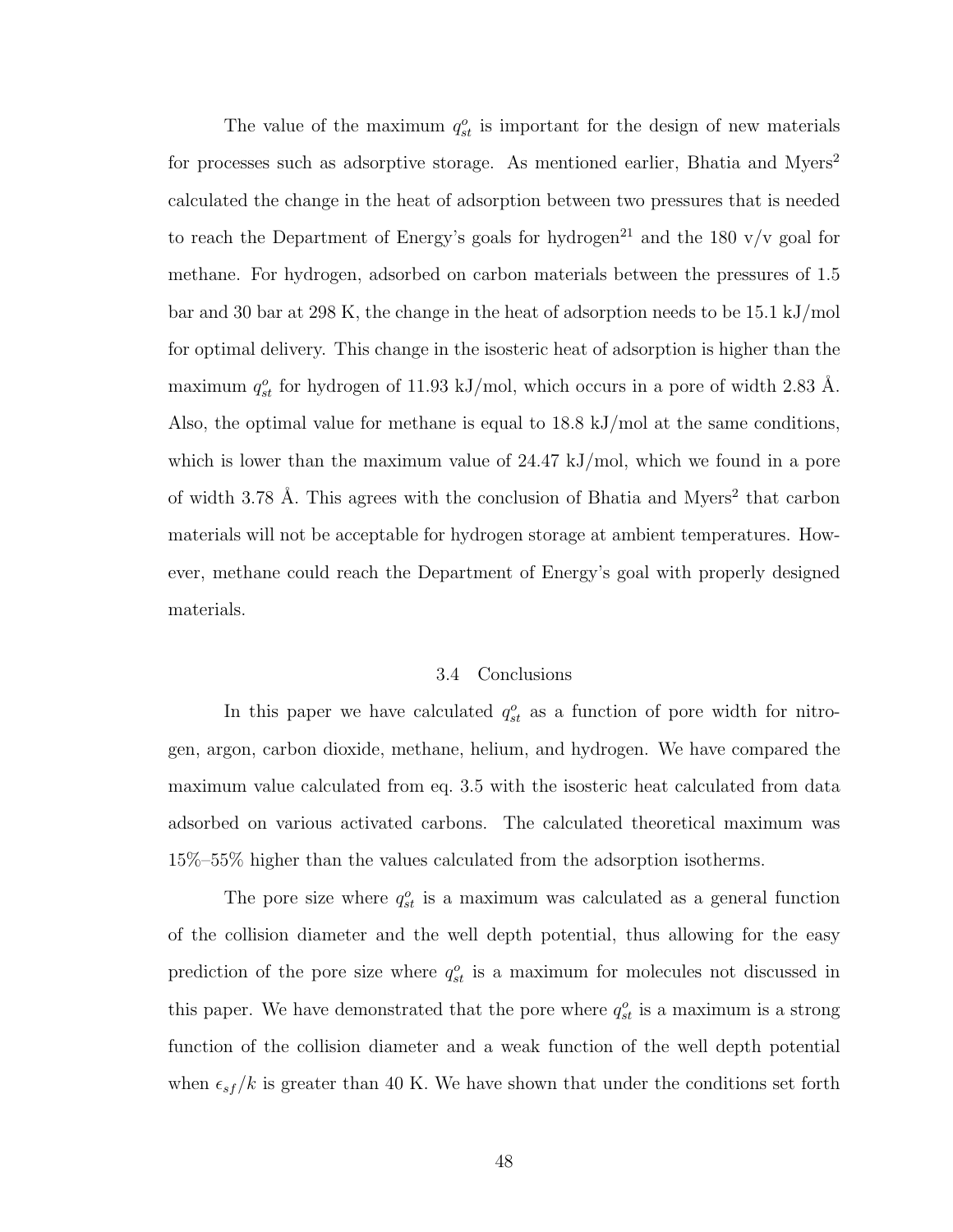by Bhatia and Myers<sup>2</sup> for adsorptive storage, carbon materials will not be suitable for hydrogen but could be acceptable for methane if designed correctly.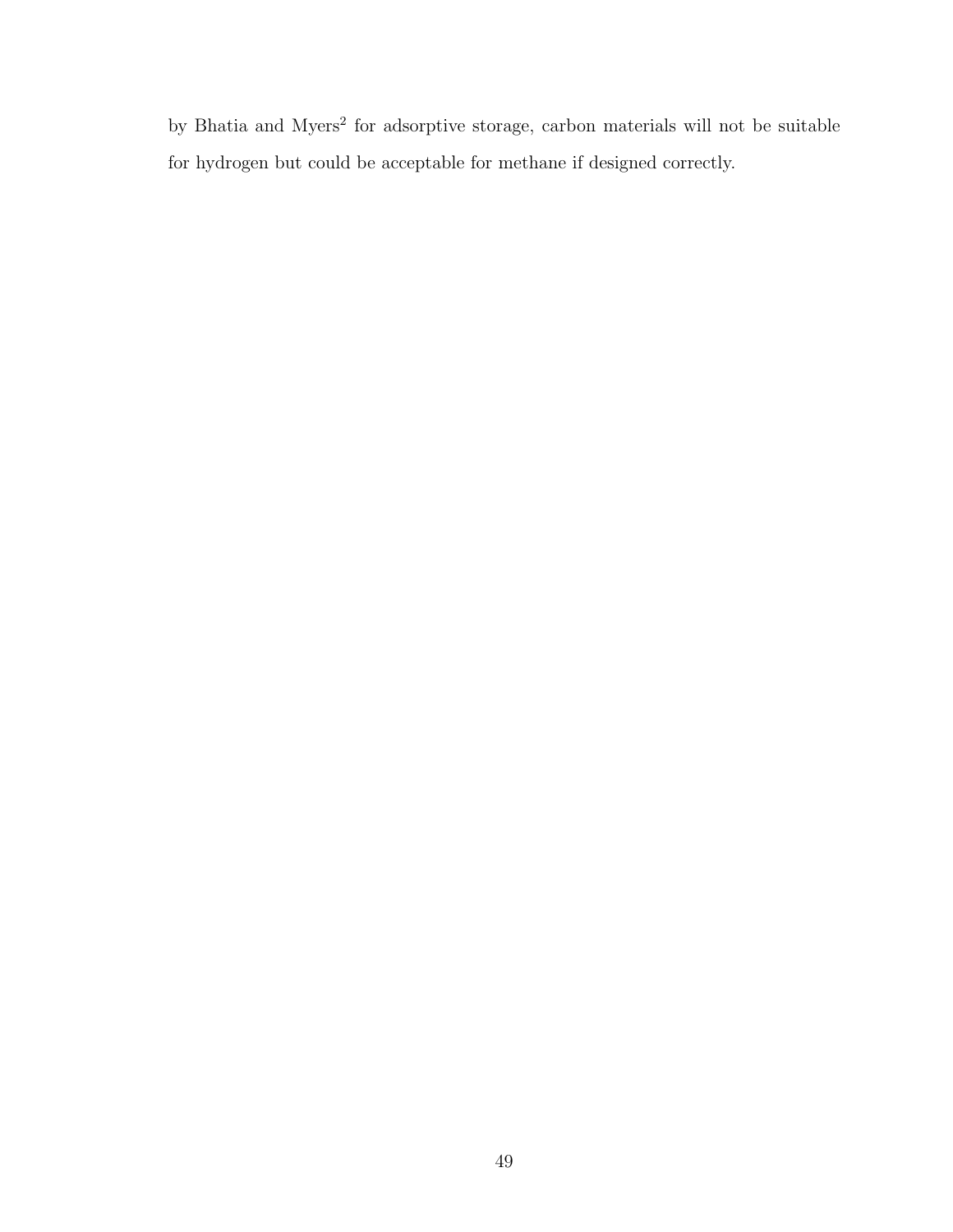## References

- [1] Gigras A, Bhatia SK, Anil Kumar AV, Myers AL. Feasibility of tailoring for high isosteric heat to improve effectiveness of hydrogen storage in carbons. Carbon 2007;45:1043–50.
- [2] Bhatia SK, Myers AL. Optimum Conditions for Adsorptive Storage. Langmuir 2006;22:1688–1700.
- [3] Steele WA. The Interaction of Gases with Solid Surfaces. Oxford:Pergamon Press;1974.
- [4] Vernov A, Steele WA. Computer Simulations of Benzene Adsorbed on Graphite. 1. Langmuir 1991;7:3110–17.
- [5] Pikunic J, Clinard C, Cohaut N, Gubbins KE, Guet J, Pellenq JM, et al. Structural Modeling of Porous Carbons: Constrained Reverse Monte Carlo Method. Langmuir 2003;19:8565–82.
- [6] Do DD, Do HD, Tran KN. Analysis of Adsorption of Gases and Vapors on Nonporous Graphatized Thermal Carbon Black. Langmuir 2003;19:5656–68.
- [7] Pan H, Ritter JA, Balbuena PB. Isosteric Heats of Adsorption on Carbon Predicted by Density Functional Theory. Ind. Eng. Chem. Res. 1998;37:1159–66.
- [8] Floess JK, VanLishout Y. Calculation of Adsorption Energies in Carbon Micropores. Carbon 1992;30:967–73.
- [9] Herbst A, Harting P. Thermodynamic Description of Excess Isotherms in High-Pressure Adsorption of Methane, Argon, and Nitrogen. Adsorption 2002;8:111– 23.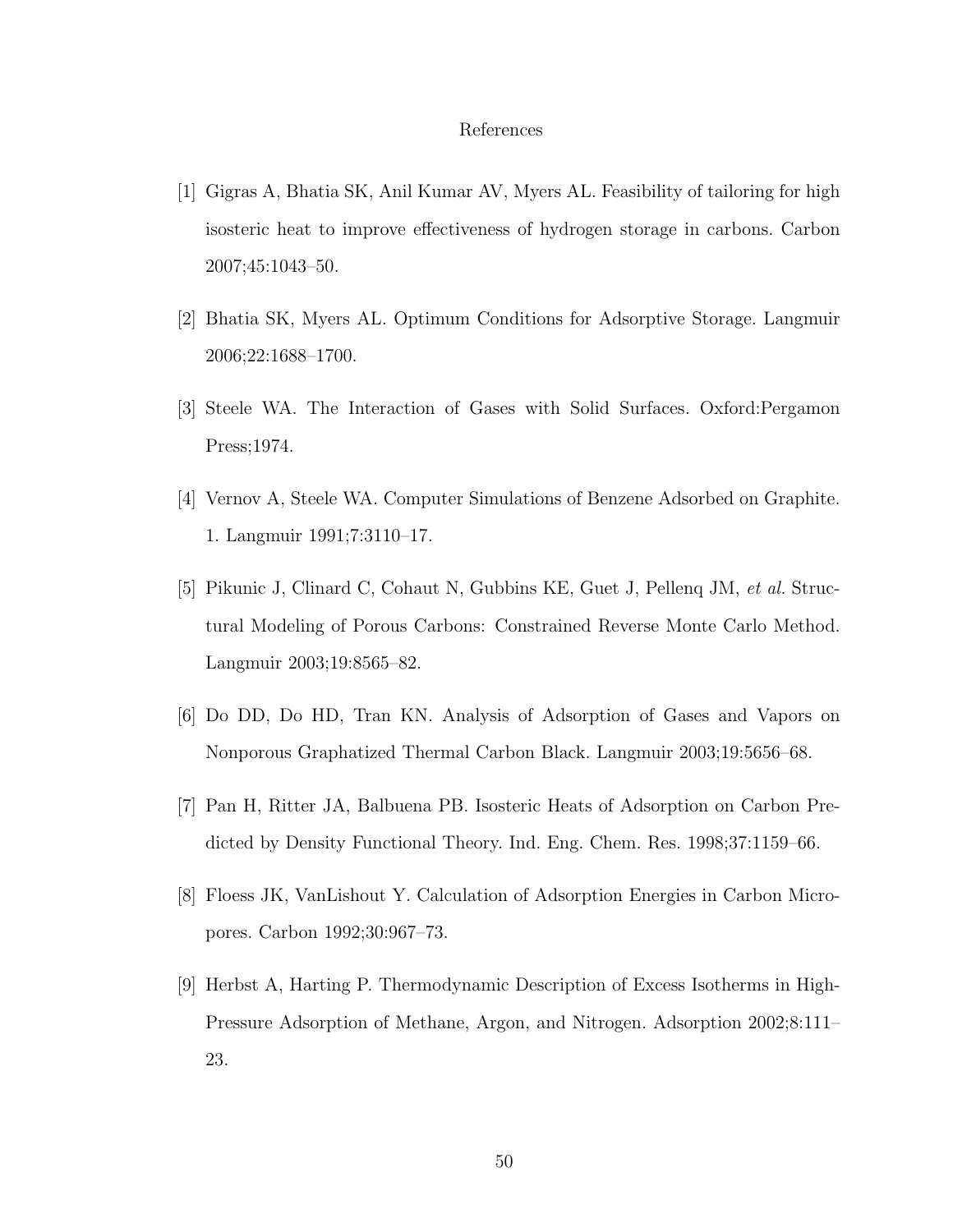- [10] Ray GC, Box EO. Adsorption of Gases on Activated Charcoal. Ind. Eng. Chem. 1950;42:1315–18.
- [11] Reich R, Ziegler WT, Rogers KA. Adsorption of Methane, Ethane, and Ethylene Gases and Their Binary and Ternary Mixtures and Carbon Dioxide on Activated Carbon at 212 – 301 K and Pressures to 35 Atmospheres. Ind. Eng. Chem. Process Des. Dev. 1980;19:336–44.
- [12] Ritter JA, Yang RT. Equilibrium Adsorption of Multicomponent Gas Mixtures at Elevated Pressures. Ind. Eng. Chem. Res. 1987;26:1679–86.
- [13] Szepesy L, Illes V. Adsorption of Gases and Gas Mixtures I. Acta Chim. Hung. 1963;35:37–51. ,Szepesy L, Illes V. Adsorption of Gases and Gas Mixtures II. Acta Chim. Hung. 1963;35:53–60.
- [14] Belmabkhout Y, De Weireld G, Frére M. High-Pressure Adsorption Isotherms of  $N_2$ ,  $CH_4$ ,  $O_2$ , and Ar on Different Carbonaceous Adsorbents. J. Chem. Eng. Data 2004;49:1379–91.
- [15] Pigorini G. Periodic Behavior of Pressure Swing Adsorption Cycles and Coadsorption of Light and Heavy n-Alkanes on Activated Carbon. Charlottesville VA USA, University of Virginia, Ph.D. thesis, 2000.
- [16] Payne HK, Studervant GA, Leland TW. Improved Two-Dimensional Equation of State to Predict Adsorption of Pure and Mixed Hydrocarbons. Ind. Eng. Chem. Fundam. 1968;7:363–74.
- [17] Do DD. Adsorption Analysis: Equilbria and Kinetics. London:Imperial College Press;1998.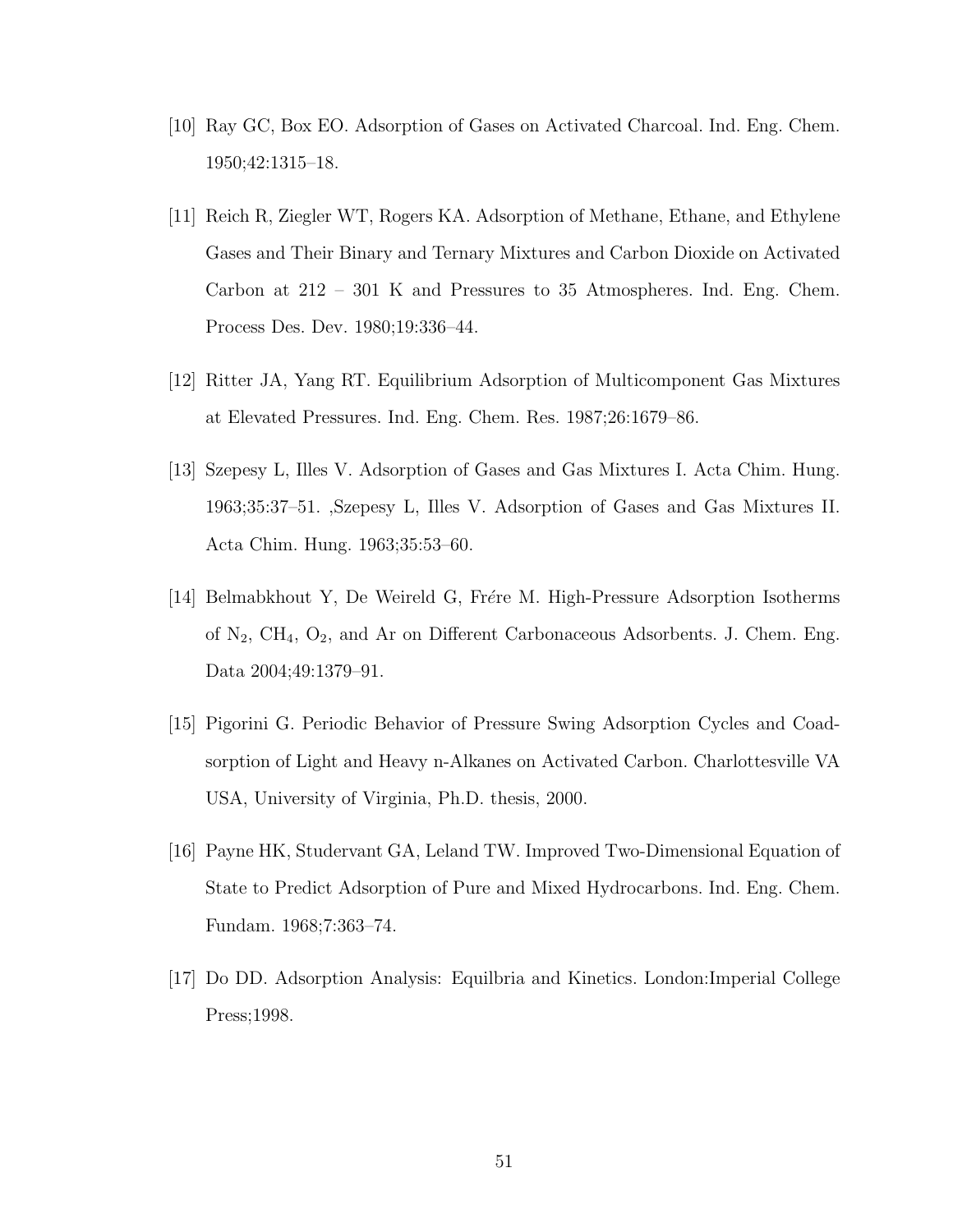- [18] Ravikovitch PI, Nishnyakov A, Russo R, Neimark AV. Unified Approach to Pore Size Characterization of Microporous Carbonaceous Materials for  $N_2$ , Ar, and CO2, Adsorption Isotherms. Langmuir 2000;16:2311–20.
- [19] Ravikovitch PI, Nishnyakov A, Neimark AV. Density functional theories and molecular simulations of adsorption and phase transitions in nanopores. Physical Review E 2001;64:Art. No. 011602.
- [20] Poling BE, Prausnitz JM, O'Connell JP. The Properties of Gases and Liquids. 5th ed. New York:McGraw-Hill;2001.
- [21] DOE Hydrogen Program. 2006 Annual Program Report; Department of Energy; 2006. p. 273–279.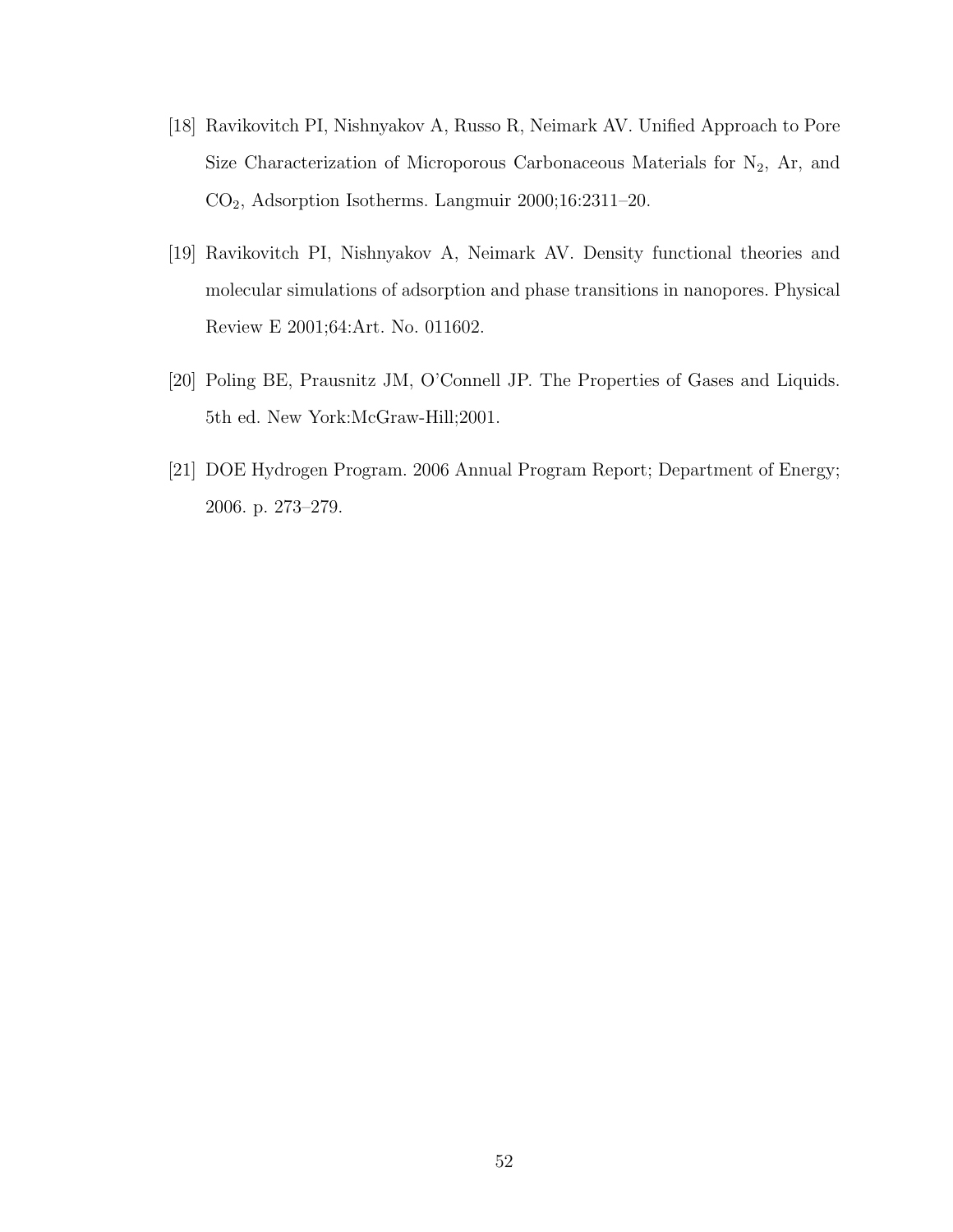#### CHAPTER IV

# MODELING ADSORPTION OF NITROGEN AND PENTANE ON ACTIVATED CARBON USING SAFT-DFT

#### 4.1 Introduction

The introduction of density functional theory (DFT) to model inhomogeneous fluids represents a significant advance in fluid theory. The development of DFT was encouraged by the desire to accurately model phase transitions and has been used successfully to simulate the adsorption of spherical molecules and the vapor-liquid phase transition.<sup>1,2</sup> DFT was developed with the desire to model systems at the molecular level with fundamental parameters which include those needed to model the bulk fluid, the monolayer transition of the adsorbate on a sheet of graphite, and the pore size distribution(PSD) of the adsorbent.

Tarazona<sup>3,4</sup> developed a weighted density approximation for spherical molecules. A power series expansion in density was used to describe the direct correlation function. Although this method does not have a solid foundation in theory, it has been successfully applied to many situations.<sup> $5-19$ </sup>

Another theory called Fundamental Measure Theory (FMT) was developed by Rosenfeld<sup>20, 21</sup> and later improved by Roth *et al.*<sup>22</sup> as an extension of scaled particle theory for an inhomogeneous fluid. FMT uses simple geometric definitions to describe a series of densities that when combined correctly describe the direct correlation function. FMT has been used for a variety of applications.<sup>11, 23–26</sup> A review of the development of DFT, both weighted density approximation and FMT, for spherical molecules is available.<sup>27</sup>

Pioneering work by Wertheim<sup>28–31</sup> on thermodynamic perturbation theory has led to the development of statistical associating fluid theory (SAFT). Much research has been performed on SAFT as an equation of state, and reviews are available.<sup>32,33</sup>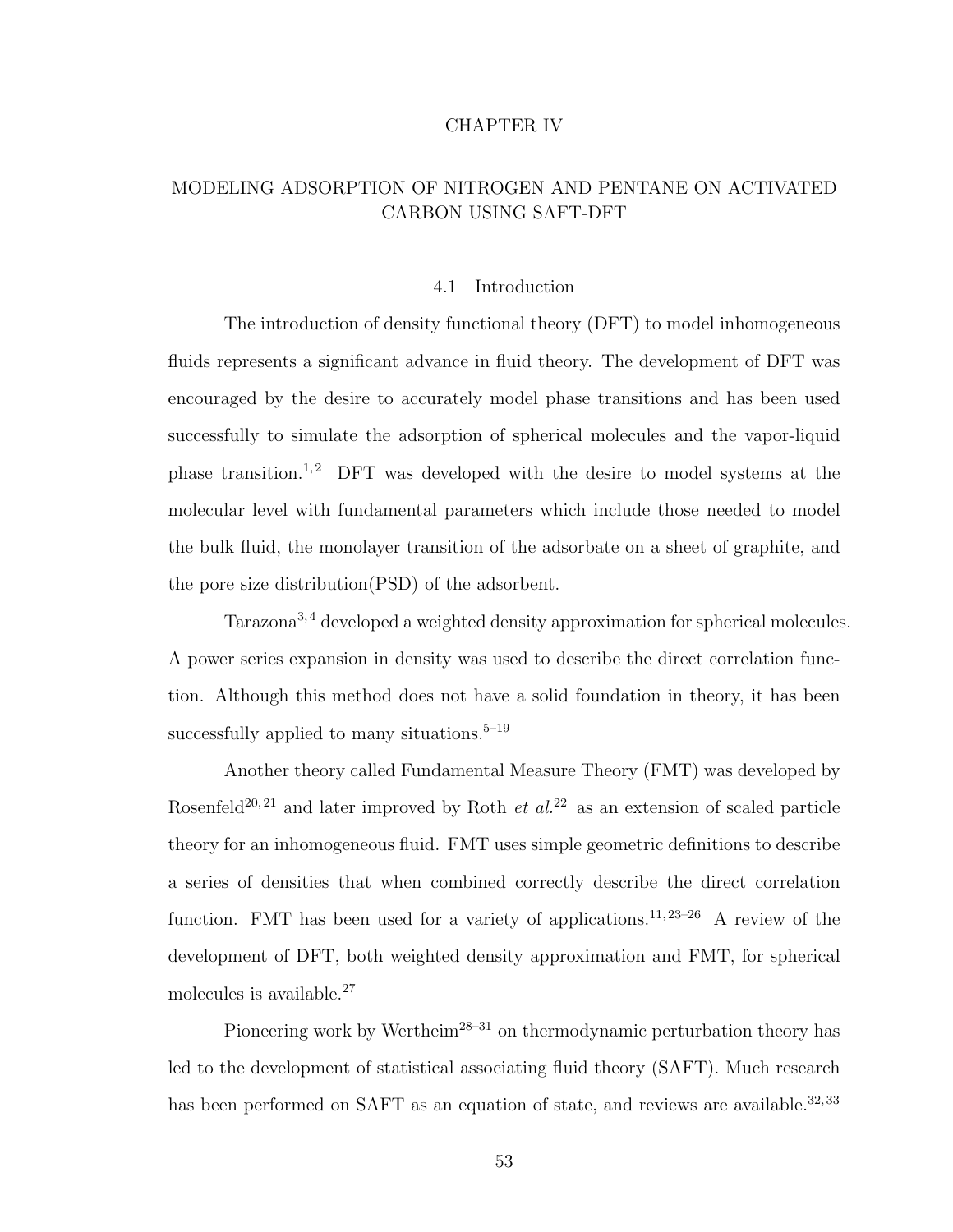There have been many systems studied including alkanes of low molecular weight through simple polymers<sup>34–38</sup> and their binary mixtures,  $39-48$  perfluoroalkanes,  $49-51$ boron triflouride,<sup>52</sup> water,<sup>53,54</sup> refrigerant systems,<sup>55</sup> and carbon dioxide.<sup>45,50,56–58</sup>

There is much interest in expanding the use of DFT to systems of larger molecules, such as polymers and chain fluids. There has been an effort to include SAFT into DFT. The method has split into two distinct ways to calculate the grand potential. A method first proposed by Chandler  $et \ al.<sup>59–61</sup>$  uses a density expansion approach similar to integral equations. The second method is an extension of FMT. There have been a number of different ways that this was done, such as by Woodward,<sup>62, 63</sup> Liu,<sup>64, 65</sup> Chapman,<sup>66–68</sup> and Wu.<sup>69–71</sup> Yu and Wu<sup>70</sup> used FMT as a basis for a hard sphere chain fluid. Chapman<sup>66</sup> added terms for a first order attractive potential with a mean field approximation.

In this paper, we extend the theory of Yu and  $Wu^{70}$  for adsorption in slitshaped pores. We develop DFT for chain fluids with a first-order non-mean field approximation and second-order attractive perturbation term. Along the way we compare our results with published results of Monte Carlo simulations for hard-sphere chains near hard walls and chains with attractive potentials in the presence of hard walls and attractive walls. Then, we use the theory to model the density profiles of nitrogen in a carbon parallel slit pore. These data are used to calculate a PSD for BPL activated carbon. Then we will apply the model to pentane adsorption in the same system. Using the PSD and the pentane density profiles we calculate an isotherm for pentane.

## 4.2 Theory

## Model

Density functional theory is used to calculate the density profile that minimizes the grand potential function  $\Omega[\rho_M(\mathbf{R})]$ , where  $\rho_M(\mathbf{R})$  is the density profile of a chain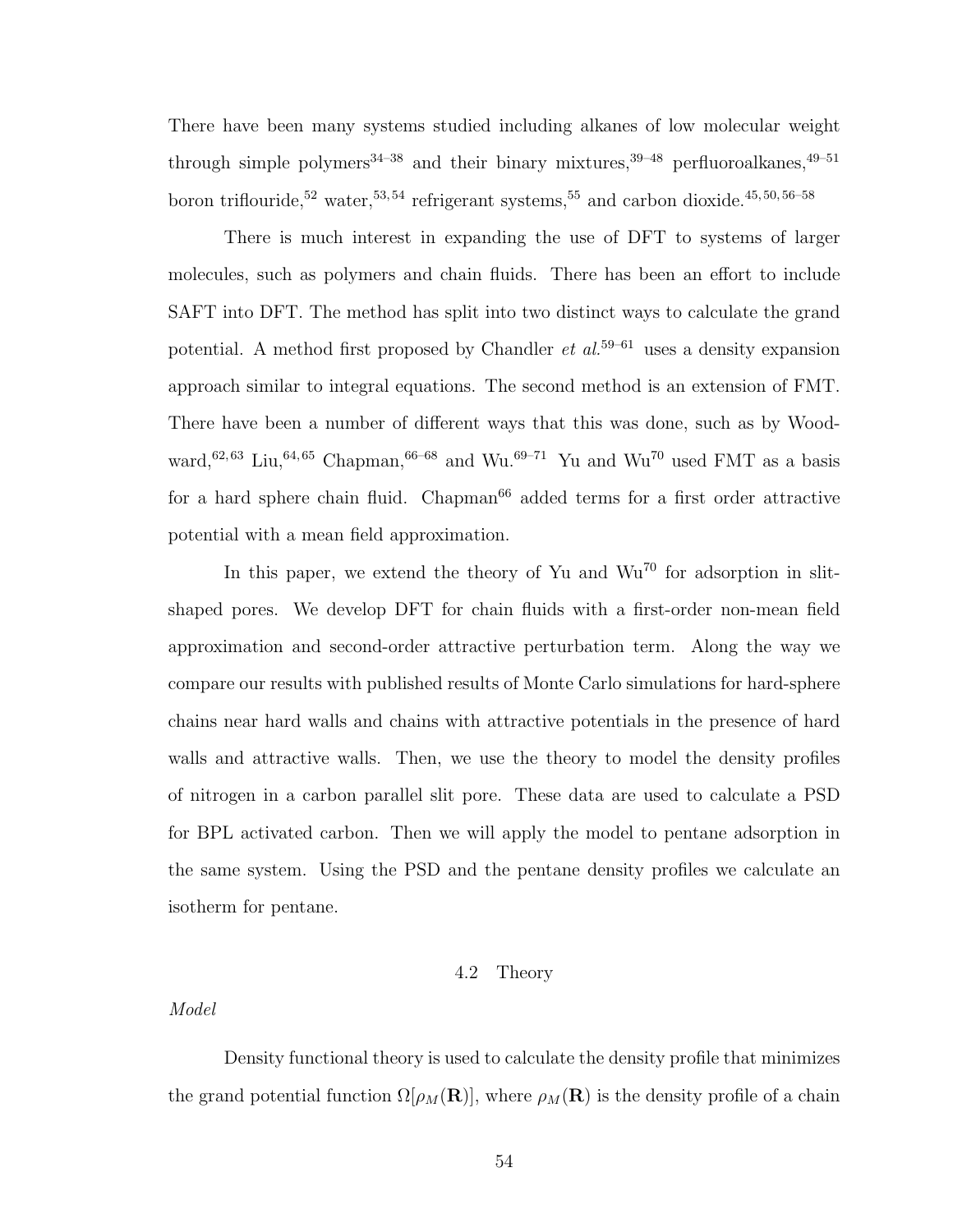molecule as a function of segment position  $\mathbf{R} \equiv (\mathbf{r}_1, \mathbf{r}_2, \cdots, \mathbf{r}_M)$  and M is the number of segments in the chain. This is done by setting the functional derivative with respect to the density equal to zero. The grand potential is calculated by

$$
\Omega[\rho_M(\mathbf{R})] = F[\rho_M(\mathbf{R})] + \int \rho_M(\mathbf{R}) [V_{ext}(\mathbf{R}) - \mu_M] d\mathbf{R}
$$
\n(4.1)

where  $F[\rho_M(\mathbf{R})]$  is the Helmholtz free energy,  $\mu_M$  is the chemical potential for the chain molecule calculated by the SAFT equation of state, and  $V_{ext}(\mathbf{R})$  is the external potential.

The Helmholtz free energy is calculated by an ideal term and excess terms. The excess terms consist of hard sphere repulsion, chain connectivity, and a first and second order perturbation for the attractive terms. The ideal term is calculated by

$$
F_{id} = kT \int \rho(\mathbf{r}) \left[ \ln(\Lambda^3 \rho(\mathbf{r})) - 1 \right] d\mathbf{r}
$$
 (4.2)

where  $\Lambda$  is the de Broglie wave length. The density  $\rho(\mathbf{r})$  is used instead of  $\rho_M(\mathbf{R})$  because we are solving for the segment density, not the molecular density. The chemical potential of the ideal term is calculated from

$$
\mu_{id} = kT \ln(\rho_M \Lambda^3) \tag{4.3}
$$

where  $\rho_M$  is the molecular density, which is equal to  $M \times \rho_b$ , where  $\rho_b$  is the segment density.

The hard sphere repulsive term is calculated by FMT as developed by Rosenfeld<sup>20</sup> and improved upon later by Roth *et al.*<sup>22</sup> for a Mansoori-Carnahan-Starling-Leland (MCSL) fluid. Using the improved equations for a MCSL fluid, the hard sphere free energy is written

$$
F_{hs} = kT \int \Phi^{hs}[n_{\alpha}(\mathbf{r}')]d\mathbf{r}'
$$
\n(4.4)

where

$$
\Phi^{hs}[n_{\alpha}(\mathbf{r})] = -n_0 \ln(1 - n_3) + \frac{n_1 n_2 - \mathbf{n}_{V1} \cdot \mathbf{n}_{V2}}{1 - n_3} + \frac{(n_2^3 - 3n_2 \mathbf{n}_{V2} \cdot \mathbf{n}_{V2}) (n_3 + (1 - n_3)^2 \ln(1 - n_3))}{36\pi n_3^2 (1 - n_3)^2}
$$
\n(4.5)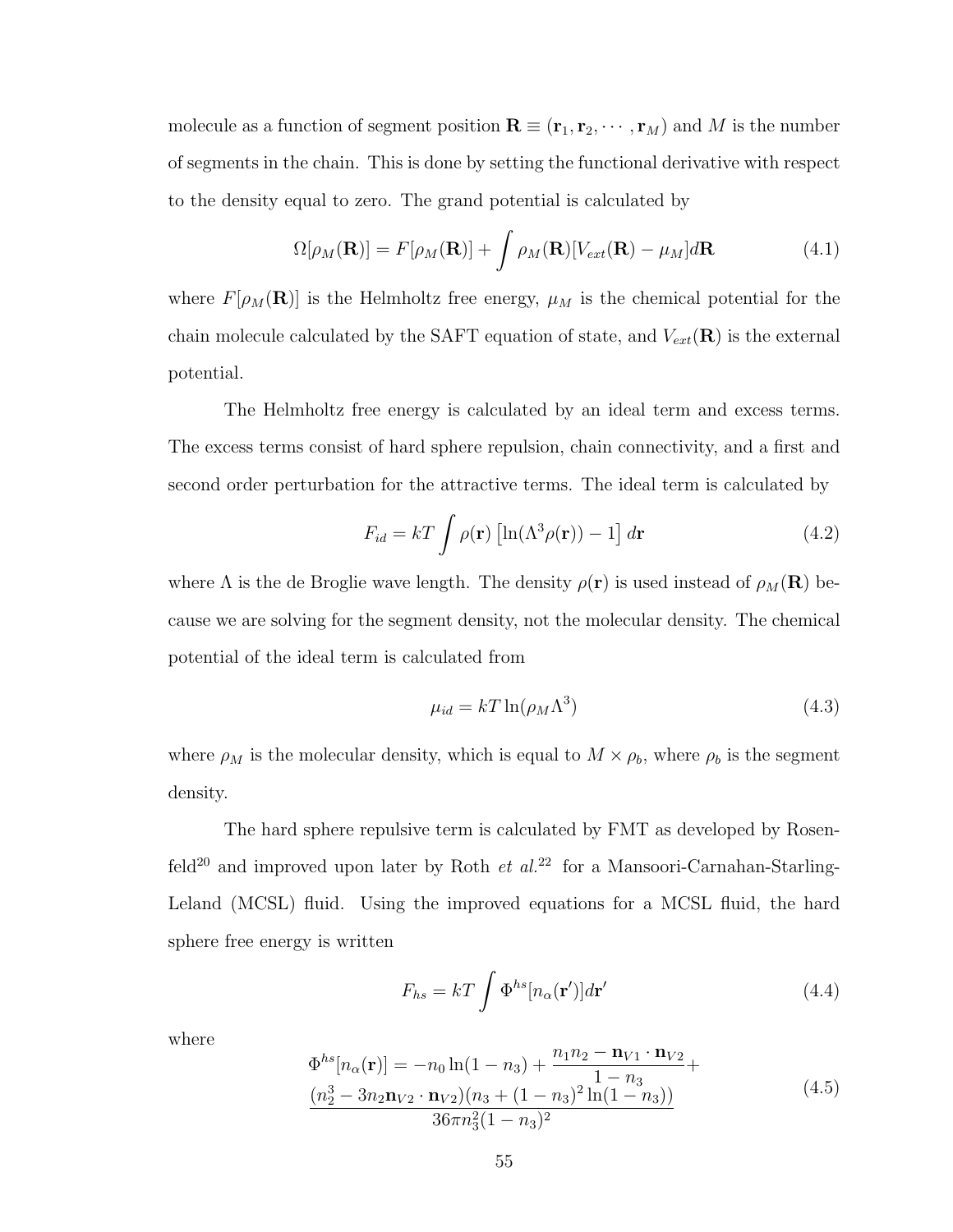Following the definitions of FMT, a series of scalar and vector densities are defined as

$$
n_i(\mathbf{r}) = \int \rho(\mathbf{r}') \omega_i(\mathbf{r} - \mathbf{r}') d\mathbf{r}'
$$
\n(4.6)

where the subscript  $i = 0, 1, 2, 3, V1, V2$  denote different weighting functions. The six different weighting functions are related to the geometry of a particle:

$$
\omega_3(r) = \Theta(R - r) \tag{4.7}
$$

$$
\omega_2(r) = |\nabla \Theta(R - r)| = \delta(R - r) \tag{4.8}
$$

$$
\omega_1(r) = \frac{\omega_2(r)}{4\pi R} \tag{4.9}
$$

$$
\omega_0(r) = \frac{\omega_2(r)}{4\pi R^2} \tag{4.10}
$$

$$
\omega_{V2}(\mathbf{r}) = \nabla \Theta(R - r) = \frac{\mathbf{r}}{r} \delta(R - r)
$$
\n(4.11)

$$
\omega_{V1}(\mathbf{r}) = \frac{\omega_{V2}(\mathbf{r})}{4\pi R} \tag{4.12}
$$

where the vector terms  $\mathbf{n}_{V1}$  and  $\mathbf{n}_{V2}$  vanish in the bulk. The chemical potential for the hard sphere term is calculated from

$$
\mu_{hs} = MkT \sum_{i} \frac{\partial \phi_b^{hs}}{\partial n_{i,b}} \frac{\partial n_{i,b}}{\partial \rho_b}
$$
\n(4.13)

where in the bulk  $n_{3,b} = 4/3\pi R^3 \rho_b$ ,  $n_{2,b} = 4\pi R^2 \rho_b$ ,  $n_{1,b} = R\rho_b$ , and  $n_{0,b} = \rho_b$ .

The chain term, developed by Yu and  $Wu^{70}$  is described by

$$
F_{chain} = kT \int \Phi^{chain}[n_{\alpha}(\mathbf{r}')]d\mathbf{r}'
$$
\n(4.14)

where

$$
\Phi^{chain}[n_{\alpha}(\mathbf{r})] = \frac{1 - M}{M} n_0 \zeta \ln y^{hs}(\sigma, n_{\alpha})
$$
\n(4.15)

with

$$
\zeta = 1 - \frac{\mathbf{n}_{V2} \cdot \mathbf{n}_{V2}}{n_2^2} \tag{4.16}
$$

and

$$
y^{hs}(\sigma, n_{\alpha}) = \frac{1}{1 - n_3} + \frac{n_2 \sigma \zeta}{4(1 - n_3)^2} + \frac{n_2^2 \sigma^2 \zeta}{72(1 - n_3)^3}
$$
(4.17)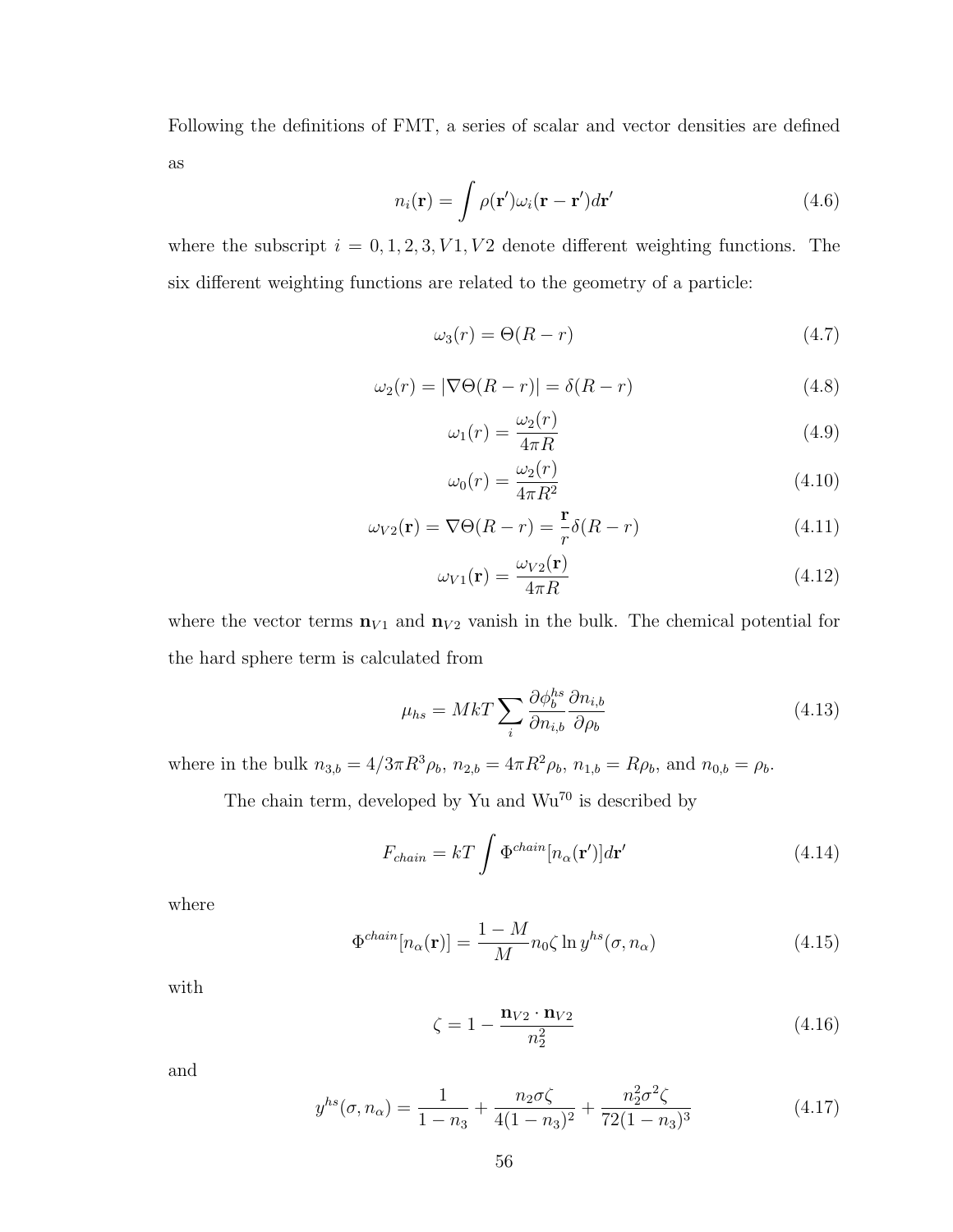The chemical potential for the chain term is described by

$$
\mu_{chain} = kT(1 - M) \sum_{i} \frac{\partial \phi_b^{chain}}{\partial n_i} \frac{\partial n_i}{\partial \rho_b}
$$
(4.18)

For the attractive terms we used a perturbation analysis, neglecting a mean field assumption, and expanding out to the second order term. The first-order term is

$$
F_1 = \frac{1}{2} \int \rho(\mathbf{r}') \int \rho(\mathbf{r}'') g_{hs}[n_3(\mathbf{r}''); \mathbf{r}''] \phi(|\mathbf{r}' - \mathbf{r}''|) d\mathbf{r}'' d\mathbf{r}'
$$
(4.19)

where the attractive potential is a square-well

$$
\phi(r;\lambda) = \begin{cases}\n-\epsilon_{ff} & \text{if } \sigma \le r < \lambda \sigma \\
0 & \text{if } r \ge \lambda \sigma\n\end{cases}
$$
\n(4.20)

and the hard sphere radial distribution function,  $g_{hs}$ , developed by Chang and San $d\text{der}^{\mathsf{72}}$  with a Verlet-Weis<sup>73</sup> correction, is a function of distance and density. The chemical potential for the first-order term is

$$
\mu_1 = -4M\epsilon(\lambda^3 - 1)\left(2n_{3,b}g_e^{hs} + n_{3,b}^2 \frac{\partial g_e^{hs}}{\partial \eta_e} \frac{\partial \eta_e}{\partial n_3}\right) \tag{4.21}
$$

where the hard sphere radial distribution function is calculated by

$$
g_e^{hs} = \frac{1 - \eta_e/2}{(1 - \eta_e)^3} \tag{4.22}
$$

and the effective density is calculated for an extended value up to  $\lambda = 3$  using the relation of Patel et al.<sup>74</sup>

$$
\eta_e = \frac{c_1 n_{3,b} + c_2 n_{3,b}^2}{(1 + c_3 n_{3,b})^3} \tag{4.23}
$$

with

$$
\begin{pmatrix} c_1 \\ c_2 \\ c_3 \end{pmatrix} = \begin{pmatrix} -3.16492 & 13.35007 & -14.80567 & 5.70286 \\ 43.00422 & -191.66232 & 273.89683 & -128.93337 \\ 65.04194 & -266.46273 & 361.04309 & 162.69963 \end{pmatrix} \begin{pmatrix} 1/\lambda \\ 1/\lambda^2 \\ 1/\lambda^3 \\ 1/\lambda^4 \\ \end{pmatrix}
$$
(4.24)

The second-order term, developed by  $\text{Zhang},^{75-77}$  is a macroscopic compressibility approximation that takes neighboring shells into account. It is given by

$$
F_2 = -\frac{1}{4kT} \int \rho(\mathbf{r}') \int \rho(\mathbf{r}'') (1+2\xi n_3^2) [\phi(|\mathbf{r}'-\mathbf{r}''|)]^2 K_{hs}(\mathbf{r}'') g_{hs}[n_3(\mathbf{r}''); \mathbf{r}''] d\mathbf{r}' d\mathbf{r}'' \tag{4.25}
$$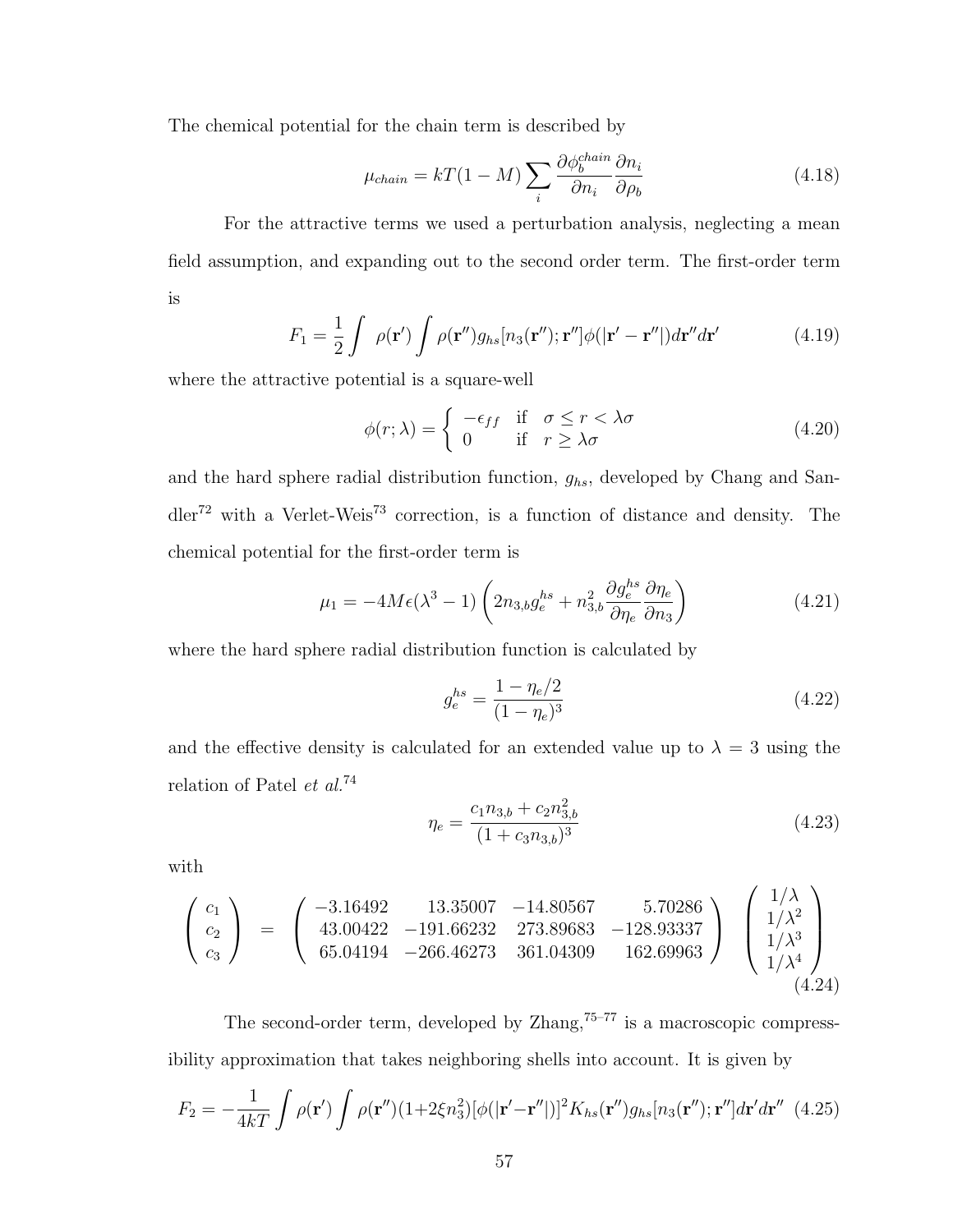where  $\xi = 1/0.493^2$ . The hard sphere isothermal compressibility for a MCSL fluid is calculated from

$$
K_{hs} = \frac{(1 - n_3)^4}{1 + 4n_3 + 4n_3^2 - 4n_3^3 + n_3^4}
$$
 (4.26)

with the chemical potential calculated by

$$
\mu_2 = \frac{-2M\epsilon^2(\lambda^3 - 1)}{kT} \left[ 4\xi n_{3,b}^3 K^{hs} g_e^{hs} + (1 + 2\xi n_{3,b}^2) \left( 2n_{3,b} K^{hs} g_e^{hs} + n_{3,b}^2 \left[ \frac{\partial K^{hs}}{\partial n_{3,b}} g_e^{hs} + K^{hs} \frac{\partial g^{hs}}{\partial n_e} \frac{\partial n_e}{\partial n_{3,b}} \right] \right) \right]
$$
(4.27)

The equation used for the external potential depends on the situation being described. The interaction between a hard-sphere chain and a hard wall is described by

$$
V_{ext}(z) = \begin{cases} 0, & z \ge 0 \\ \infty, & z < 0 \end{cases}
$$
 (4.28)

The interaction with a square-well attractive wall is described by

$$
V_{ext}(z) = \begin{cases} 0, & z > \sigma \\ -\epsilon_w, & 0 < z < \sigma \\ \infty, & z < 0 \end{cases} \tag{4.29}
$$

The carbon wall is described by a  $10-4-3$  wall<sup>78</sup>

$$
V_{ext} = \phi_{sf}(z) + \phi_{sf}(H - z)
$$
\n(4.30)

where

$$
\phi_{sf}(z) = 2\pi\epsilon_{sf}\rho_s\sigma_{sf}^2\Delta\left[\frac{2}{5}\left(\frac{\sigma_{sf}}{z}\right)^{10} - \left(\frac{\sigma_{sf}}{z}\right)^4 - \frac{\sigma_{sf}^4}{3\Delta(z+0.61\Delta)^3}\right]
$$
(4.31)

with  $\rho_s = 0.114$   $\mbox{\AA}^{-3}$  and<br>  $\Delta = 3.35$  Å.

Taking the functional derivative of eq. 4.1 and rearranging results in the equation used to calculate the segment equilibrium density profile

$$
\rho(z) = \frac{1}{\Lambda^3} \exp(\mu) \sum_{i=1}^{M} \exp\left[-\frac{\psi(z)}{kT}\right] G^i(z) G^{M+1-i}(z)
$$
\n(4.32)

where M is the number of segments and  $\mu$  is the chemical potential. The solution method involves iterating on the segment density. In eq. 4.32, we have

$$
\psi(z) = \frac{\delta F_{hs}}{\delta \rho(\mathbf{r})} + \frac{\delta F_{chain}}{\delta \rho(\mathbf{r})} + \frac{\delta F_1}{\delta \rho(\mathbf{r})} + \frac{\delta F_2}{\delta \rho(\mathbf{r})} + V_{ext}
$$
(4.33)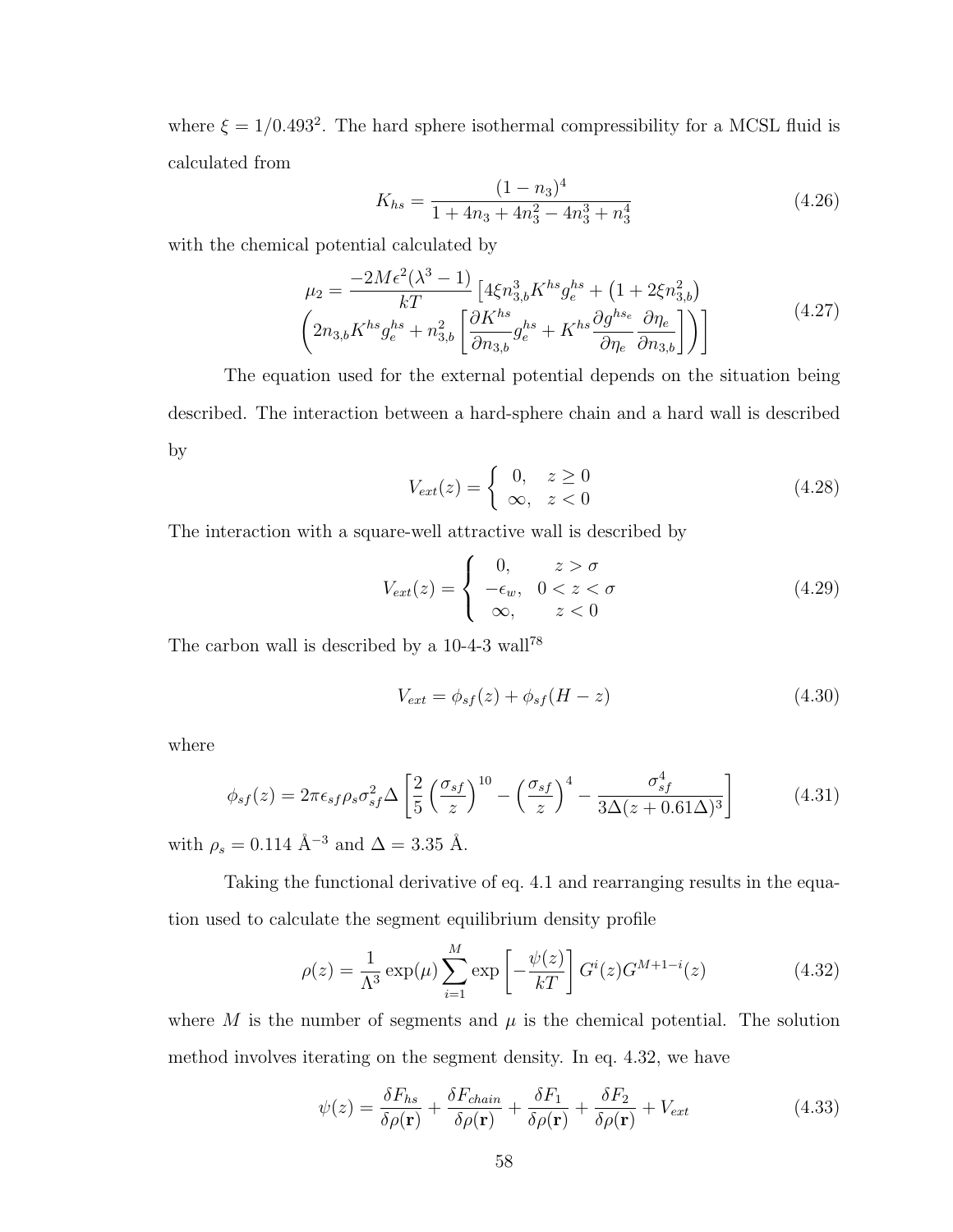and

$$
G^{i} = \int \exp\left[-\frac{\psi(z)}{kT}\right] \frac{\Theta(\sigma - |z - z'|)}{2\sigma} G^{i-1} dz'
$$
 (4.34)

where  $G^{1}(z) = 1$ . Due to the summation term in eq. 4.32, the value of the parameter M is limited to integer values.

The equilibrium value of the density, calculated from eq. 4.32, is then used to calculate the average excess density in the pore using

$$
\rho(H, P) = \frac{1}{H} \int_0^H \left[ \frac{\rho(z)}{M} - \rho_b \right] dz \tag{4.35}
$$

where  $\rho_b$  is the bulk density,  $H = H_c - \sigma_{ss}$  is the pore width and  $H_c$  is the distance between the center of the carbon atoms on opposing walls, and  $\sigma_{ss} = 3.38\text{\AA}$  is the diameter of the carbon atom. The average excess density is calculated for all pore widths  $h$  and all pressures  $P$ .

The PSD of the material is calculated by integrating the average densities in pores over the range of pore widths and pressures using the adsorption integral equation

$$
n(P_i) = \int_0^h \rho(h, P_i) f(h) dh \dots i = 1, n
$$
 (4.36)

where  $\rho(h, P_i)$  is the average density in the pore and  $f(h)$  is the pore size distribution.

The model used for the PSD is a log normal distribution

$$
f(h) = \sum_{i=1}^{m} \frac{\alpha_i}{\gamma_i h \sqrt{2\pi}} \exp\left[\frac{-(\ln(h) - \beta_i)^2}{2\gamma_i^2}\right]
$$
(4.37)

where m is the number of modes and  $\alpha_i$ ,  $\beta_i$ , and  $\gamma_i$  are parameters.

## Model Validation

As the model was being developed, results were compared with a variety of different examples in the literature for validation. The model was compared against a set of hard-sphere chain results against hard-walls. Fig. 4.1 compares the segment density profiles of the model against a series of Monte Carlo simulations by Kierlik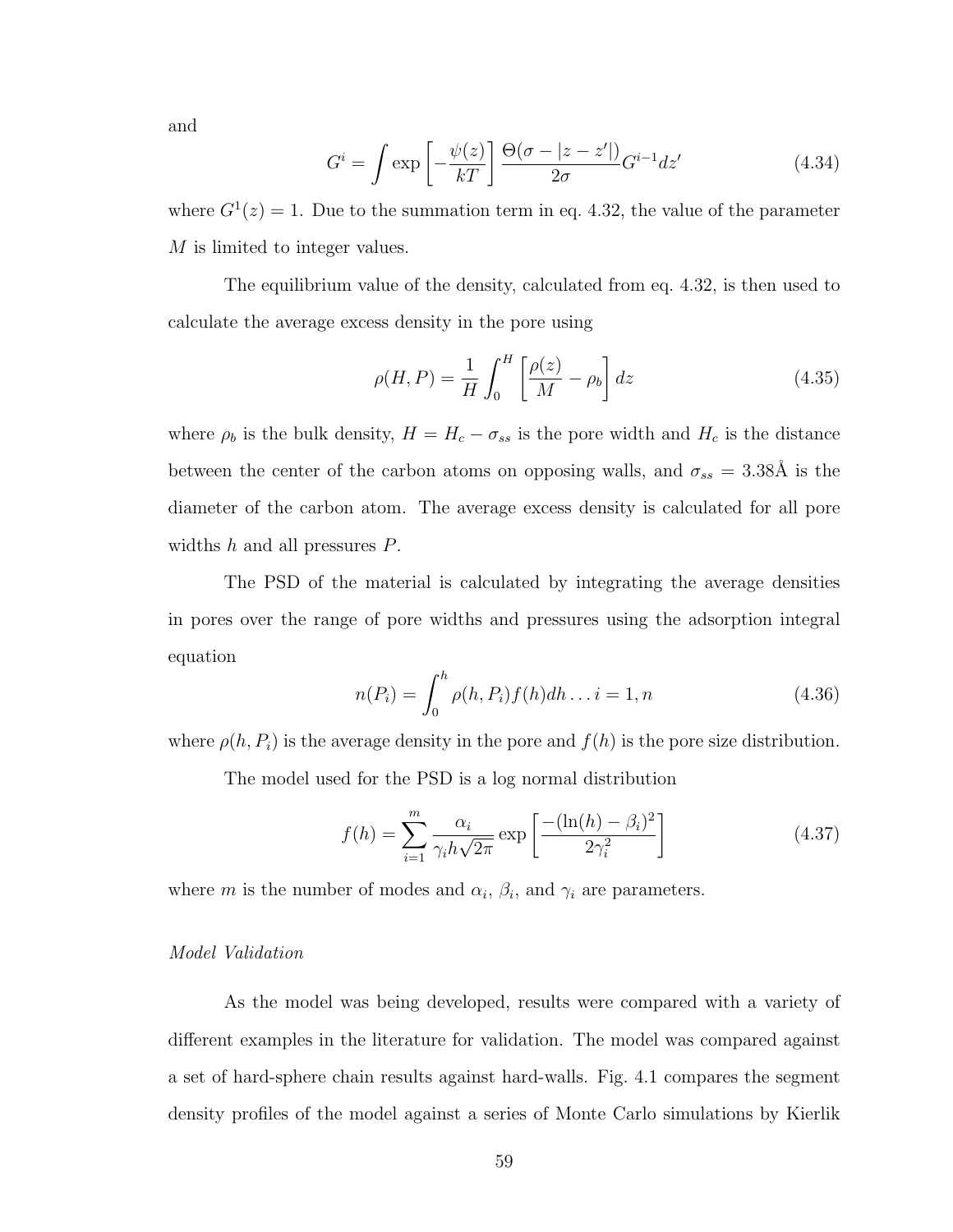

Figure 4.1: Hard sphere 3-mer against a hard wall. Monte Carlo simulations from Kierlik and Rosinberg.<sup>79</sup> The average packing fractions are (a)  $\eta =0.1$ , (b)  $\eta =0.15$ , (c) $\eta = 0.2$ , (d)  $\eta = 0.3$ , (e)  $\eta = 0.4$ , (f)  $\eta = 0.45$ . The solid curve is the model.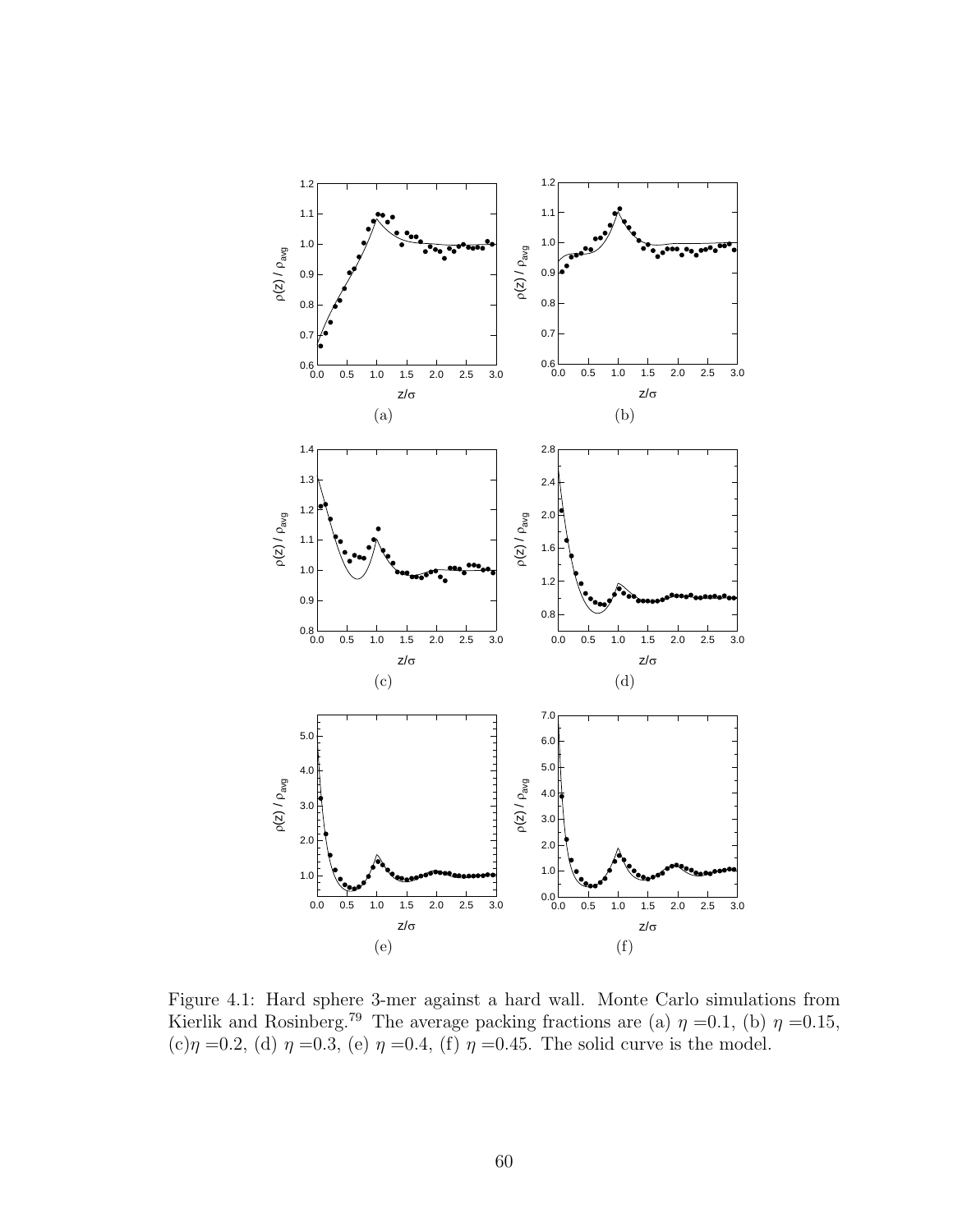and Rosinberg<sup>79</sup> for 3-mer chains at packing fractions from  $\eta = 0.1$  to 0.45. Fig. 4.2 shows the results for the segment density profiles for the model with simulations of 4-mer chains by Dickman and  $\text{Hall}^{80}$  at packing densities from 0.107 to 0.417. Fig. 4.3 shows the model results compared with simulations of 20-mer chains by Yethiraj and Woodward<sup>81</sup> at packing fractions from 0.1 to 0.35. It is apparent from these that the model shows agreement with Monte Carlo simulation results over a wide range of bulk densities and chain lengths.

Then, an attractive potential was added to the model by the addition of eq. 4.19 and eq. 4.25 with  $\epsilon_{ff}/kT = 3.0$ . Results were compared with Monte Carlo simulations by Ye *et al.*,<sup>64</sup> who modeled a 3-mer fluid with an attractive potential near both a hard wall and an attractive wall. The interaction with the hard wall was simulated by eq. 4.28, while the attractive wall was simulated by eq. 4.29. The model results shown in Fig. 4.4 show good quantitative agreement with the Monte Carlo simulations near both the hard wall and the attractive wall. The effects of the second order attractive term tend to be an order of magnitude lower than the first order attractive term, and the first order attractive term tends to be an order of magnitude lower than the hard sphere and chain terms. The effects of adding the attractive terms can be seen by comparing the density profiles of Figs. 4.1a and 4.4a, and Figs. 4.1d and 4.4b. At lower densities shown in, Figs. 4.1a and 4.4a, the attractive term tends to flatten out the density profiles, but at higher densities shown in, Figs. 4.1d and 4.4b, it lowers the contact density with the wall and increases the number of layers of molecules at the wall.

#### Parameter Estimation for Real Fluids

The parameters for the model fall into two different categories, fluid-fluid interactions and solid-fluid interactions. The parameters shown in Table 4.1 for nitrogen and n-pentane were determined by two different methods. First, the fluid-fluid param-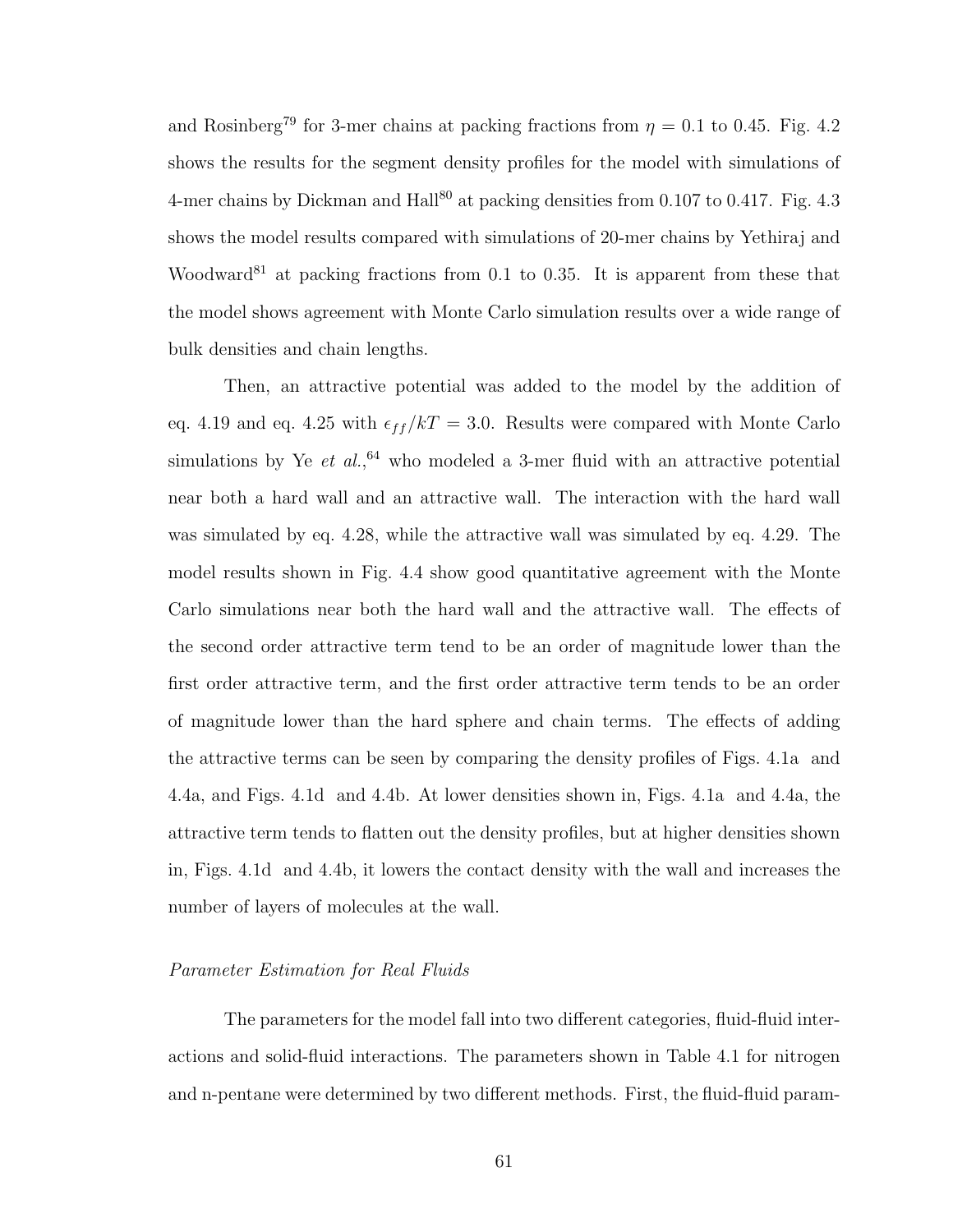

Figure 4.2: Hard sphere 4-mer against a hard wall. Monte Carlo simulations from Dickman and Hall.<sup>80</sup> The average packing fractions are (a)  $\eta = 0.107$ , (b)  $\eta = 0.34$ ,  $(c)\eta = 0.417$ . The solid curve is the model.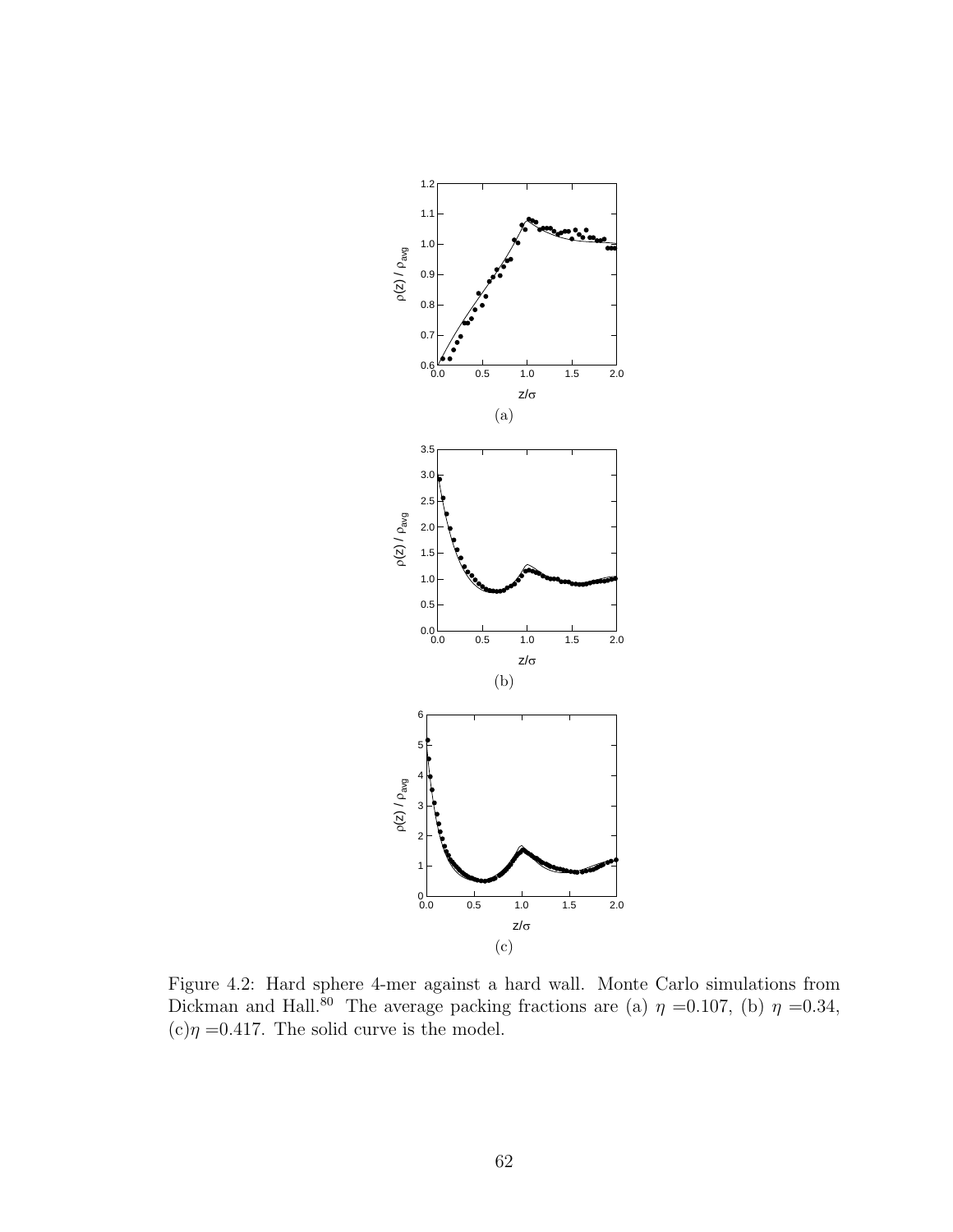

Figure 4.3: Hard sphere 20-mer against a hard wall. Monte Carlo simulations from Yethiraj and Woodward.<sup>81</sup> The average packing fractions are (a)  $\eta = 0.1$ , (b)  $\eta = 0.2$ ,  $(c)\eta = 0.3$ , (d)  $\eta = 0.35$ . The solid curve is the model.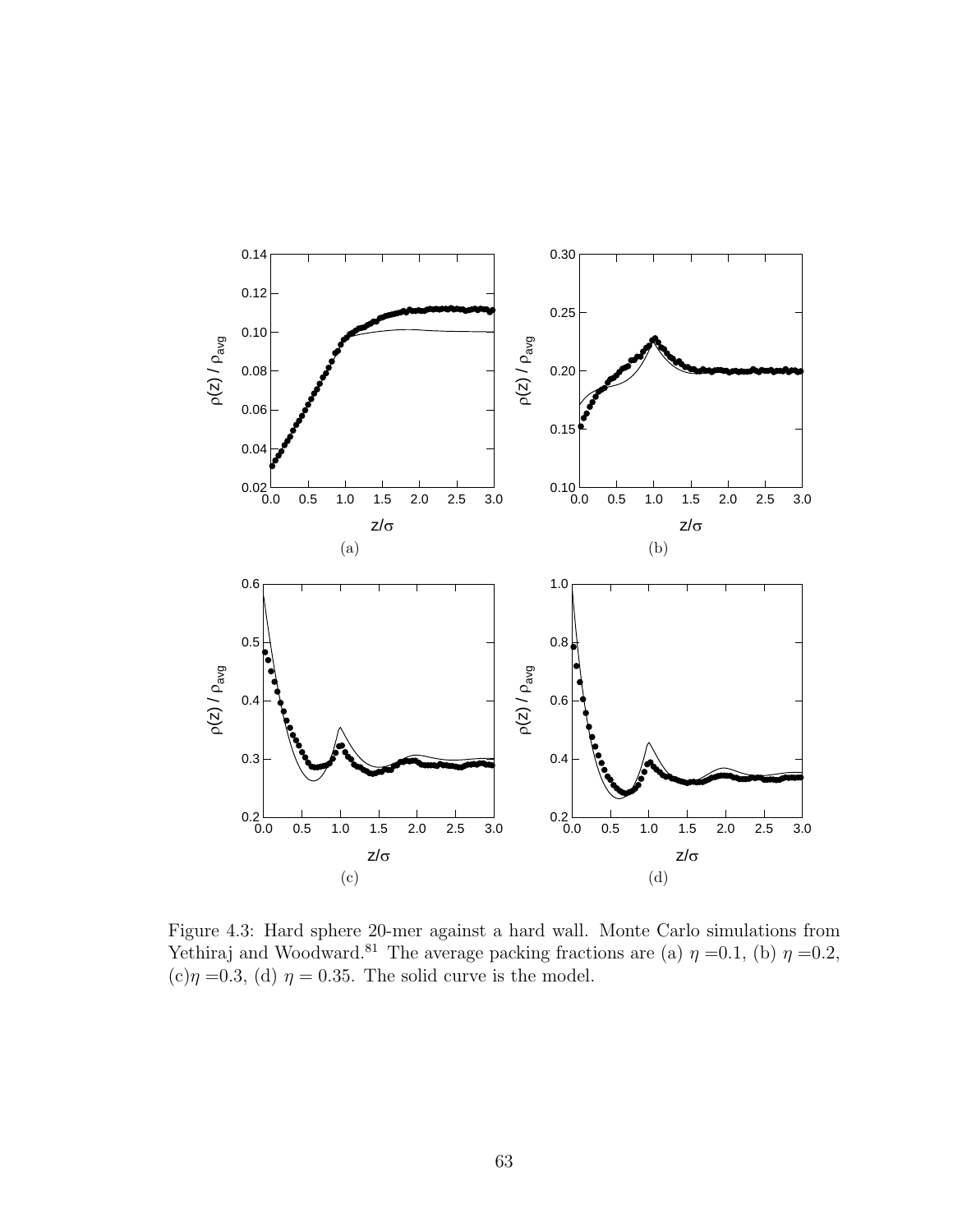

Figure 4.4: Attractive sphere 3-mer against a hard and attractive wall. Monte Carlo simulations from Ye et al.<sup>64</sup> The average packing fractions are (a)  $\eta = 0.1$  hard wall, (b)  $\eta = 0.3$  hard wall, (c)  $\eta = 0.1$  attractive wall, (d)  $\eta = 0.3$  attractive wall. For the attractive wall, the potential between the wall and the fluid is  $\epsilon_w/kT = -1.0$ . The solid curve is the model.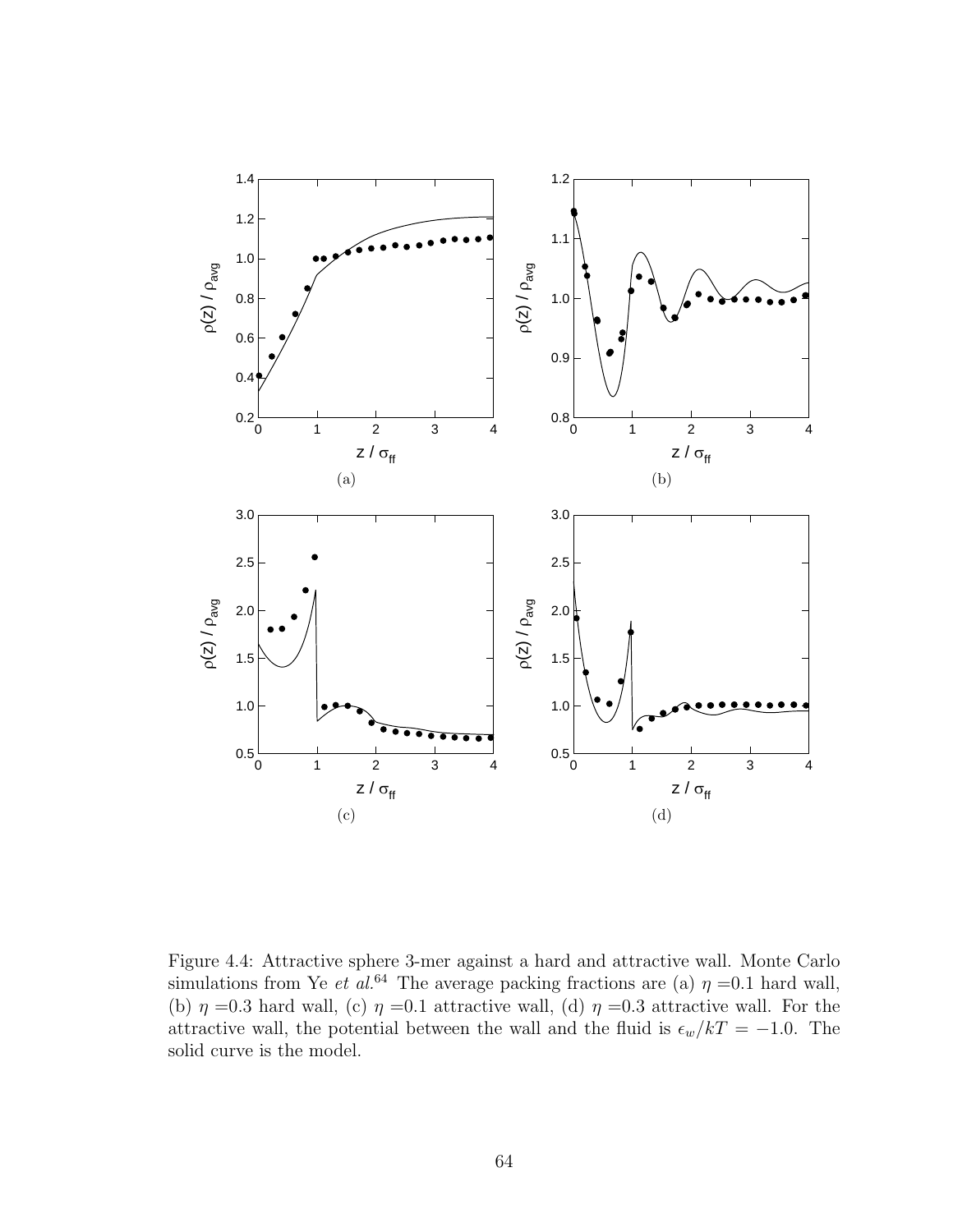Table 4.1: Model parameters

|           |       | molecule $\sigma_{ff}$ (Å) $\epsilon_{ff}/k$ (K) |       |     |          | M $\sigma_{sf}$ (Å) $\epsilon_{sf}/k$ (K) |
|-----------|-------|--------------------------------------------------|-------|-----|----------|-------------------------------------------|
| nitrogen  | 2.657 | 40.282                                           | 1.83  |     | - 3.0185 | 42.98                                     |
| n-pentane | 2.791 | 57.083                                           | 2.163 | -5. | -3.086   | 74.63                                     |

eters were estimated using the saturated vapor pressure curve and the liquid-vapor coexistence curve. Then, the solid-fluid parameters were determined by a method described by Lastoskie et al.<sup>5</sup> The solid-fluid molecular diameter  $\sigma_{sf}$  was calculated using the Lorentz-Berthelot mixing rules (arithmetic mean) using the fluid-fluid molecular diameter  $\sigma_{ff}$  and the solid molecular diameter  $\sigma_{ss}$ . The solid-fluid potential  $\epsilon_{sf}$  was determined from fitting the onset of the monolayer transition. Results for parameter estimation will be discussed in the next sections.

#### 4.3 Results

#### Nitrogen

To estimate the solid-fluid parameters, the process discussed above was used. For nitrogen, we used data from Kruk et  $al^{82}$  on Carbopack F, a commercially available graphitized carbon black with a BET surface area of 6.2 m<sup>2</sup>/g. A large pore of half width  $h = 20 \sigma_{ff}$  was used to simulate a non-porous surface, and the results are shown in Fig. 4.5. The solid-fluid potential chosen was the value that best described the curve over the entire range of pressures, up to a reduced pressure of  $4 \times 10^{-3}$ .

Solving eq. 4.32 gives a density profile. In the next few paragraphs we will be discussing density profiles for three different pore sizes. They will be shown at three different pressures for each pore size. We will be showing one before the monolayer transition, one after the monolayer transition but before the freezing transition, and one after the freezing transition.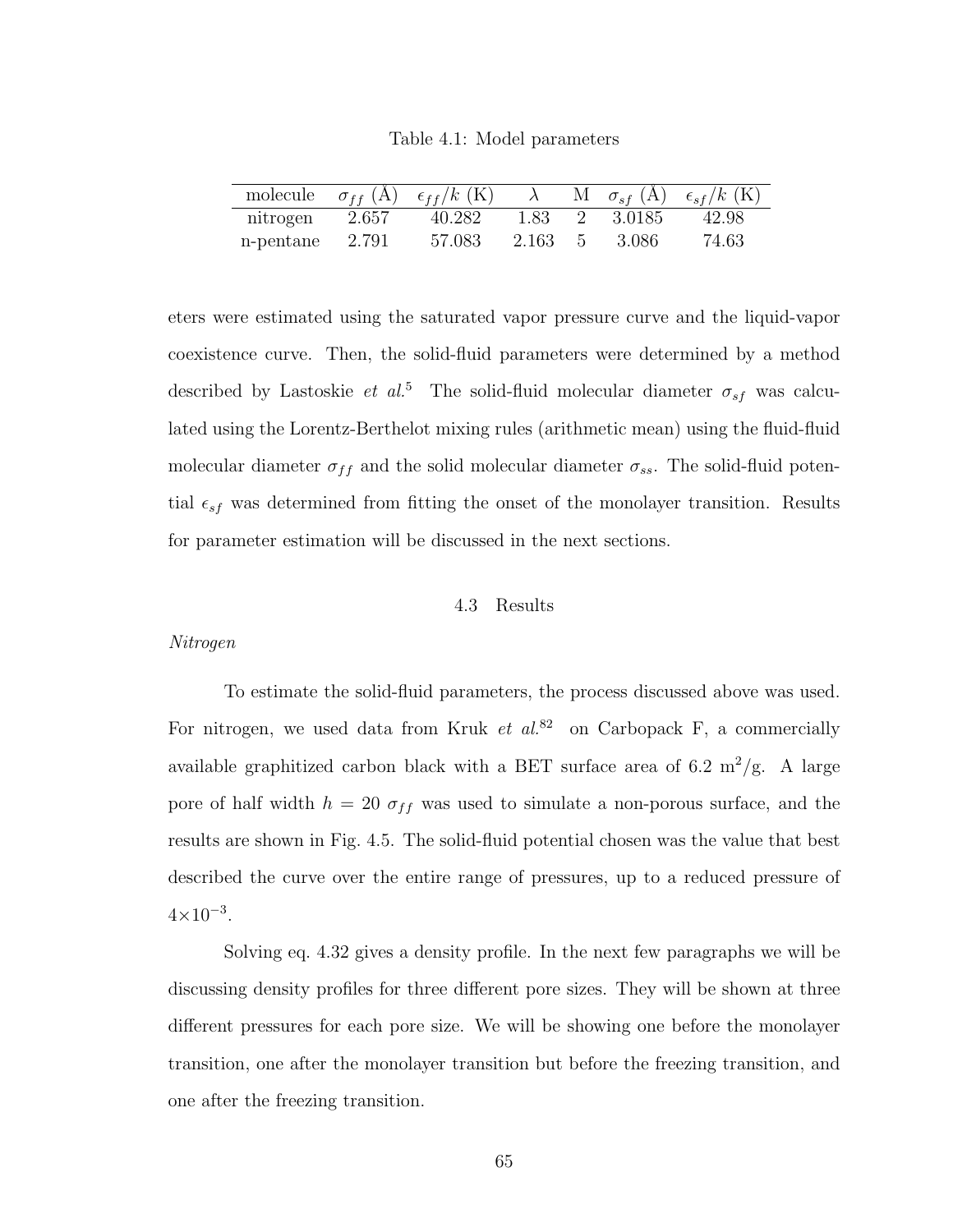

Figure 4.5: Comparison of experimental and theoretical adsorbed volumes of nitrogen on nonporous carbon black at 77 K. The points are experimental data. The solid line is the nitrogen prediction.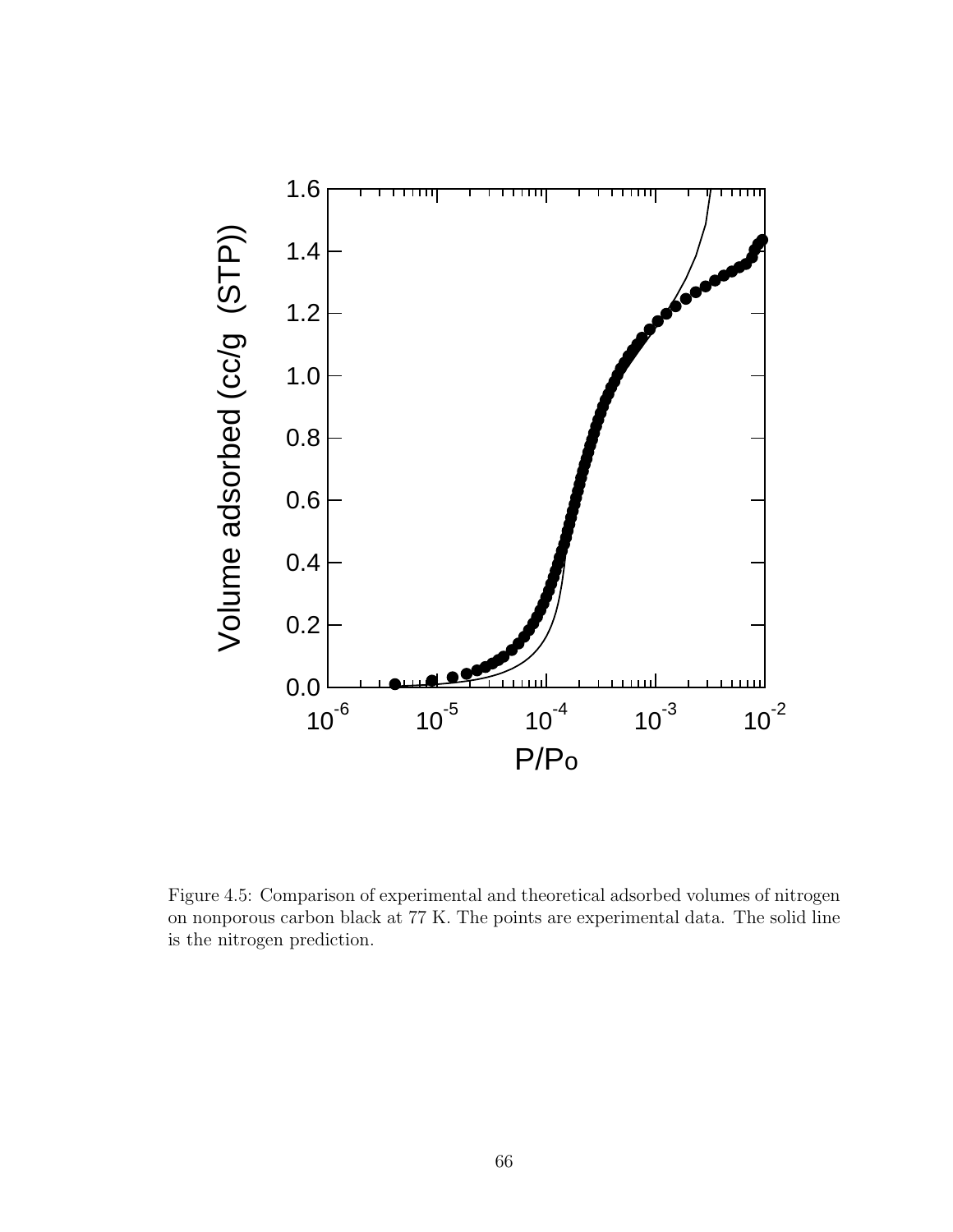Figs. 4.6, 4.7, and 4.8 show the density profiles for nitrogen in pores of widths 0.564 nm, 0.991 nm, and 1.03 nm, respectively. These correspond to pores with total widths of 3.175  $\sigma_{ff}$ , 4.825  $\sigma_{ff}$ , and 4.975  $\sigma_{ff}$ . A pore wall exists at  $z = 0$  and, except when noted, only a half pore is shown, extending out to the centerline.

Figs. 4.6a, 4.7a, and 4.8a show density profiles for pressures that are below the monolayer transition. Fig. 4.6a shows the density profile when the reduced pressure is  $1.0 \times 10^{-6}$ , Fig. 4.7a is the density profile at a reduced pressure of  $1.0 \times 10^{-5}$ , and Fig. 4.8a is at a reduced pressure of  $5.0 \times 10^{-5}$ . It should be noted in these figures that the first peak does not occur at  $z = \sigma_{ff}$ . This is because the solid and the fluid segments have different sizes; i.e.,  $\sigma_{sf}$  = 3.018 Å differs from  $\sigma_{ff}$  = 2.657 Å. Thus, the first peak occurs at z somewhat greater than  $\sigma_{ff}$ , usually around  $z = 1.1$ .

Figs. 4.6b, 4.7b, and 4.8b show the density profiles at pressures above the monolayer transition but below the freezing transition. Fig. 4.6b is at a reduced pressure of  $1.0 \times 10^{-5}$ ; the peak has narrowed and the height has increased significantly resulting from pore condensation. Fig. 4.7b is at a reduced pressure of  $1.0 \times 10^{-5}$  and shows pore condensation. There is also a shoulder on the peak near  $2\sigma$ , which is the result of the peak interacting with its corresponding peak across the center line which originates from the right wall (not shown). While Fig. 4.8b is at a reduced pressure of  $2.5 \times 10^{-4}$ , it does not show pore condensation.

Figs. 4.6c, 4.7c, and 4.8c are density profiles above the freezing point transition. Fig. 4.6c is at a reduced pressure of  $1.0 \times 10^{-3}$ . The base of the peak has narrowed considerably and the height has more than doubled as it transversed the freezing point transition. Fig. 4.7c has a reduced pressure of 1.0. The height of the peaks has increased significantly and the shoulder on the peak at  $2\sigma$  has become a peak itself. This will be discussed in greater detail later. Fig. 4.8c is at a reduced pressure of  $1.0 \times 10^{-3}$ . It shows a second peak near 2  $\sigma$  with a smaller peak next to it. This smaller peak is resulting from the larger peak interacting with its mirror image across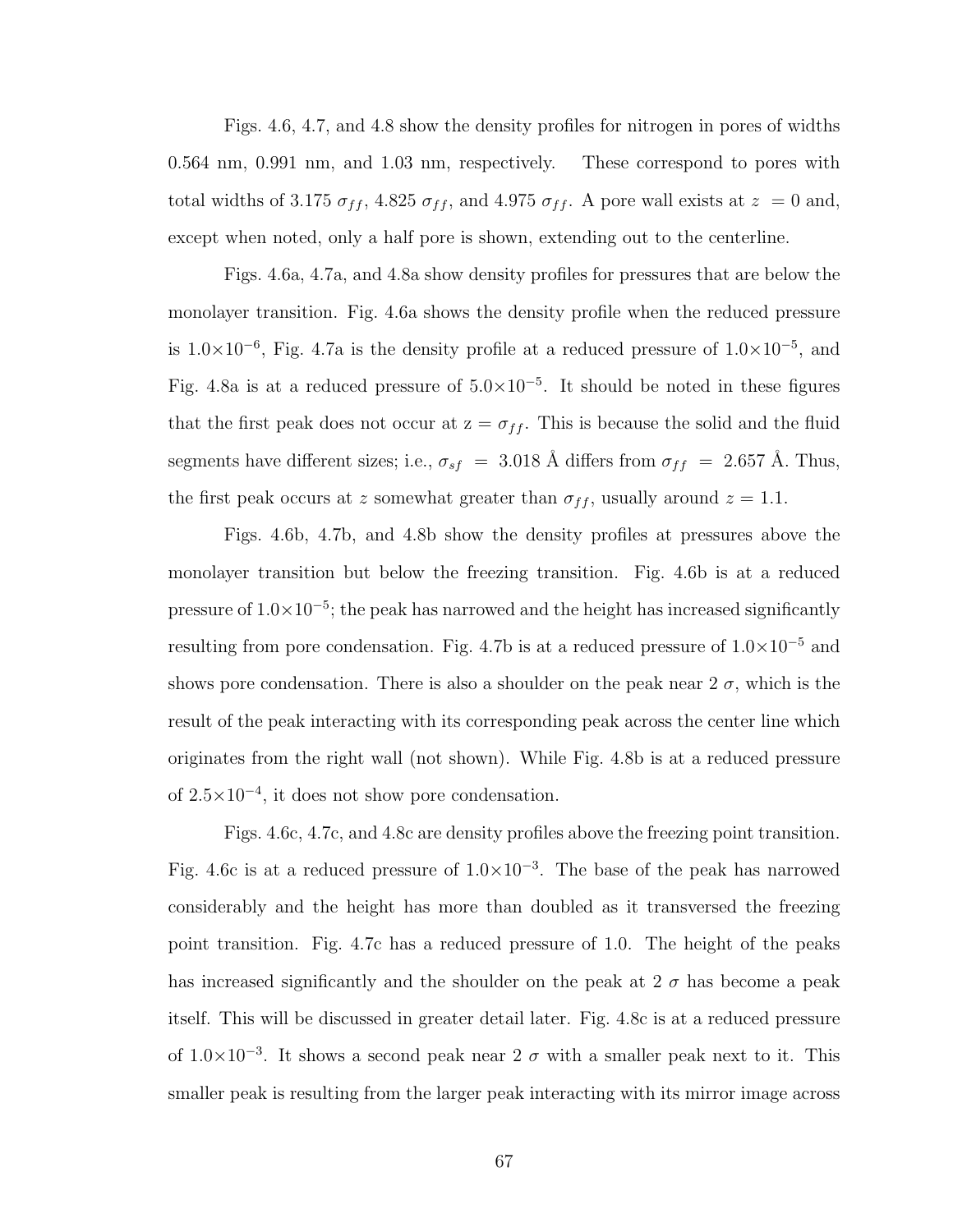

Figure 4.6: Nitrogen density profiles in a 0.564 nm pore,  $h = 1.575$ . a)  $P/P<sub>o</sub> =$  $1.0 \times 10^{-6}$ , b)  $P/P_o = 1.0 \times 10^{-5}$ , c)  $P/P_o = 1.0 \times 10^{-3}$ .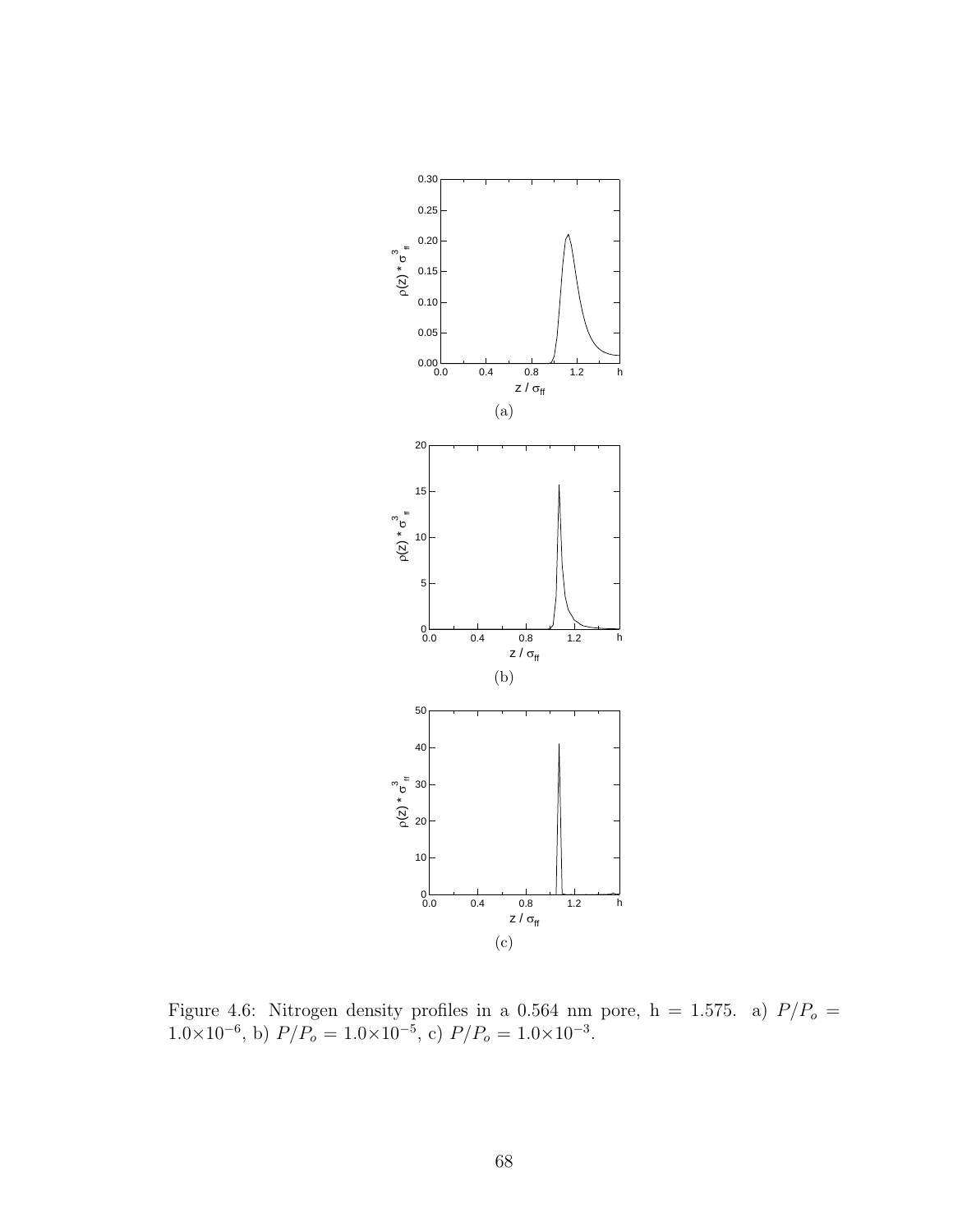

Figure 4.7: Nitrogen density profiles in a 0.991 nm pore, h = 2.4. a)  $P/P_o = 1.0 \times 10^{-5}$ , b)  $P/P_o = 1.0 \times 10^{-2}$ , c)  $P/P_o = 1.0$ .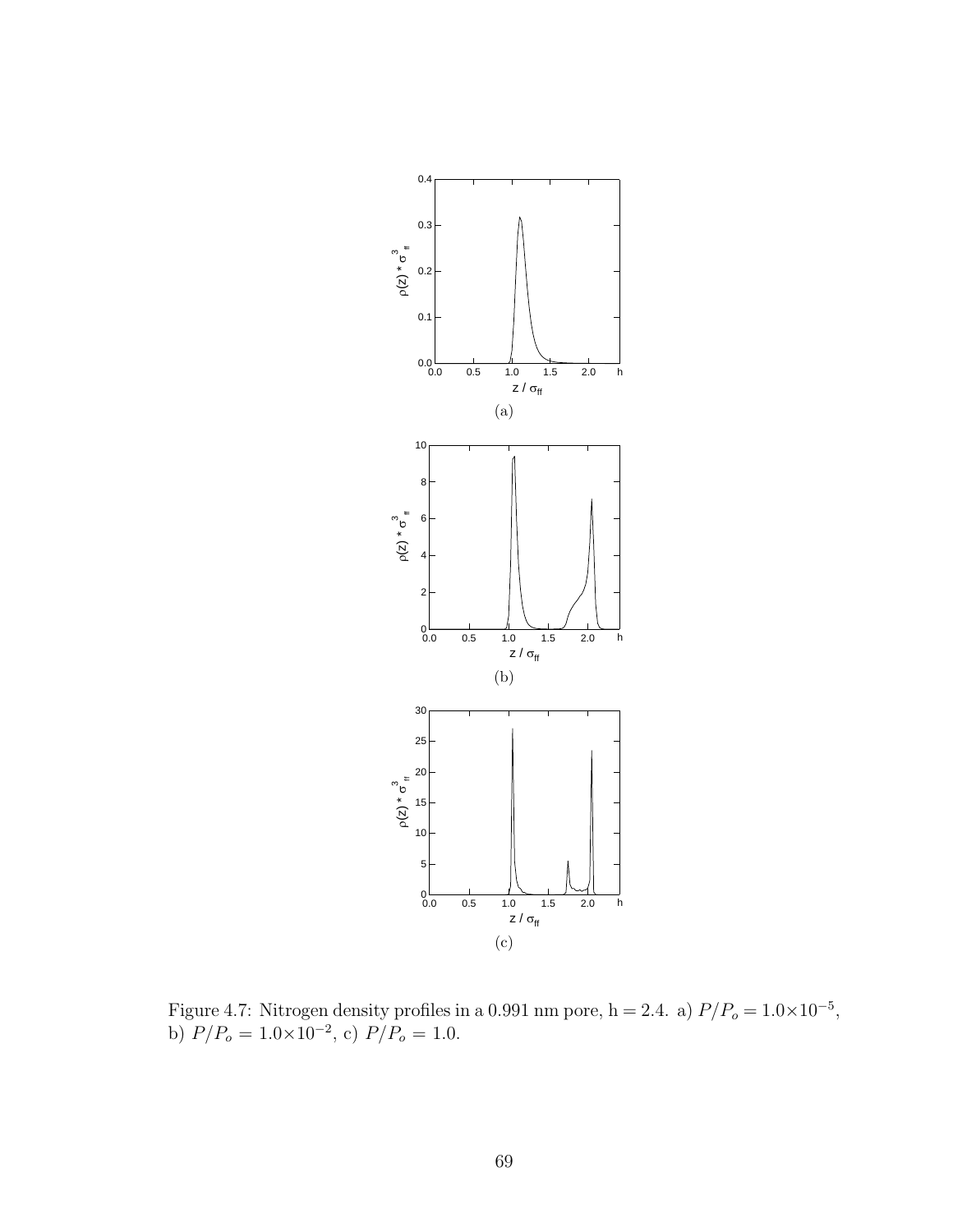

Figure 4.8: Nitrogen density profiles in a 1.03 nm pore,  $h = 2.475$ . a)  $P/P<sub>o</sub> =$  $5.0 \times 10^{-5}$ , b)  $P/P_o = 2.5 \times 10^{-4}$ , c)  $P/P_o = 1.0 \times 10^{-3}$ .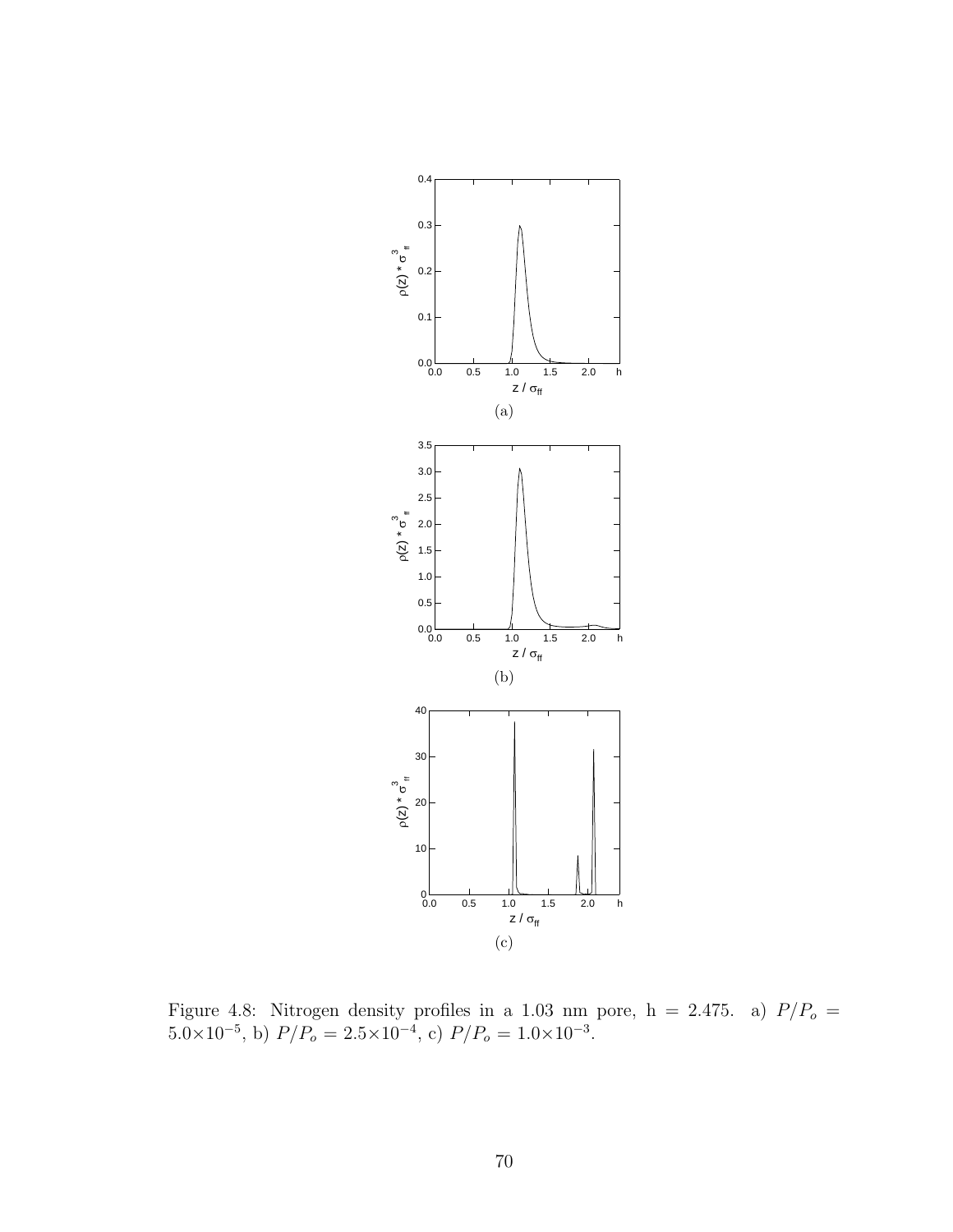the center line.

Fig. 4.9 shows the density profile of Figs. 4.6c, 4.7c, and 4.8c, but as a full pore width. This was done to demonstrate the interactions of the larger peaks across the centerline which results in the smaller peaks. Fig. 4.9a shows the full pore profile of Fig. 4.6c. It shows two distinct peaks. There are no shoulders, or smaller peaks, because the two peaks are  $1\sigma$  apart. For pores that are slightly off the 0.564 Å pore there is no evidence of the freezing transition. The peak is broader and more diffuse. Fig. 4.9b is the full pore profile of Fig. 4.7c. The interactions of the large pores in the center of the pore with the smaller pores becomes easier to see. The large peak at 2 σ and the small peak at 3σ are 1 σ apart, the same is true for the reverse. Fig. 4.9c is the full pore profile of Fig. 4.8c. The peaks just after  $1\sigma$ ,  $2\sigma$ , and just before 3 σ, and 4 σ correspond to the main centers of the molecules, whereas the small peaks just before 2  $\sigma$  and 3  $\sigma$  are induced by the larger peaks after 2  $\sigma$  and just before 3 σ, respectively. The peak before 2 σ and just before 3 σ are separated by a distance of 1  $\sigma$ . The same applies to the other set of peaks. Thus, Figs. 4.9b and 4.9c each show three peaks a distance  $\sigma_{ff}$  apart emanating from the left wall and three peaks a distance  $\sigma_{ff}$  apart emanating from the right wall.

The average excess density in the pores is calculated by integrating density profiles over the pore width using eq. 4.35. Fig. 4.10 shows the average density for nitrogen in a 0.564 nm, 0.991 nm, and 1.03 nm pore. The isotherm for the 0.564 nm pore shows the monolayer transition occurring at a reduced pressure of  $1\times10^{-6}$  with the freezing transition at  $1 \times 10^{-5}$ . The 0.991 nm pore isotherm has the monolayer transition around  $1\times10^{-4}$  with the condensation step near  $3\times10^{-4}$  and the freezing transition happening over a broad range of pressures. For the 1.03 nm pore the formation of the monolayer starts at a reduced pressure of  $1 \times 10^{-4}$  and the transition into the solid phase at a reduced pressure of  $3 \times 10^{-4}$ . This shows that as the pore size increases, the monolayer transition shifts to higher pressures. The shifting of the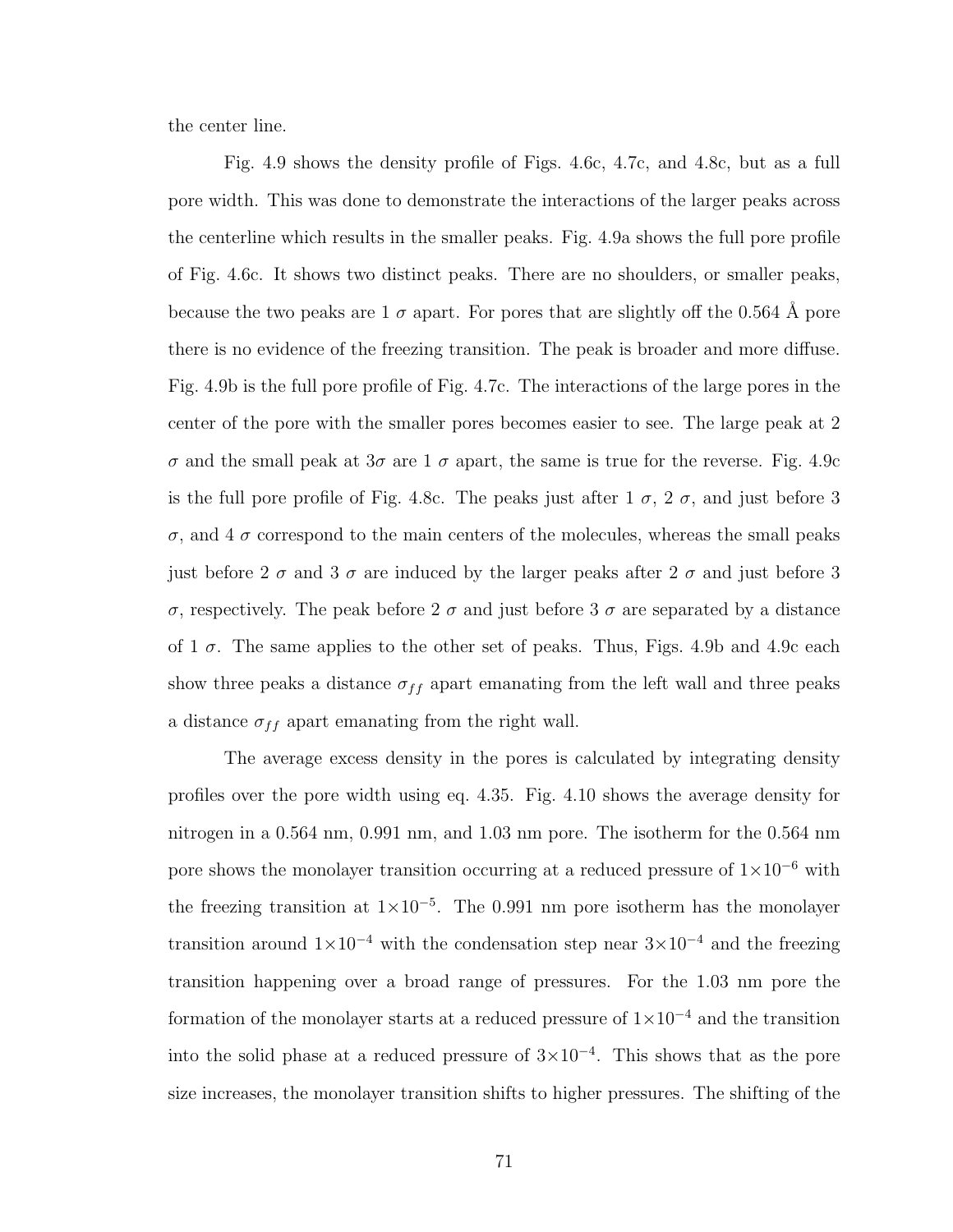

Figure 4.9: Full pore width density profile of nitrogen at 77 K. a) a 0.564 nm pore at  $P/P_o = 1.0 \times 10^{-3}$ , H = 1.575, b) a 0.991 nm pore at  $P/P_o = 1.0$ , H = 2.4, c) a 1.03 nm pore at  $P/P_o = 1.0 \times 10^{-3}$ , H = 2.475.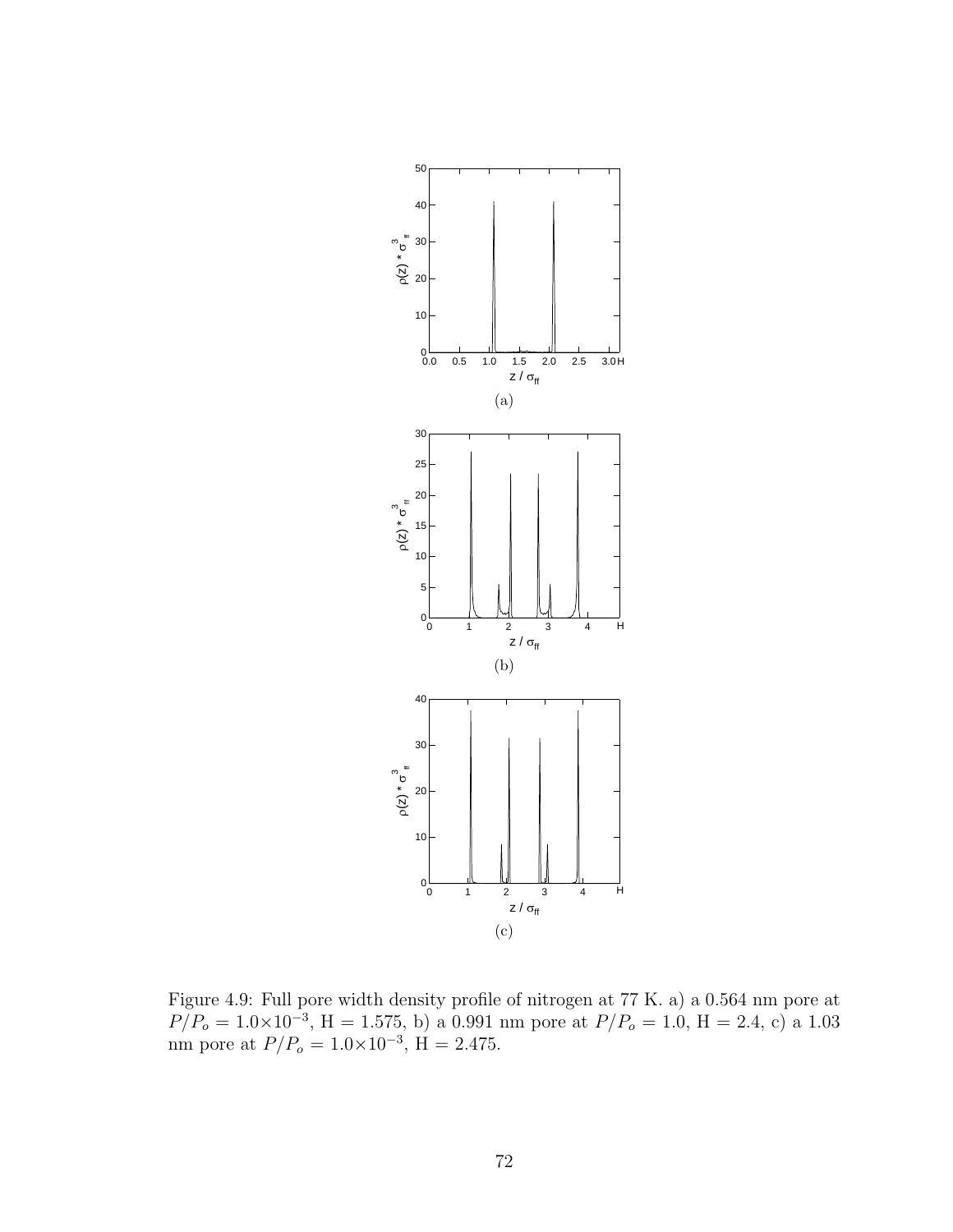

Figure 4.10: Average density of nitrogen in a 0.564nm, 0.991 nm, and 1.03 nm pore at 77 K.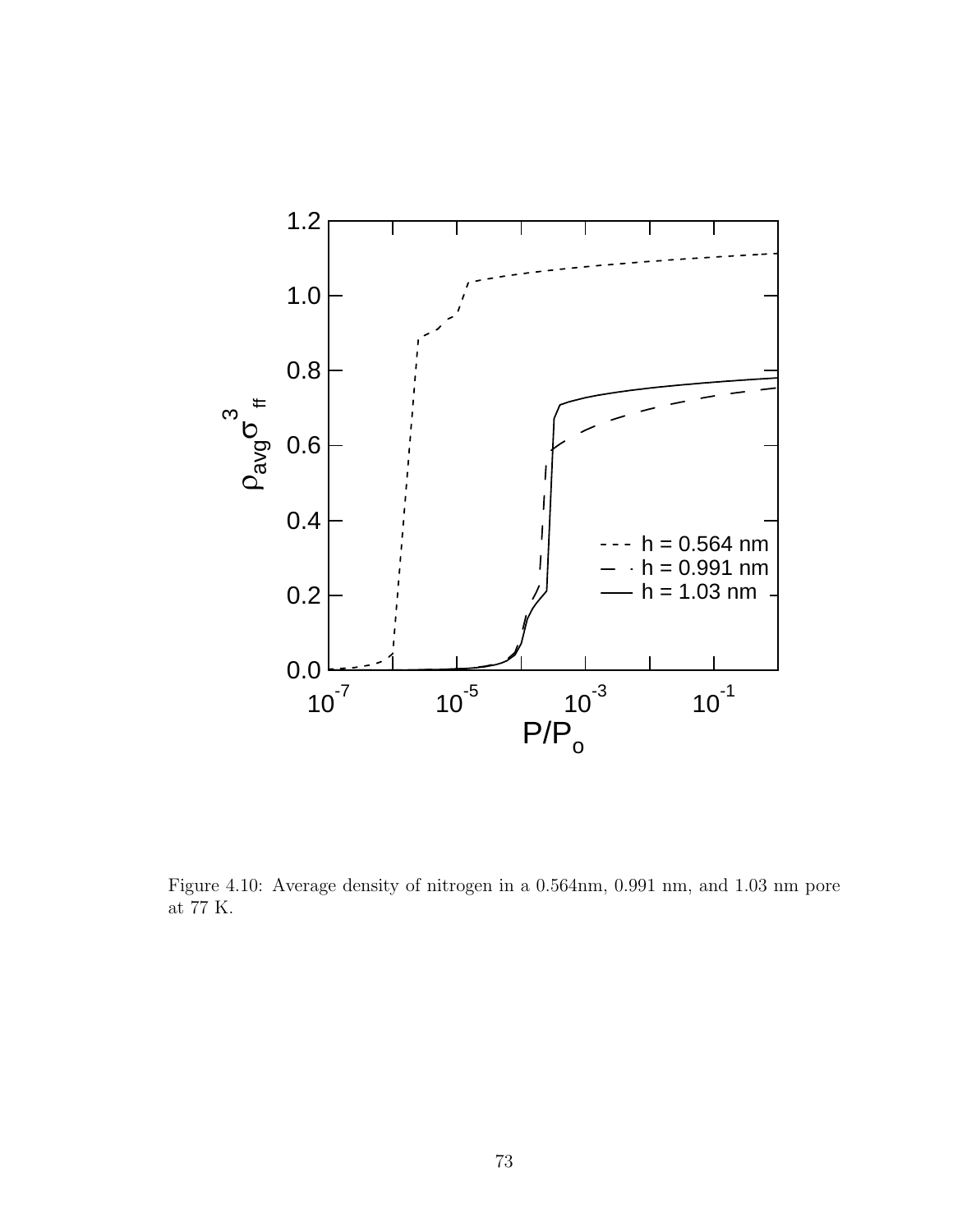monolayer transition continues up to pores near 1 nm. For pores larger than 1 nm the monolayer transition remains in the same place, but the pore condensation and freezing transitions are moved to higher pressures.

Fig. 4.11 shows the PSD calculations for eq. 4.37 with three modes. Thirty different pore isotherms like those shown in Fig. 4.10 were used in the calculations, with  $4 \text{ Å}$  pores used as the minimum size. The nitrogen isotherm used in the calculations was from Russell and LeVan.<sup>83</sup> There is a peak centered at 5.6  $\AA$  with a broad tail in larger pores. The PSD was also run with four modes but no substantial differences were seen.

Fig. 4.12 is the calculated isotherm based on the calculated PSD with three modes. The calculated isotherm describes the data well.

#### Pentane

For n-pentane the data from Avgul and Kiselev<sup>85</sup> were used to estimate the parameters, using the procedure described in Section . Results are given Table 4.1. The parameters were fit using the pressure range from 0.01 up to 10 kPa. The carbon used was a graphatized carbon black with a BET surface area of  $12.2 \text{ m}^2/\text{g}$ . Again, a pore with a half width of  $h = 20 \sigma_{ff}$  was used to simulate a non-porous surface, with results shown in Fig. 4.13.

Fig. 4.14 shows the density profiles, calculated using eq. 4.32, for a pore width of 4.81 Å. Fig. 4.14a shows the density profile of n-pentane at a pressure of  $6.2\times10^{-7}$ kPa; the system is well below the monolayer transition. Fig. 4.14b shows the density profile at a pressure of  $1.16\times10^{-4}$  kPa; at this pressure the system has gone through condensation. Fig. 4.15 shows the density profiles for a pore of width 6.07 Å. Fig. 4.15a is at a pressure of  $6.2 \times 10^{-7}$  kPa, which is well below the monolayer transition. Fig. 4.15b is at a pressure of  $3.5\times10^{-3}$  kPa, and the fluid in the pore has condensed. Fig. 4.16 shows the average density profiles, calculated with eq. 4.10,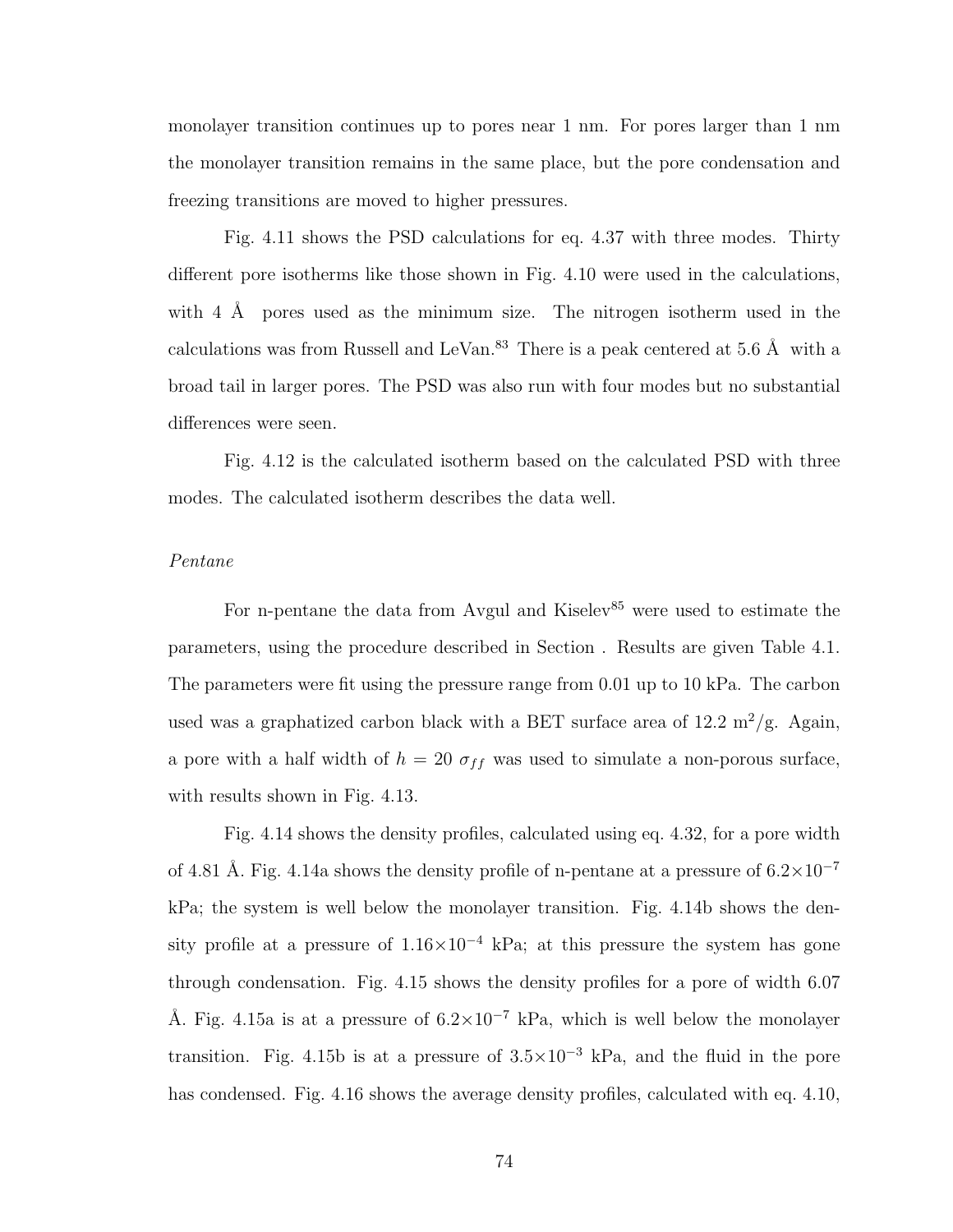

Figure 4.11: Pore size distribution calculated from nitrogen density profiles with three modes in eq. 4.37.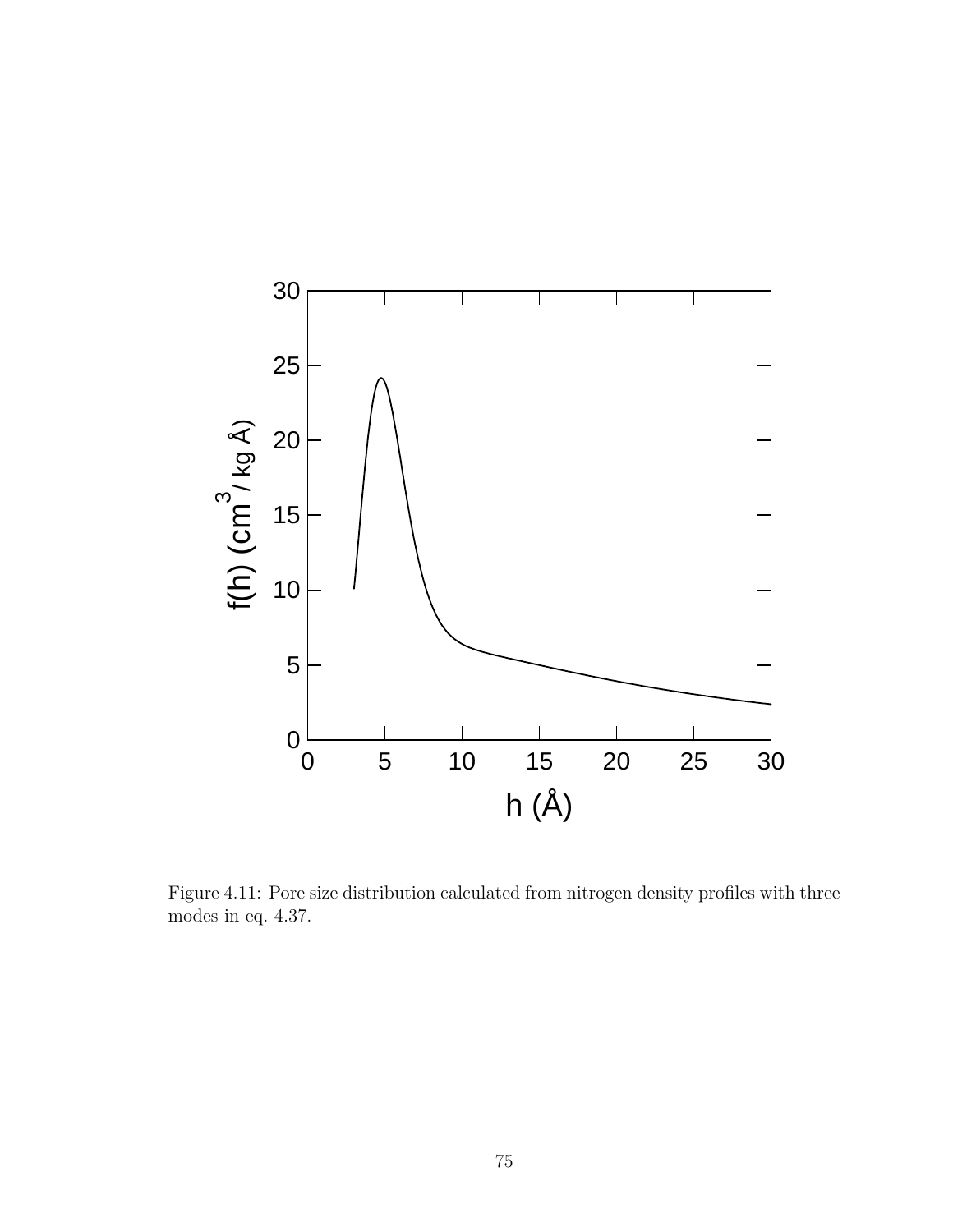

Figure 4.12: Nitrogen isotherm at 77 K on BPL activated carbon. Solid line is the calculated isotherm.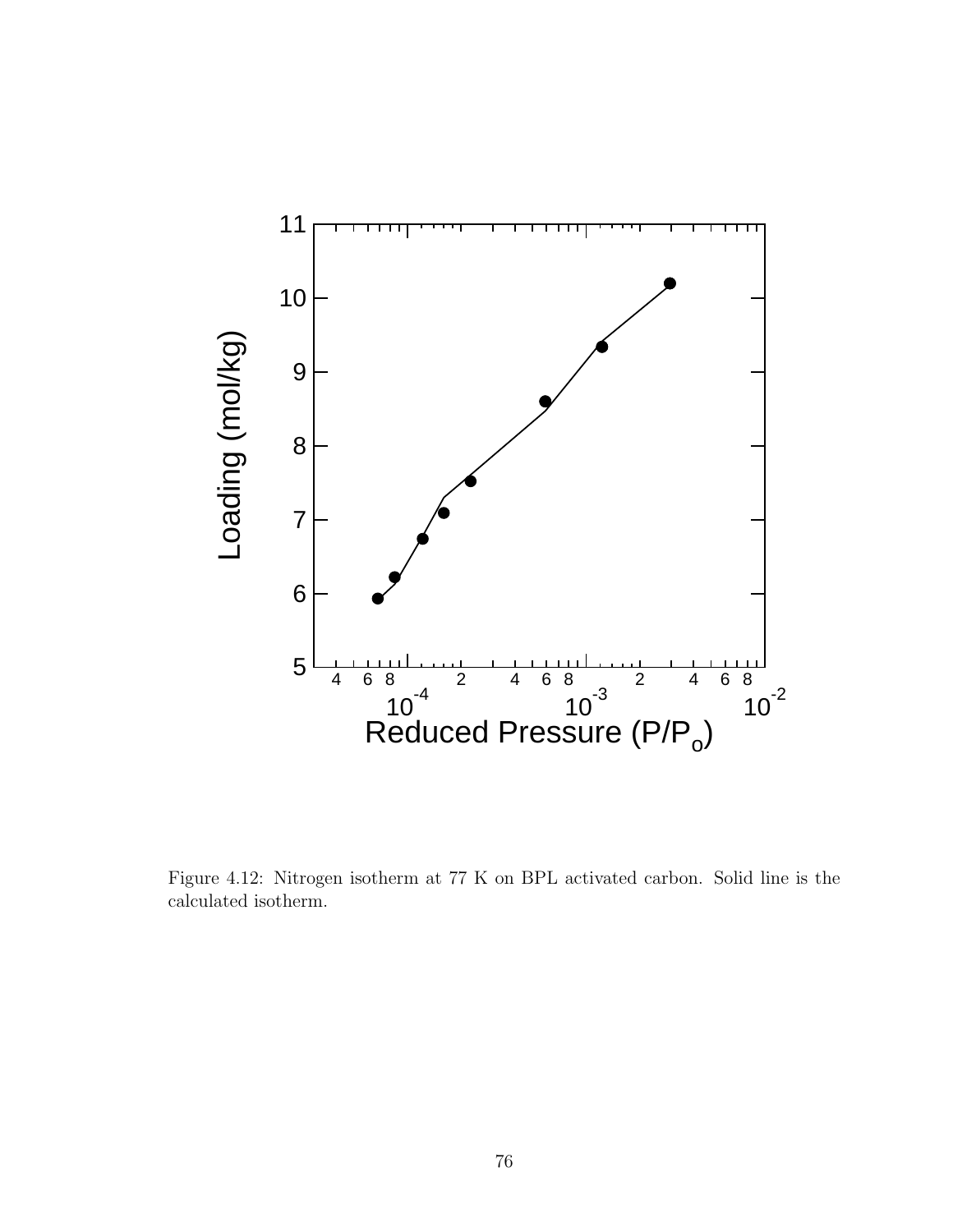

Figure 4.13: Comparison of experimental and theoretical adsorbed volumes of pentane on nonporous carbon black at 293.15 K. The points are experimental data. The solid line is the model predictions.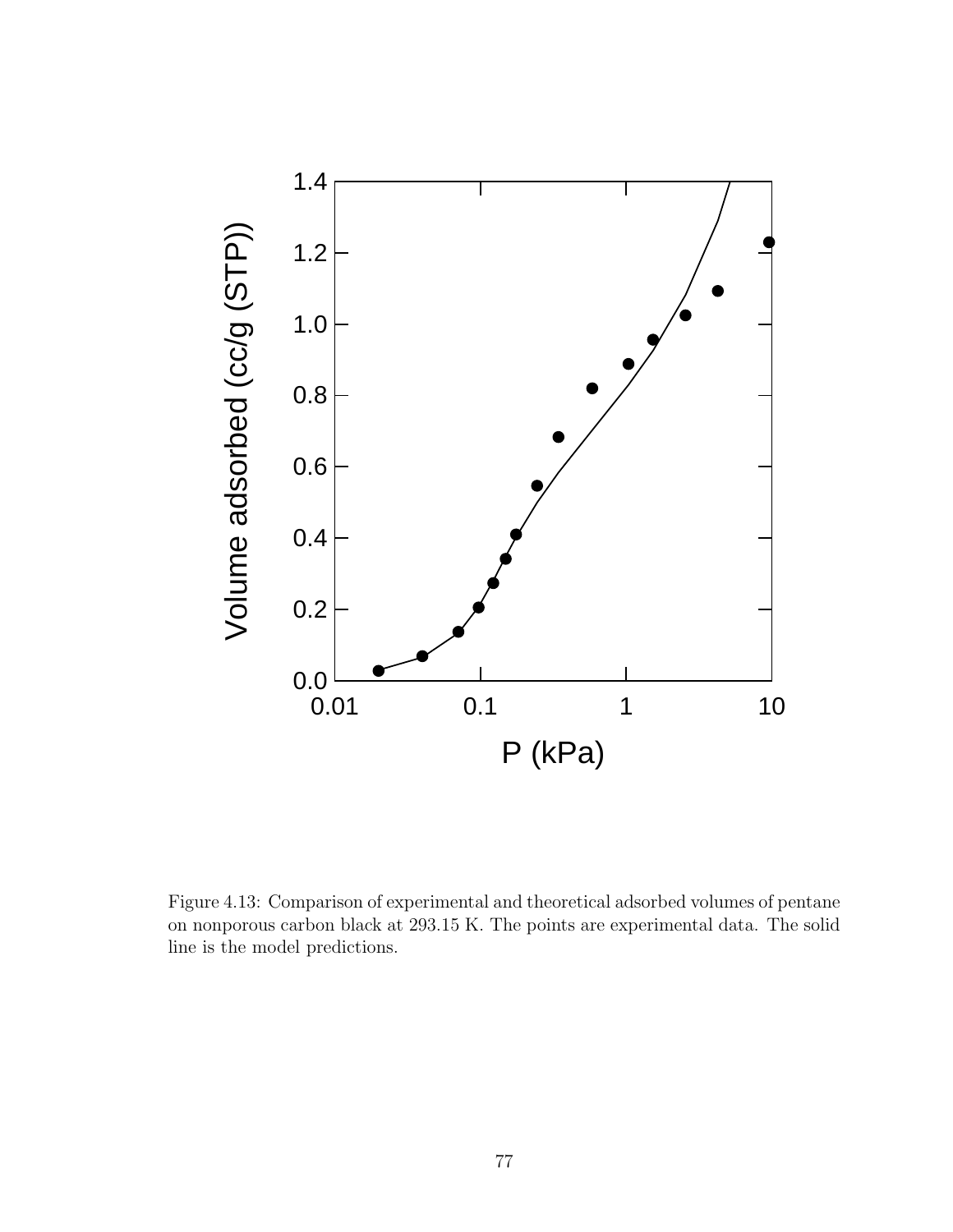

Figure 4.14: n-pentane density profiles in a 4.81 Å pore. a)  $P = 6.2 \times 10^{-7}$  kPa, b) P  $= 1.16 \times 10^{-4}$  kPa.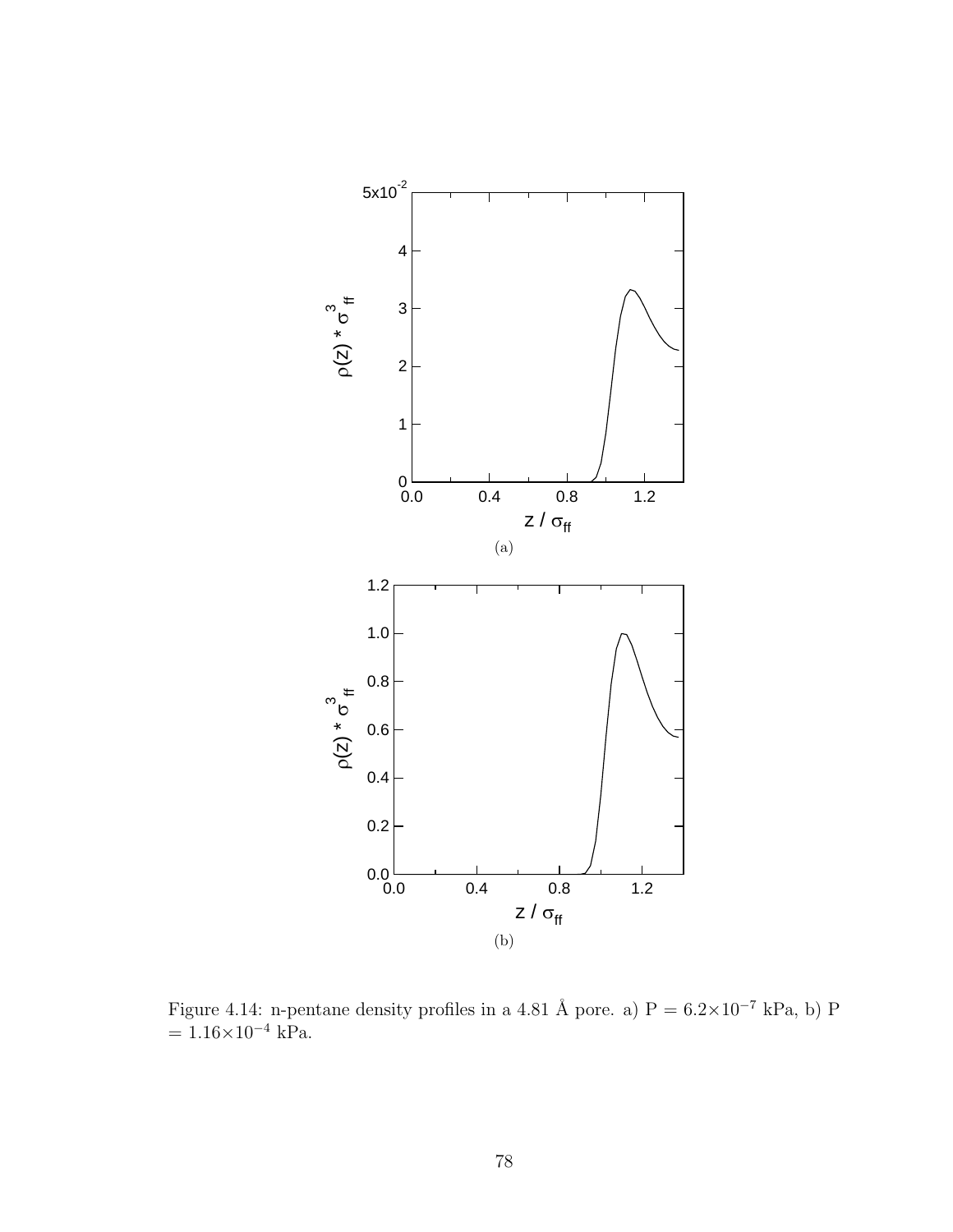

Figure 4.15: n-pentane density profiles in a 6.07 Å pore. a)  $P = 6.2 \times 10^{-7}$  kPa, b) P  $= 3.5 \times 10^{-3}$  kPa.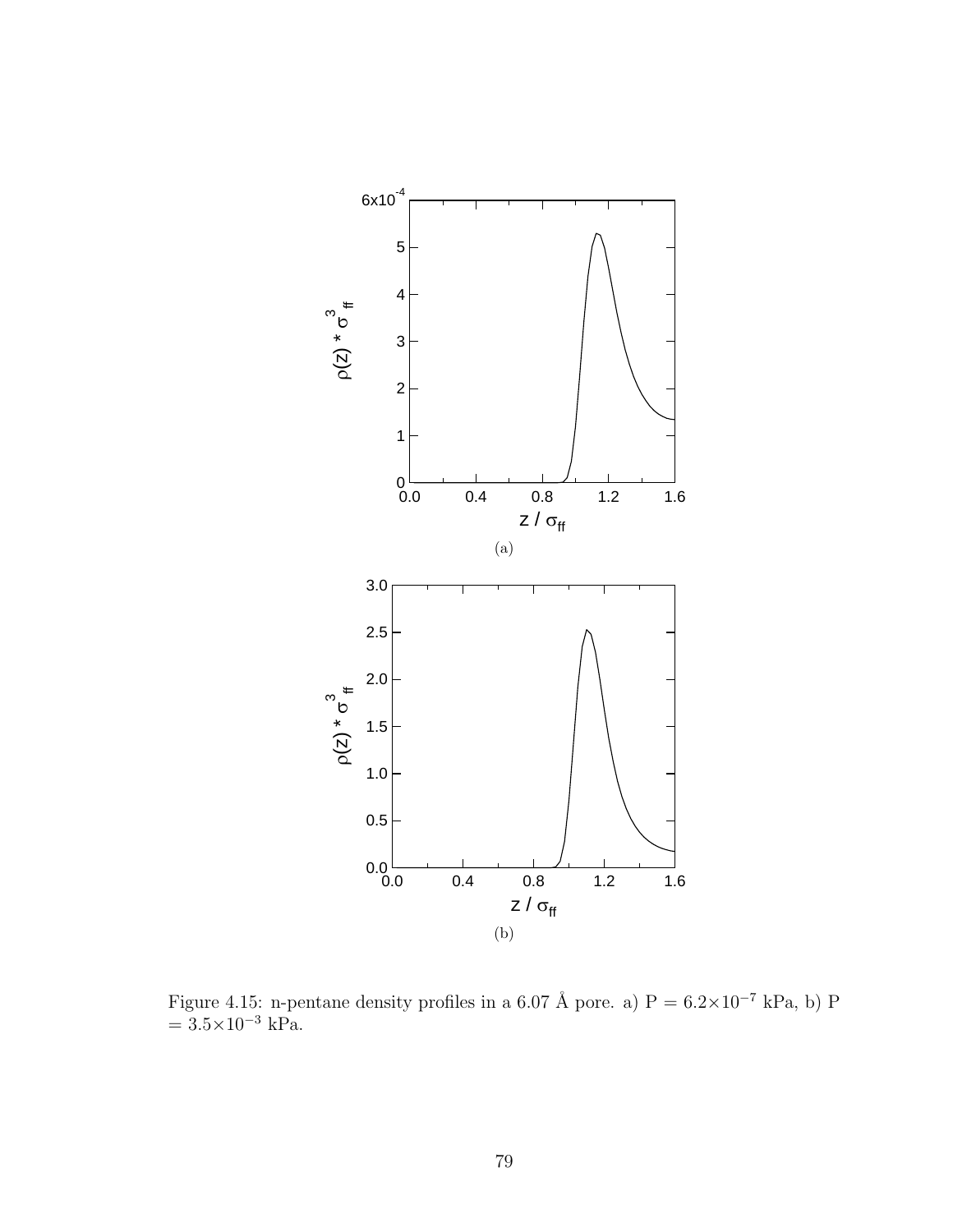for pores of size 4.81 Å,  $6.07$  Å, and  $9.98$  Å. The position at which the condensation steps ends in the pores of width 4.81 Å and 6.07 Å, with the isotherms flattening out, are apparent. Also, it can be seen that fluid in the pore of width  $9.98 \text{ Å}$  does not go through condensation. This follows also for larger pores in the pressure range examined.

The density profiles were calculated at  $25 \text{ °C}$  and compared with adsorption data for n-pentane on BPL activated carbon from Schindler *et al.*<sup>86</sup> Using the PSD calculated with the nitrogen model an isotherm for n-pentane was determined by combining the PSD, eq. 4.37, with the adsorption integral equation, eq. 4.36, using forty calculated pore isotherms for pentane. The calculated isotherm is shown in Fig. 4.17 as the solid curve. There is good agreement between the data and the model predictions over a wide range of pressures. However, the data points of Schindler et al.<sup>86</sup> are not for pure n-pentane, but a binary mixture of n-pentane in nitrogen carrier gas. If the ideal adsorbed solution theory is used to calculate the effect of the nitrogen at the lowest loadings, it shows that the n-pentane partial pressure is increased significantly. However, we believe that this is not entirely correct because of a few reasons. Ideal adsorbed solution theory was developed for a homogeneous surface. In the Henry's law region, n-pentane is finding the high energy sites to adsorb on in the heterogeneous BPL carbon, and these sites are not influenced much by nitrogen. In the loading just above 0.01 mol kg<sup>−</sup><sup>1</sup> , where the n-pentane is out of the Henry's law region, we may see the effects of the nitrogen. The n-pentane is adsorbing on lower energy sites and is competing with the nitrogen causing the partial pressure of n-pentane to increase slightly. A difference can be seen between the measured and predicted values in this range. Also, as the loading approaches  $1 \text{ mol kg}^{-1}$  the effects of the nitrogen are diminishing because the n-pentane is dominating in the system. This is demonstrated by the convergence of the predicted and measured isotherms.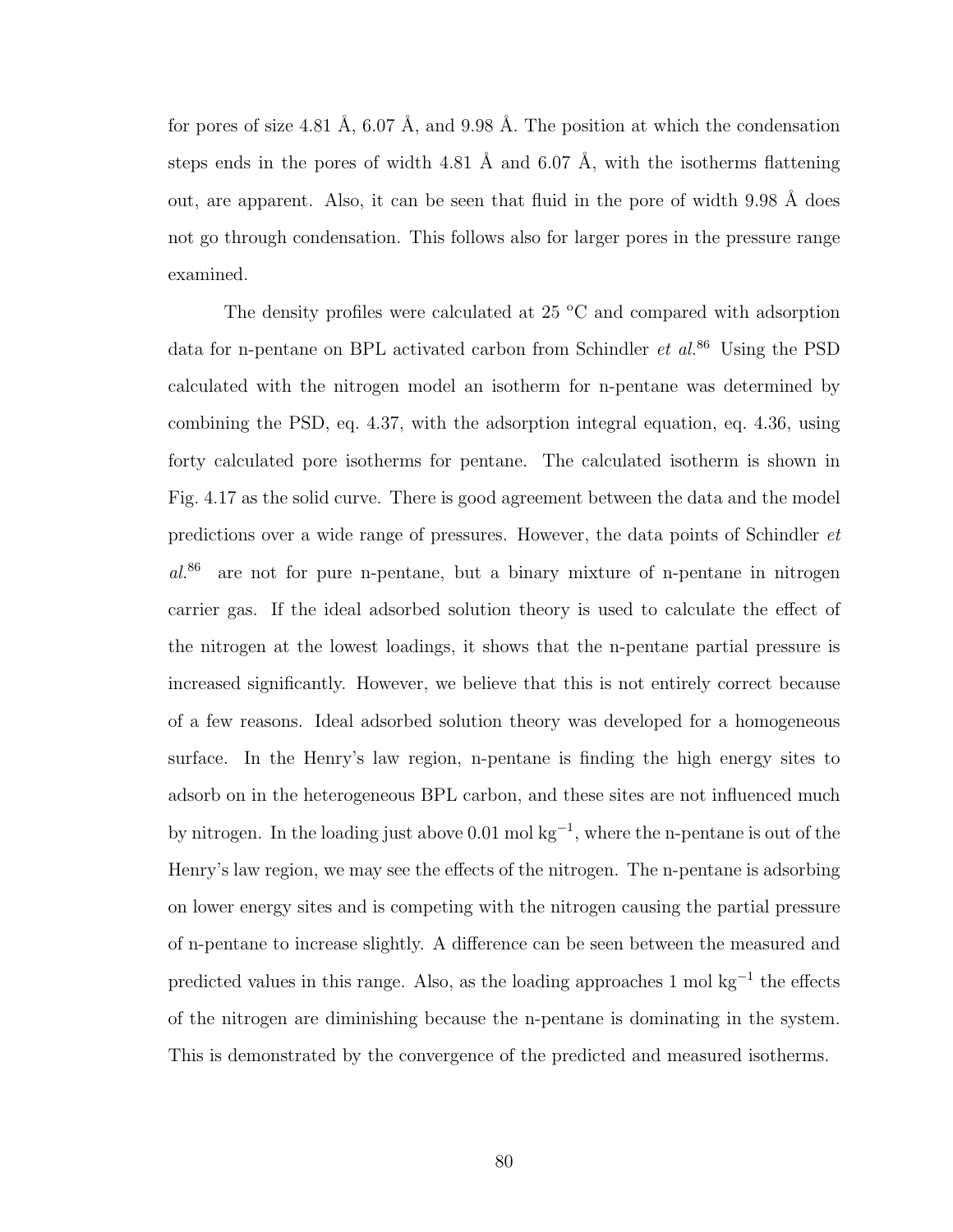

Figure 4.16: Average density of n-pentane in 4.81 Å, 6.07 Å, and 9.98 Å pores at 298.15 K.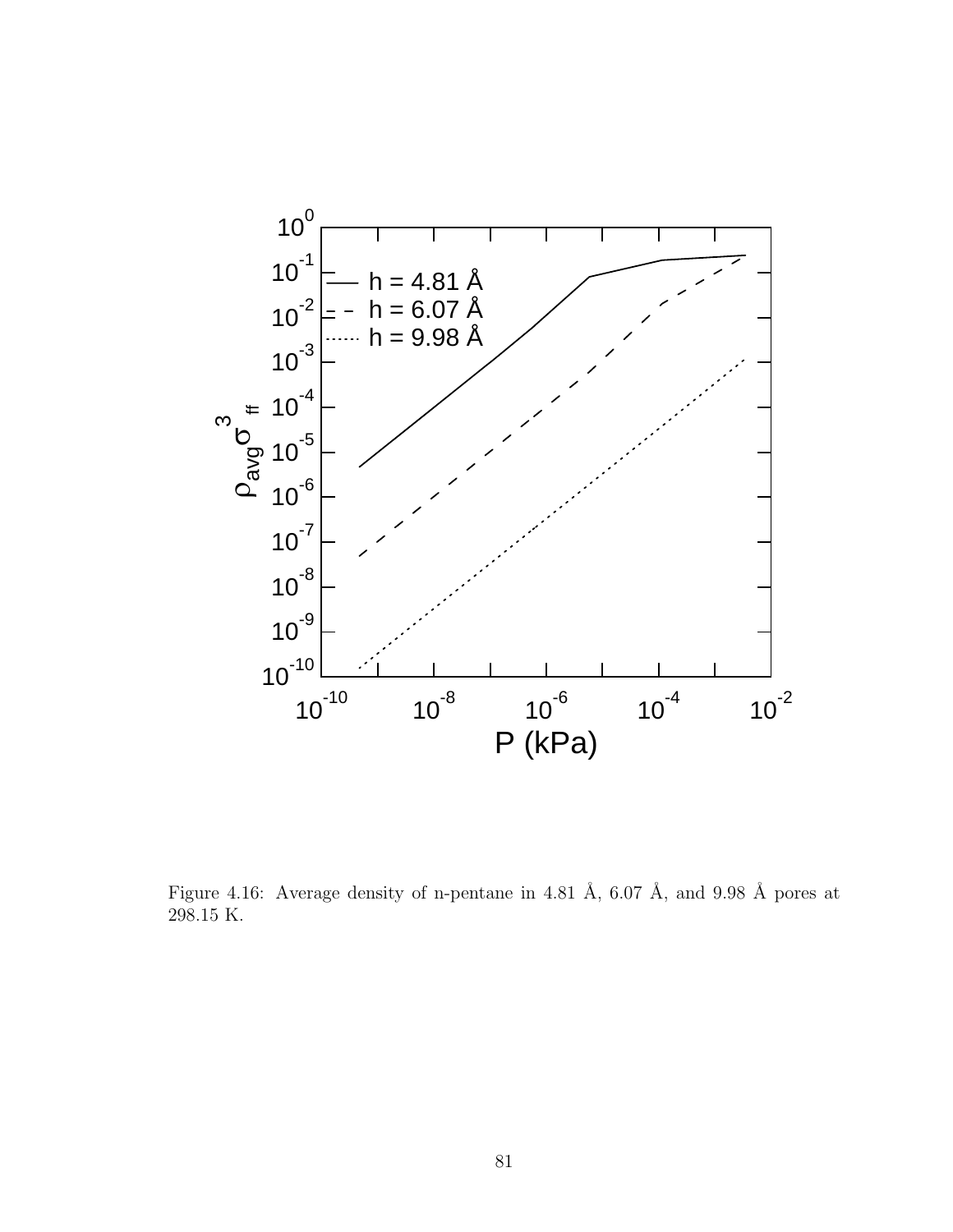

Figure 4.17: Calculated n-pentane isotherm at  $25^{\circ}$ C on BPL activated carbon. The circles are the data from Schindler  $et$   $al$ .<sup>86</sup> The solid line is the isotherm based on the pore size distribution calculated by nitrogen.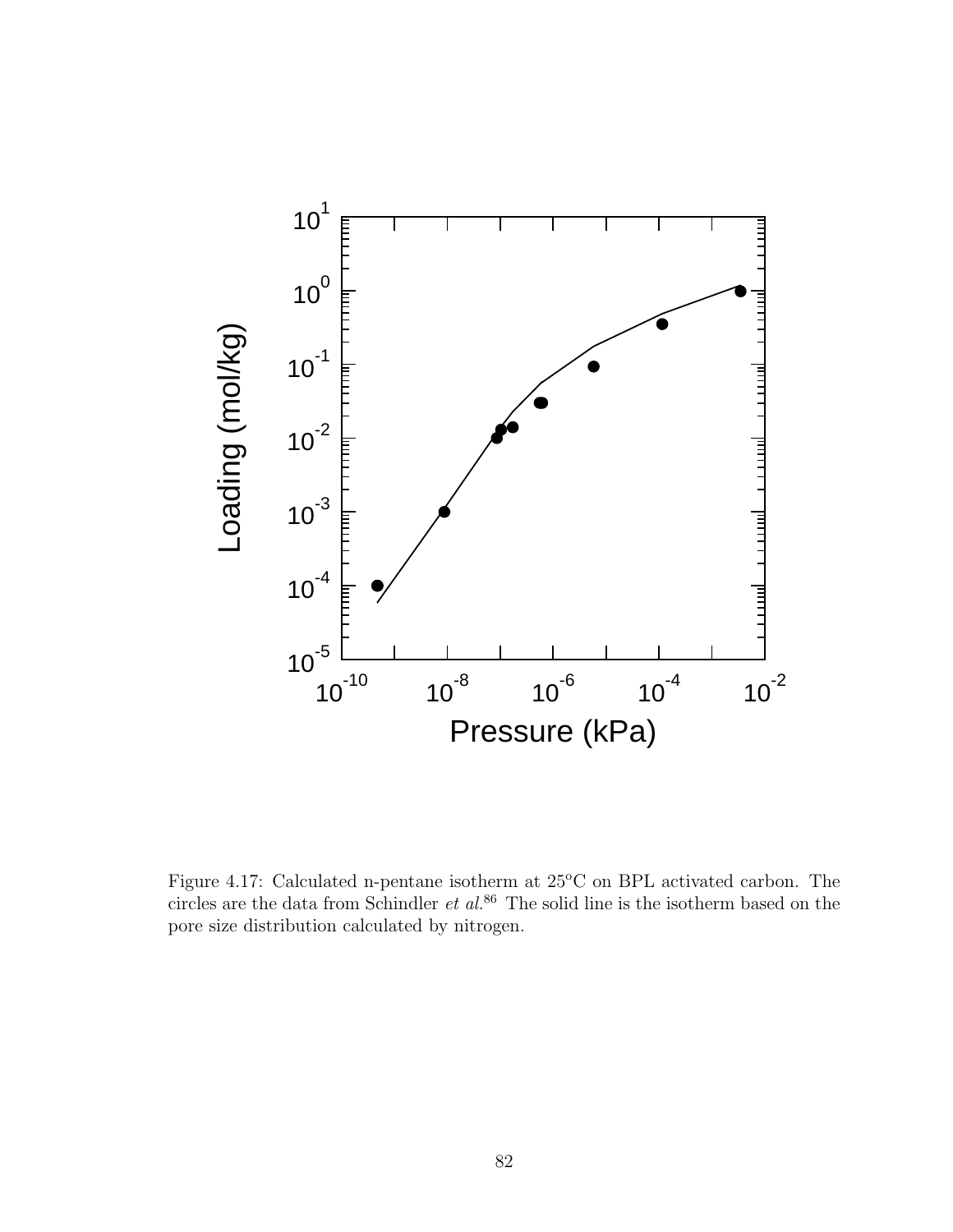#### 4.4 Conclusions

A model was developed that adds the SAFT equation of state to DFT. This was achieved by adding, for the first time, a first order attractive term where a meanfield was not assumed, and by the addition of a second order attractive term. This addition allows molecules to be treated as chain molecules, as opposed to just spherical molecules. The model shows agreement with published Monte Carlo simulation models for hard sphere chains of 3, 4, and 20 monomers near a hard wall. The model was also compared with a 3-mer with a square-well attractive potential near both a hard wall and an attractive wall.

The model was then used to determine the interaction parameters of nitrogen and n-pentane with a carbon wall. The calculated density profiles show the presence of the monolayer transition, pore condensation, and the freezing transition. When the pore size places the larger peaks closer than  $1 \sigma$  apart in the center of the pore, apparent layering interactions are created. These turn into minor peaks surrounding the major peak. The freezing transition has also been observed with the bases of the peaks narrowing and the heights of the peaks increasing.

The PSD was calculated for BPL activated carbon using a log normal distribution with three modes and measured data for nitrogen at 77 K. The nitrogen isotherm was described well using the pore size distribution.

Density profiles were then calculated for n-pentane. Pore condensation was observed in the smallest pores. An isotherm for n-pentane at  $25^{\circ}$ C on BPL activated carbon was calculated using the density profiles and the pore size distribution calculated from the nitrogen data. There is good agreement between the measured and predicted isotherms. However, the data points are for a mixture of nitrogen and npentane. This is believed to affect only the data in the mid range, out of the Henry's law region but before the n-pentane begins to dominate the adsorption space.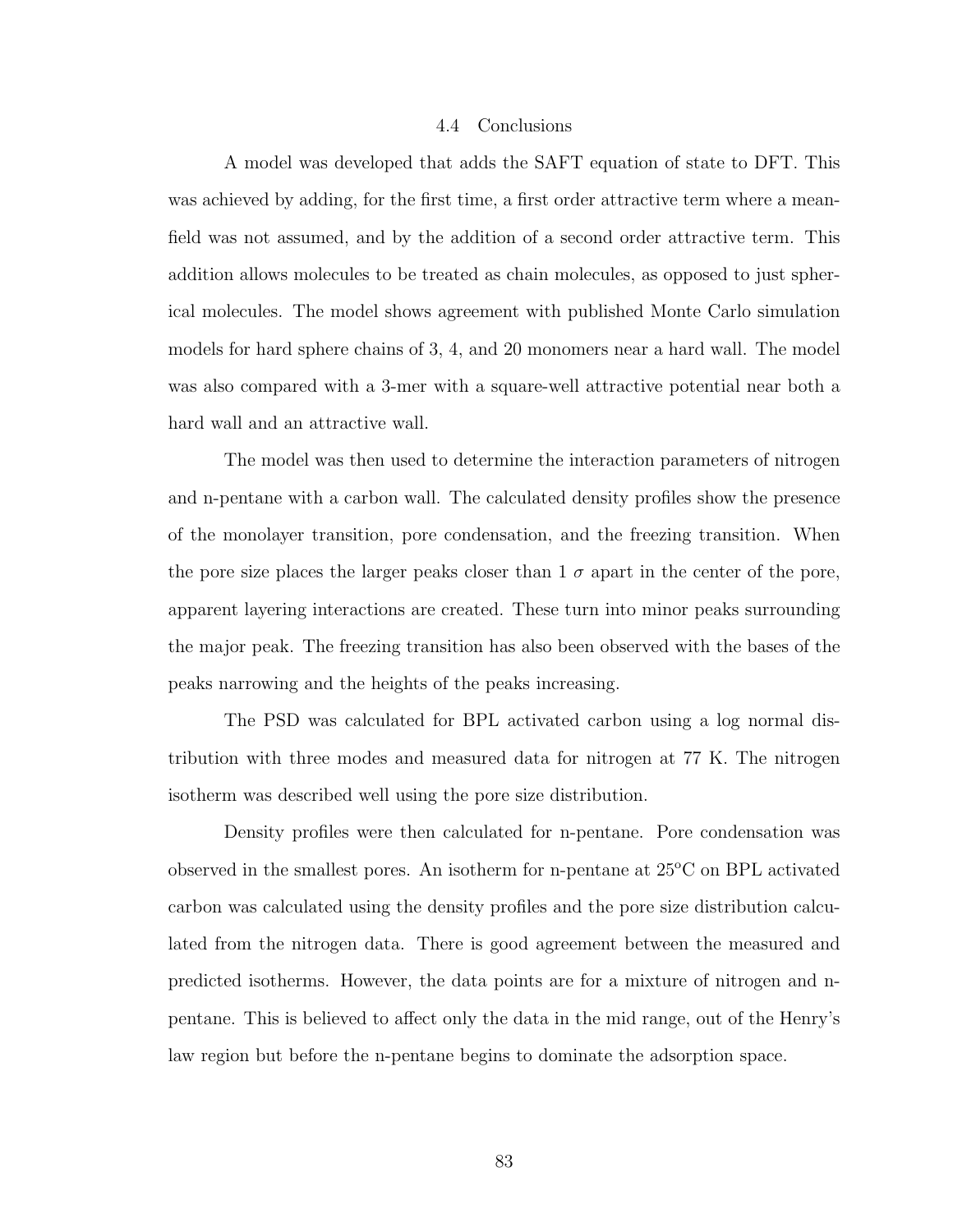#### References

- [1] G. J. Gloor, G. Jackson, F. J. Blas, E. M. Rio, and E. Miguel, J. Chem. Phys. 121, 12740 (2004).
- [2] G. J. Gloor, F. J. Blas, E. M. Rio, E. Miguel, and G. Jackson, Fluid Phase Equil. 194-197, 521 (2002).
- [3] P. Tarazona, Phys. Rev. A 31, 2672 (1985); 32, 3148 (1985).
- [4] P. Tarazona, U. Marini Bettolo Marconi; and R. Evans, Mol. Phys. 60, 573 (1987).
- [5] C. Lastoskie, K. E. Gubbins, and N. Quirke, J. Phys. Chem. 97, 4786 (1993).
- [6] C. Lastoskie, K. E. Gubbins, and N. Quirke, Langmuir 9, 2693 (1993).
- [7] R. J. Dombrowski, D. R. Hyduke, and C. M. Lastoskie, Langmuir 16, 5041  $(2000).$
- [8] D. L. Valladares, F. R. Reinoso, and G. Zgrablich, Carbon 36, 1491 (1998).
- [9] P. I. Ravikovitch, A. Vishnyakov, R. Russo, and A. V. Neimark, Langmuir 16, 2311 (2000).
- [10] M. El-Merraoui, M. Aoshima, and K. Kaneko, Langmuir 16, 4300 (2000).
- [11] P. I. Ravikovitch, A. Vishnyakov, and A. V. Neimark, Phys. Rev. E 64, 011602 (2001).
- [12] M. B. Sweatman, and N. Quirke, Langmuir 17, 5011 (2001).
- [13] S. K. Bhatia, Langmuir 18, 6845 (2002).
- [14] T. Ohba, D. Nicholson, and K. Kaneko, Langmuir 19, 5700 (2003).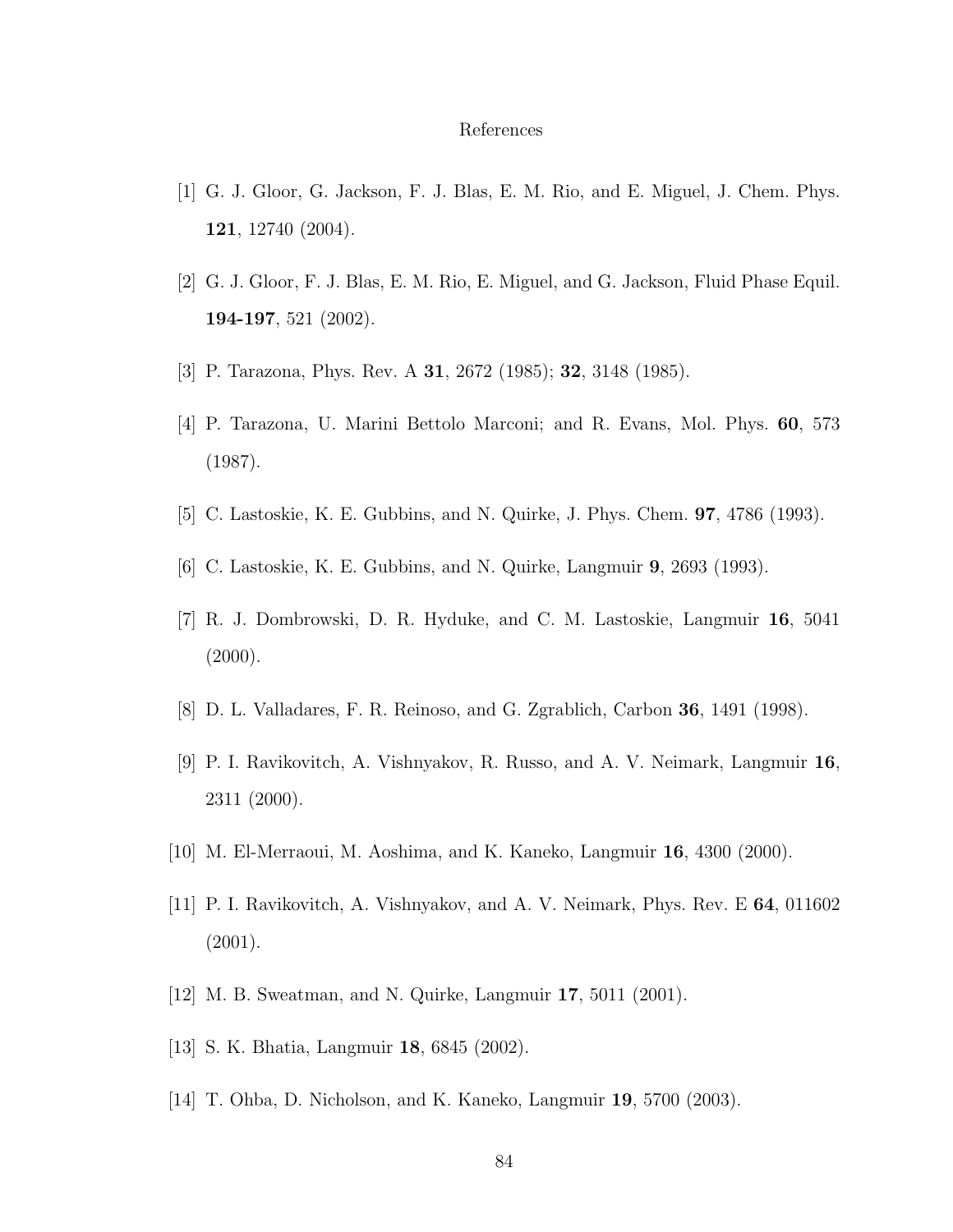- [15] Jagiello, J.; Thommes, M. Carbon 2004, 1227 .
- [16] T. X. Nguyen, and S. K. Bhatia, Langmuir 20, 3532 (2004).
- [17] E. A. Ustinov, and D. D. Do, Langmuir 20, 3791 (2004).
- [18] P. I. Ravikovitch, S. C. Ó Domhnaill, A. V. Neimark, F. Schüth, and K. K. Unger, Langmuir 11, 4765 (1005).
- [19] E. A. Ustinov, and D. D. Do, J. Chem. Phys. 120, 9769 (2004).
- [20] Y. Rosenfeld, Phys. Rev. Lett. 63, 980 (1989).
- [21] Y. Rosenfeld, M. Schmidt, H. Lowen, and P. Tarazona, Phys. Rev. E 55, 4245 (1997).
- [22] R. Roth, R. Evans, A. Lang, and G. Kahl, J. Phys: Condens. Matter 14, 12063 (2002).
- [23] P. Bryk, R. Roth, K. R. Mecke, and S. Dietrich, Phys. Rev. E, 68, 031602 (2003).
- [24] S. Figueroa-Gerstenmaier, F. J. Blas, J. B. Avalos, and L. F. Vega, J. Chem. Phys., 118, 830 (2003).
- [25] E. Kierlik, M. L. Rosinberg, Y. Fan, and P. A. Monson, J. Chem. Phys., 101, 10947 (1994).
- [26] A. Malijevsky, J. Chem. Phys., 126, 134710 (2007).
- [27] R. Evans,Fundamentals of Inhomogenous Fluids (Marcel Dekker, New Yoork, 1992).
- [28] M. S. Wertheim, J. Stat. Phys. 35, 19 (1984).
- [29] M. S. Wertheim, J. Stat. Phys. 35, 35 (1984).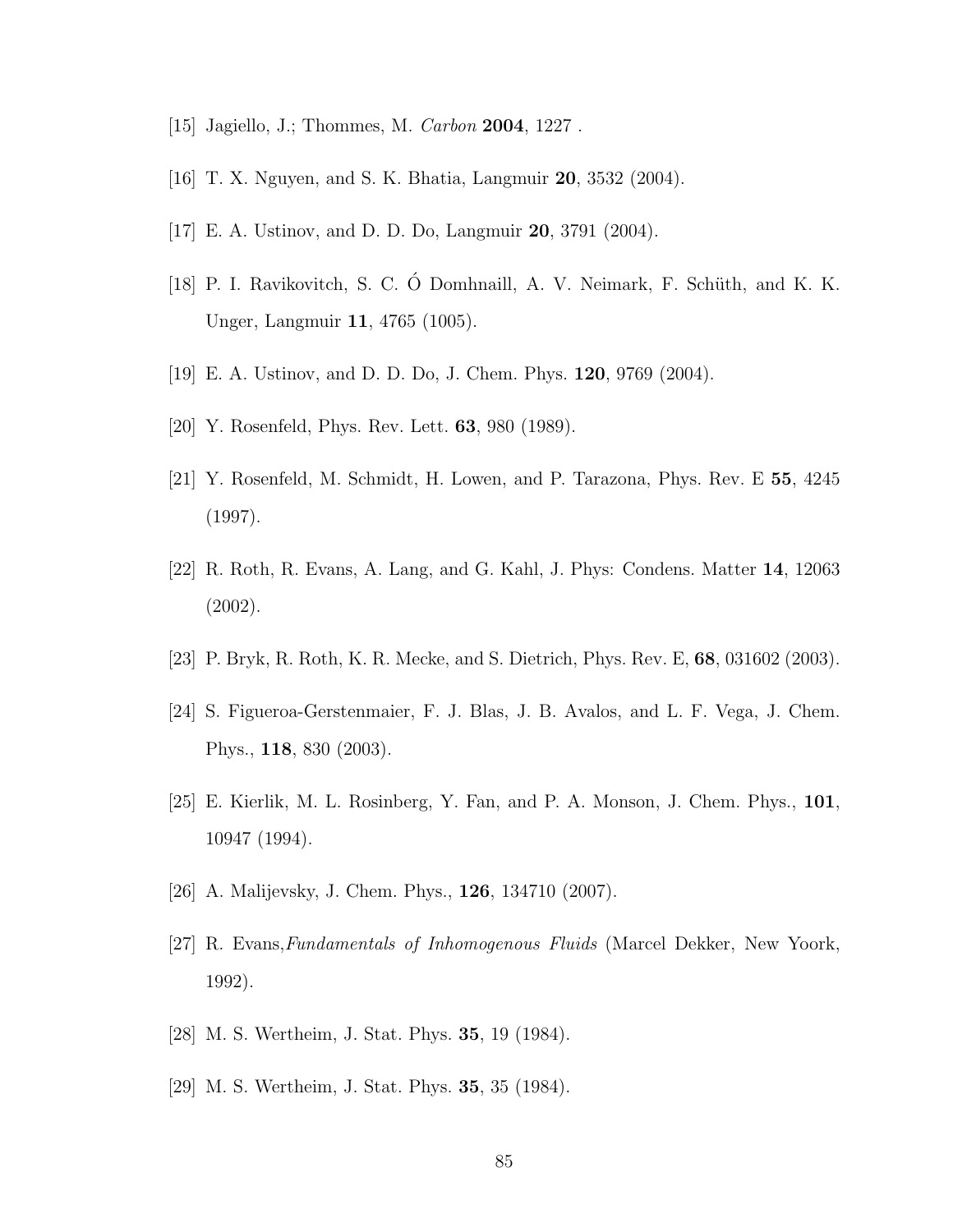- [30] M. S. Wertheim, J. Stat. Phys. 42, 459 (1986).
- [31] M. S. Wertheim, J. Stat. Phys. 42, 477 (1986).
- [32] E. A. Müller, K. E. Gubbins, Ind. Eng. Chem. Res. 40, 2193 (2001).
- [33] I. G. Economou, Ind. Eng. Chem. Res. 41, 953 (2002).
- [34] A. Gil-Villegas, A. Galindo, P. J. Whitehead, S. J. Mills, G. Jackson, and A. N. Burgess, J. Chem. Phys. 106, 4168 (1997).
- [35] C. McCabe, and G. Jackson, PCCP Phys. Chem. Chem. Phys. 1, 2057 (1999).
- [36] C. McCabe, A. Galindo, and M. N. Garcia-Lisbona, Ind. Eng. Chem. Res. 40, 3835 (2001).
- [37] C. McCabe, and S. B. Kiselev, Fluid Ph. Equil. 219, 3 (2004).
- [38] C. McCabe, and S. B. Kiselev, Ind. Eng. Chem. Res. 43, 2839 (2004).
- [39] C. McCabe, A. Galindo, A. Gil-Villegas, and G. Jackson, Int. J. Thermophys. 19, 1511 (1998).
- [40] C. McCabe, A. Gil-Villegas, and G. Jackson, J. Phys. Chem. B 102, 4183 (1998).
- [41] A. Galindo, L. J. Florusse, and C. J. Peters, Fluid Ph. Equil. 160, 123 (1999).
- [42] E. J. M. Filipe, E. de Azevedo, L. F. G. Martins, V. A. M. Soares, J. C. G. Calado, C. McCabe, and G. Jackson, J. Phys. Chem. B 104, 1315 (2000).
- [43] E. J. M. Filipe, L. F. G. Martins, J. C. G. Calado, C. McCabe, and G. Jackson, J. Phys. Chem. B 104, 1322 (2000).
- [44] L. M. B. Dias, E. J. M. Filipe, C. McCabe,and J. C. G. Calado, J. Phys. Chem. B 108, 7377 (2004).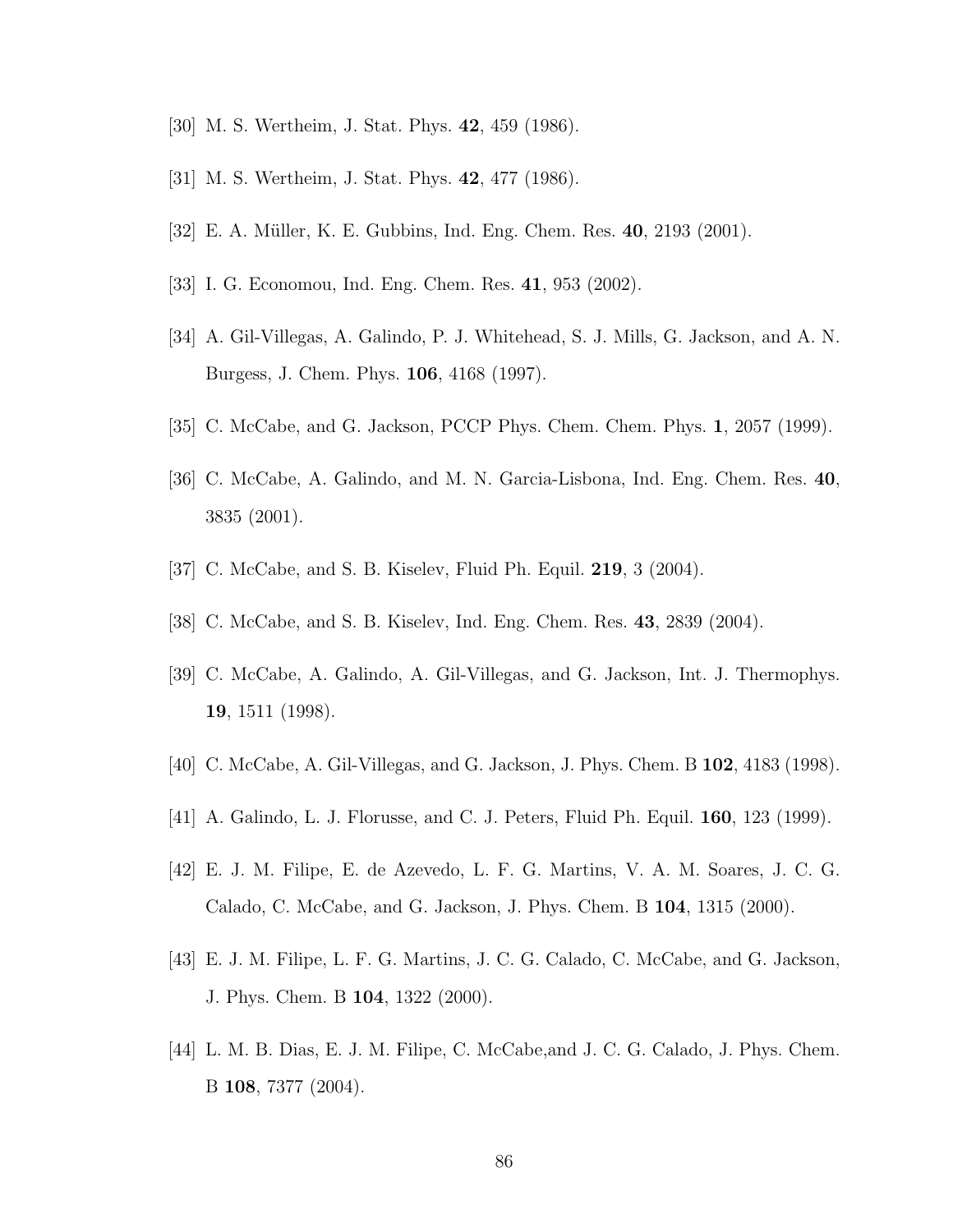- [45] L. X. Sun, H. G. Zhao, S. B. Kiselev, and C. McCabe, Fluid Ph. Equil. 228, 275 (2005).
- [46] L. X. Sun, H. G. Zhao, S. B. Kiselev, and C. McCabe, J. Phys. Chem. B 109, 9047 (2005).
- [47] H. Zhao, P. Morgado, C. McCabe, and A. Gil-Villegas, J. Phys. Chem. B 110, 24083 (2006).
- [48] L. X. Sun, H. G. Zhao, and C. McCabe, AIChE J. 53, 720 (2007).
- [49] C. McCabe, A. Galindo, A. Gil-Villegas, and G. Jackson, J. Phys. Chem. B 102, 8060 (1998).
- [50] P. Morgado, C. McCabe, and E. J. M. Filipe, Fluid Ph. Equil. 228, 389 (2005).
- [51] P. Morgado, H. Zhao, F. J. Blas, C. McCabe, L. P. N. Rebelo, and E. J. M. Filipe, J. Phys. Chem. B 111, 2856 (2007).
- [52] L. M. B. Dias, R. P. Bonifacio, E. J. M. Filipe, J. C. G. Calado, C. McCabe, and G. Jackson, Fluid Ph. Equil. 205, 163 (2003).
- [53] C. McCabe, A. Galinod, and P. T. Cummings,J. Chem. Phys. B 107, 12307 (2003).
- [54] A. Valtz, A. Chapoy, C. Coquelet, P. Paricaud, and D. Richon, Fluid Ph. Equil. 226, 333 (2004).
- [55] A. Galindo, A. Gil-Villegas, P. J. Whitehead, G. Jackson, and A. N. Burgess, J. Phys. Chem. B 102, 7632 (1998).
- [56] A. Galindo, and F. J. Blas, J. Phys. Chem. B 106, 4503 (2002).
- [57] C. M. Colina, G. Galindo, F, J. Blas, and K. E. Gubbins, Fluid Ph. Equil. 222, 77 (2004).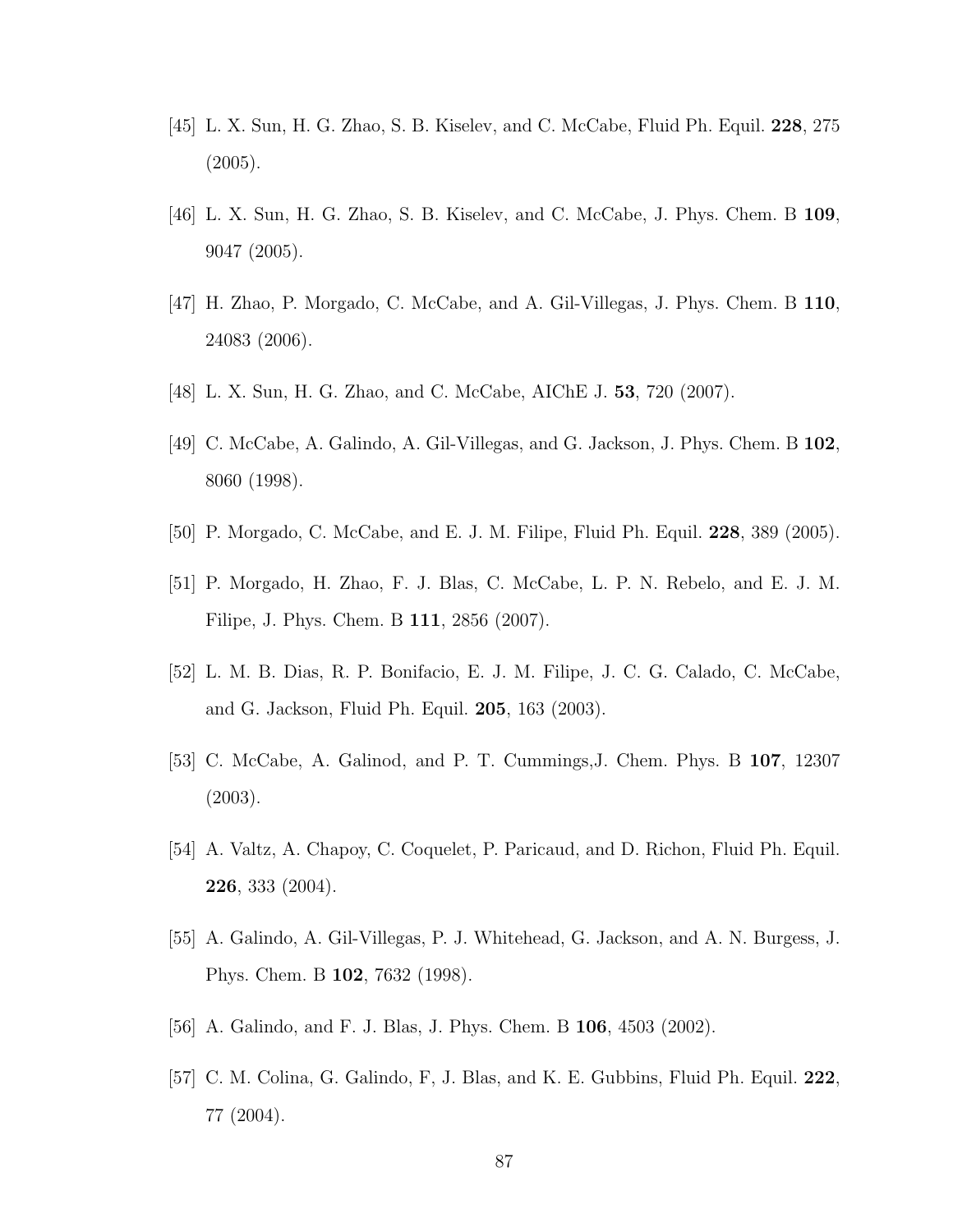- [58] C. M. Colina, and K. E. Gubbins, J. Phys. Chem. B 109, 2899 (2005).
- [59] D. Chandler, J. D. McCoy, and S. J. Singer, J. Chem. Phys. 85, 5971 (1986).
- [60] D. Chandler, J. D. McCoy, and S. J. Singer, J. Chem. Phys. 85, 5977 (1986).
- [61] J. D. McCoy, S. J. Singer, and D. Chandler, J. Chem. Phys. 87, 4853 (1987).
- [62] J. Forsman, and C. E. Woodward, J. Chem. Phys. 119, 1889 (2003).
- [63] A. Yethiraj, and C. E. Woodward, J. Chem. Phys. 102, 5499 (1995).
- [64] Z. C. Ye, J. Cai, H. L. Liu, and Y. Hu, J. Chem. Phys. 123, 194902 (2005).
- [65] Z. C. Ye, H. Y. Chen, H. L. Liu, Y. Hu, and J. W. Jiang, J. Chem. Phys. 126, 134903 (2007).
- [66] S. Tripathi, and W. G. Chapman, J. Chem. Phys. 122, 094506 (2005).
- [67] A. Dominik, S. Tripathi, and W. G. Chapman, Ind. Eng. Chem. Res. 45, 6785 (2006).
- [68] S. Jain, A. Dominik, and W. G. Chapman, J. Chem. Phys. 127, 244904 (2007).
- [69] Y. X. Yu, and J. Z. Wu, J. Chem. Phys. 116, 7094 (2002).
- [70] Y. X. Yu, and J. Z. Wu, J. Chem. Phys. 117, 2368 (2002).
- [71] Y. X. Yu, J. Z. Wu, Y. X. Xin, and G. H. Gao, J. Chem. Phys. 121, 1535 (2004).
- [72] J. Chang, and S. I. Sandler, Molecular Physics 81, 735 (1994).
- [73] L. Verlet, and J. J. Weis, Phys. Rev. A 5, 939 (1972).
- [74] B. H. Patel, H. Docherty, S. Varga, A. Galindo, and G. C. Maitland, Molecular Physics 103, 129 (2005).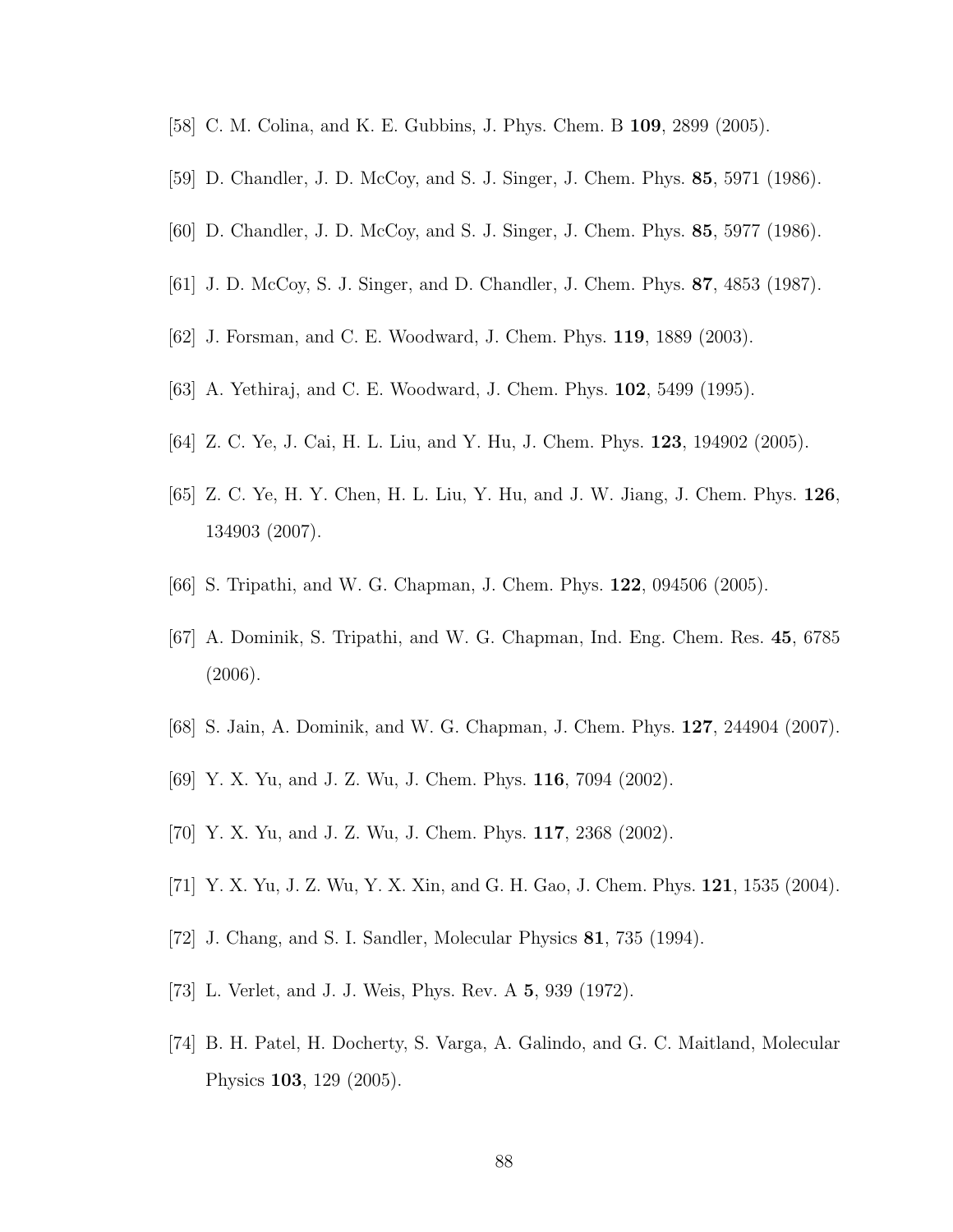- [75] B. J. Zhang, Chem. Phys. Lett. 296, 266 (1998).
- [76] B. J. Zhang, Fluid Phase Equil. 154, 1 (1999).
- [77] B. J. Zhang, Fluid Phase Equil. 180, 182 (2001).
- [78] Steele, W. A. Surf. Sci. **1973**, 36, 317.
- [79] E. Kierlik, M. L. Rosinberg, J. Chem. Phys. 100, 1716 (1994).
- [80] R. Dickman, C. K. Hall, J. Chem. Phys. 89, 3168 (1988).
- [81] A. Yethiraj, C. E. Woodward, J. Chem. Phys. 102, 5499 (1995).
- [82] M. Kruk, Z. Li, and M. Jaroniec, Langmuir 15, 1435 (1999).
- [83] B. P. Russell, and M. D. LeVan, Carbon 32, 845 (1994).
- [84] N. A. Seaton, J. P. R. B. Walton, and N. Quirke, Carbon 27, 853 (1989).
- [85] N. N. Avgul, and A. V. Kiselev.(1970) In. Chemistry and Physics of Carbon. P. Walker (Eds.) Vol. 6, M. Dekker, New York, pg 1-124.
- [86] B. J. Schindler, L. C. Buettner, and M. D. LeVan, Carbon, 46, 1285 (2008).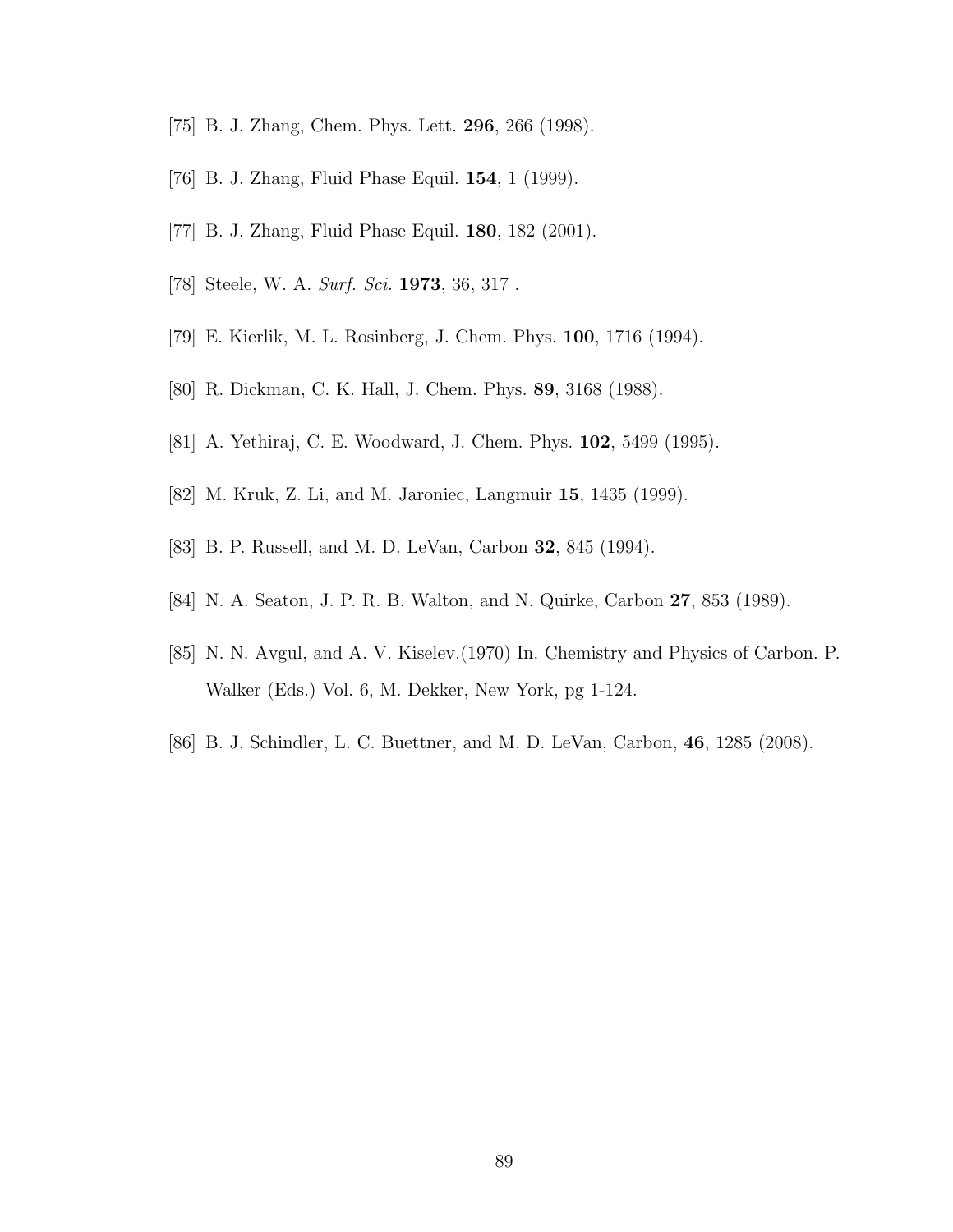#### CHAPTER V

## CONCLUSIONS AND RECOMMENDATIONS

The research in this dissertation is centered around three main themes. The first is the measurement of adsorption equilibrium data into the Henry's law region. The second area is the isosteric heat of adsorption calculated as a function of the pore width in the Henry's law region and determination of the pore width for which the isosteric heat is a maximum. Finally, the third area is in the modification of density functional theory to model chain fluids.

#### Chapter II

In this chapter, two new methods were used to prepare pre-equilibrated adsorption samples at known loadings down to loadings of 0.0001 mol kg<sup>-1</sup>. The samples were analyzed using a purge and trap method that allowed measurement into the Henry's law region. The adsorption data were compared with three known adsorption isotherms and how well they fit the data as it transitions into the Henry's law region. This is the first time that adsorption was measured into the Henry's law region for an adsorbate that is a liquid at room temperature. The conclusions for this chapter can be summarized as

- A new method for preparing samples at known loading from 1.0 down to 0.0001 mol kg<sup>−</sup><sup>1</sup> by liquid or gas injections was introduced.
- Isotherms for n-pentane on BPL activated carbon at temperatures from 0 to 175<sup>o</sup> were measured using a purge and trap method.
- The measured isotherms entered into the Henry's law region.
- The transition into the Henry's law region happened near a loading of 0.01 mol kg<sup>−</sup><sup>1</sup> for all temperatures.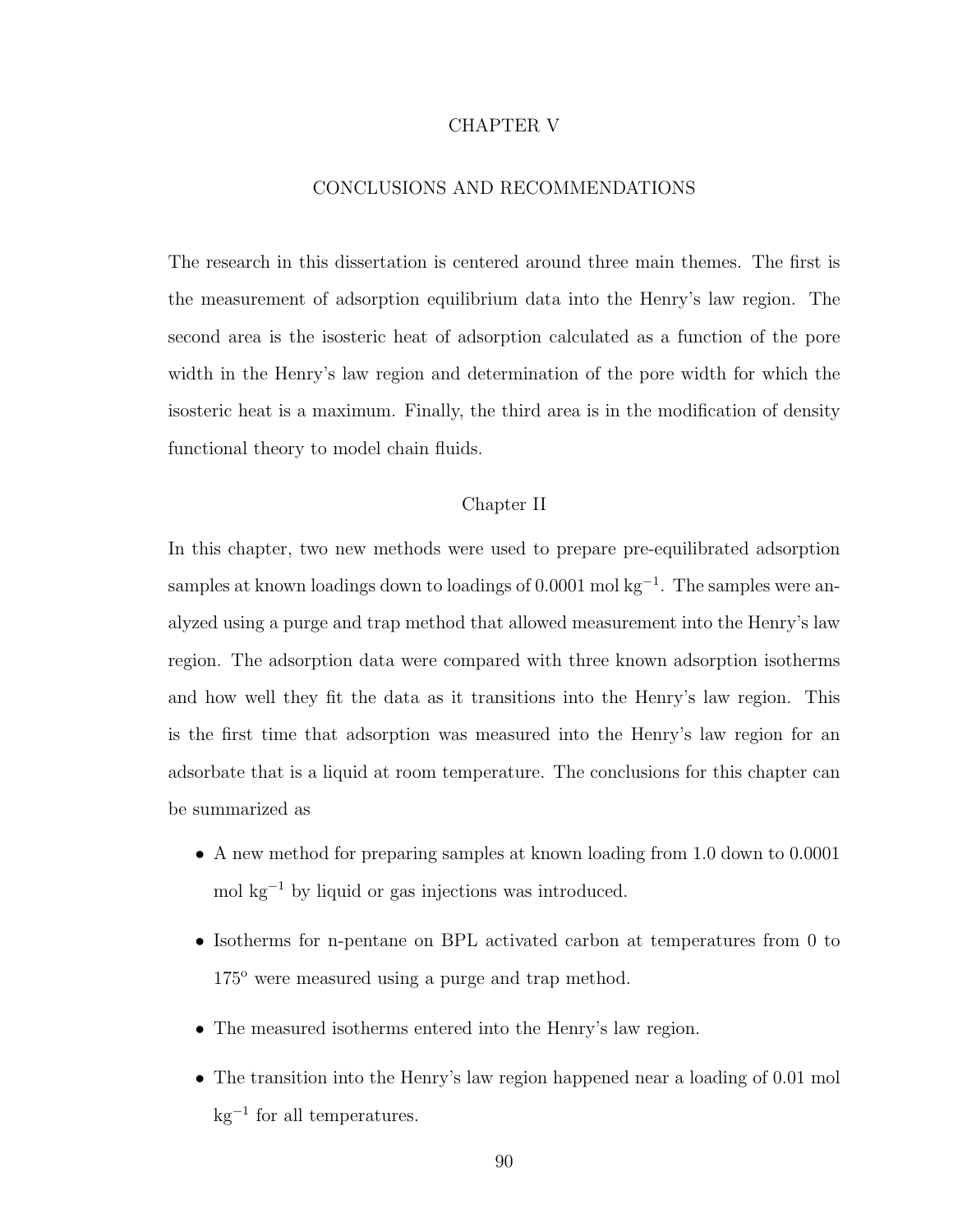- The DR equation and the Langmuir equation were shown not to describe the data well over its range.
- The Toth equation was shown to describe the data well over the range of pressure and temperature.
- The isosteric heat of adsorption was shown to increase with decreased loading, but levels off entering the Henry's law region.

## Chapter III

In this section the isosteric heat of adsorption was calculated as a function of pore width in the Henry's law region for parallel slit pores. The conclusions are

- The isosteric heat of adsorption was calculated as a function of the pore width.
- The theoretical maximum isosteric heat of adsorption is  $15 50\%$  higher than the values typically calculated from adsorption isotherms of materials with pore size distributions.
- The pore size of the maximum isosteric heat of adsorption is a strong function of the collision diameter and a weak function of the well depth potential. It occurs in a pore size only slightly larger than the collision diameter.
- Carbon materials with parallel slit pores used for adsorptive storage will not be suitable for hydrogen but could be acceptable for methane, if designed correctly.

### Chapter IV

This section examined the modification of density functional theory to model chain molecules in parallel slit pores. The statistical associating fluid theory equation of state was included to achieve this. We conclude the following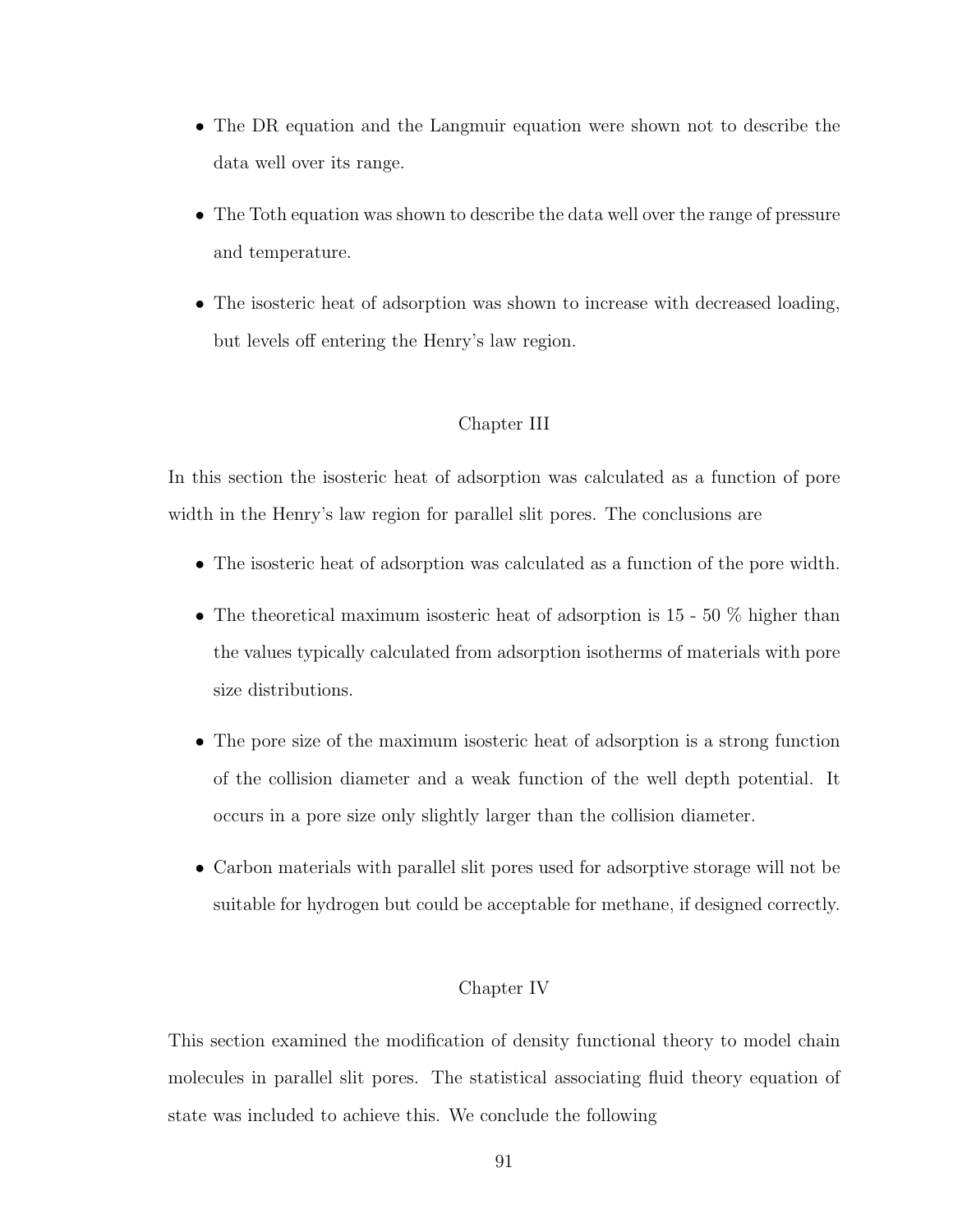- DFT was modified to include the ability to model chains with a first and second order attractive potential.
- The model was used to estimate parameters for nitrogen and n-pentane adsorption in carbon parallel slit pores.
- The monolayer transition was observed as a function of pore width, along with condensation and the freezing transition.
- To the best of our knowledge, the freezing transitions observed have the sharpest density profiles that have been found for adsorption in a slit pore.
- The nitrogen model was used to calculate a pore size distribution for BPL activated carbon.
- The calculated pore size distribution was used to calculated an isotherm for n-pentane.

## Recommended future work

There are many possibilities for this work to be extended in the future.

- The n-pentane isotherms can be measured with helium as a carrier gas, eliminating the effect of nitrogen. The pure n-pentane data, along with the data in this work can be used to explore how the ideal adsorbed solution theory works when one component is in the Henry's law region while the other is not.
- The experimental techniques developed for ultralow concentration adsorption equilibrium of n-pentane on BPL activated carbon can also be used in the study of other adsorbates and adsorbents and also for mixtures.
- The maximum value of the isosteric heat of adsorption can be calculated for different pore geometries, such as cylindrical.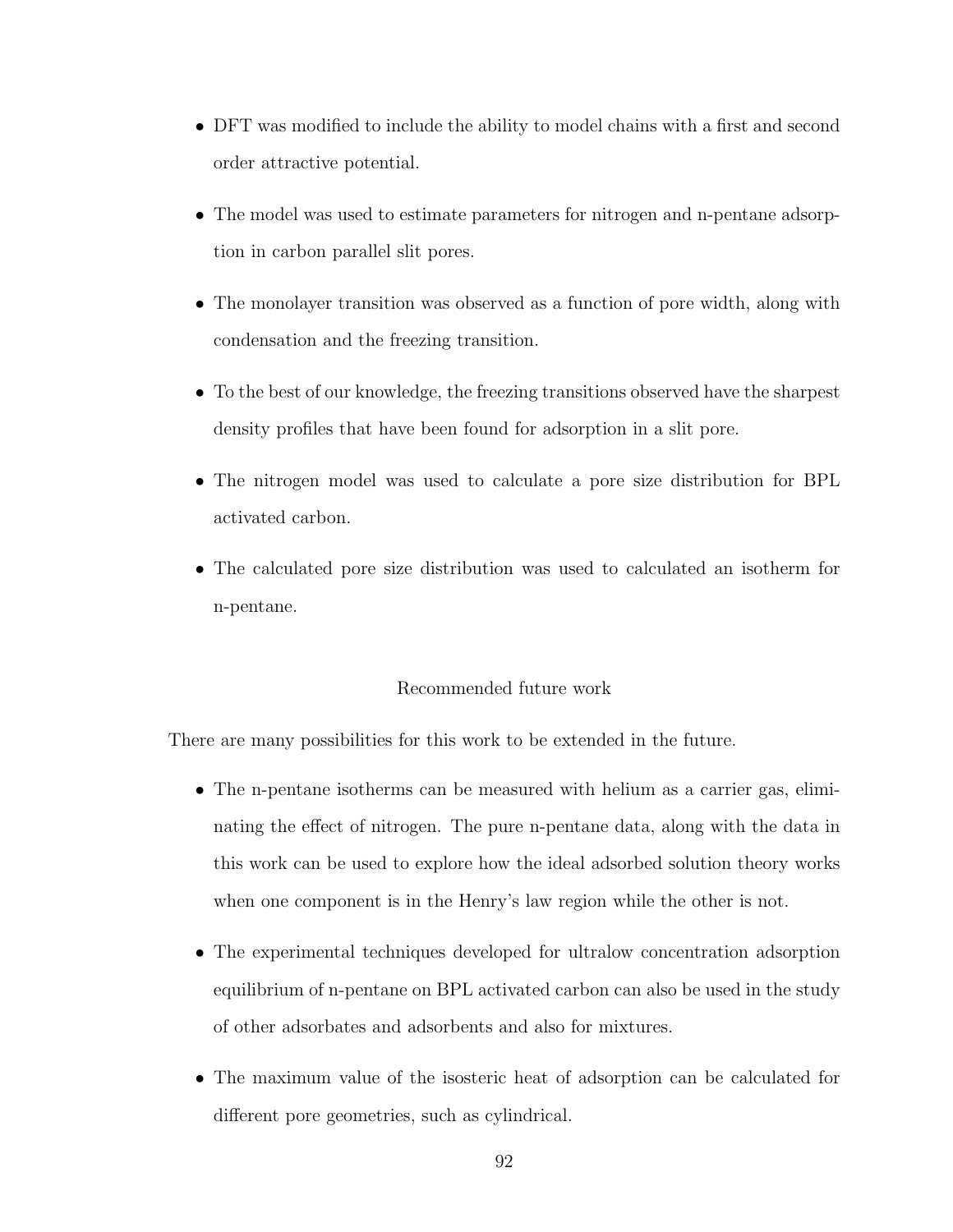$\bullet~$  Isotherms for different molecules can be calculated from density functional theory at higher pressures and loadings than those in this work.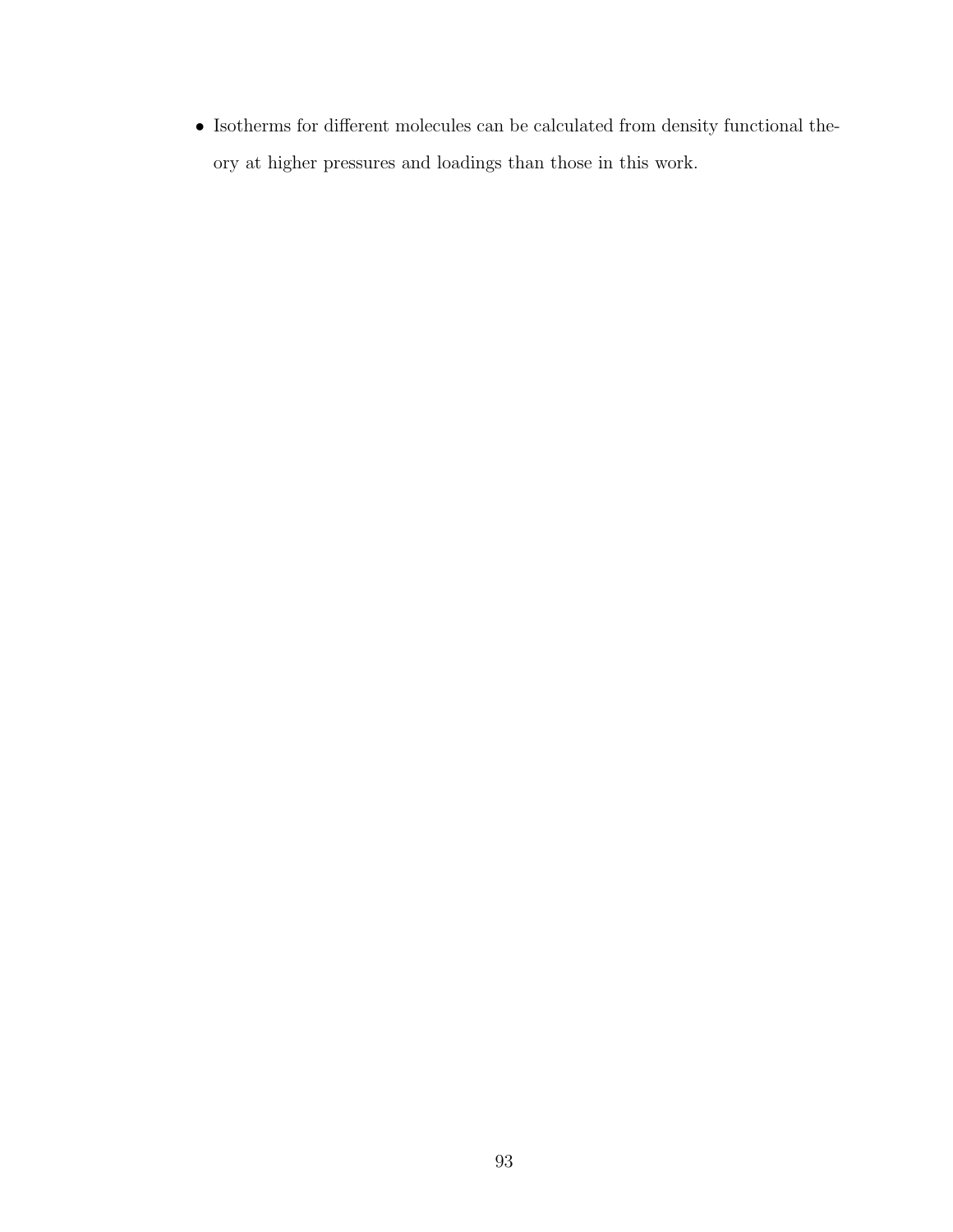#### APPENDIX A

## SAMPLE PREPARATION

#### A.1 Initial preparation work

The activated carbon was ground from a  $6 \times 16$  mesh to a  $40 \times 50$  mesh with a mortar and pestle and sieved to separate. A large amount of activated carbon was regenerated by placing it in an adsorption bed in an oven at  $200^{\circ}$ C. Helium gas was used as a carrier gas at a flow rate of  $0.5 \text{ L/min}$  for 8 hours. While the carbon was regenerating, a number was scratched on the bottom of the glass vial for identification purposes. The glass vial was then weighed empty and the weight was recorded. After the activated carbon was regenerated, approximately 2 grams were placed in the vial and weighed. The weight of the amount of carbon placed in the vial was calculated and recorded. For samples of  $0.01$  mol kg<sup>-1</sup> and above liquid injections were used. For samples with loadings 0.01 mol kg<sup>−</sup><sup>1</sup> or lower gas injections were used.

After the samples were prepared by the methods described in the following two sections, the ampules were leak checked by submersion in water. The samples were then strapped to a ferris wheel arrangement in an environmental chamber, heated to 150  $\degree$ C, and rotated end-over-end at 4 rpm for days to months to increase the mixing of the solid and gas phases as equilibrium was established.

#### A.2 Liquid Injection

This section is for the preparation of samples with loadings of 0.01 mol kg<sup>-1</sup> or greater. The glass ampule mentioned in the previous section, which contains 2 grams of regenerated carbon, was connected to the apparatus designed to prepare samples by liquid injection, see Fig. 2.1a. The sample was then heated to  $150^{\circ}$  and a vacuum was applied to the system for 8 hours, until the system reached a pressure of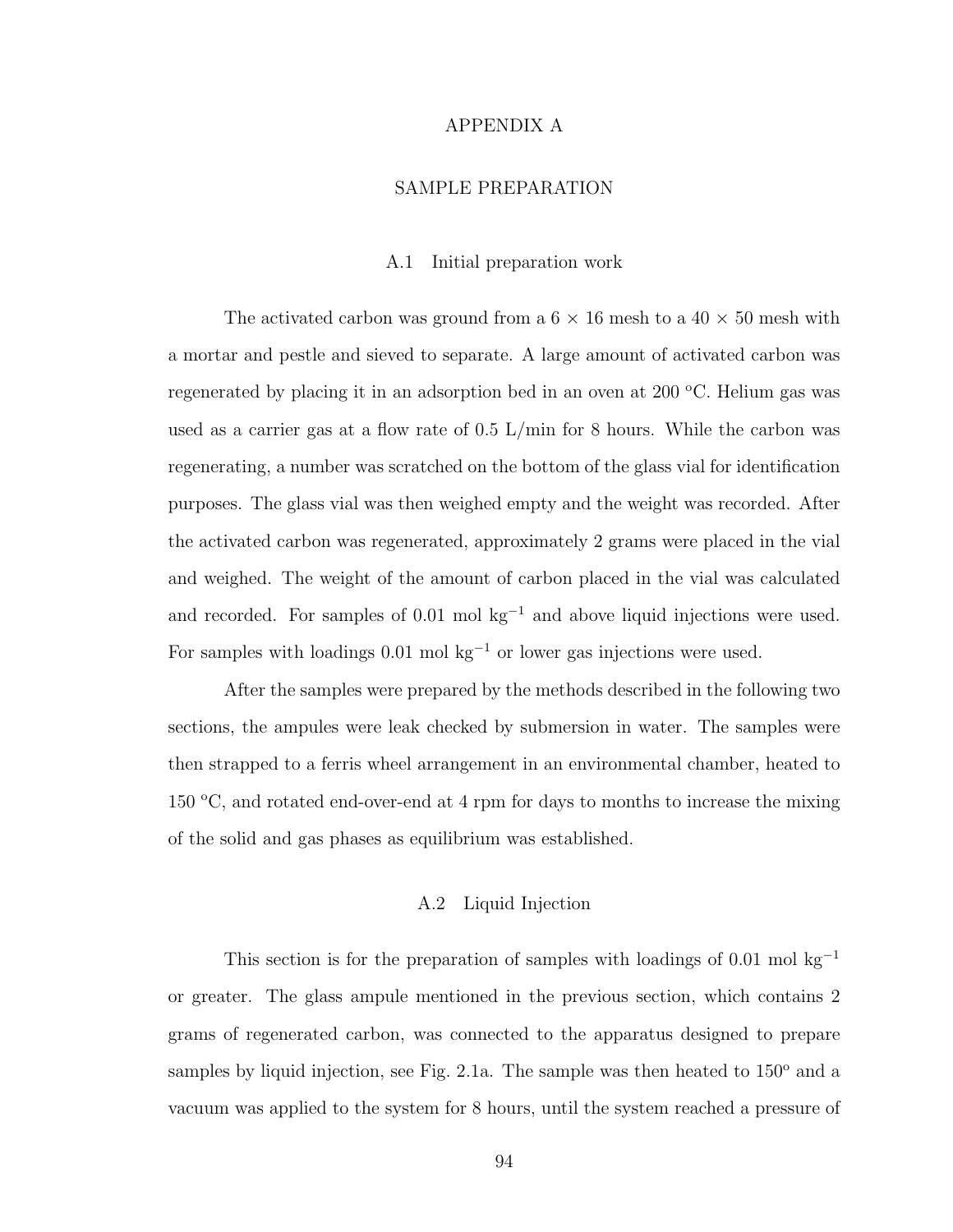0.05 mbar. The sample was removed from the heat, while maintaining a vacuum, and placed in an ice bath. A syringe was used to inject a known amount of n-pentane into the system. Before the syringe was used it was weighed and the system was removed from the vacuum. After the syringe was used it was weighed again to determine the weight of pentane injected into the system. The ampule was then sealed using a micro-torch and the entire sample was weighed to calculate the mass of carbon used.

#### A.3 Gas Injection

This section is for the preparation of samples with loadings of  $0.01 \text{ mol kg}^{-1}$ or lower. Instead of injecting a liquid with a syringe, a system was designed to inject a saturated vapor, thus allowing control of the amount injected into the system. This system was designed because of the inability to control the amount injected for amounts less then 1  $\mu$ L. The system used a temperature bath to control the temperature of a reservoir of pentane allowing us to control the concentration of the vapor phase by use of saturated vapor. The saturated vapor was injected into the system using a six-port valve and a sample loop. The temperature of the bath and the size of the sample loop were determined by the sample size and the desired loading.

The ampule with the regenerated activated carbon was connected to the apparatus shown in Fig. 2.1b. The sample was placed under vacuum and heated to  $150^{\circ}$ C for 8 hours, until the system reached a pressure of 0.05 mbar. The vacuum downstream of the six-port valve was used to evacuate the system of any impurities. Once the temperature bath was at the desired temperature and the measured pressure was the vapor pressure of the pentane, the ampule was removed from the heat and placed in an ice bath. The sample was removed from the vacuum and the valve was switched exposing the system to the vapor in the sample loop. The ampule was then sealed with a micro-torch and weighed to calculate the mass of activated carbon.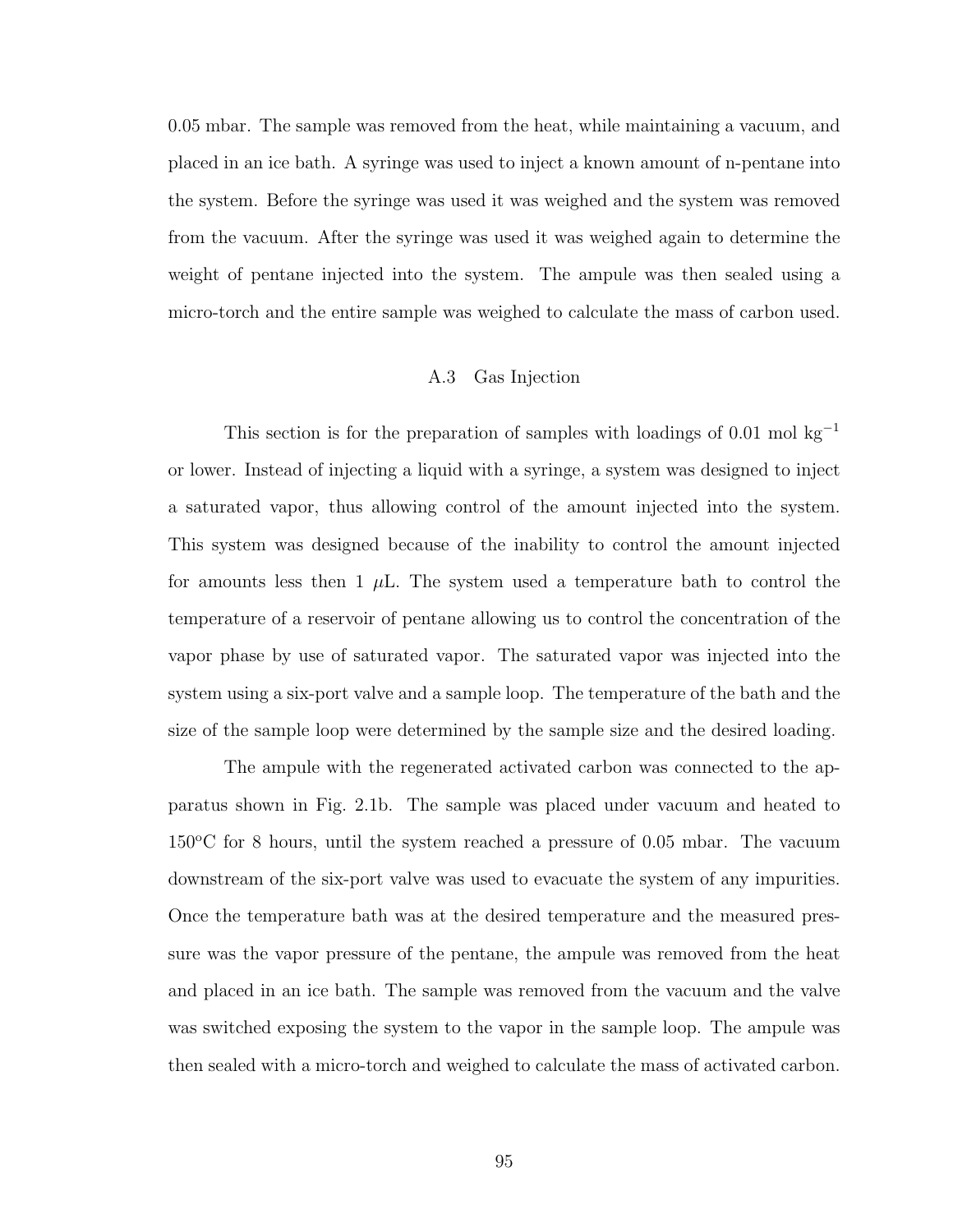#### APPENDIX B

## OPERATION PROCEDURE FOR THE DYNATHERM SYSTEM

The operating procedure for running the Dynatherm system through the Lab-VIEW program was important for measuring accurate data into the Henry's law region. Before starting, the program PCswitch needs to be set to "GConly" and the GC is on. The GC software program ChemStation is started. As the software is booting up, it asks about addons, click yes. In the Run Control menu for ChemStation, click on Sample Info option. Give the samples a name. To name the samples I used a format of MMDDYY#, where the  $#$  is the number of samples run that day; I started with A. Do not forget to reset the counter number to 1, this is the number of runs done on that sample; it will automatically increase after each run. On the Dynatherm set the value for Dry, Heat, Cool, Trap, and Recyle. Set Dry to zero minutes. The value of Heat was determined by experimentation to determine the time step that fully regenerates the sample tube, but the sample does not break through the focusing trap; it was set to four minutes. Set Cool to zero minutes. The value of Trap was determined by them same method as the value of Heat; it was set to four minutes. The value of Recycle determines the system recovery time if it is desired to run the system without the labview program.

The following procedure is how to set and use the LabVIEW program that controls the Dynatherm.

- 1. Open program LV7 0VaporPressure II mod3.vi
- 2. On front page
	- Hit the run button
	- GC Run time box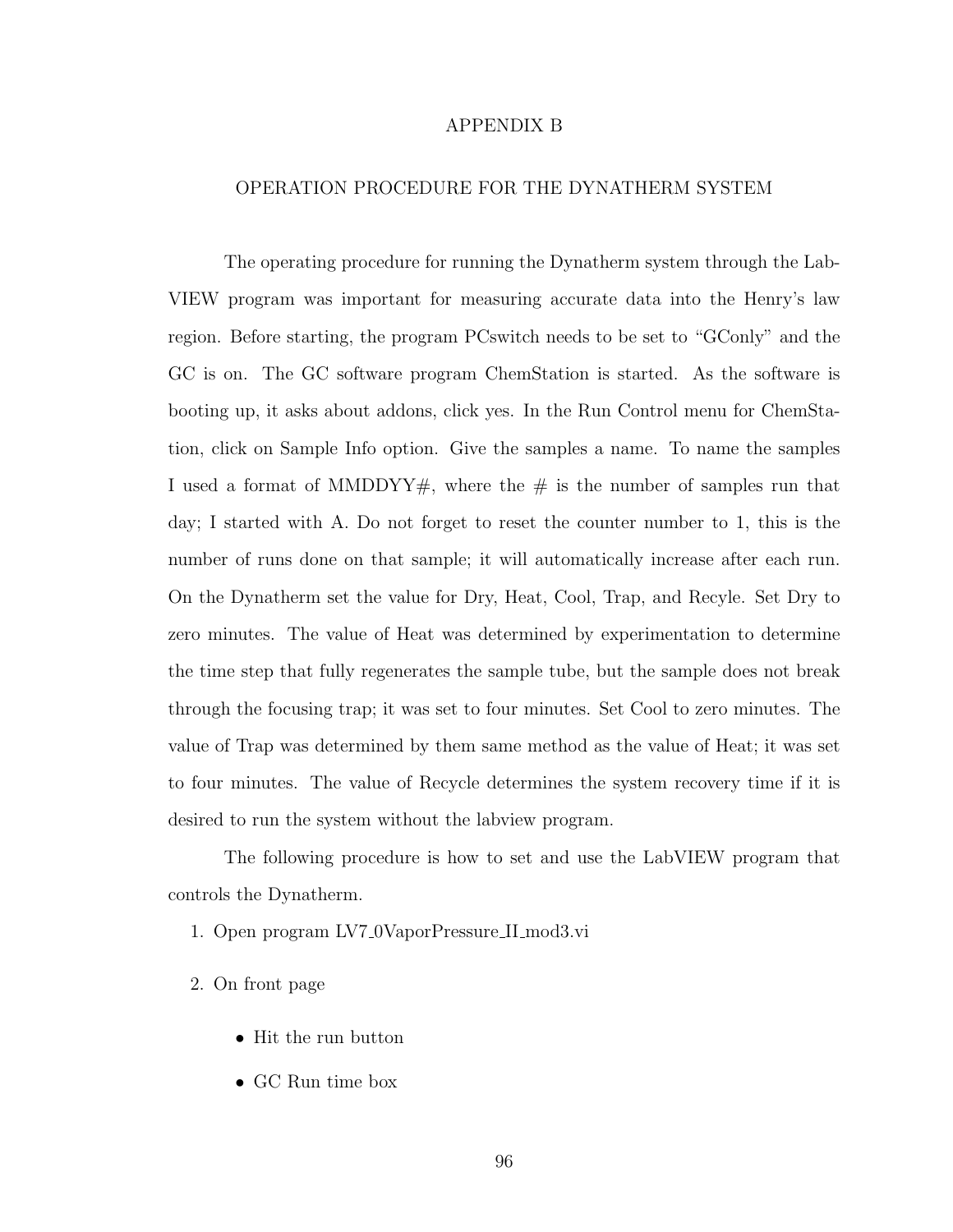$-$  Set the value to the length of the GC run. The value must be smaller than the total run time set in the method file.

- Dynatherm Runtime box
	- Sets the value the dynatherm runs. Is equal to the sum of external, Dry, Heat, and Cool.
- 3. Go to the Configure menu
	- (a) Click on Sampling
		- Make sure that the mode is set to continous
		- In the operate menu, click Apply now
		- In the file menu, click done
	- (b) Click on Experiments
		- Check the operator name, change if necessary
		- In the General section change to following if necessary
			- i. Chemical name
			- ii. Retention time
			- iii. Tol  $(+/-)$
		- In the Profiles section change
			- i. External Sample time. Set to the value that the dynatherm will be collecting sample.
			- ii. Cylcle time. This is equal to the total of the dynatherm run time (external+dry+heat+cool) plus the GC run time plus any time to let the system cool down
			- iii. The temp, MFC settings are for the report only, does not change anything
		- Click on the Write File button.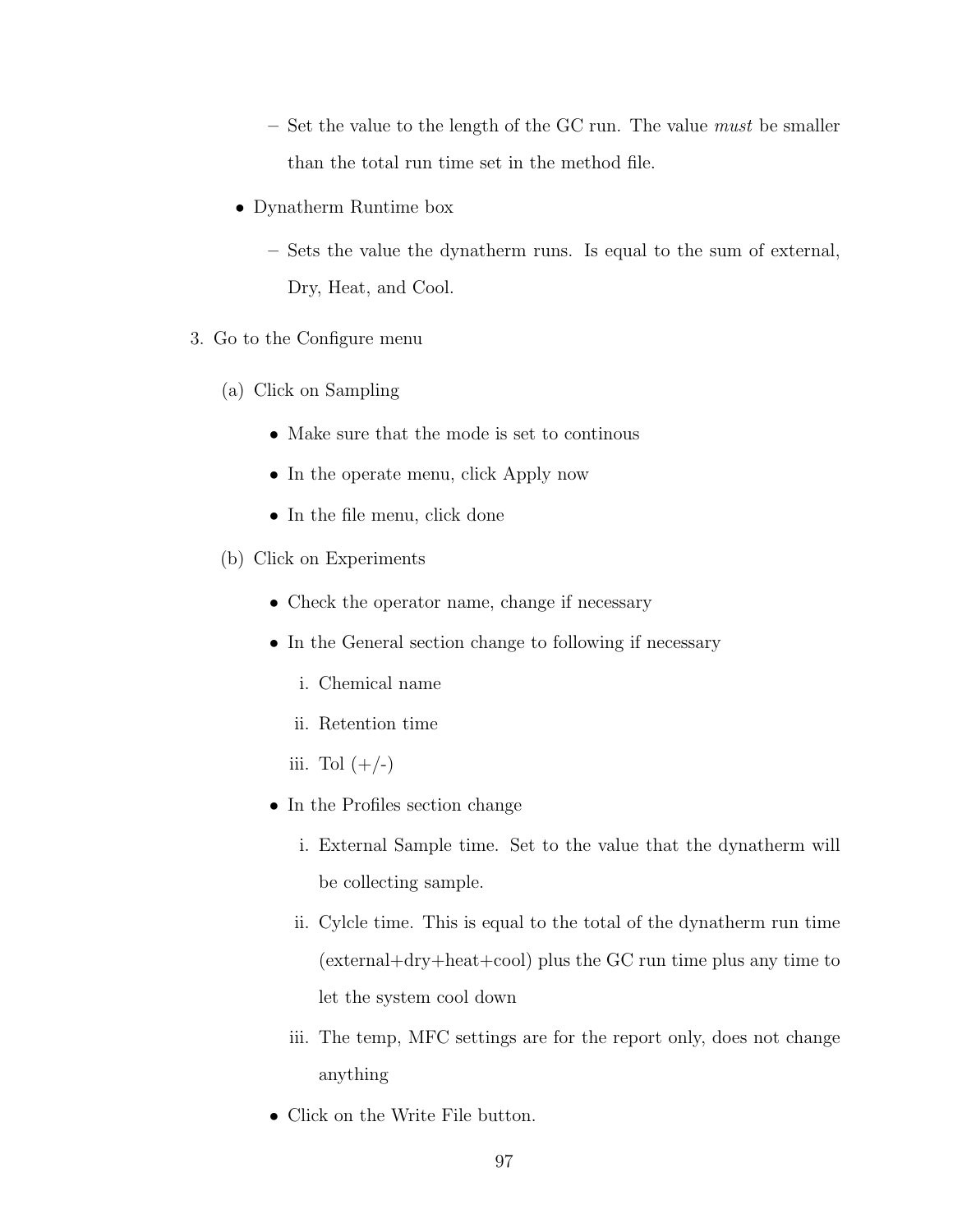- Name the file
- $-$  Use Dynatherm  $=$  yes
- $-$  Water bath present  $=$  no
- $-$  SCXI Present  $=$  no
- 4. In the operate menu click Run Now
- 5. When ready click start

To make permanent changes to the tables in the experiment section

- 1. Hit the stop button to stop the program
- 2. In the Browse menu go to the menu of This VI's sub VI's
	- Click on the VI "WriteSetUp\_Plot\_II.vi"
		- In the browse menu click on This VI's sub VI's
			- ∗ Click on the VI "SetUpGlobal Plot II.vi"
			- ∗ Make the changes in the tables as necessary
				- · To remove all entries from the table. Place cursor on the left side of the table. Right click and chose data operations and click on Empty Table
			- ∗ In the operate menu click on make current values default
			- ∗ In the file menu click on save
			- ∗ Close the vi
		- Close the vi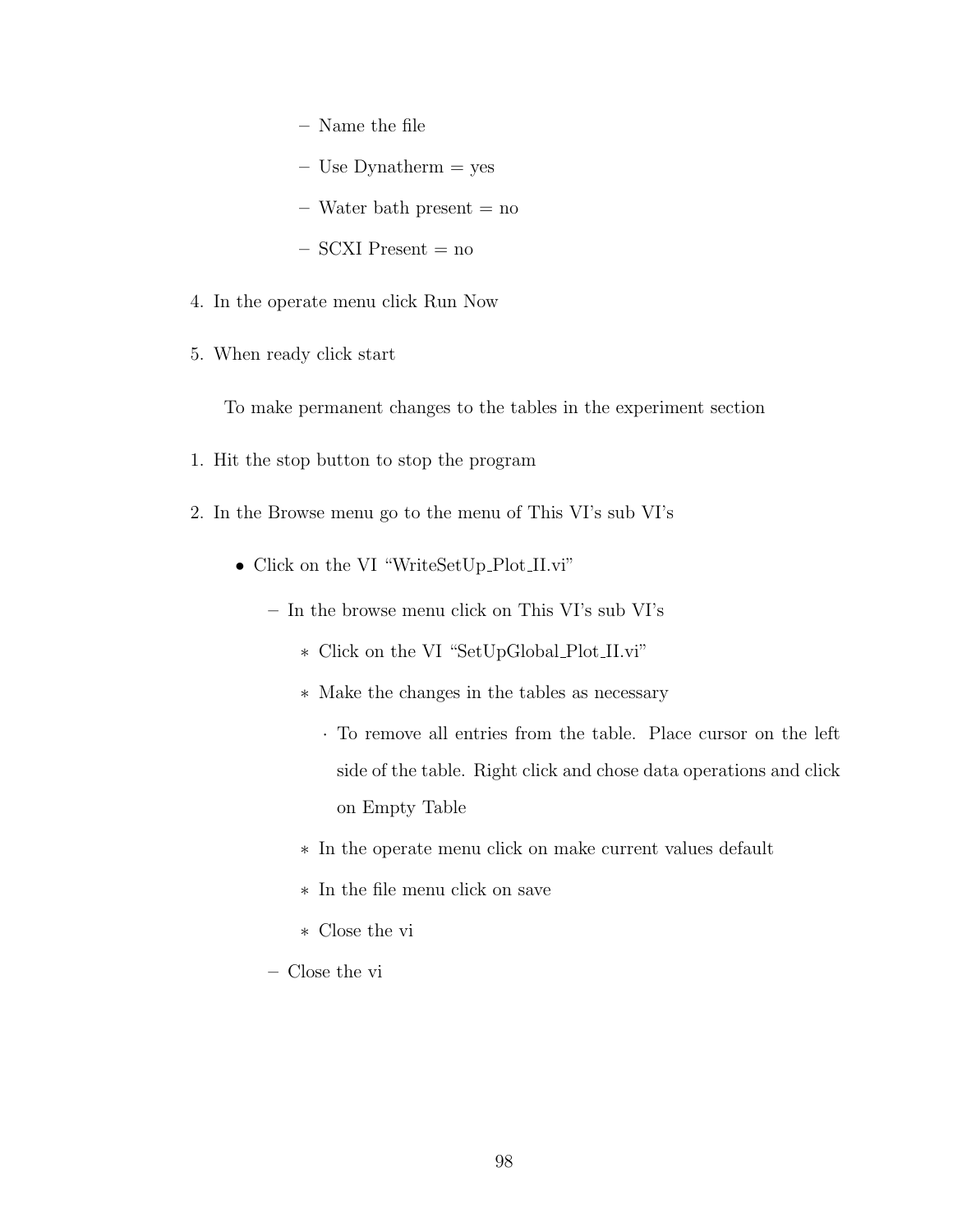## APPENDIX C

## EXPERIMENTAL SETTINGS

# Table C.1: HP 5890 Series II GC Settings

- Column Type: HP-VOC Capillary (75 m  $\times$  0.53mm  $\times \mu$ m)
- Method name PENTANE.M

 $\overline{\phantom{0}}$ 

Carrier Gas: Nitrogen: 10 cc/min

|                 | initial                         | Ramp Rate | Final                                  | Hold time |  |  |  |  |
|-----------------|---------------------------------|-----------|----------------------------------------|-----------|--|--|--|--|
|                 | temperature                     |           | $({\degree}C / {\rm min})$ Temperature | (min)     |  |  |  |  |
|                 | $\rm ^{\circ}C$                 |           | $\rm ^{\circ}C$                        |           |  |  |  |  |
| Oven Temp:      | 35                              | $\Omega$  | 35                                     | 4         |  |  |  |  |
|                 | 35                              | 70        | 100                                    | 5         |  |  |  |  |
|                 | 100                             | 50        | 195                                    | $\theta$  |  |  |  |  |
|                 | 195                             | $-70$     | 35                                     | $\theta$  |  |  |  |  |
|                 |                                 |           |                                        |           |  |  |  |  |
| Inlet Temp:     | 175 °C                          |           |                                        |           |  |  |  |  |
|                 |                                 |           |                                        |           |  |  |  |  |
| Detector A:     | Flame Ionization Detector (FID) |           |                                        |           |  |  |  |  |
|                 |                                 |           |                                        |           |  |  |  |  |
| Det A Temp:     | 250 °C                          |           |                                        |           |  |  |  |  |
|                 |                                 |           |                                        |           |  |  |  |  |
| Air Pressure:   | 36.3 PSI                        |           |                                        |           |  |  |  |  |
|                 |                                 |           |                                        |           |  |  |  |  |
| $H_2$ Pressure: | 19.0 PSI                        |           |                                        |           |  |  |  |  |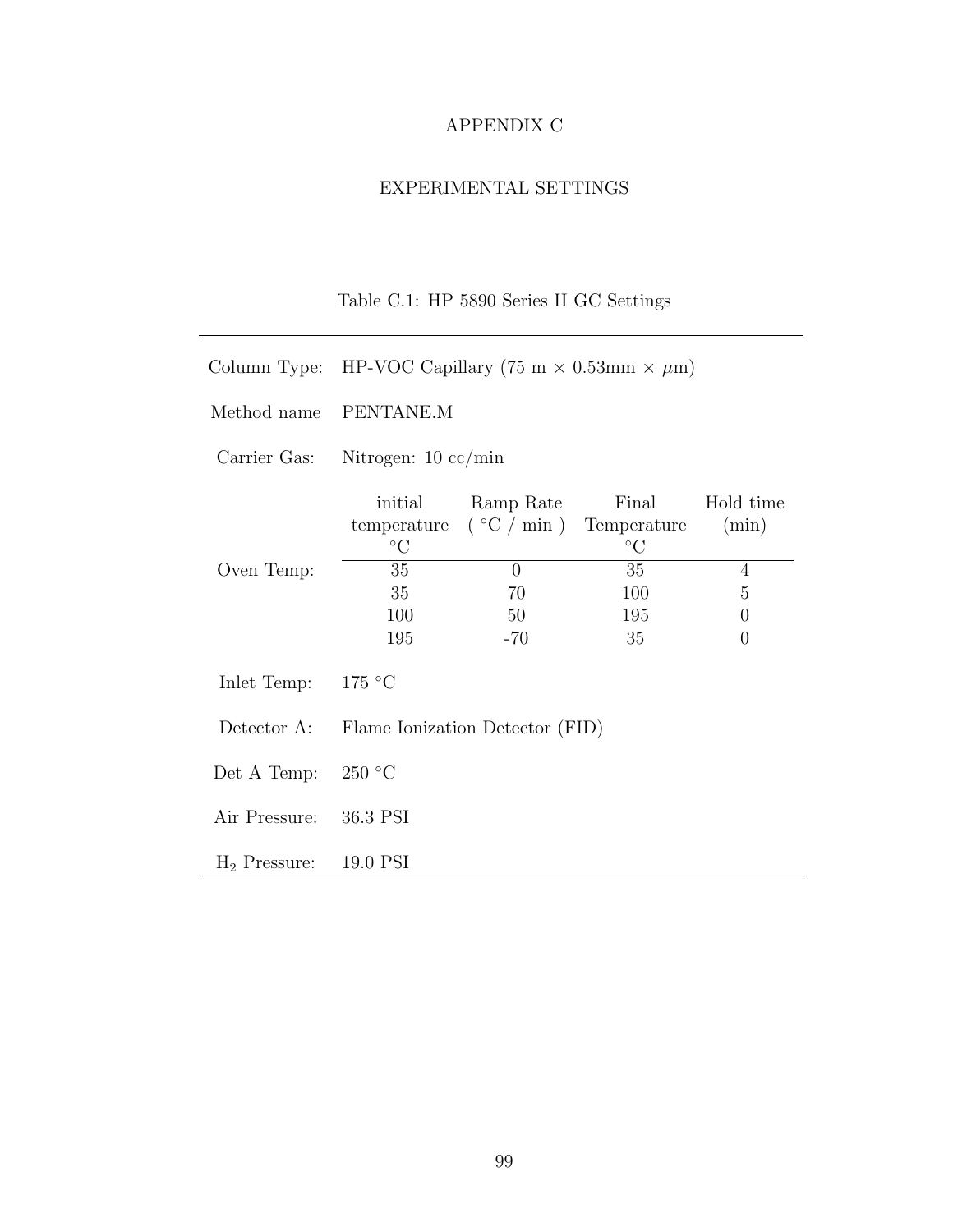| Temperature Settings $({}^{\circ}C)$ : | Valve<br>150<br>Tube<br>Desorb<br>- 310<br>Idle 25 | Transfer line<br>175<br>Trap<br>350<br>25                      |
|----------------------------------------|----------------------------------------------------|----------------------------------------------------------------|
| Time Settings (min) :                  | Ext<br>Heat<br>4<br>Trap<br>4                      | Dry<br>$\left( \right)$<br>Cool<br>$\left( \right)$<br>Recycle |

Table C.2: Dynatherm settings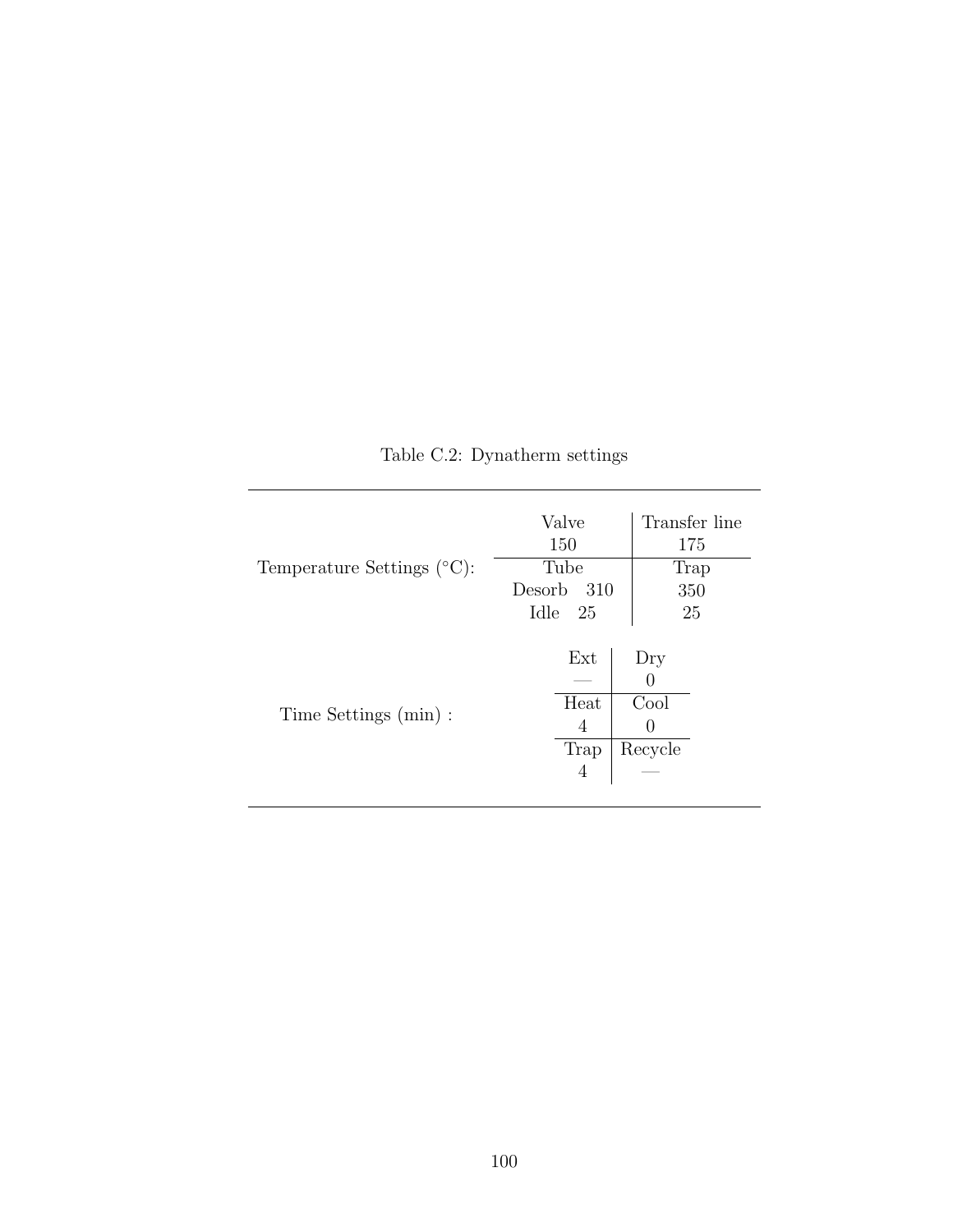#### APPENDIX D

# DENSITY FUNCTIONAL EQUATIONS

#### D.1 DFT

Density functional theory is based on a grand potential function

$$
\Omega[\rho(\mathbf{R})] = F + \int \rho(\mathbf{R}) [V_{ext}(\mathbf{R}) - \mu] d\mathbf{R}
$$
 (D.1)

where  $\rho_M(\mathbf{R})$  is the density profile of a chain molecule and  $\mathbf{R} \equiv (\mathbf{r}_1, \mathbf{r}_2, \cdots, \mathbf{r}_M)$  is the position vector. We are solving

$$
\frac{\delta\Omega[\rho(\mathbf{r})]}{\delta\rho(\mathbf{r})} = 0
$$
\n(D.2)

where  $\rho(\mathbf{r})$  is the segment density profile, and the Helmholtz free energy  $F$  is split up into the ideal part

$$
F_{id}[\rho(\mathbf{r})] = kT \int \rho(\mathbf{r}) \left[ \ln(\Lambda^3 \rho(\mathbf{r})) - 1 \right] d\mathbf{r}
$$
 (D.3)

and

$$
\frac{\delta F_{id}[\rho(\mathbf{r})]}{\delta \rho(\mathbf{r})} = kT \ln(\Lambda^3 \rho(\mathbf{r}))
$$
\n(D.4)

where  $\Lambda$  is the deBroglie wavelength, T is the temperature, and k is Boltzmann's constant. The hard sphere energy is

$$
F_{hs}[\rho(\mathbf{r})] = kT \int \Phi_{hs}[n_i(\mathbf{r})] d\mathbf{r}
$$
 (D.5)

and

$$
\frac{\delta F_{hs}[\rho(\mathbf{r})]}{\delta \rho(\mathbf{r})} = \int \sum_{i} \frac{\partial \Phi_{hs}}{\partial n_{i}(\mathbf{r})} \bigg|_{\mathbf{r}'} \frac{\delta n_{i}(\mathbf{r}')}{\delta \rho(\mathbf{r})} d\mathbf{r}' \tag{D.6}
$$

$$
\Phi_{hs}(\mathbf{r}) = \Phi_{hs1} + \Phi_{hs2} + \Phi_{hs3} \tag{D.7}
$$

$$
\Phi_{hs1} = -n_0 \ln(1 - n_3) \tag{D.8}
$$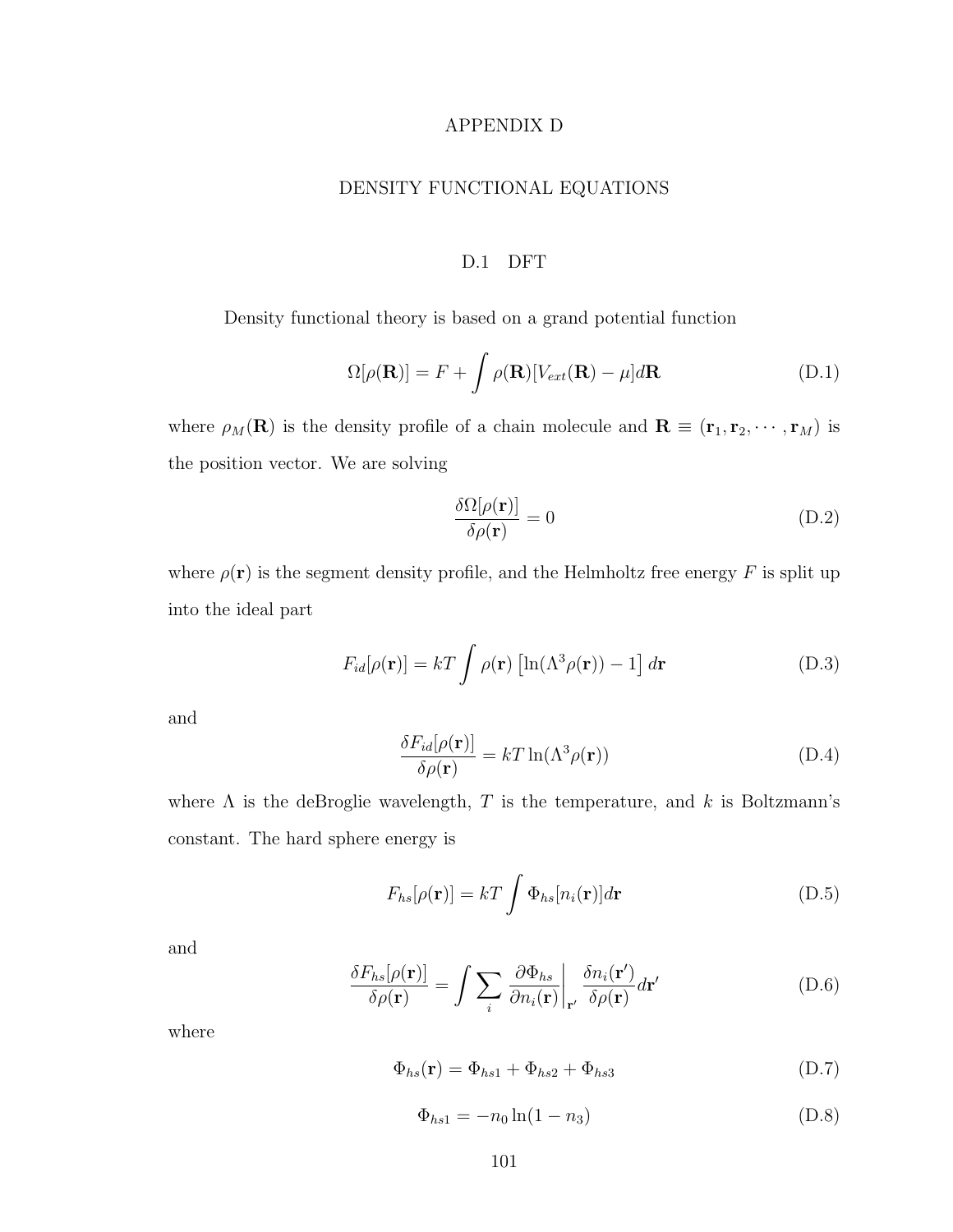$$
\Phi_{hs2} = \frac{n_1 n_2 - \mathbf{n}_{V1} \cdot \mathbf{n}_{V2}}{1 - n_3} \tag{D.9}
$$

$$
\Phi_{hs3} = \frac{(n_2^3 - 3n_2 \mathbf{n}_{V2} \cdot \mathbf{n}_{V2})(n_3 + (1 - n_3)^2 \ln(1 - n_3))}{36\pi n_3^2 (1 - n_3)^2}
$$
(D.10)

$$
n_i(\mathbf{r}) = \int \rho(\mathbf{r}') \omega_i(\mathbf{r} - \mathbf{r}') d\mathbf{r}'
$$
 (D.11)

$$
i = 0, 1, 2, 3, V1, V2
$$

$$
\omega_3(r) = \Theta(R - r) \tag{D.12}
$$

$$
\omega_2(r) = |\nabla \Theta(R - r)| = \delta(R - r) \tag{D.13}
$$

$$
\omega_1(r) = \frac{\omega_2(r)}{4\pi R} \tag{D.14}
$$

$$
\omega_0(r) = \frac{\omega_2(r)}{4\pi R^2} \tag{D.15}
$$

$$
\omega_{V2}(\mathbf{r}) = \nabla \Theta(R - r) = \frac{\mathbf{r}}{r} \delta(R - r)
$$
 (D.16)

$$
\omega_{V1}(\mathbf{r}) = \frac{\omega_{V2}(\mathbf{r})}{4\pi R} \tag{D.17}
$$

$$
n_3(z) = \pi \int_{z-R}^{z+R} \rho(z') [R^2 - (z'-z)^2] dz' \tag{D.18}
$$

$$
n_2(z) = 2\pi R \int_{z-R}^{z+R} \rho(z')dz' \tag{D.19}
$$

$$
\mathbf{n}_{V2}(z) = \left(-2\pi \int_{z-R}^{z+R} \rho(z')(z'-z)dz'\right)\hat{\mathbf{z}} \equiv n_{V2}\hat{\mathbf{z}}
$$
(D.20)

$$
\frac{\partial \Phi_{hs}}{\partial n_0} = -\ln(1 - n_3) \tag{D.21}
$$

$$
\frac{\partial \Phi_{hs}}{\partial n_1} = \frac{n_2}{1 - n_3} \tag{D.22}
$$

$$
\frac{\partial \Phi_{hs}}{\partial n_2} = \frac{n_1}{1 - n_3} + \frac{(n_2^2 - \mathbf{n}_{V2} \cdot \mathbf{n}_{V2})(n_3 + (1 - n_3)^2 \ln(1 - n_3))}{12\pi n_3^2 (1 - n_3)^2}
$$
(D.23)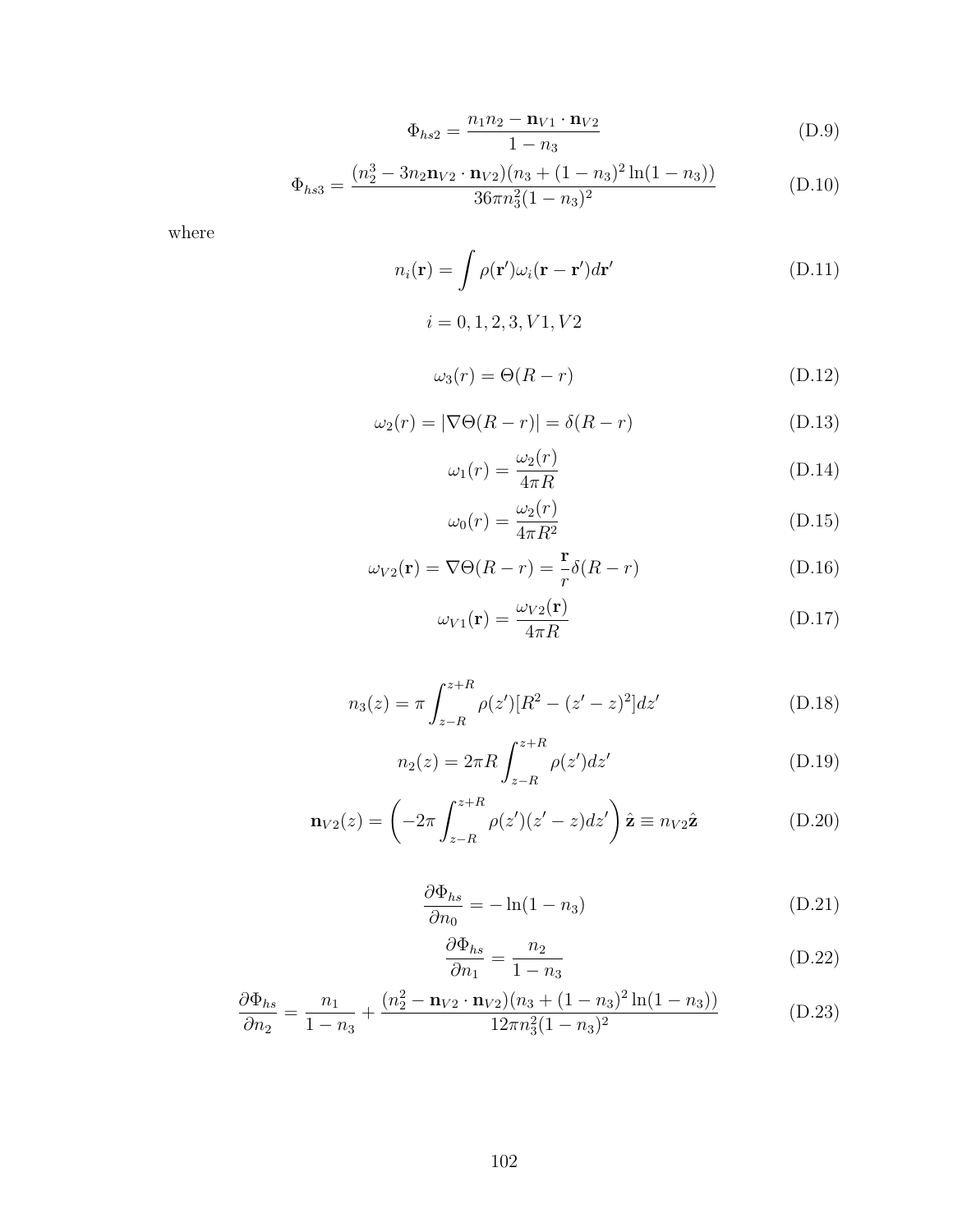$$
\frac{\partial \Phi_{hs}}{\partial n_3} = \frac{n_0}{1 - n_3} + \frac{n_1 n_2 - \mathbf{n}_{V1} \cdot \mathbf{n}_{V2}}{(1 - n_3)^2} \n+ \frac{(n_2^3 - 3n_2 \mathbf{n}_{V2} \cdot \mathbf{n}_{V2})(n_3 - 2(1 - n_3) \ln(1 - n_3))}{36 \pi n_3^2 (1 - n_3)^2} \n- \frac{(n_2^3 - 3n_2 \mathbf{n}_{V2} \cdot \mathbf{n}_{V2})(n_3 + (1 - n_3)^2 \ln(1 - n_3))}{18 \pi n_3^3 (1 - n_3)^2} \n+ \frac{(n_2^3 - 3n_2 \mathbf{n}_{V2} \cdot \mathbf{n}_{V2})(n_3 + (1 - n_3)^2 \ln(1 - n_3))}{18 \pi n_3^2 (1 - n_3)^3}
$$
\n(D.24)

$$
\frac{\partial \Phi_{hs}}{\partial n_{V1}} = -\frac{n_{V2}}{1 - n_3} \tag{D.25}
$$

$$
\frac{\partial \Phi_{hs}}{\partial n_{V2}} = -\frac{n_{V1}}{1 - n_3} - \frac{n_2 n_{V2} (n_3 + (1 - n_3) \ln(1 - n_3))}{6 \pi n_3^2 (1 - n_3)^2}
$$
(D.26)

$$
\int \frac{\partial \Phi_{hs}}{\partial n_3} \omega_3(\mathbf{r} - \mathbf{r}') d\mathbf{r}' = \pi \int_{z-R}^{z+R} \frac{\partial \Phi}{\partial n_3} \bigg|_{z'} [R^2 - (z'-z)^2] dz' \tag{D.27}
$$

$$
\int \frac{\partial \Phi_{hs}}{\partial n_2} \omega_2(\mathbf{r} - \mathbf{r}') d\mathbf{r}' = 2\pi R \int_{z-R}^{z+R} \frac{\partial \Phi}{\partial n_2} \bigg|_{z'} dz' \tag{D.28}
$$

$$
\int \frac{\partial \Phi_{hs}}{\partial n_{V2}} \omega_{V2}(\mathbf{r} - \mathbf{r}') d\mathbf{r}' = 2\pi \int_{z-R}^{z+R} \frac{\partial \Phi}{\partial n_{V2}} \bigg|_{z'} (z'-z) dz' \tag{D.29}
$$

the chain energy is

$$
F_{chain}[\rho(\mathbf{r})] = kT \int \Phi_{chain}[n_{\alpha}(\mathbf{r})]d\mathbf{r}
$$
 (D.30)

and

$$
\frac{\delta F_{chain}[\rho(\mathbf{r})]}{\delta \rho(\mathbf{r})} = \int \sum_{i} \frac{\partial \Phi_{chain}}{\partial n_{i}(\mathbf{r})} \bigg|_{\mathbf{r}'} \frac{\delta n_{i}(\mathbf{r}')}{\delta \rho(\mathbf{r})} d\mathbf{r}'
$$
(D.31)

$$
\Phi_{chain}(n_{\alpha}) = \frac{1 - M}{M} n_0 \zeta \ln y_{hs} \tag{D.32}
$$

$$
\frac{\partial \Phi_{chain}}{\partial n_0} = \frac{1 - M}{M} \zeta \ln y_{hs} \tag{D.33}
$$

$$
\frac{\partial \Phi_{chain}}{\partial n_2} = \frac{1 - M}{M} n_0 \left( \frac{\partial \zeta}{\partial n_2} \ln y_{hs} + \zeta \frac{\frac{\partial y_{hs}}{\partial n_2}}{y_{hs}} \right) \tag{D.34}
$$

$$
\frac{\partial \Phi_{chain}}{\partial n_{V2}} = \frac{1 - M}{M} n_0 \left( \frac{\partial \zeta}{\partial n_{V2}} \ln y_{hs} + \zeta \frac{\frac{\partial y_{hs}}{\partial n_{V2}}}{y_{hs}} \right) \tag{D.35}
$$

$$
\frac{\partial \Phi_{chain}}{\partial n_3} = n_0 \zeta \frac{\frac{\partial y_{hs}}{\partial n_3}}{y_{hs}}
$$
(D.36)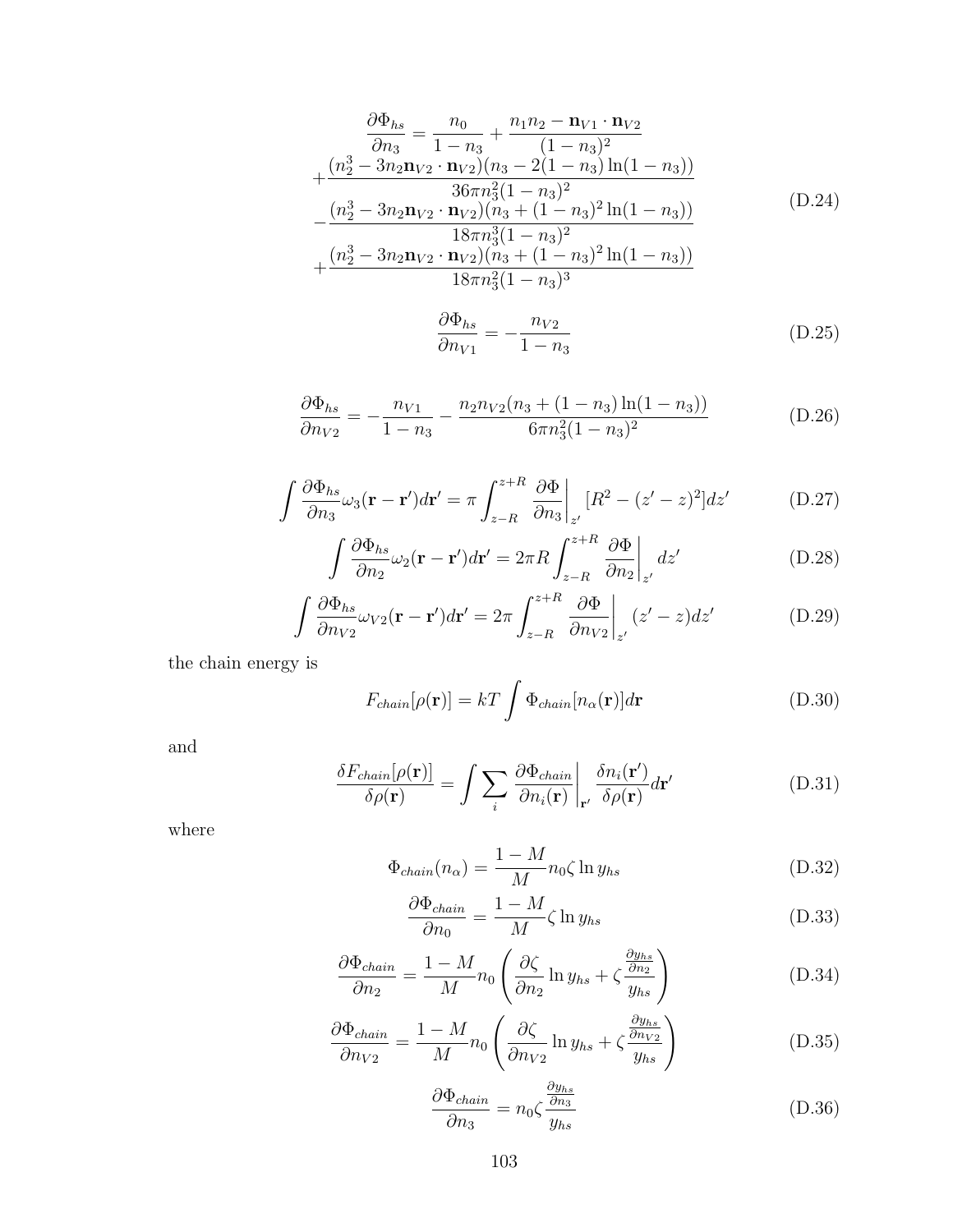$$
y_{hs} = \frac{1}{1 - n_3} + \frac{n_2 \sigma \zeta}{4(1 - n_3)^2} + \frac{n_2^2 \sigma^2 \zeta}{72(1 - n_3)^3}
$$
(D.37)

$$
\frac{\partial y_{hs}}{\partial n_2} = \frac{\sigma(\zeta + n_2 \frac{\partial \zeta}{\partial n_2})}{4(1 - n_3)^2} + \frac{\sigma^2 n_2 (2\zeta + n_2 \frac{\partial \zeta}{\partial n_2})}{72(1 - n_3)^3}
$$
(D.38)

$$
\frac{\partial y_{hs}}{\partial n_{V2}} = \left(\frac{\sigma n_2}{4(1-n_3)^2} + \frac{\sigma^2 n_2^2}{72(1-n_3)^3}\right) \frac{\partial \zeta}{\partial n_{V2}}\tag{D.39}
$$

$$
\frac{\partial y_{hs}}{\partial n_3} = \frac{1}{(1 - n_3)^2} + \frac{\sigma n_2 \zeta}{2(1 - n_3)^3} + \frac{\sigma^2 n_2^2 \zeta}{24(1 - n_3)^4}
$$
(D.40)

and

$$
\zeta = 1 - \frac{\mathbf{n}_{V2} \cdot \mathbf{n}_{V2}}{n_2^2} \tag{D.41}
$$

$$
\frac{\partial \zeta}{\partial n_2} = \frac{2n_{V2} \cdot n_{V2}}{n_2^3} \tag{D.42}
$$

$$
\frac{\partial \zeta}{\partial n_{V2}} = -\frac{2n_{V2}}{n_2^2} \tag{D.43}
$$

The attractive potential is described by thermodynamic perturbation theory, using first-order and second-order terms. The first-order term is described by

$$
F_1[\rho(\mathbf{r})] = \frac{1}{2} \int \rho(\mathbf{r}') \int \rho(\mathbf{r}'') g_{hs}[n_3(\mathbf{r}''); \mathbf{r}''] \phi(|\mathbf{r}' - \mathbf{r}''|) d\mathbf{r}'' d\mathbf{r}'
$$
 (D.44)

and the derivative is

$$
\frac{\delta F_1[\rho(\mathbf{r})]}{\delta \rho(\mathbf{r})} = \int \rho(\mathbf{r}') g_{hs}[n_3(\mathbf{r}''); \mathbf{r}'] \phi(|\mathbf{r}' - \mathbf{r}|)
$$
\n
$$
+ \int \rho(\mathbf{r}') \int \rho(\mathbf{r}'') \frac{\delta g_{hs}[n_3(\mathbf{r}''); \mathbf{r}'']}{\delta \rho(\mathbf{r}'')} \phi(|\mathbf{r}' - \mathbf{r}''|) d\mathbf{r}'' d\mathbf{r}'
$$
\n(D.45)

where the attractive potential is a square-well potential

$$
\phi(r;\lambda) = \begin{cases}\n-\epsilon_{ff} & \text{if } \sigma \le r < \lambda \sigma \\
0 & \text{if } r \ge \lambda \sigma\n\end{cases}
$$
\n(D.46)

and the hard sphere radial distribution function is calculated by

$$
g(x) = \frac{1}{x} \sum_{n=0}^{\infty} U(x - n) H_n(x)
$$
 (D.47)

where  $x = r/\sigma$  and  $U(x - n)$  is the unit step function. For the first shell  $1 \leq x < 2$ 

$$
H_1(x) = a_1 \exp[A(x-1)] + a_2 \exp[B(x-1)] \cos[C(x-1)] + a_3 \exp[B(x-1)] \sin[C(x-1)]
$$
\n(D.48)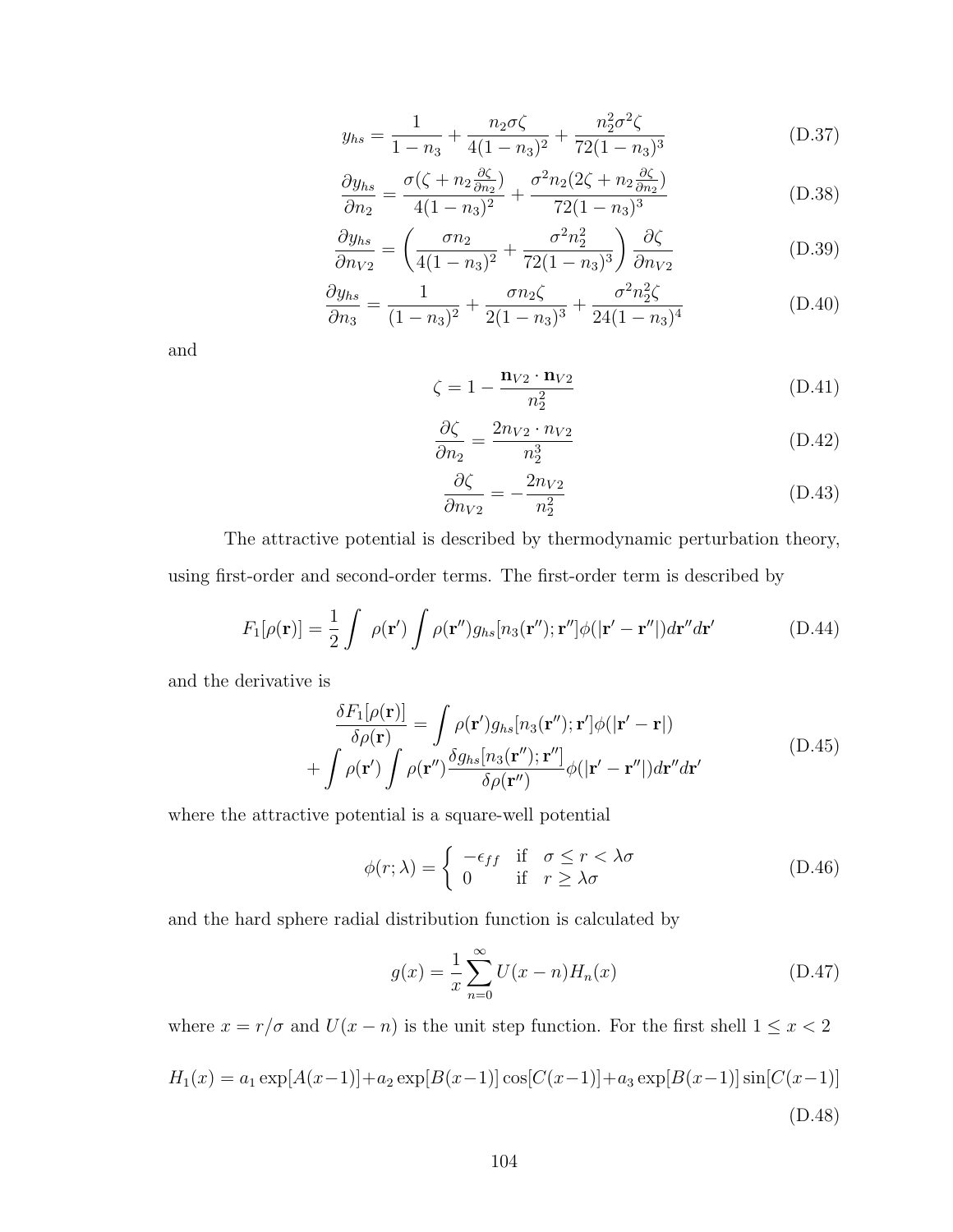where

$$
A = \frac{-2\eta + z_d}{1 - \eta} \tag{D.49}
$$

$$
B = \frac{-2\eta - z_d/2}{1 - \eta} \tag{D.50}
$$

$$
C = \frac{\sqrt{3}z_s}{2(1-\eta)}\tag{D.51}
$$

$$
z_d = y_+ - y_- \tag{D.52}
$$

$$
z_s = y_+ + y_- \tag{D.53}
$$

$$
y_{\pm} = (2\eta f)^{1/3} \left[ \left( \frac{2\eta^4}{f^2} + 1 \right)^{1/2} \pm 1 \right]^{1/3} \tag{D.54}
$$

$$
f = 3 + 3\eta - \eta^2
$$
 (D.55)

$$
\eta = (\pi/6)\rho\sigma^3 \tag{D.56}
$$

$$
a_1 = \frac{-2\eta(1 - \eta - 3\eta^2) + (1 - 3\eta - 4\eta^2)z_d + (1 + \frac{\eta}{2})z_d^2}{3(2\eta^2 + z_d^2)(1 - \eta)^2}
$$
(D.57)

$$
a_2 = \frac{\eta(2+4\eta-3\eta^2) - (1-3\eta-4\eta^2)z_d + 2(1+\frac{\eta}{2})z_d^2}{3(2\eta^2+z_d^2)(1-\eta)^2}
$$
(D.58)

$$
a_3 = \frac{(1 - 3\eta - 4\eta^2)(4\eta^2 + z_d^2) + \eta(2 - 5\eta^2)z_d}{\sqrt{3}z_s(2\eta^2 + z_d^2)(1 - \eta)^2}
$$
(D.59)

for the second and third shells see the work of Chang and Sandler<sup>2</sup>

The second-order attractive term is described by

$$
F_2[\rho(\mathbf{r})] = -\frac{1}{4kT} \int \rho(\mathbf{r}') \int \rho(\mathbf{r}'') (1 + 2\xi n_3^2) [\phi(|\mathbf{r}' - \mathbf{r}''|)]^2 K_{hs}(\mathbf{r}'') g_{hs}[n_3(\mathbf{r}''); \mathbf{r}''] d\mathbf{r}' d\mathbf{r}''
$$
\n(D.60)

and the derivative is

$$
\frac{\delta F_2[\rho(\mathbf{r})]}{\delta \rho(\mathbf{r})} = -\frac{1}{2kT} \int \rho(\mathbf{r}')(1+2\xi n_3^2) [\phi(|\mathbf{r}-\mathbf{r}'|)]^2 K_{hs}(\mathbf{r}')g_{hs}[n_3(\mathbf{r}');\mathbf{r}']d\mathbf{r}'
$$
  
\n
$$
-\frac{1}{4kT} \int \rho(\mathbf{r}') \int \rho(\mathbf{r}'') [\phi(|\mathbf{r}'-\mathbf{r}''|)]^2 \frac{\partial n_3}{\partial \rho} (4\xi n_3(\mathbf{r}'')K_{hs}(\mathbf{r}'')g_{hs}[n_3(\mathbf{r}'');\mathbf{r}'']
$$
  
\n
$$
+(1+2\xi n_3(\mathbf{r}'')) \left[ \frac{\partial K_{hs}(\mathbf{r}'')}{\partial n_3(\mathbf{r}'')}g_{hs}[n_3(\mathbf{r}'');\mathbf{r}''] + K_{hs}(\mathbf{r}'') \frac{\partial g_{hs}[n_3(\mathbf{r}'');\mathbf{r}'']}{\partial n_3(\mathbf{r}'')} \right] dx'd\mathbf{r}''
$$
\n(D.61)

$$
\xi = \frac{1}{\eta_{con}^2} \tag{D.62}
$$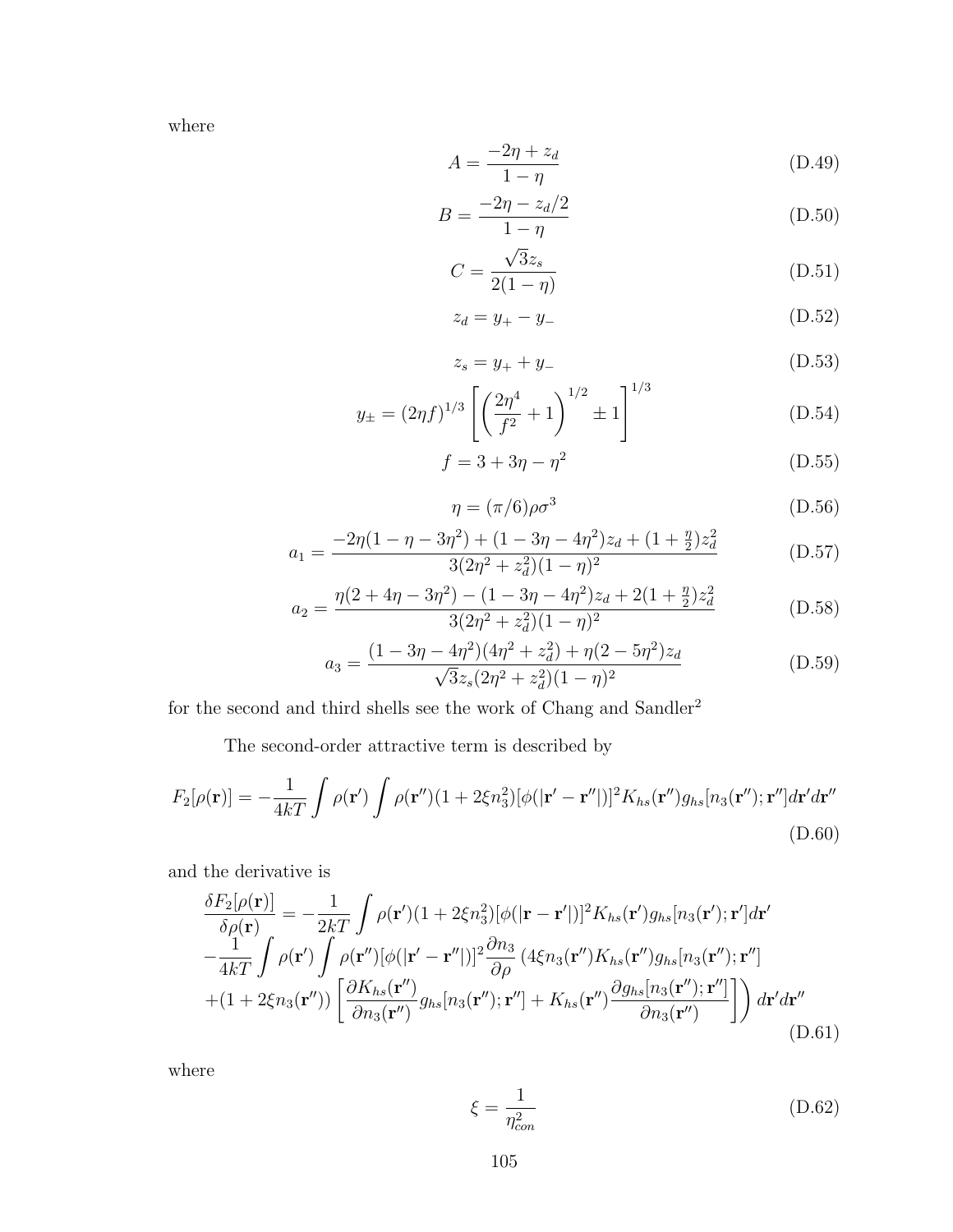where  $\eta_{con} = 0.493$  is the packing fraction where the fluid condenses.

$$
K_{hs} = \frac{(1 - n_3)^4}{1 + 4n_3 + 4n_3^2 - 4n_3^3 + n_3^4}
$$
 (D.63)

$$
\frac{\partial K_{h}s}{\partial n_{3}} = \frac{4(1 - n_{3})^{3}(-2 - 5n_{3} + n_{3}^{2})}{(1 + 4n_{3} + 4n_{3}^{2} - 4n_{3}^{3} + n_{3}^{4})^{2}}
$$
(D.64)

The external potential is described by

$$
V_{ext} = \phi_{sf}(z) + \phi_{sf}(H - z)
$$
\n(D.65)

where

$$
\phi_{sf}(z) = 2\pi\epsilon_{sf}\rho_{sol}\sigma_{sf}^2\Delta\left[\frac{2}{5}\left(\frac{\sigma_{sf}}{z}\right)^{10} - \left(\frac{\sigma_{sf}}{z}\right)^4 - \frac{\sigma_{sf}^4}{3\Delta(z+0.61\Delta)^3}\right]
$$
(D.66)

The expansion and rearrangement of eq. D.2 leads to the following equation

$$
\rho(z) = \frac{1}{\Lambda^3} \exp(\mu) \sum_{i=1}^{M} \exp[-\beta \psi(z)] G^{i}(z) G^{M+1-i}(z)
$$
\n(D.67)

where  $\beta = 1/kT$ ,  $\mu$  is the chemical potential described in the next section, and

$$
\psi(z) = \frac{\delta F_{hs}}{\delta \rho(\mathbf{r})} + \frac{\delta F_{chain}}{\delta \rho(\mathbf{r})} + \frac{\delta F_1}{\delta \rho(\mathbf{r})} + \frac{\delta F_2}{\delta \rho(\mathbf{r})} + V_{ext}
$$
(D.68)

$$
G^{i} = \int \exp[-\beta \psi(z')] \frac{\Theta(\sigma - |z - z'|)}{2\sigma} G^{i-1} dz'
$$
 (D.69)

where  $G^1(z) = 1$ 

## D.2 Bulk Fluid

The chemical potential for the system is calculated by the following equations for a bulk fluid. There are two different densities, the molecular density  $\rho_M$  and the segment density  $\rho_s$ , where  $\rho_s = M \rho_M$ . The chemical potential is calculated as the derivative for the Helmholtz free energy with respect to  $\rho_M$ .

$$
\mu = \frac{\partial A}{\partial \rho_M} \tag{D.70}
$$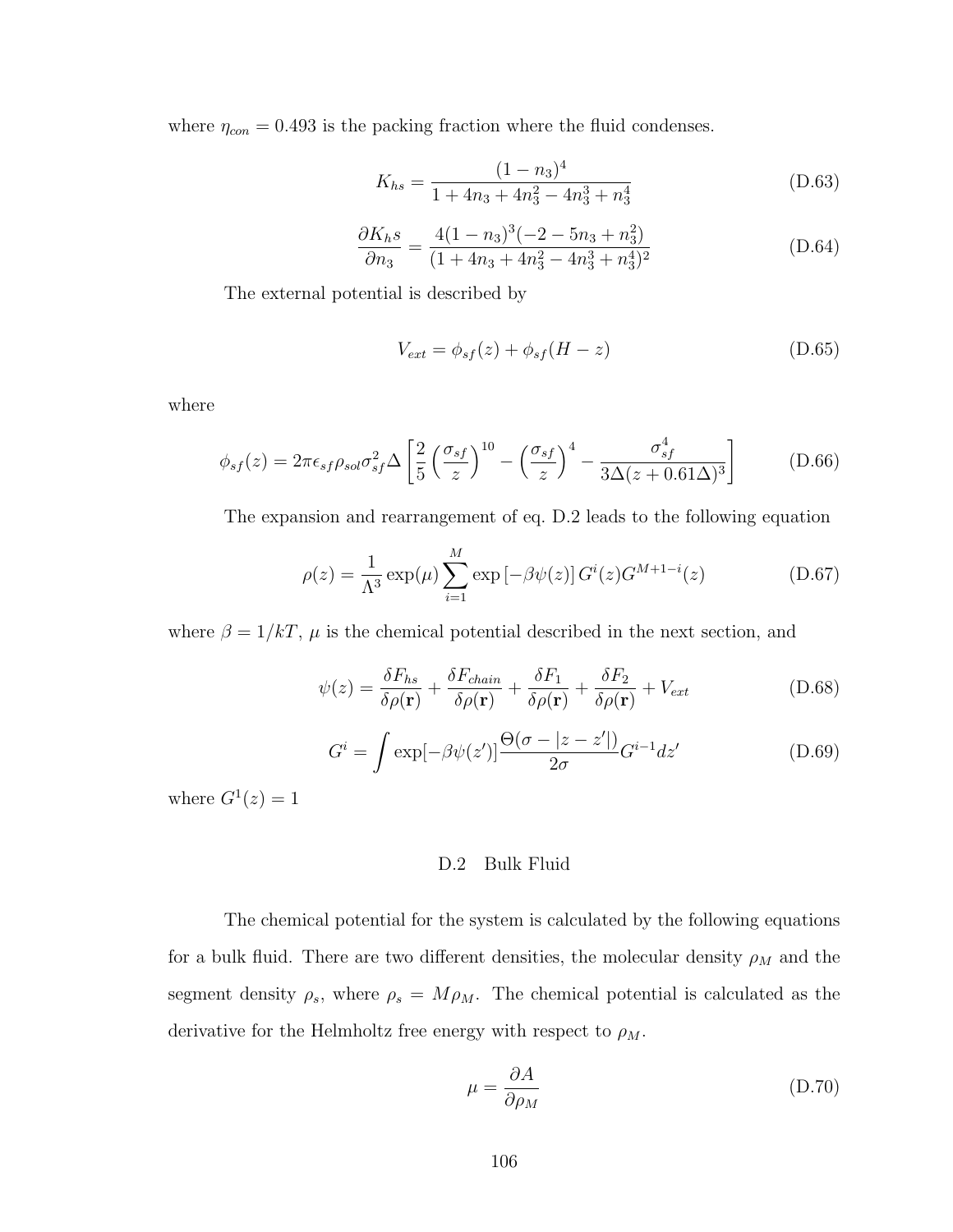For the ideal fluid the equations are

$$
A_{id,b} = kT\rho_M \left[ \ln(\Lambda^3 \rho_M) - 1 \right] \tag{D.71}
$$

$$
\mu_{id,b} = kT \ln(\Lambda^3 \rho_M) \tag{D.72}
$$

For the hard sphere fluid the equations are

$$
A_{hs,b} = kT \left[ -\rho_0 \ln(1 - \rho_3) + \frac{\rho_1 \rho_2}{1 - \rho_3} + \frac{\rho_2^3 (\rho_3 + (1 - \rho_3)^2 \ln(1 - \rho_3))}{36\pi \rho_3^2 (1 - \rho_3)^2} \right]
$$
(D.73)  
\n
$$
\mu_{hs,b} = MkT \left[ -\ln(1 - \rho_3) \frac{\partial \rho_0}{\partial \rho_s} + \frac{\rho_2}{1 - \rho_3} \frac{\partial \rho_1}{\partial \rho_s} + \left( \frac{\rho_1}{1 - \rho_3} + \frac{\rho_2^2 (\rho_3 + (1 - \rho_3)^2 \ln(1 - \rho_3))}{12\pi \rho_3^2 (1 - \rho_3)^2} \right) \frac{\partial \rho_2}{\partial \rho_s} + \left( \frac{\rho_0 (1 - \rho_3) + \rho_1 \rho_2}{(1 - \rho_3)^2} - \frac{\rho_2^3 \ln(1 - \rho_3)}{18\pi \rho_3^3} - \frac{\rho_2^3}{36\pi \rho_3^2 (1 - \rho_3)} - \frac{\rho_2^3}{36\pi \rho_3^2 (1 - \rho_3)^2} + \frac{\rho_2^3}{18\pi \rho_3 (1 - \rho_3)^3} \right) \frac{\partial \rho_3}{\partial \rho_s} \right]
$$
(D.74)

where

$$
\rho_0 = \rho_s \tag{D.75}
$$

$$
\rho_1 = R\rho_s \tag{D.76}
$$

$$
\rho_2 = 4\pi R^2 \rho_s \tag{D.77}
$$

$$
\rho_3 = \frac{4}{3}\pi R^3 \rho_s \tag{D.78}
$$

For the chain term, the equation is

$$
A_{chain,b} = kT \frac{1 - M}{M} \rho_0 \ln y_{hs,b}
$$
 (D.79)

$$
\mu_{chain,b} = kT(1-M)\left(\ln y_{hs,b}\frac{\partial \rho_0}{\partial \rho_s} + \rho_0 \frac{\frac{\partial y_{hs,b}}{\partial \rho_2}}{y} \frac{\partial \rho_2}{\partial \rho_s} + \rho_0 \frac{\frac{\partial y_{hs,b}}{\partial \rho_3}}{y_{hs,b}} \frac{\partial \rho_3}{\partial \rho_s}\right) \tag{D.80}
$$

where

$$
y_{hs,b} = \frac{1}{1 - \rho_3} + \frac{\sigma \rho_2}{4(1 - \rho_3)^2} + \frac{\sigma^2 \rho_2}{72(1 - \rho_3)^3}
$$
(D.81)

The first order attractive potentials is described by

$$
A_{1,b} = -4\epsilon(\lambda^3 - 1)\eta \rho_s g_{hs,e}
$$
 (D.82)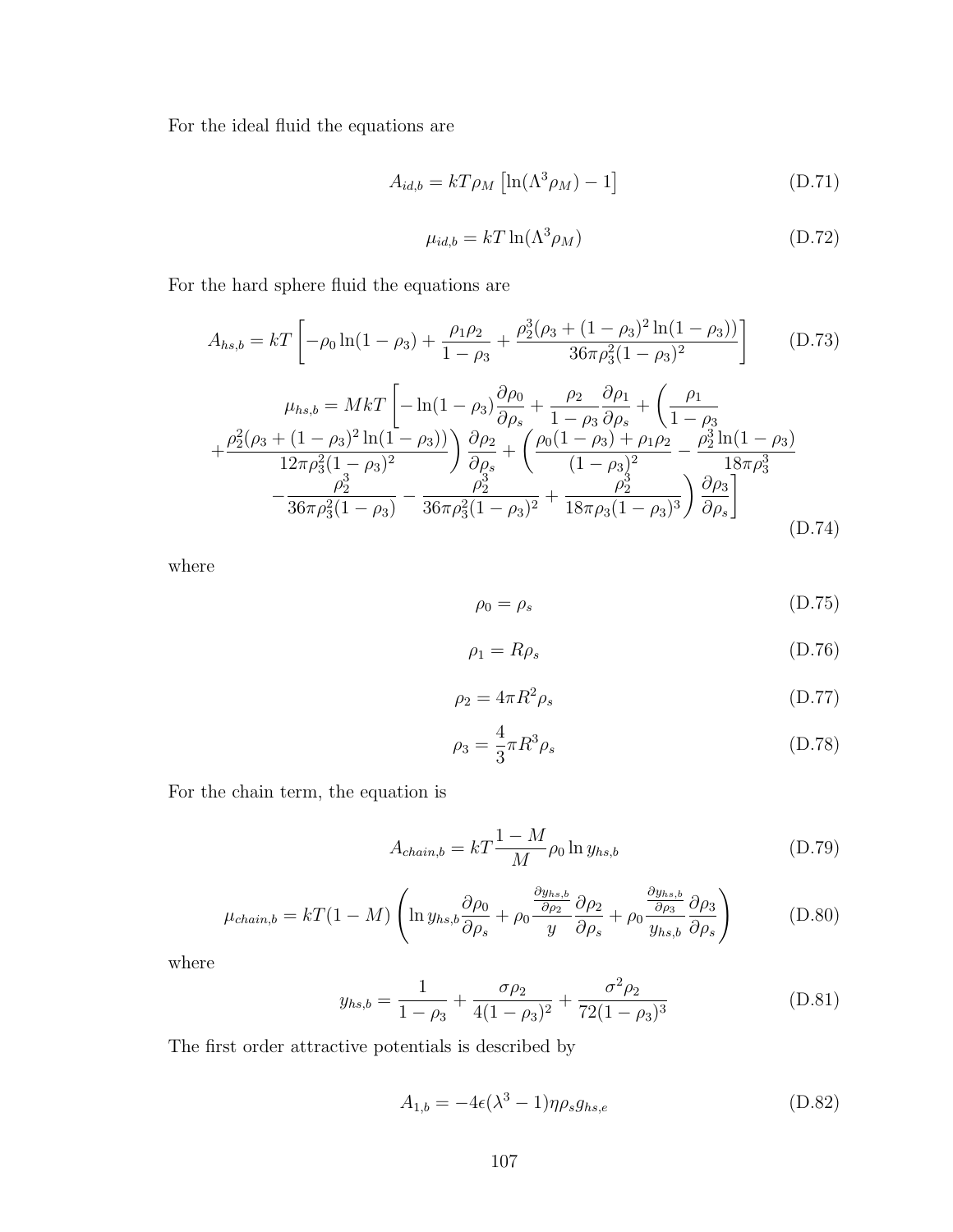$$
\mu_{1,b} = -4M\epsilon(\lambda^3 - 1)\left(2\rho_3 g_{hs,e} + \rho_3^2 \frac{\partial g_{hs,e}}{\partial \rho_{3,e}} \frac{\partial \rho_{3,e}}{\partial \rho_3}\right)
$$
(D.83)

where

$$
g_{hs,e} = \frac{1 - \rho_{3,e}/2}{(1 - \rho_{3,e})^3}
$$
 (D.84)

$$
\rho_{3,e} = \frac{C_1 n_3 + C_2 \rho_3^2}{(1 + C_3 \rho_3)^3} \tag{D.85}
$$

$$
\frac{\partial \rho_{3,e}}{\partial \rho_3} = \frac{C_1 + 2\rho_3(C_2 - C_1C_3) - \rho_3C_2C_3}{(1 + C_3\rho_3)^4}
$$
(D.86)

and

$$
\begin{pmatrix}\nC_1 \\
C_2 \\
C_3\n\end{pmatrix} = \begin{pmatrix}\n-3.16492 & 13.35007 & -14.80567 & 5.70286 \\
43.00422 & -191.66232 & 273.89683 & -128.93337 \\
65.04194 & -266.46273 & 361.04309 & 162.69963\n\end{pmatrix} \begin{pmatrix}\n1/\lambda \\
1/\lambda^2 \\
1/\lambda^3 \\
1/\lambda^4 \\
1/\lambda^4\n\end{pmatrix}
$$
\n(D.87)

The second-order attractive potential, derived by Zhang<sup>1</sup> is given by

$$
A_{2,b} = -2\beta\epsilon^2(\lambda^3 - 1)\left[\rho_s\rho_3(1 + \xi\rho_3^2)K_{hs}g_{hs,e}\right]
$$
(D.88)

and the chemical potential is

$$
\mu_{2,b} = -2M\beta\epsilon^2(\lambda^3 - 1)\left[4\xi\rho_3^3K_{hs}g_{hs,e} + (1 + 2\xi\rho_3^2)\left(2\rho_3K_{hs}g_{hs,e} + \rho_3^2\left[\frac{\partial K_{hs}}{\partial \rho_3}g_{hs,e} + K_{hs}\frac{\partial^2 K_{hs}}{\partial \rho_3}g_{hs,e}\right]\right)\right]
$$
\n
$$
\frac{\partial g_{hs,e}}{\partial \rho_{3,e}}\frac{\partial \rho_{3,e}}{\partial \rho_3}\right]\right)\right]
$$
\n(D.89)

### D.3 Model Validation

The model has been tested against reference data as it was developed. For a hard sphere system against a hard wall the model was tested against Monte Carlo simulations done by Snook and Henderson.<sup>3</sup> Fig. D.1 shows the model results for reduced densities of  $\rho \sigma^3 = 0.57, 0.755,$  and 0.81, respectively. For hard sphere chains against a hard wall and for systems with attraction, see Chapter IV.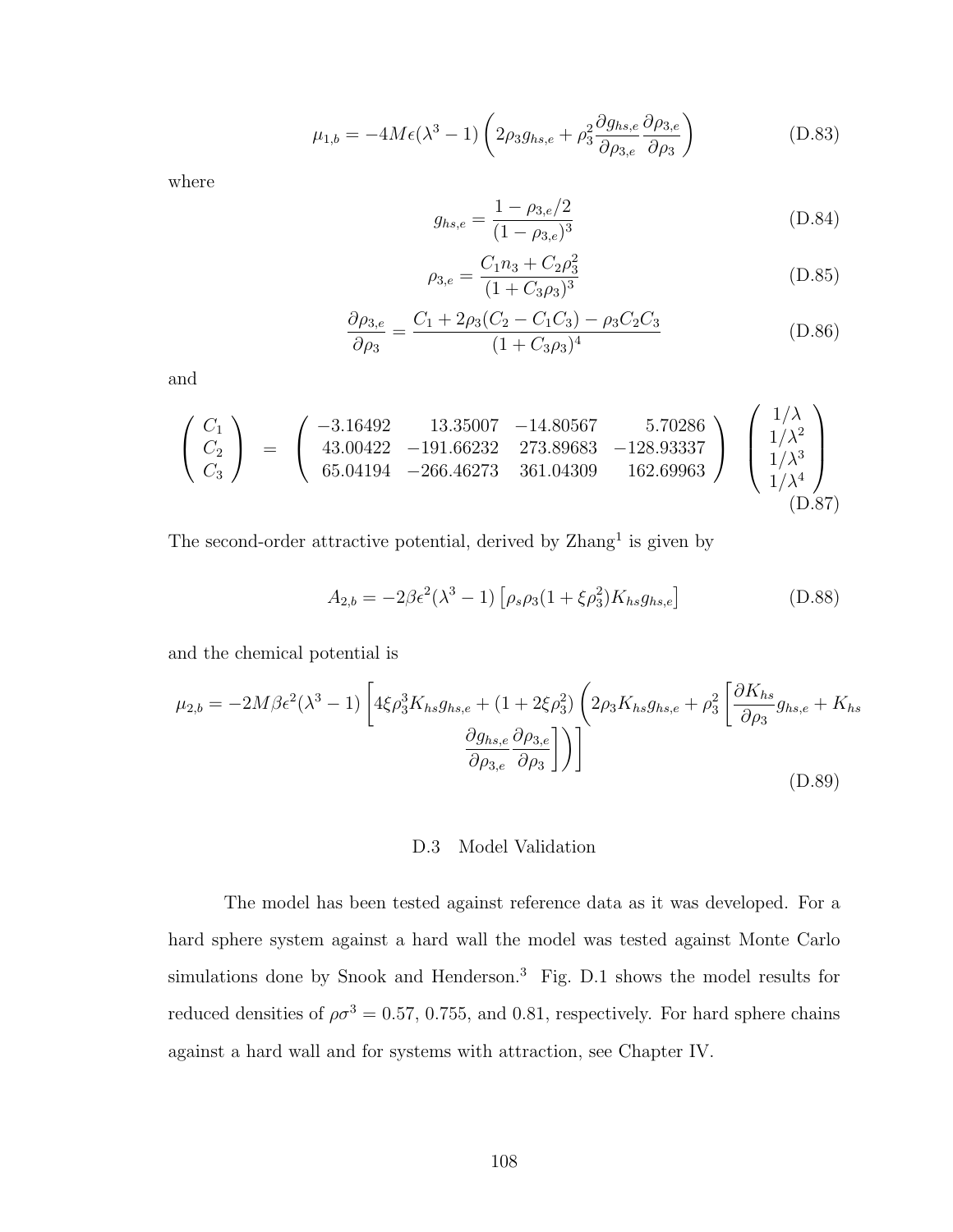

Figure D.1: Hard spheres on hard wall. Monte Carlo simulations are by Snook and Henderson.<sup>3</sup> The reduced densities are (a) 0.57, (b) 0.755, (c) 0.81, (d) 0.91. The solid curve is the model.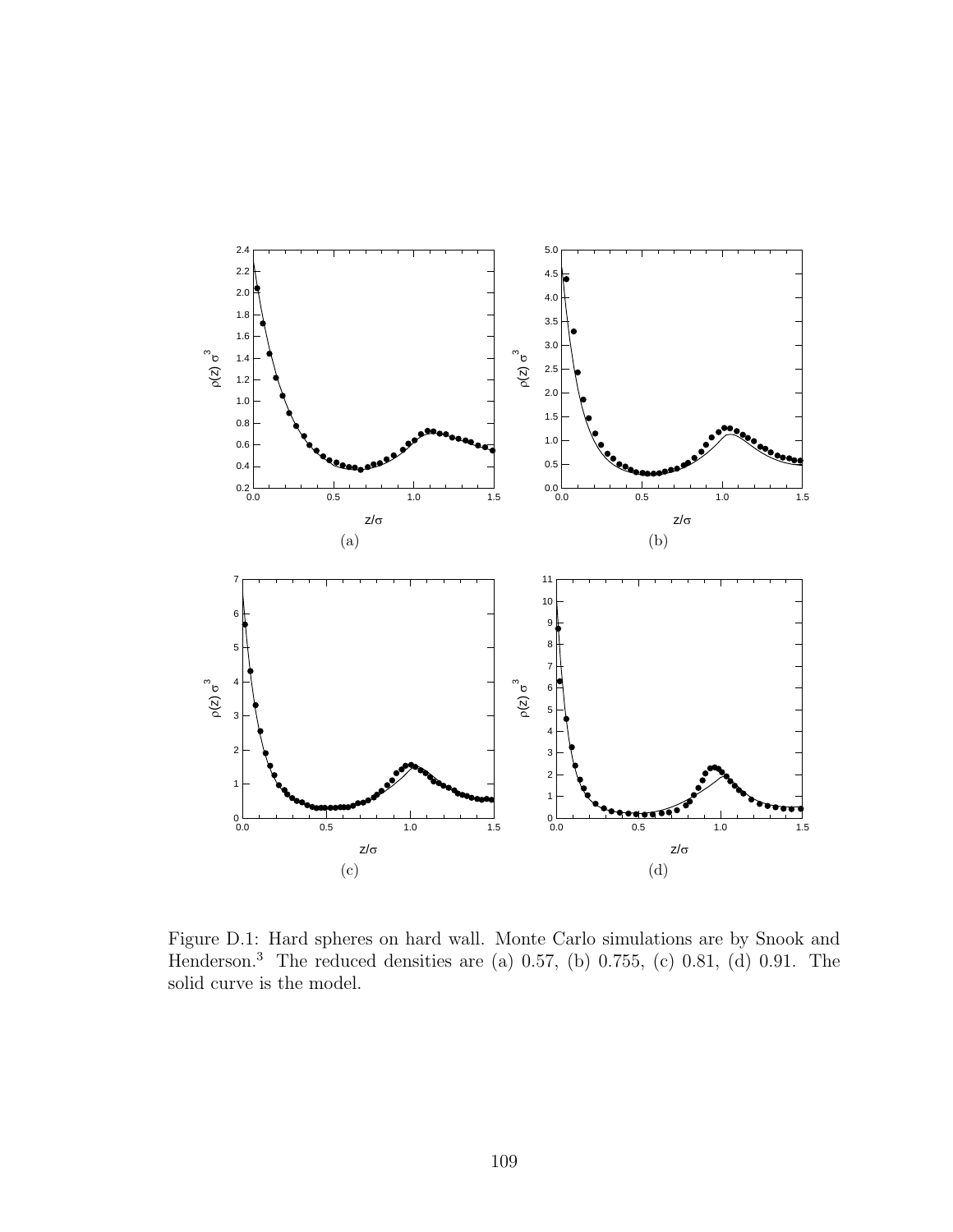## References

- [1] Zhang BJ. Calculating thermodynamic properties from perturbation theory I. An analytical representation of square-well potential hard-sphere perturbation theory. Fluid Phase Equilibria 1999;154:1–10.
- [2] Chang J, Sandler SI. A real function representation for the structure of the hardsphere fluid. Molecular Physics 1994;81:735–44.
- [3] Snook IK, Henderson D. Monte Carlo study of a hard-sphere fluid near a hard wall. J. Chem. Phys. 1978;68:2134–39.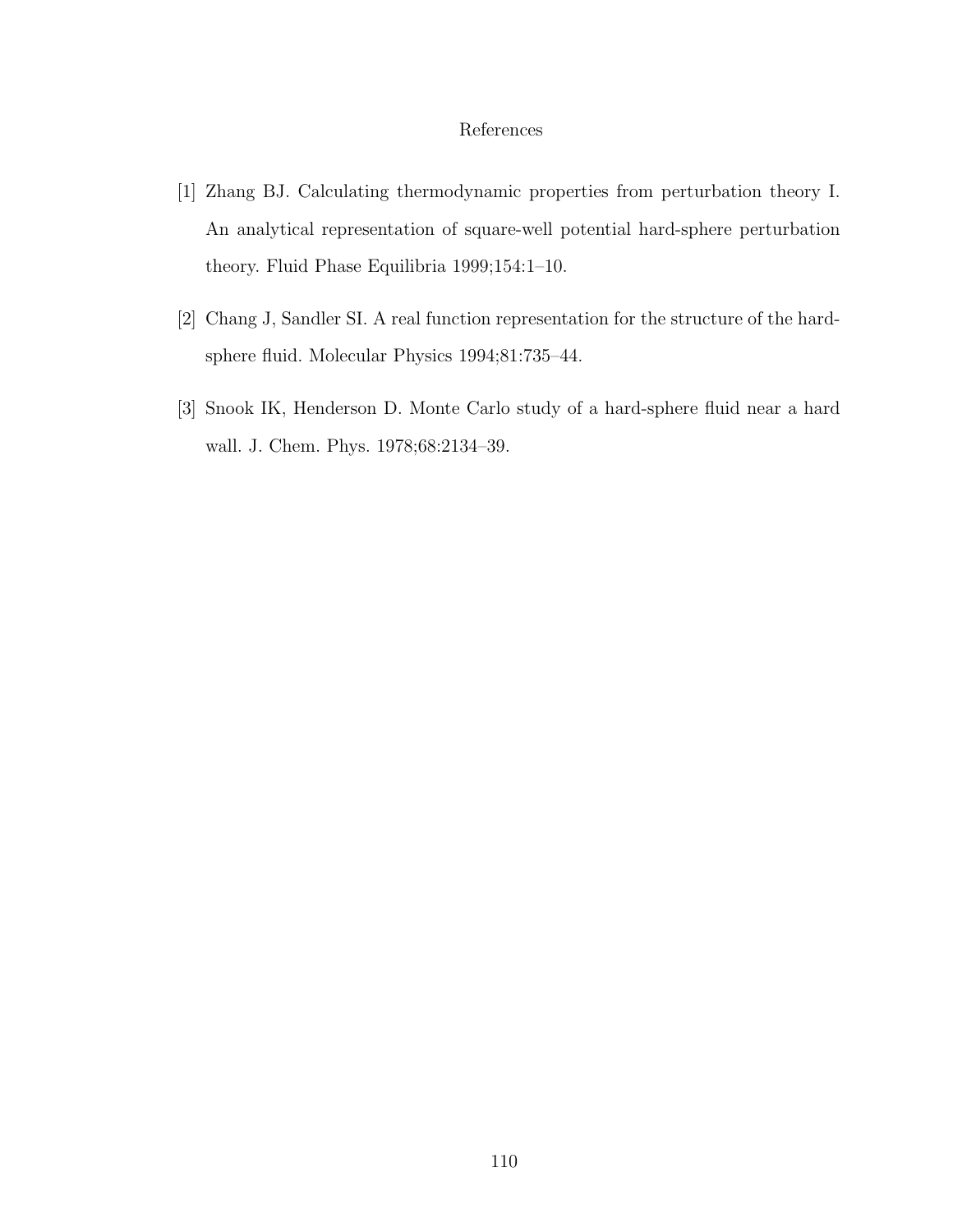### APPENDIX E

# ANALYSIS OF ALTERNATIVE NITROGEN ADSORPTION DATA BY SAFT-DFT

Data of Joseph A. Rehrmann, personal communication, 1996. File AS650801.RAW

On the following pages is presented an analysis of an alternative data set for nitrogen at 77 K on BPL activated carbon. Fig. E.1 shows the pore size distribution calculated from the nitrogen istotherm data. Fig. E.2 shows the calculated and measured isotherm for nitrogen on BPL activated carbon. Fig. E.3 shows the calculated pentane isotherm at  $25 \text{ °C}$  on BPL activated carbon using the calculated pore size distribution.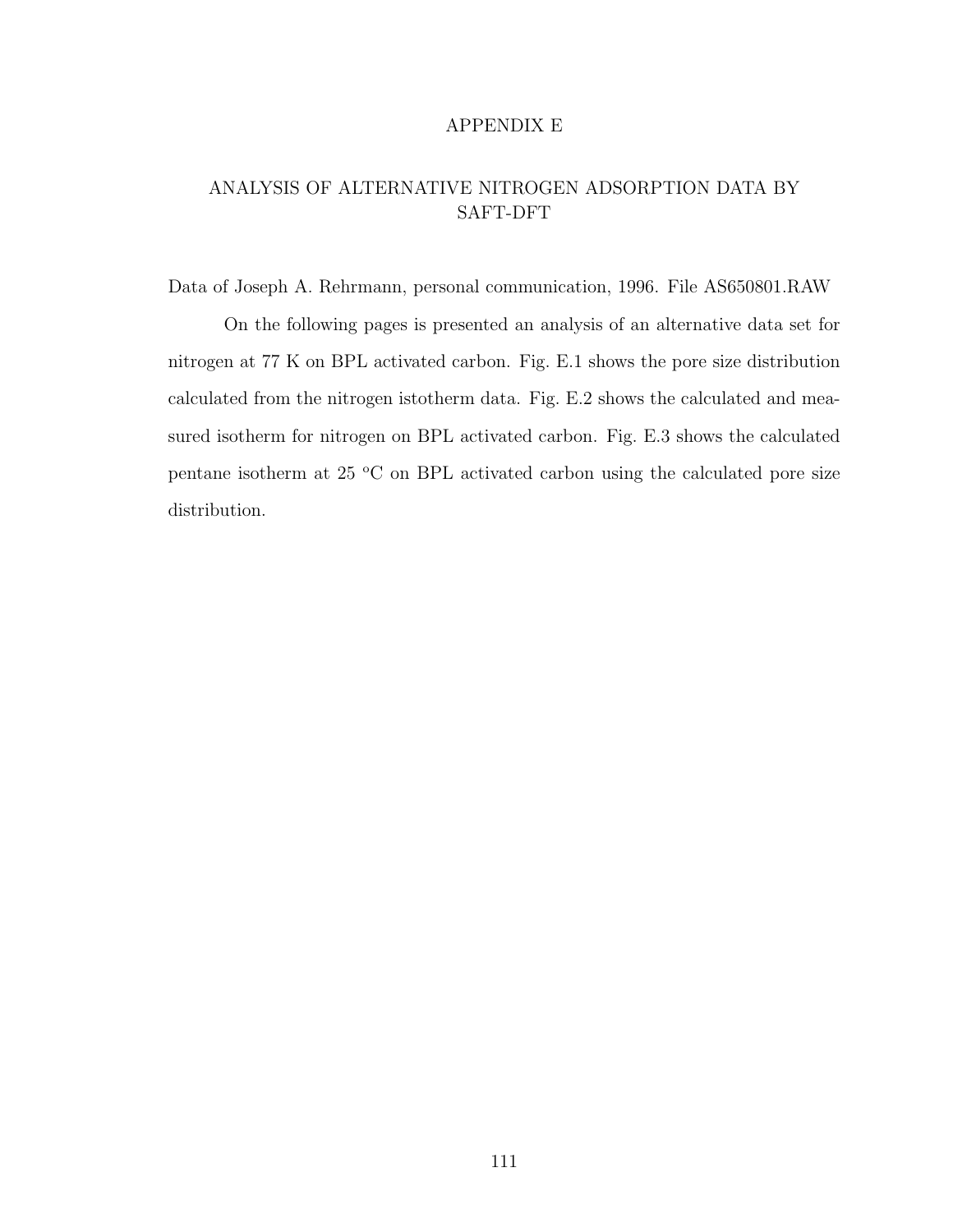

Figure E.1: Pore size distribution calculated from nitrogen density profiles with three modes in eq. 4.37.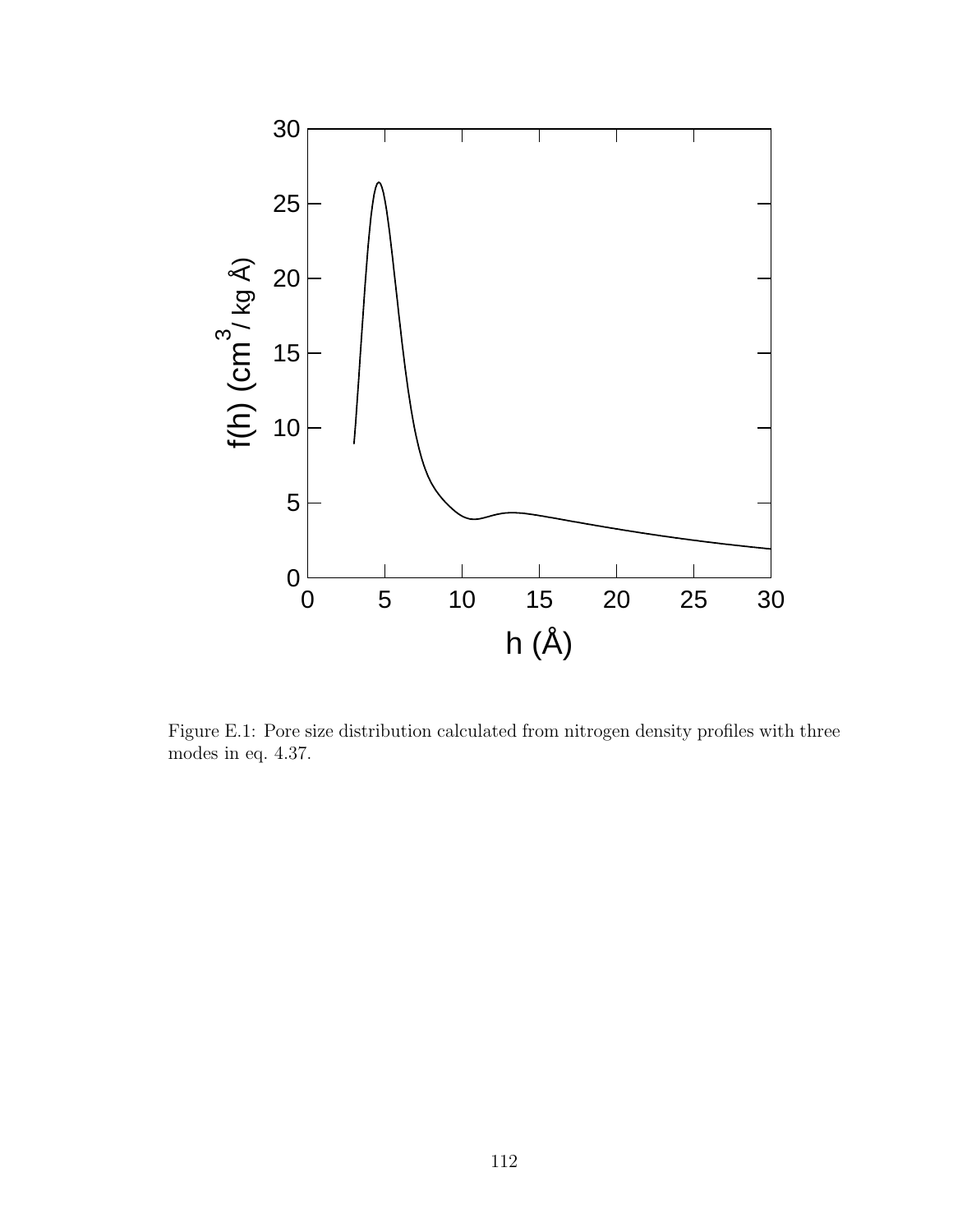

Figure E.2: Nitrogen isotherm at 77 K on BPL activated carbon. Solid line is the calculated isotherm.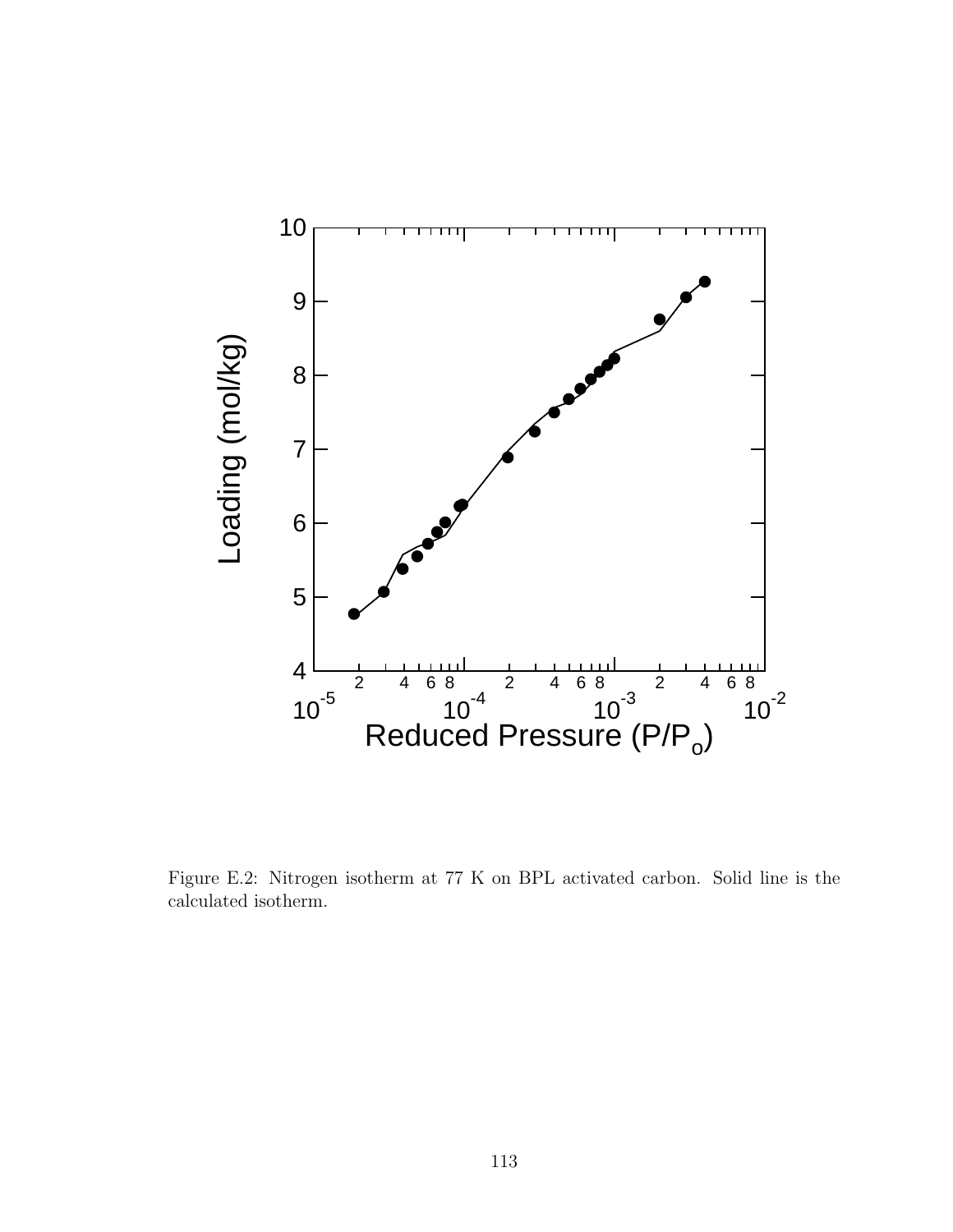

Figure E.3: Calculated n-pentane isotherm at  $25^{\circ}$ C on BPL activated carbon. The circles are the data from Schindler  $et$   $al$ <sup>1</sup>. The solid line is the isotherm based on the pore size distribution calculated by nitrogen.